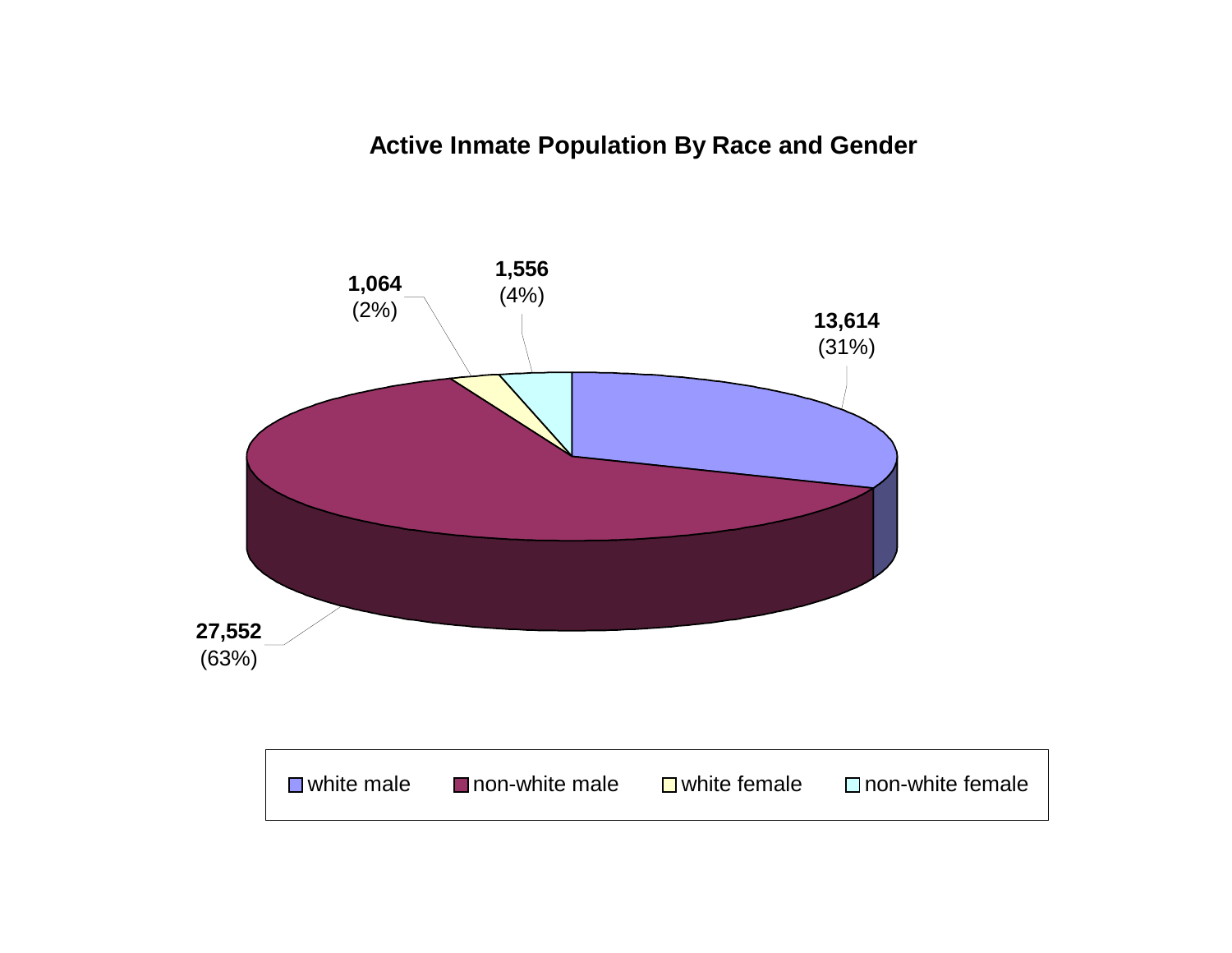# **Active Inmates By Security Status**

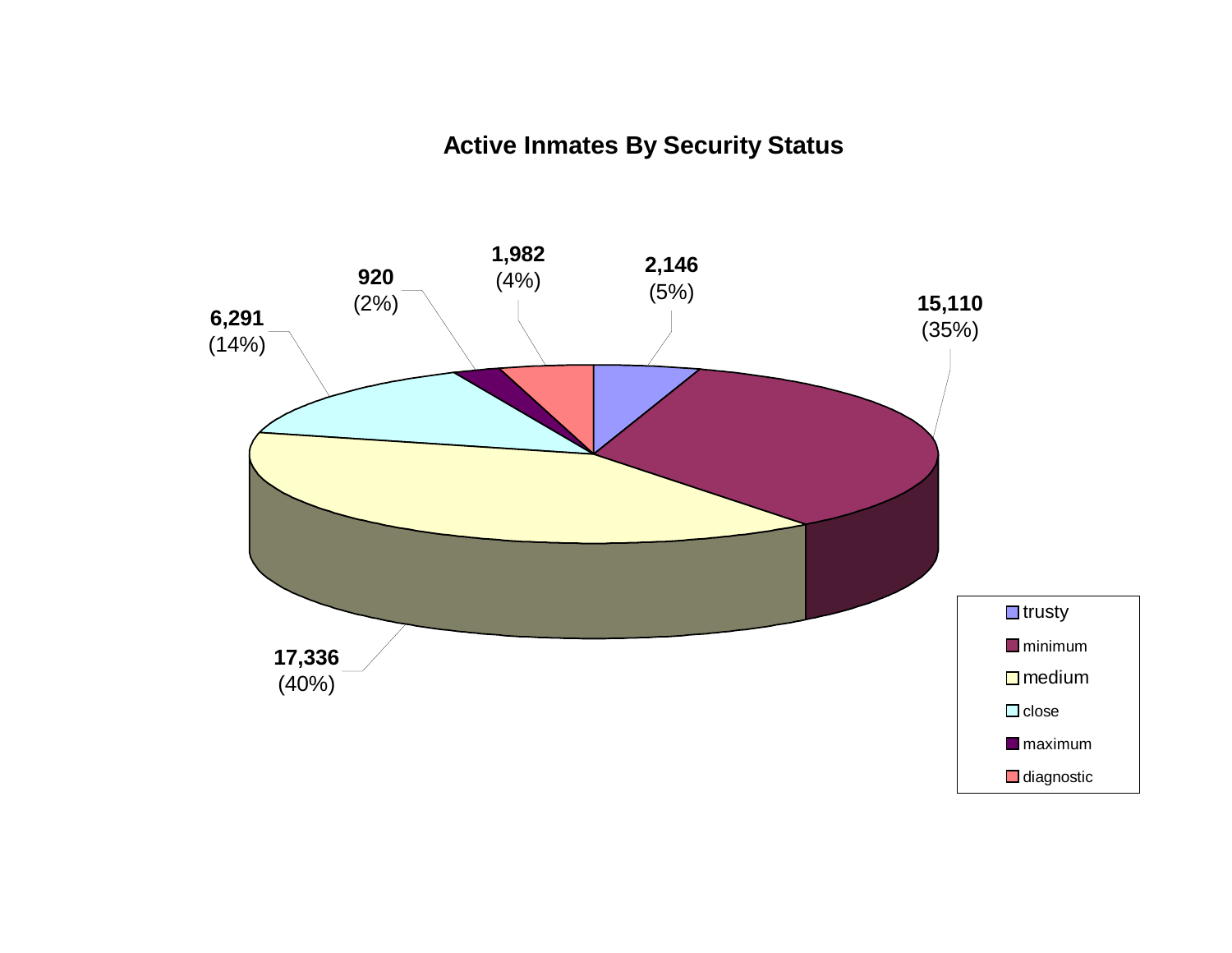# **Active Inmates Prison Sentence In Years**

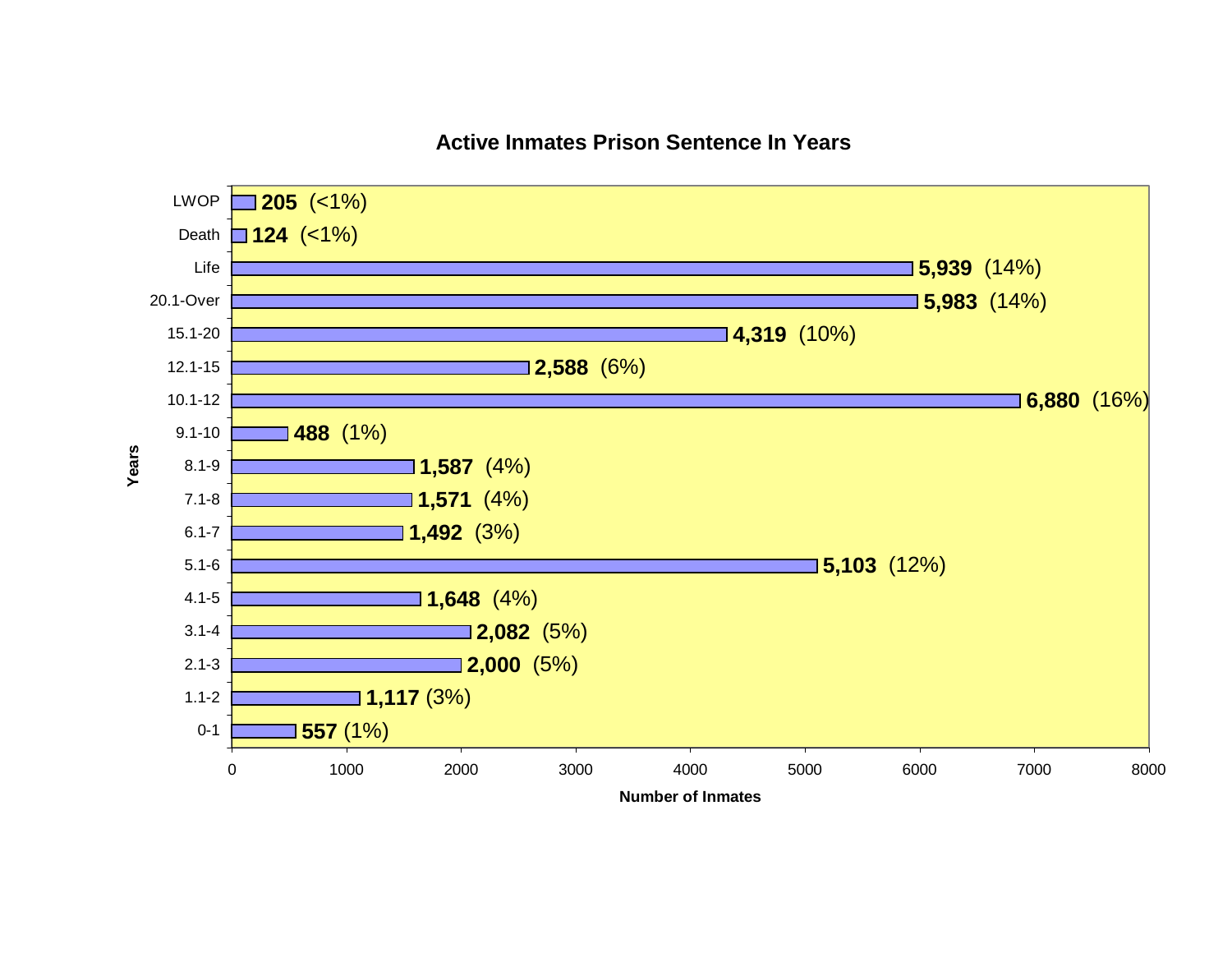# **Active Inmates Who Have Probation To Follow Prison**

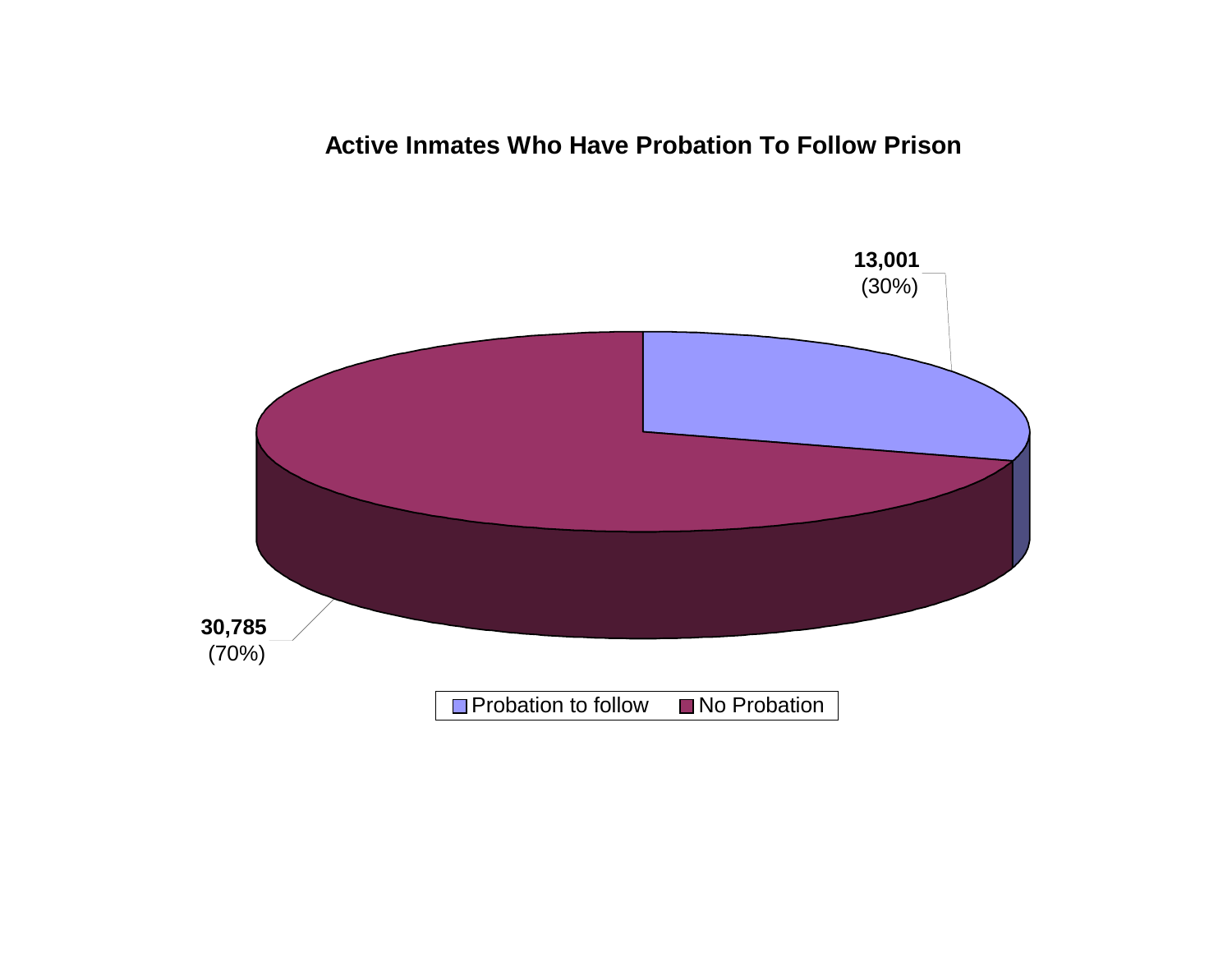# **Active Inmates Grouped By Institution**

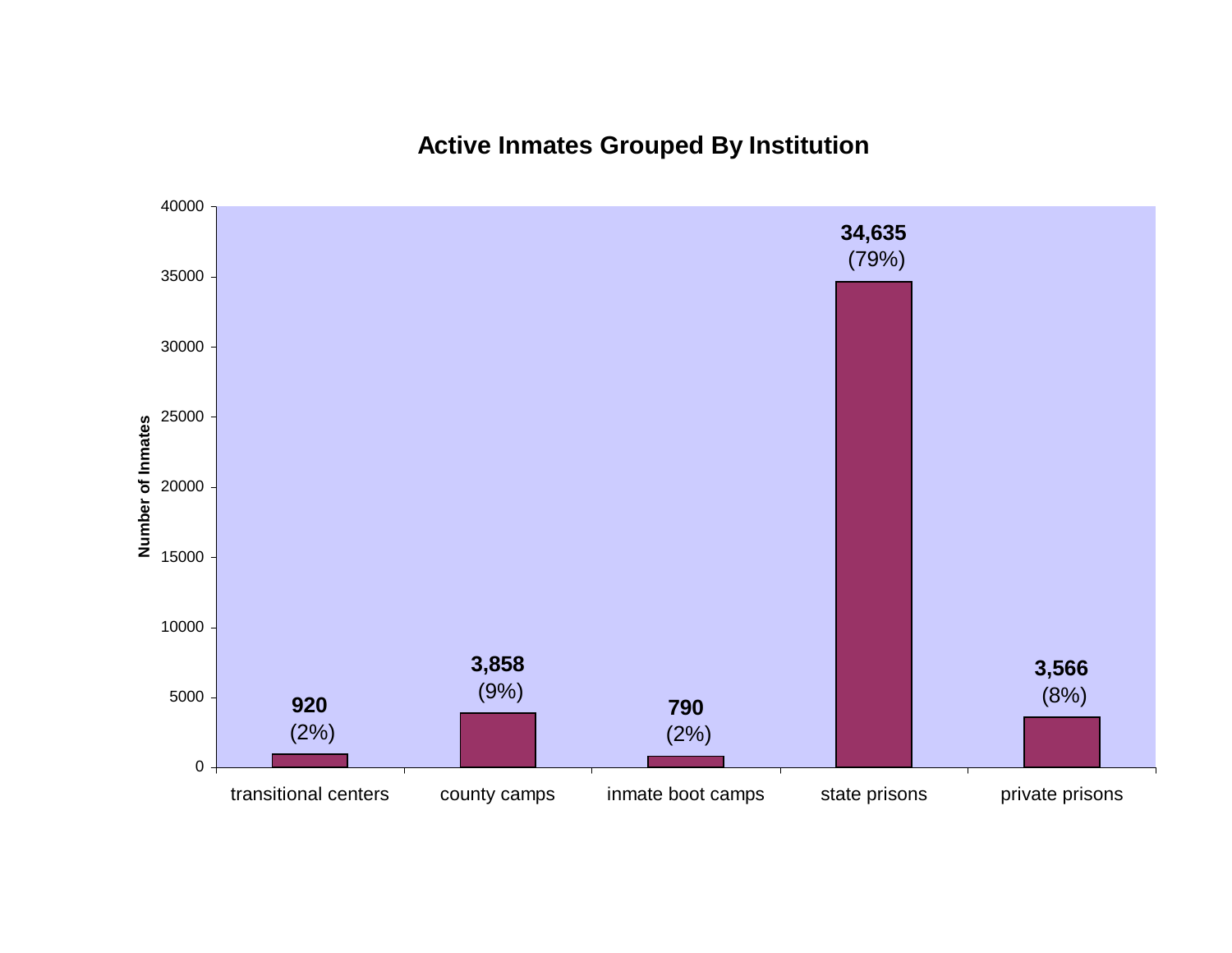# **Active Inmates By Most Serious Crime Type**

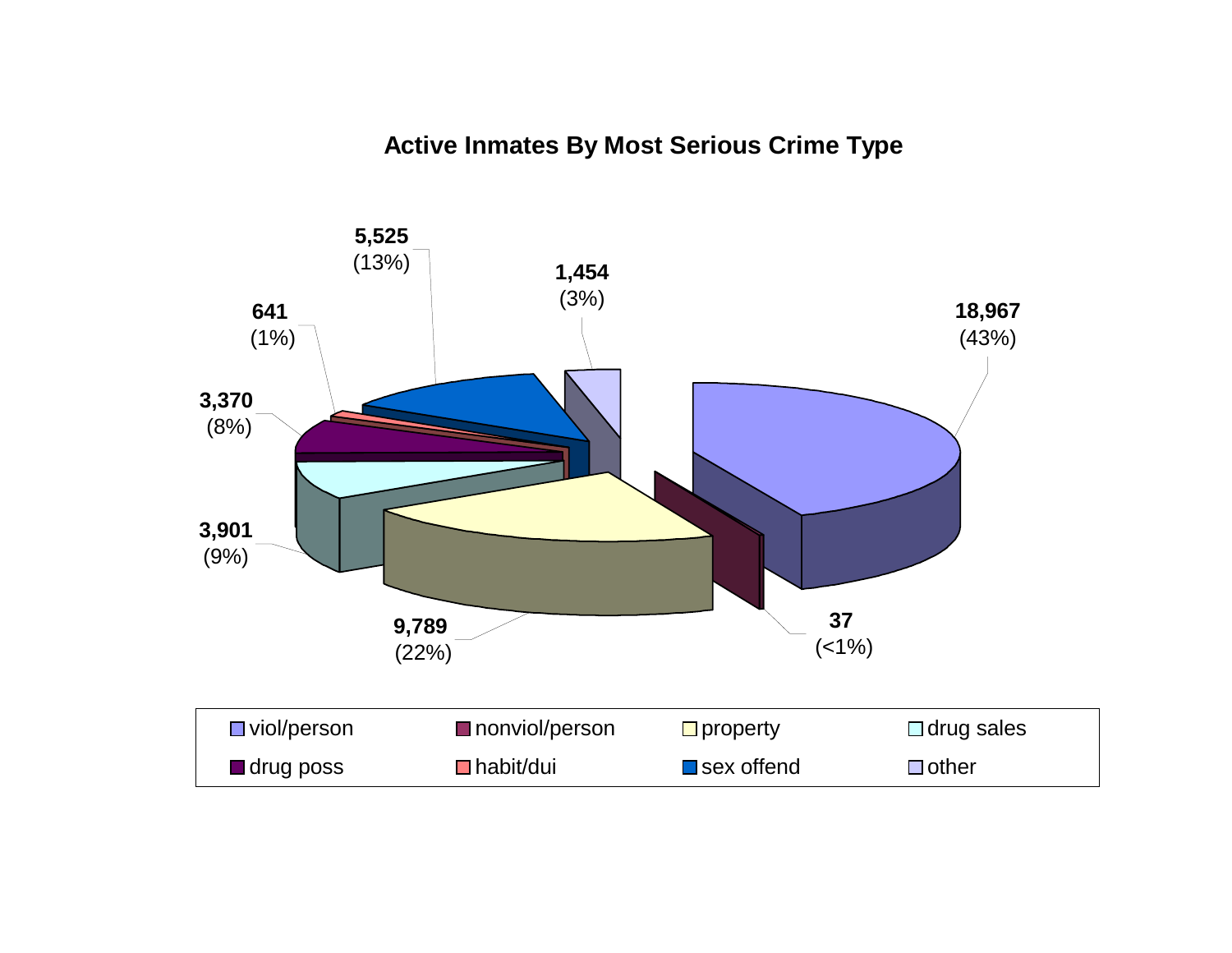Georgia Department of Corrections Page 1 Run 09/20/00 Office of Planning and Analysis

#### Inmate statistical profile

TABLE OF CONTENTS FOR ACTIVE PRISONERS EXCLUDING JAIL

 TITLE PAGE ----- ---- RACE AND SEX............................ 2 Culture Fair IQ Scores.................. 3 Self-Rpt Socioeconomic Class............ 4 Self-Rpt Environment To Age 16.......... 5 Self-Rpt Education Level................ 6 Functional Reading Level (WRAT Scores).. 7 Functional Math Level (WRAT Scores)..... 8 Functional Spelling Level (WRAT Scores). 9 Self-Rpt Guardian Status To Age 16......10 Self-Rpt Employment Status Before Prison11 Self-Rpt Marital Status At Admission....12 Self-Rpt Number Of Children At Admission13 Self-Rpt Religious Affiliation..........14 Self-Rpt Family Behavior Patterns \*.....15 Inmate Diagnostic Behavior Problem \*....16 Physical Profile (General Condition)....17 Security Status...........................18 Number Of Sentences.....................19 Number Of Disciplinaries................20 Number Of Escapes........................21 Number Of Prior Georgia Incarcerations \*22 Number Of Transfers.....................23 County Of Conviction....................24 Circuit Of Conviction...................29 Home County.............................31 Prison Sentence In Years................36 Probation To Follow Prison..............37Admission Type.............................38 Release Type...............................39 Inst By Group.............................40 Institution.............................41 Misdemeanors And Felonies...............44 Crimes By Group.........................45 Most Serious Offense....................46 Most Serious Crime Type.................52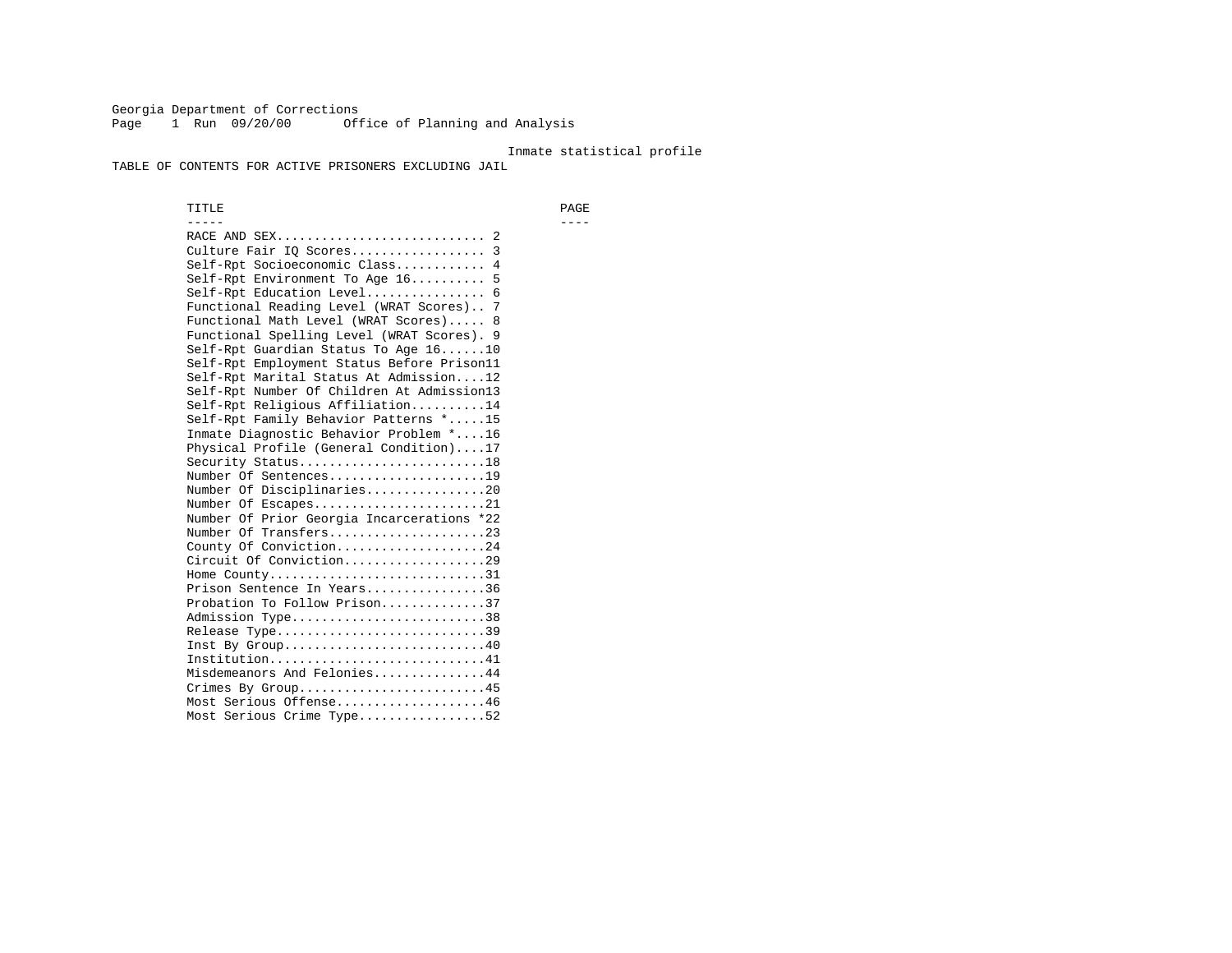# Georgia Department of Corrections Page 2 Run 09/20/00 Office of Planning and Analysis

# Inmate statistical profile

Sample: ACTIVE PRISONERS EXCLUDING JAIL **Requestor:** Statistics Active inmates 09/20/2000

RACE AND SEX by current age & sex

|                  |                  |                              | M E N                         |           |                               |                    |             |                  |       |                  |       | <b>WOMEN</b>     |       |                  |        |                  |          |                      |       |
|------------------|------------------|------------------------------|-------------------------------|-----------|-------------------------------|--------------------|-------------|------------------|-------|------------------|-------|------------------|-------|------------------|--------|------------------|----------|----------------------|-------|
| RACE AND SEX     | Age<br>$00 - 21$ | Age<br>$ 22-39 $             | Age<br>$ 40-54 $              | $8 55-99$ | Age                           | Men<br>% Total     | ፟ዼ          | Age<br>$ 00-21 $ |       | Age<br>$ 22-39 $ |       | Age<br>$ 40-54 $ |       | Age<br>$8 55-99$ |        | Women<br>% Total |          | Grand<br>%   Total % |       |
| WHITE MALE       | 1049             | 7700<br>28                   | 4015<br>30                    | 39        | 850                           | 57 13614           | 33          | 0                |       |                  |       | 0                |       |                  |        |                  | $\Omega$ | 13614 31             |       |
| NON WHITE MALE   | 2746             | 72 17770                     | 70 <br>6385                   | 61        | 651                           | 43 27552           | 67          | $\mathbf 0$      | 0     | $\mathbf 0$      | 0     | 0                | 0     | 0                | 0      |                  | 0        | 27552                | 63    |
| WHITE FEMALE     | 0                | 0                            | 0 <sup>1</sup><br>0           | 0         | $\Omega$<br>0                 | $\Omega$           | $\Omega$    | 69               | 44    | 694              | 40    | 262              | 38    | 39               | 59     | 1064             | 41       | 1064                 | 2     |
| NON WHITE FEMALE | 0                | 0<br>0                       | 0 <sup>1</sup><br>$\mathbf 0$ | 0         | $\mathbf 0$<br>$\overline{0}$ | $\mathbf{0}$       | $\mathbf 0$ | 88               | 56    | 1022             | 60    | 419              | 62    | 27               | 41     | 1556             | 59       | 1556                 | 4     |
| Total reported   |                  | 3795 100 25470 100 10400 100 |                               |           |                               | 1501 100 41166 100 |             | 157 100          |       | 1716 100         |       | 681 100          |       |                  | 66 100 | 2620 100         |          | 43786 100            |       |
| Percent reported | 100.0            | 100.0                        |                               | 100.0     | 100.0                         |                    | 100.0       |                  | 100.0 |                  | 100.0 |                  | 100.0 |                  | 100.0  |                  | 100.0    |                      | 100.0 |
| NOT REPORTED     | $\mathbf 0$      | 0                            | $\mathbf 0$                   |           | $\mathbf 0$                   | $\Omega$           |             | $\mathbf 0$      |       | $\Omega$         |       | $\mathbf 0$      |       | $\Omega$         |        | $\Omega$         |          | $\mathbf 0$          |       |
| Total            | 3795             | 25470                        | 10400                         | 1501      |                               | 41166              |             | 157              |       | 1716             |       | 681              |       | 66               |        | 2620             |          | 43786                |       |
|                  |                  |                              |                               |           |                               |                    |             |                  |       |                  |       |                  |       |                  |        |                  |          |                      |       |
|                  |                  |                              |                               |           |                               |                    |             |                  |       |                  |       |                  |       |                  |        |                  |          |                      |       |
| AVERAGE AGE      | 19.91            | 30.31                        | 45.01                         |           | 60.89                         | 34.18              |             | 19.85            |       | 31.37            |       | 44.45            |       | 59.74            |        | 34.80            |          | 34.22                |       |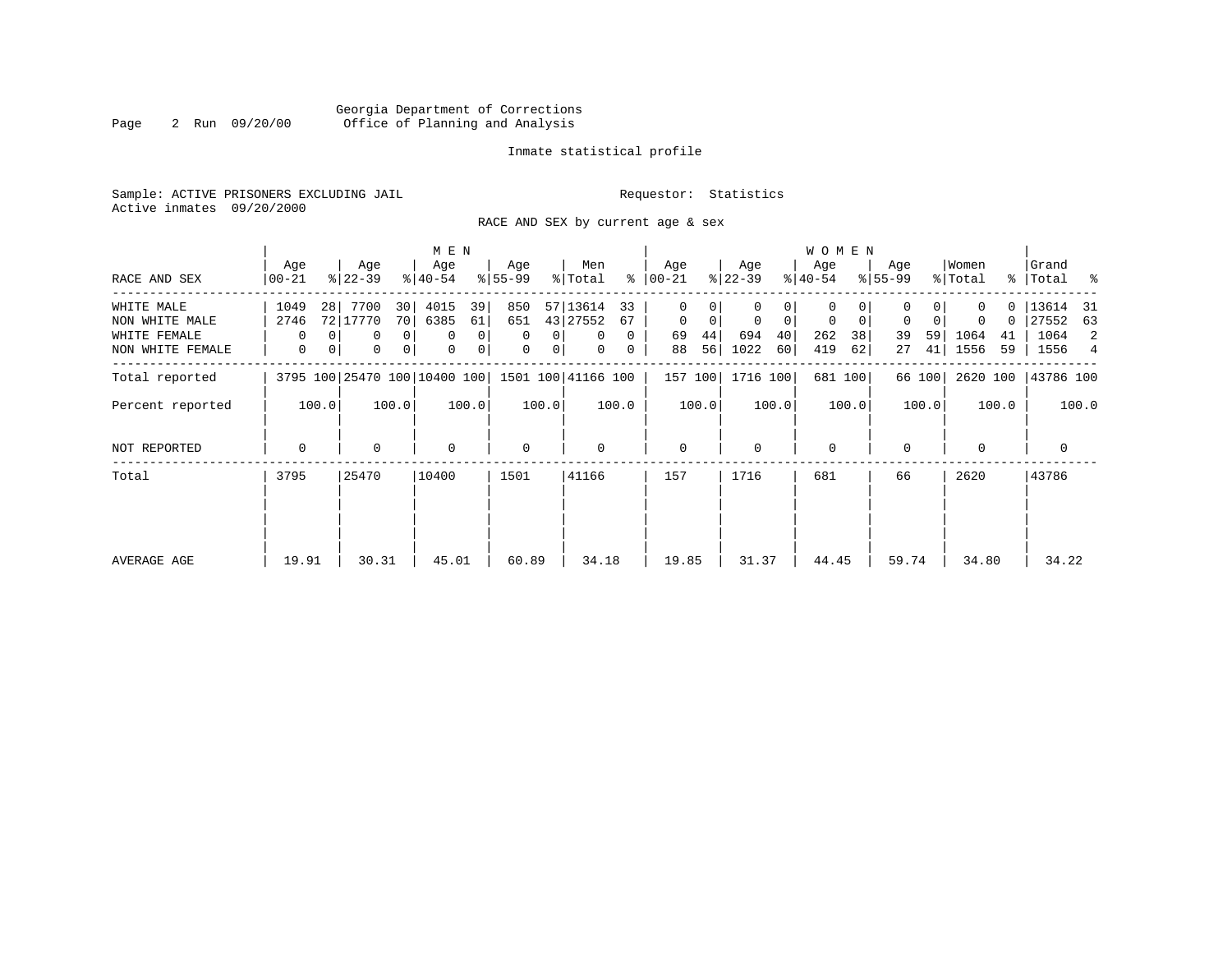# Georgia Department of Corrections Page 3 Run 09/20/00 Office of Planning and Analysis

# Inmate statistical profile

Sample: ACTIVE PRISONERS EXCLUDING JAIL **Requestor:** Statistics Active inmates 09/20/2000

Culture Fair IQ Scores by current age & sex

|                           |                  | M E N |                    |      |                  |                      |                  |      |                    |         |                  |         |                  |          | <b>WOMEN</b>     |          |                  |          |                  |          |                      |      |
|---------------------------|------------------|-------|--------------------|------|------------------|----------------------|------------------|------|--------------------|---------|------------------|---------|------------------|----------|------------------|----------|------------------|----------|------------------|----------|----------------------|------|
| IQ Score                  | Age<br>$00 - 21$ |       | Age<br>$ 22-39 $   |      | Age<br>$ 40-54 $ |                      | Age<br>$8 55-99$ |      | Men<br>% Total     | ွေ      | Age<br>$00 - 21$ |         | Age<br>$ 22-39 $ |          | Age<br>$ 40-54 $ |          | Age<br>$8 55-99$ |          | Women<br>% Total |          | Grand<br>%   Total % |      |
| LESS THAN 70<br>70 AND UP | 116<br>3537      | -3 I  | 988<br>97 23533    | 4    | 802<br>$96$ 9033 | 8 <sup>1</sup><br>92 | 98<br>1267       |      | 2004<br>93 37370   | 5<br>95 | 6<br>148         | 4<br>96 | 210<br>1458      | 13<br>87 | 191<br>465       | 29<br>71 | 21<br>39         | 35<br>65 | 428<br>2110      | 17<br>83 | 2432 6<br>39480 94   |      |
| Total reported            |                  |       | 3653 100 24521 100 |      | 9835 100         |                      |                  |      | 1365 100 39374 100 |         |                  | 154 100 | 1668 100         |          |                  | 656 100  |                  | 60 100   | 2538 100         |          | 41912 100            |      |
| Percent reported          |                  | 96.3  |                    | 96.3 |                  | 94.6                 |                  | 90.9 |                    | 95.6    |                  | 98.1    |                  | 97.2     |                  | 96.3     |                  | 90.9     |                  | 96.9     |                      | 95.7 |
| NOT REPORTED              | 142              |       | 949                |      | 565              |                      | 136              |      | 1792               |         | 3                |         | 48               |          | 25               |          | 6                |          | 82               |          | 1874                 |      |
| Total                     | 3795             |       | 25470              |      | 10400            |                      | 1501             |      | 41166              |         | 157              |         | 1716             |          | 681              |          | 66               |          | 2620             |          | 43786                |      |
|                           |                  |       |                    |      |                  |                      |                  |      |                    |         |                  |         |                  |          |                  |          |                  |          |                  |          |                      |      |
|                           |                  |       |                    |      |                  |                      |                  |      |                    |         |                  |         |                  |          |                  |          |                  |          |                  |          |                      |      |
| AVERAGE IQ                | 99.97            |       | 99.95              |      | 95.88            |                      | 93.31            |      | 98.71              |         | 98.60            |         | 92.41            |          | 83.48            |          | 79.93            |          | 90.18            |          | 98.19                |      |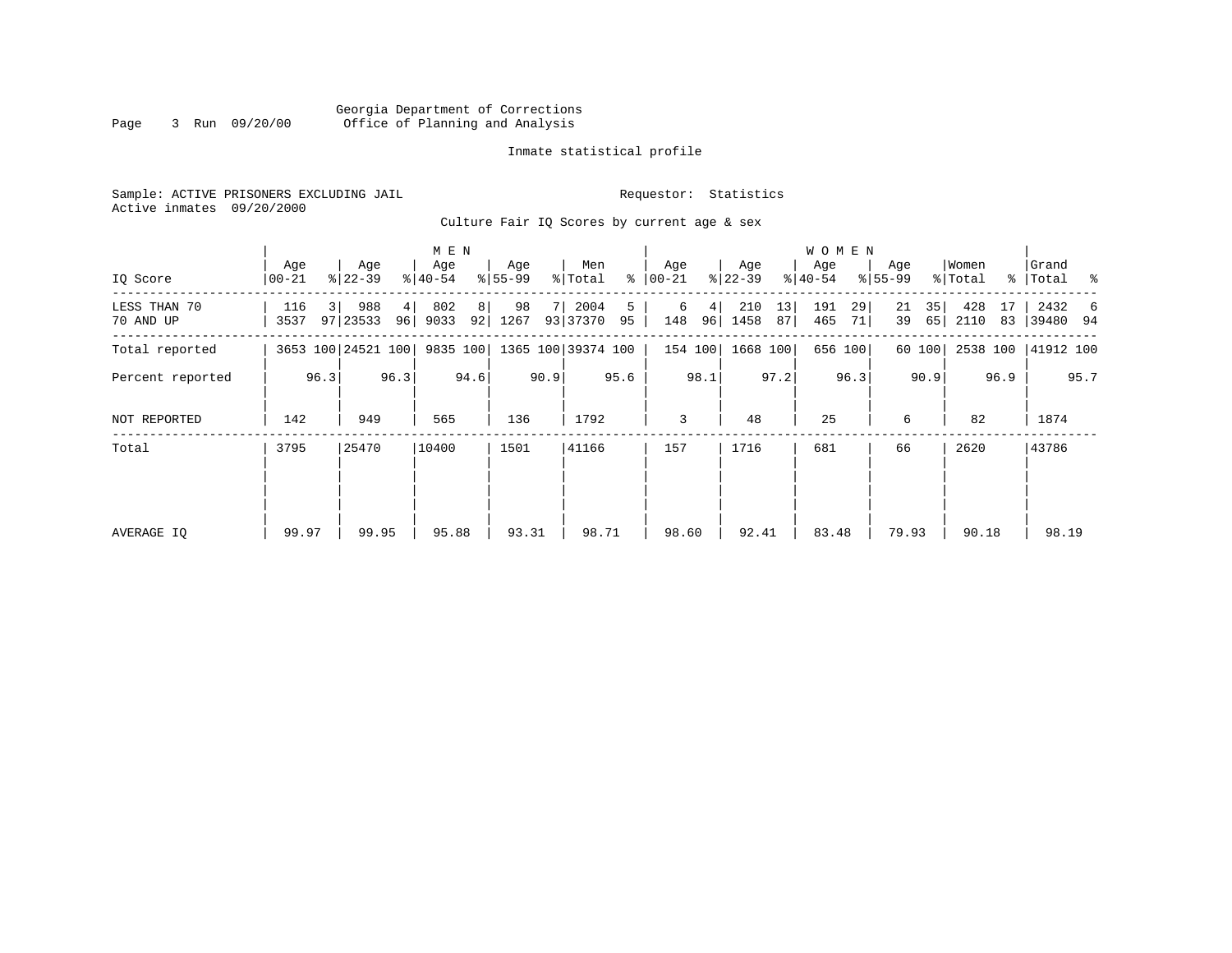# Georgia Department of Corrections<br>4 Run 09/20/00 Office of Planning and Analysis Page 4 Run 09/20/00 Office of Planning and Analysis

# Inmate statistical profile

Sample: ACTIVE PRISONERS EXCLUDING JAIL **Requestor:** Statistics Active inmates 09/20/2000

# Self-Rpt Socioeconomic Class by current age & sex

|                     |       |                |                    |                | M E N     |      |             |          |                    |      |             |      |             |      | <b>WOMEN</b> |                |                |        |          |      |           |      |
|---------------------|-------|----------------|--------------------|----------------|-----------|------|-------------|----------|--------------------|------|-------------|------|-------------|------|--------------|----------------|----------------|--------|----------|------|-----------|------|
|                     | Age   |                | Age                |                | Age       |      | Age         |          | Men                |      | Age         |      | Age         |      | Age          |                | Age            |        | Women    |      | Grand     |      |
| Socioeconomic Class | 00-21 |                | $8 22-39$          |                | $8 40-54$ |      | $8155 - 99$ |          | % Total            | ి    | $ 00 - 21 $ |      | $8$   22-39 |      | $ 40-54 $    |                | $8155 - 99$    |        | % Total  |      | %   Total | - 왕  |
| WELFARE             | 330   | 9 <sup>1</sup> | 1950               | 8 <sup>1</sup> | 663       |      | 83          | $6 \mid$ | 3026               | 8    | 27          | 17   | 275         | 16   | 72           |                |                | 3      | 376      | 15   | 3402      | 8    |
| OCC EMPLOY          | 374   | 11             | 2202               | 9              | 525       |      | 43          | 3 I      | 3144               | 8    |             |      | 12          |      | 5            |                | $\overline{a}$ |        | 20       |      | 3164      | 8    |
| MINIMUM STD         | 1530  | 43             | 9485               | 39             | 4133      | 41   | 675         |          | 48 15823           | 40   | 48          | 31   | 584         | 35   | 286          | 43             | 31             | 50     | 949      | 37   | 16772     | -40  |
| MIDDLE              | 1273  |                | 36 10704           | 44             | 4598      | 46   | 601         |          | 42 17176           | 44   | 76          | 49   | 762         | 45   | 289          | 43             | 25             | 40     | 1152     | 45   | 18328     | -44  |
| OTHER               | 16    | 0 <sup>1</sup> | 166                |                | 69        |      | 17          |          | 268                |      | 3           | 2    | 50          | 31   | 17           | $\overline{3}$ | $\overline{2}$ | 3      | 72       | 3    | 340       |      |
| Total reported      |       |                | 3523 100 24507 100 |                | 9988      | 100  |             |          | 1419 100 39437 100 |      | 155         | 100  | 1683 100    |      | 669          | 100            |                | 62 100 | 2569 100 |      | 42006 100 |      |
| Percent reported    |       | 92.8           |                    | 96.2           |           | 96.0 |             | 94.5     |                    | 95.8 |             | 98.7 |             | 98.1 |              | 98.2           |                | 93.9   |          | 98.1 |           | 95.9 |
|                     |       |                |                    |                |           |      |             |          |                    |      |             |      |             |      |              |                |                |        |          |      |           |      |
| NOT RPTD            | 272   |                | 963                |                | 412       |      | 82          |          | 1729               |      | 2           |      | 33          |      | 12           |                | 4              |        | 51       |      | 1780      |      |
| Total               | 3795  |                | 25470              |                | 10400     |      | 1501        |          | 41166              |      | 157         |      | 1716        |      | 681          |                | 66             |        | 2620     |      | 43786     |      |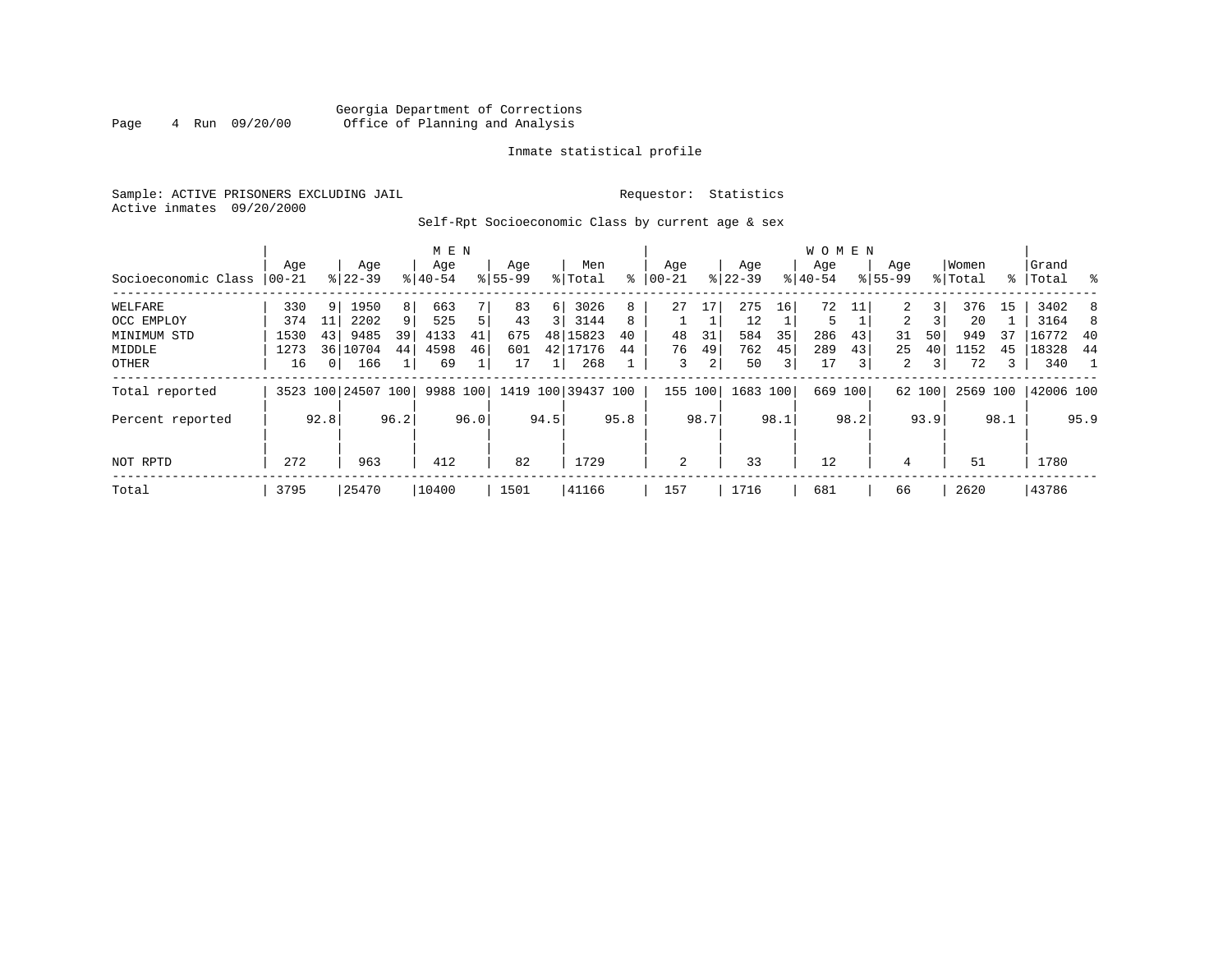# Georgia Department of Corrections Page 5 Run 09/20/00 Office of Planning and Analysis

# Inmate statistical profile

Sample: ACTIVE PRISONERS EXCLUDING JAIL **Requestor:** Statistics Active inmates 09/20/2000

Self-Rpt Environment To Age 16 by current age & sex

|                  |                  |          |                  |      | M E N                        |      |                    |          |                    |      |                   |      |                  |      | <b>WOMEN</b>    |      |                    |        |                  |      |                 |      |
|------------------|------------------|----------|------------------|------|------------------------------|------|--------------------|----------|--------------------|------|-------------------|------|------------------|------|-----------------|------|--------------------|--------|------------------|------|-----------------|------|
| Environment      | Age<br>$00 - 21$ |          | Age<br>$8 22-39$ |      | Age<br>$8140 - 54$           |      | Age<br>$8155 - 99$ |          | Men<br>% Total     | ႜ    | Age<br>$ 00 - 21$ |      | Age<br>$ 22-39 $ |      | Age<br>$ 40-54$ |      | Age<br>$8155 - 99$ |        | Women<br>% Total | ႜ    | Grand<br> Total | ွေ   |
| RURAL/FARM       | 23               |          | 605              | 2    | 694                          |      | 284                | 20       | 1606               | 4    | 3                 | 2    | 59               | 3    | 48              |      | 13                 | 22     | 123              | 5    | 1729            | 4    |
| RURAL/NFARM      | 110              |          | 1602             | 6    | 723                          |      | 118                | 8        | 2553               | 6    | 21                | 14   | 160              | 9    | 44              |      | 6                  | 10     | 231              | 9    | 2784            |      |
| S.M.S.A          | 1336             | 36       | 9037             | 36   | 3518                         | 35   | 377                | 26       | 14268              | 36   | 32                | 21   | 298              | 18   | 128             | 19   | 10                 | 17     | 468              | 18   | 14736           | 34   |
| URBAN            | 811              | 22       | 4536             | 18   | 1660                         | 16   | 170                | 12       | 7177               | 18   | 47                | 30   | 476              | 28   | 213             | 32   | 11                 | 18     | 747              | 29   | 7924            | 19   |
| SMALL TOWN       | 1395             | 38       | 8984             | 36   | 3498                         | 34   | 490                |          | 34 14367           | 36   | 49                | 32   | 681              | 40   | 227             | 34   | 18                 | 30     | 975              | 38   | 15342           | 36   |
| OTHER            | 14               | $\Omega$ | 132              |      | 56                           |      |                    | $\Omega$ | 209                |      | 3                 | 2    | 14               |      | 8               |      | $\overline{a}$     | 3      | 27               |      | 236             |      |
| Total reported   |                  |          |                  |      | 3689 100 24896 100 10149 100 |      |                    |          | 1446 100 40180 100 |      | 155 100           |      | 1688 100         |      | 668 100         |      |                    | 60 100 | 2571 100         |      | 42751 100       |      |
| Percent reported |                  | 97.2     |                  | 97.7 |                              | 97.6 |                    | 96.3     |                    | 97.6 |                   | 98.7 |                  | 98.4 |                 | 98.1 |                    | 90.9   |                  | 98.1 |                 | 97.6 |
| NOT RPTD         | 106              |          | 574              |      | 251                          |      | 55                 |          | 986                |      | 2                 |      | 28               |      | 13              |      | 6                  |        | 49               |      | 1035            |      |
| Total            | 3795             |          | 25470            |      | 10400                        |      | 1501               |          | 41166              |      | 157               |      | 1716             |      | 681             |      | 66                 |        | 2620             |      | 43786           |      |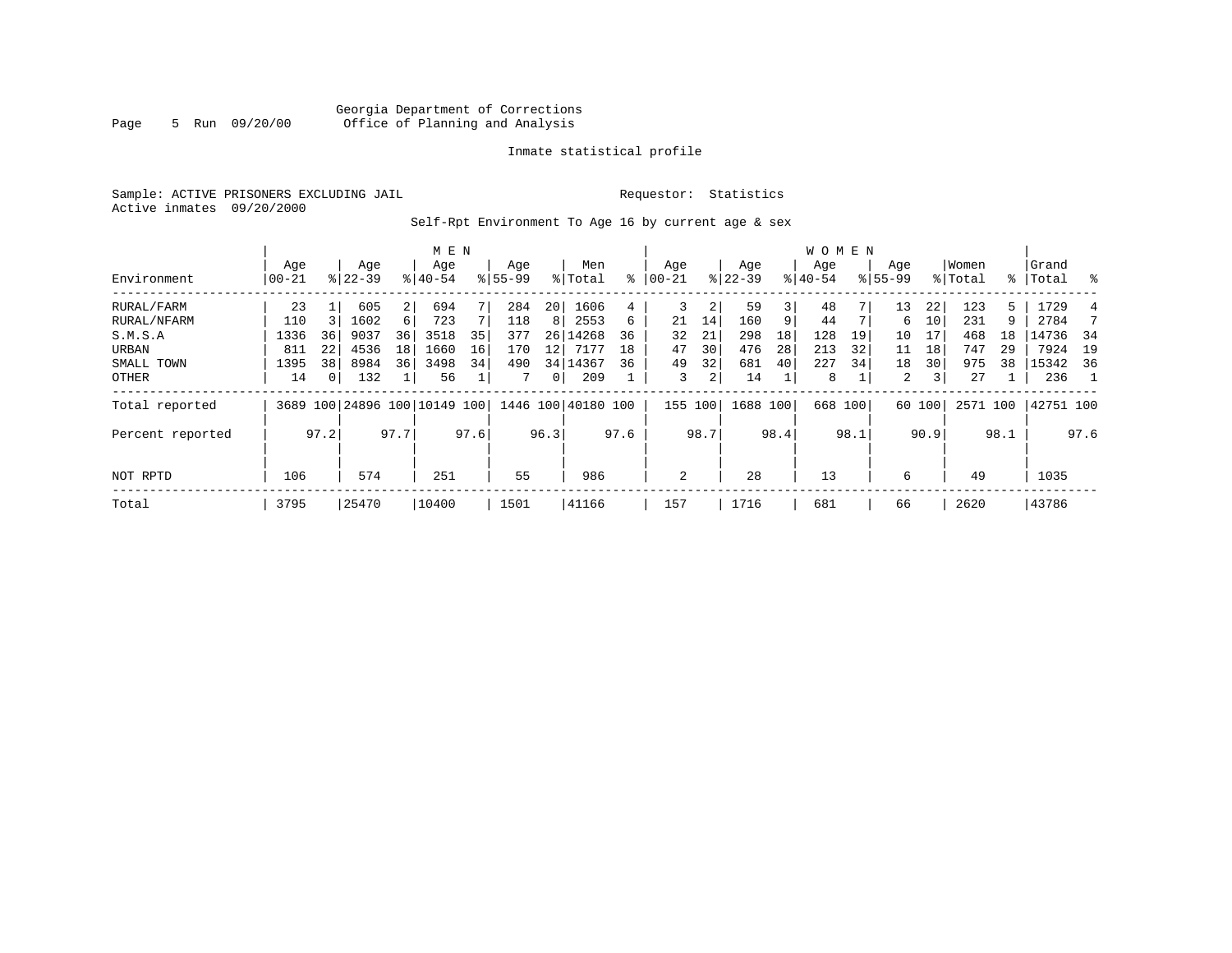# Georgia Department of Corrections Page 6 Run 09/20/00 Office of Planning and Analysis

# Inmate statistical profile

Sample: ACTIVE PRISONERS EXCLUDING JAIL **Requestor:** Statistics Active inmates 09/20/2000

Self-Rpt Education Level by current age & sex

|                     |                |      |                              |                | M E N              |      |                  |      |                    |      |                      |      |                  |      | WOMEN            |         |                  |        |                  |      |                    |      |
|---------------------|----------------|------|------------------------------|----------------|--------------------|------|------------------|------|--------------------|------|----------------------|------|------------------|------|------------------|---------|------------------|--------|------------------|------|--------------------|------|
| Education Level     | Age<br>  00-21 |      | Age<br>$ 22-39 $             |                | Age<br>$8140 - 54$ |      | Age<br>$8 55-99$ |      | Men<br>% Total     |      | Age<br>$8   00 - 21$ |      | Age<br>$ 22-39 $ |      | Age<br>$ 40-54 $ |         | Age<br>$8 55-99$ |        | Women<br>% Total |      | Grand<br>%   Total | ್ಠಿ  |
| LESS THAN GRADE 7   | 46             |      | 434                          | $\overline{2}$ | 468                | 5    | 312              | 21   | 1260               |      |                      | 0    | 17               |      | 21               |         | 13               | 21     | 51               |      | 1311               |      |
| GRADE 7             | 106            | 3    | 573                          | 2 <sup>1</sup> | 365                | 4    | 119              | 8    | 1163               | 3    | 4                    | 3    | 50               | 3    | 16               |         |                  | 2      | 71               |      | 1234               |      |
| GRADE 8             | 497            | 13   | 2005                         |                | 874                | 9    | 142              | 10   | 3518               | 9    | 20                   | 13   | 146              | 9    | 51               |         | 4                | 6      | 221              |      | 3739               | 9    |
| GRADE 9             | 943            | 26   | 3802                         | 15             | 1224               | 12   | 145              | 10   | 6114               | 15   | 36                   | 24   | 229              | 14   | 64               | 10      | 2                |        | 331              | 13   | 6445               | 15   |
| GRADE 10            | 1070           | 29   | 5374                         | 22             | 1600               | 16   | 141              | 10   | 8185               | 20   | 42                   | 28   | 263              | 16   | 78               | 12      | 10               | 16     | 393              | 16   | 8578               | 20   |
| GRADE 11            | 774            | 21   | 5050                         | 20             | 1358               | 13   | 103              |      | 7285               | 18   | 29                   | 19   | 297              | 18   | 80               | 12      | 6                | 10     | 412              | 16   | 7697               | 18   |
| GRADE 12            | 218            | 6    | 5234                         | 21             | 2510               | 25   | 275              | 19   | 8237               | 20   | 12                   | 8    | 283              | 17   | 158              | 24      | 12               | 19     | 465              | 18   | 8702               | -20  |
| MORE THAN GRADE 12  | 37             | 1    | 2495                         | 10             | 1767               | 17   | 216              | 15   | 4515               | 11   | 9                    | 6    | 380              | 23   | 184              | 28      | 15               | 24     | 588              | 23   | 5103 12            |      |
| Total reported      |                |      | 3691 100 24967 100 10166 100 |                |                    |      |                  |      | 1453 100 40277 100 |      | 152 100              |      | 1665 100         |      |                  | 652 100 |                  | 63 100 | 2532 100         |      | 42809 100          |      |
| Percent reported    |                | 97.3 |                              | 98.0           |                    | 97.8 |                  | 96.8 |                    | 97.8 |                      | 96.8 |                  | 97.0 |                  | 95.7    |                  | 95.5   |                  | 96.6 |                    | 97.8 |
| NOT REPORTED        | 104            |      | 503                          |                | 234                |      | 48               |      | 889                |      | 5                    |      | 51               |      | 29               |         | 3                |        | 88               |      | 977                |      |
| Total               | 3795           |      | 25470                        |                | 10400              |      | 1501             |      | 41166              |      | 157                  |      | 1716             |      | 681              |         | 66               |        | 2620             |      | 43786              |      |
|                     |                |      |                              |                |                    |      |                  |      |                    |      |                      |      |                  |      |                  |         |                  |        |                  |      |                    |      |
|                     |                |      |                              |                |                    |      |                  |      |                    |      |                      |      |                  |      |                  |         |                  |        |                  |      |                    |      |
| AVG EDUCATION LEVEL | 9.75           |      | 11.05                        |                | 11.58              |      | 9.81             |      | 11.02              |      | 10.53                |      | 12.76            |      | 13.22            |         | 10.70            |        | 12.70            |      | 11.12              |      |

\* NOTE: THE FIELD LABLED "LESS THAN GRADE 7" WAS CORRECTED IN MARCH 1989: MISSING DATA FOR INMATES STILL IN DIAGNOSTICS NOW HAS BEEN REMOVED FROM THIS FIELD AND IDENTIFIED AS "NOT REPORTED" INFORMATION.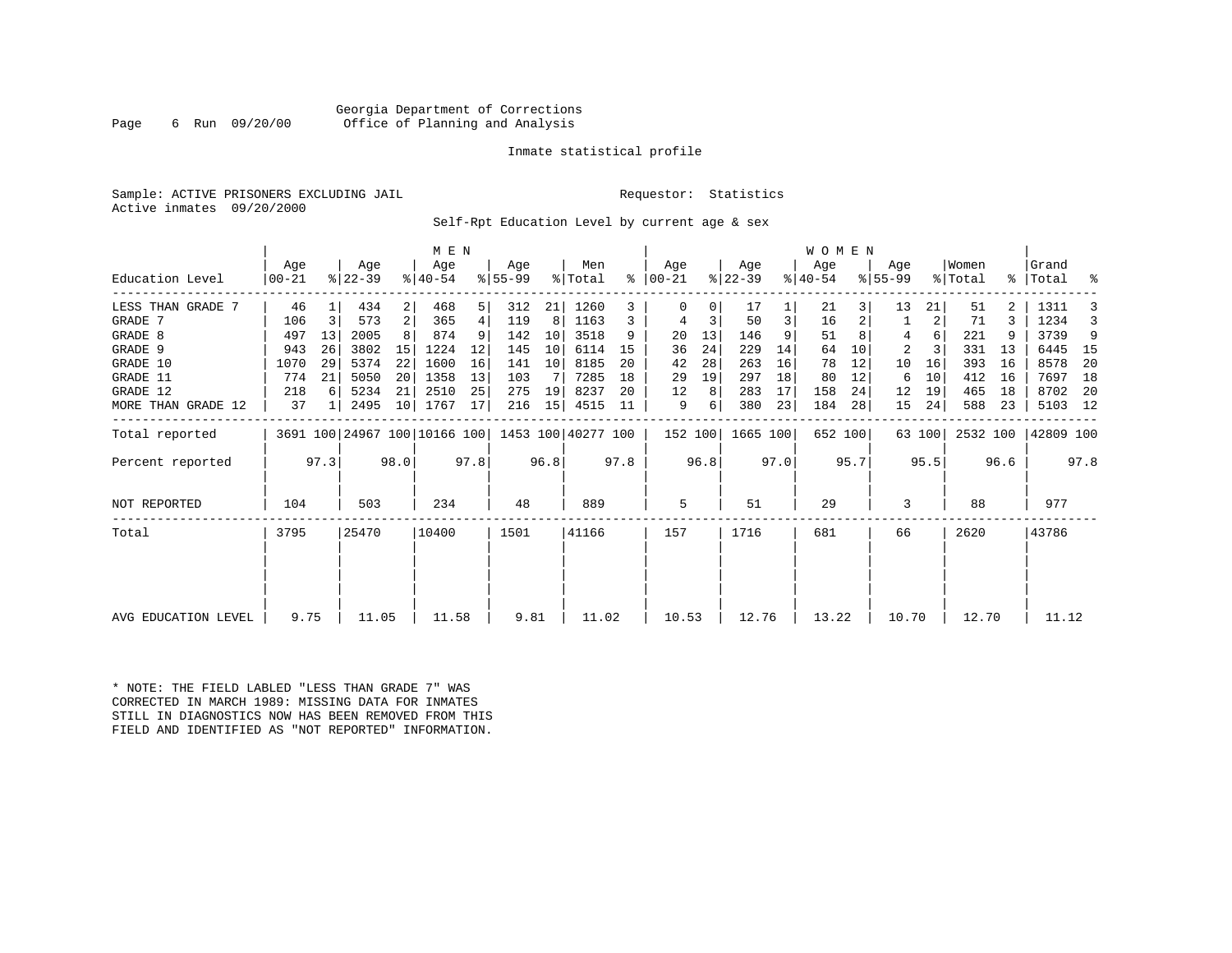Sample: ACTIVE PRISONERS EXCLUDING JAIL **Requestor:** Statistics Active inmates 09/20/2000

Functional Reading Level (WRAT Scores) by current age & sex

|                    |                |      |                    |      | M E N              |      |                 |      |                    |      |                 |      |                  |      | WOMEN            |         |                    |        |                  |      |                    |      |
|--------------------|----------------|------|--------------------|------|--------------------|------|-----------------|------|--------------------|------|-----------------|------|------------------|------|------------------|---------|--------------------|--------|------------------|------|--------------------|------|
| WRAT Reading Score | Age<br>  00-21 |      | Age<br>$ 22-39 $   |      | Age<br>$8140 - 54$ |      | Age<br>$ 55-99$ |      | Men<br>% Total     | ి    | Age<br>$ 00-21$ |      | Age<br>$ 22-39 $ |      | Age<br>$ 40-54 $ |         | Age<br>$8155 - 99$ |        | Women<br>% Total |      | Grand<br>%   Total | ್ಠಿ  |
| LESS THAN GRADE 6  | 1503           | 41   | 9579               | 39   | 4464               | 46   | 663             |      | 49 16209           | 41   | 39              | 25   | 451              | 27   | 216              | 33      | 20                 | 33     | 726              | 29   | 16935              | 40   |
| 6TH THRU 8TH GRADE | 756            | 21   | 5508               | 22   | 2086               | 21   | 225             | 17   | 8575               | 22   | 29              | 19   | 330              | 20   | 118              | 18      | 10                 | 16     | 487              | 19   | 9062               | 22   |
| GRADE 9            | 308            | 8    | 2011               | 8    | 648                |      | 87              | 6    | 3054               | 8    | 19              | 12   | 123              |      | 40               |         | 8                  | 13     | 190              |      | 3244               | 8    |
| GRADE 10           | 178            |      | 1006               | 4    | 350                | 4    | 45              |      | 1579               |      | 10              | 6    | 62               | 4    | 24               |         | 3                  |        | 99               |      | 1678               | 4    |
| GRADE 11           | 166            |      | 959                |      | 351                |      | 49              | 4    | 1525               |      | 4               |      | 58               |      | 32               |         | 2                  |        | 96               |      | 1621               | 4    |
| GRADE 12           | 471            | 13   | 3614               | 15   | 1483               | 15   | 239             | 18   | 5807               | 15   | 12              | 8    | 136              |      | 32               |         | 4                  |        | 184              |      | 5991               | 14   |
| MORE THAN GRADE 12 | 274            |      | 1902               | 8    | 388                | 4    | 47              | 3    | 2611               |      | 41              | 27   | 508              | 30   | 196              | 30      | 14                 | 23     | 759              | 30   | 3370               | 8    |
| Total reported     |                |      | 3656 100 24579 100 |      | 9770 100           |      |                 |      | 1355 100 39360 100 |      | 154 100         |      | 1668 100         |      |                  | 658 100 |                    | 61 100 | 2541 100         |      | 41901 100          |      |
| Percent reported   |                | 96.3 |                    | 96.5 |                    | 93.9 |                 | 90.3 |                    | 95.6 |                 | 98.1 |                  | 97.2 |                  | 96.6    |                    | 92.4   |                  | 97.0 |                    | 95.7 |
| NOT REPORTED       | 139            |      | 891                |      | 630                |      | 146             |      | 1806               |      | 3               |      | 48               |      | 23               |         | 5                  |        | 79               |      | 1885               |      |
| Total              | 3795           |      | 25470              |      | 10400              |      | 1501            |      | 41166              |      | 157             |      | 1716             |      | 681              |         | 66                 |        | 2620             |      | 43786              |      |
|                    |                |      |                    |      |                    |      |                 |      |                    |      |                 |      |                  |      |                  |         |                    |        |                  |      |                    |      |
|                    |                |      |                    |      |                    |      |                 |      |                    |      |                 |      |                  |      |                  |         |                    |        |                  |      |                    |      |
| AVG READING SCORE  | 7.58           |      | 7.65               |      | 7.01               |      | 6.77            |      | 7.46               |      | 9.02            |      | 8.99             |      | 8.49             |         | 8.39               |        | 8.85             |      | 7.54               |      |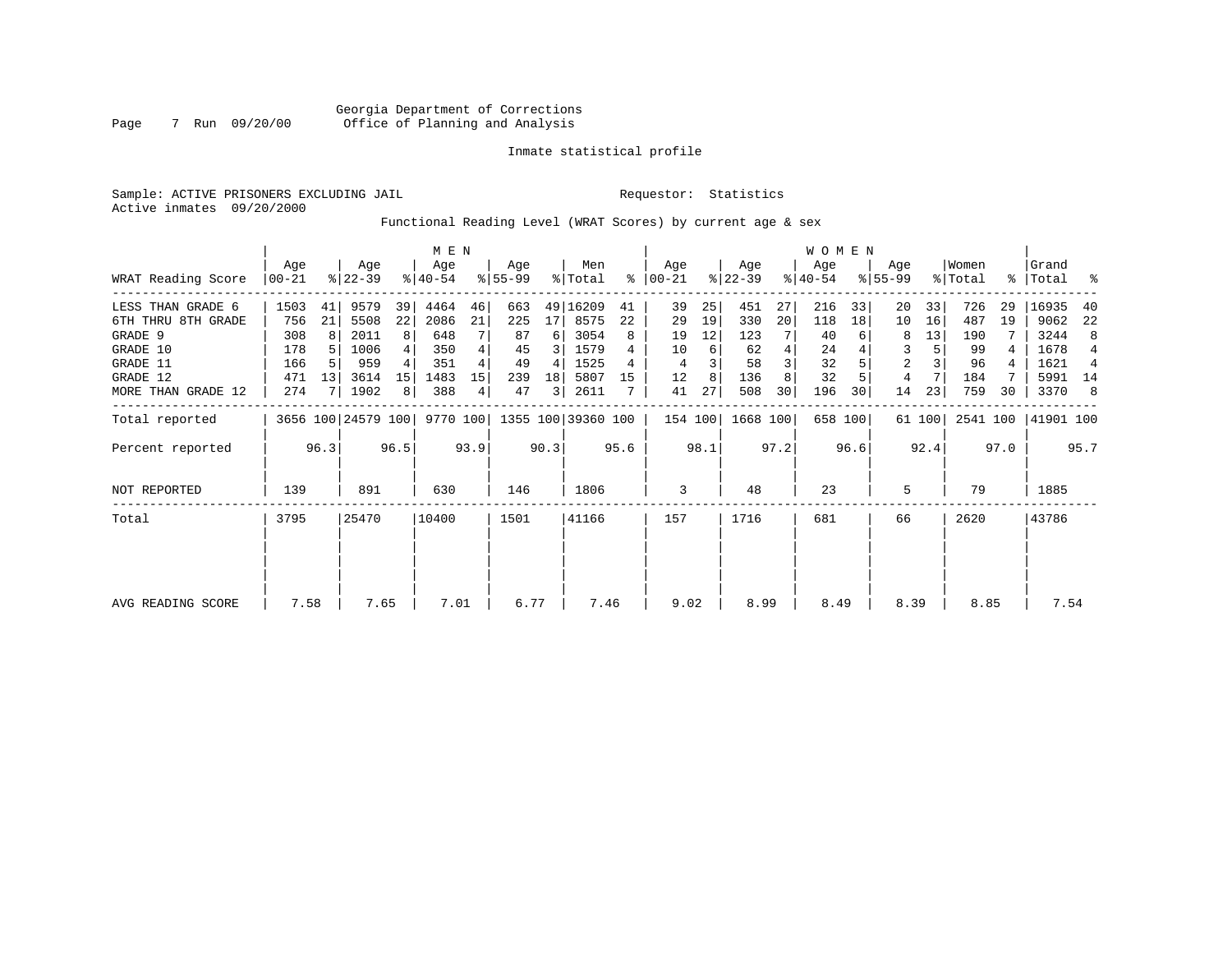Sample: ACTIVE PRISONERS EXCLUDING JAIL **Requestor:** Statistics Active inmates 09/20/2000

Functional Math Level (WRAT Scores) by current age & sex

|                                |                  | M E N |                    |                |                  |        |                 |        |                    |         |                      |                |                  |          | <b>WOMEN</b>     |         |                    |          |                  |        |                    |         |
|--------------------------------|------------------|-------|--------------------|----------------|------------------|--------|-----------------|--------|--------------------|---------|----------------------|----------------|------------------|----------|------------------|---------|--------------------|----------|------------------|--------|--------------------|---------|
| WRAT Math Score                | Age<br>$00 - 21$ |       | Age<br>$ 22-39 $   |                | Age<br>$8 40-54$ |        | Aqe<br>$ 55-99$ |        | Men<br>% Total     |         | Aqe<br>$8   00 - 21$ |                | Age<br>$ 22-39 $ |          | Age<br>$ 40-54 $ |         | Age<br>$8155 - 99$ |          | Women<br>% Total |        | Grand<br>% Total % |         |
| LESS THAN GRADE 6              | 1209             | 33    | 7668               | 31             | 4117             | 42     | 699             |        | 52 13693           | 35      | 35                   | 23             | 456              | 27       | 267              | 41      | 27                 | 44       | 785              | 31     | 14478              | 35      |
| 6TH THRU 8TH GRADE<br>GRADE 9  | 1859<br>285      | 8     | 51   11999<br>2153 | 49<br>9        | 3742<br>696      | 38     | 378<br>89       |        | 28   17978<br>3223 | 46<br>8 | 79<br>20             | 51<br>13       | 819<br>166       | 49<br>10 | 236<br>46        | 36      | 20<br>6            | 33<br>10 | 1154<br>238      | 45     | 19132<br>3461      | 46<br>8 |
| GRADE 10<br>GRADE 11           | 154<br>78        |       | 1334<br>819        | 5 <sup>1</sup> | 510<br>353       | 5<br>4 | 71<br>51        | 5<br>4 | 2069<br>1301       |         | 10<br>6              | 6              | 105<br>70        | 6        | 45<br>24         |         | 4<br>3             |          | 164<br>103       | 6      | 2233<br>1404       | 5<br>3  |
| GRADE 12<br>MORE THAN GRADE 12 | 51<br>20         |       | 451<br>161         | 2 <sup>1</sup> | 305<br>56        | 3      | 55<br>12        | 4      | 862<br>249         |         | 3                    | $\overline{a}$ | 23<br>29         | 2        | 15<br>26         |         | $\mathbf 0$        |          | 40<br>58         | 2<br>2 | 902<br>307         | 2<br>1  |
| Total reported                 |                  |       | 3656 100 24585 100 |                | 9779 100         |        |                 |        | 1355 100 39375 100 |         | 154 100              |                | 1668 100         |          |                  | 659 100 |                    | 61 100   | 2542 100         |        | 41917 100          |         |
| Percent reported               |                  | 96.3  |                    | 96.5           |                  | 94.0   |                 | 90.3   |                    | 95.6    |                      | 98.1           |                  | 97.2     |                  | 96.8    |                    | 92.4     |                  | 97.0   |                    | 95.7    |
| NOT REPORTED                   | 139              |       | 885                |                | 621              |        | 146             |        | 1791               |         | 3                    |                | 48               |          | 22               |         | 5                  |          | 78               |        | 1869               |         |
| Total                          | 3795             |       | 25470              |                | 10400            |        | 1501            |        | 41166              |         | 157                  |                | 1716             |          | 681              |         | 66                 |          | 2620             |        | 43786              |         |
|                                |                  |       |                    |                |                  |        |                 |        |                    |         |                      |                |                  |          |                  |         |                    |          |                  |        |                    |         |
|                                |                  |       |                    |                |                  |        |                 |        |                    |         |                      |                |                  |          |                  |         |                    |          |                  |        |                    |         |
| AVG MATH SCORE                 | 6.82             |       | 7.03               |                | 6.63             |        | 6.13            |        | 6.88               |         | 7.45                 |                | 7.29             |          | 6.91             |         | 6.31               |          | 7.18             |        | 6.90               |         |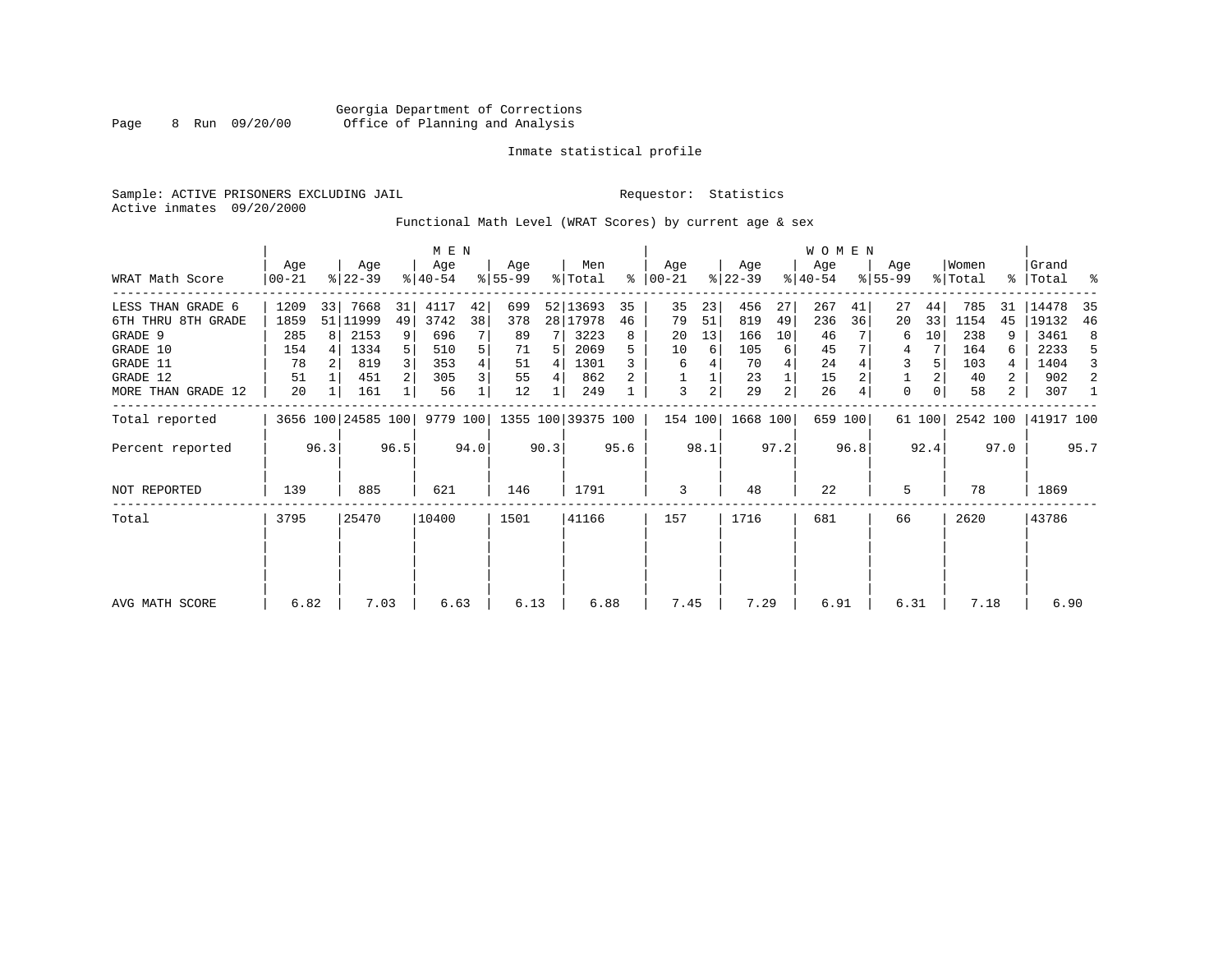Sample: ACTIVE PRISONERS EXCLUDING JAIL **Requestor:** Statistics Active inmates 09/20/2000

Functional Spelling Level (WRAT Scores) by current age & sex

|                     |                 | M E N          |                    |      |                  |                |                    |      |                |      |                  |      |                  |      | <b>WOMEN</b>     |         |                    |        |                  |      |                    |      |
|---------------------|-----------------|----------------|--------------------|------|------------------|----------------|--------------------|------|----------------|------|------------------|------|------------------|------|------------------|---------|--------------------|--------|------------------|------|--------------------|------|
| WRAT Spelling Score | Aqe<br>$ 00-21$ |                | Age<br>$ 22-39 $   |      | Age<br>$8 40-54$ |                | Aqe<br>$ 55-99$    |      | Men<br>% Total | ႜ    | Age<br>$00 - 21$ |      | Age<br>$ 22-39 $ |      | Age<br>$ 40-54 $ |         | Age<br>$8155 - 99$ |        | Women<br>% Total |      | Grand<br>%   Total | ႜ    |
| LESS THAN GRADE 6   | 1545            |                | 42 10884           | 44   | 5490             | 56             | 825                |      | 61 18744       | 48   | 38               | 25   | 429              | 26   | 224              | 34      | 21                 | 34     | 712              | 28   | 19456              | 46   |
| 6TH THRU 8TH GRADE  | 1178            | 32             | 7071               | 29   | 2286             | 23             | 276                |      | 20   10811     | 27   | 56               | 36   | 536              | 32   | 191              | 29      | 22                 | 36     | 805              | 32   | 11616              | 28   |
| GRADE 9             | 291             |                | 1727               |      | 471              | 5              | 54                 | 4    | 2543           | 6    | 17               | 11   | 167              | 10   | 40               |         | 3                  |        | 227              | 9    | 2770               |      |
| GRADE 10            | 275             |                | 1686               |      | 449              |                | 48                 | 4    | 2458           | 6    | 18               | 12   | 177              | 11   | 57               |         | 0                  |        | 252              | 10   | 2710               | 6    |
| GRADE 11            | 127             |                | 872                |      | 244              |                | 28                 | 2    | 1271           |      |                  | 5    | 86               | 5    | 26               |         | 2                  |        | 121              | 5    | 1392               | 3    |
| GRADE 12            | 168             |                | 1715               |      | 673              |                | 105                | 8    | 2661           |      | 5                |      | 68               |      | 17               |         | 2                  |        | 92               |      | 2753               | 7    |
| MORE THAN GRADE 12  | 72              | 2 <sup>1</sup> | 624                |      | 159              | $\overline{2}$ | 18                 |      | 873            | 2    | 13               | 8    | 205              | 12   | 104              | 16      | 11                 | 18     | 333              | 13   | 1206               | 3    |
| Total reported      |                 |                | 3656 100 24579 100 |      | 9772 100         |                | 1354 100 39361 100 |      |                |      | 154 100          |      | 1668 100         |      |                  | 659 100 |                    | 61 100 | 2542 100         |      | 41903 100          |      |
| Percent reported    |                 | 96.3           |                    | 96.5 |                  | 94.0           |                    | 90.2 |                | 95.6 |                  | 98.1 |                  | 97.2 |                  | 96.8    |                    | 92.4   |                  | 97.0 |                    | 95.7 |
| <b>NOT REPORTED</b> | 139             |                | 891                |      | 628              |                | 147                |      | 1805           |      | 3                |      | 48               |      | 22               |         | 5                  |        | 78               |      | 1883               |      |
| Total               | 3795            |                | 25470              |      | 10400            |                | 1501               |      | 41166          |      | 157              |      | 1716             |      | 681              |         | 66                 |        | 2620             |      | 43786              |      |
|                     |                 |                |                    |      |                  |                |                    |      |                |      |                  |      |                  |      |                  |         |                    |        |                  |      |                    |      |
|                     |                 |                |                    |      |                  |                |                    |      |                |      |                  |      |                  |      |                  |         |                    |        |                  |      |                    |      |
| AVG SPELLING SCORE  | 6.79            |                | 6.80               |      | 5.94             |                | 5.51               |      | 6.54           |      | 8.20             |      | 8.21             |      | 7.80             |         | 7.25               |        | 8.08             |      | 6.63               |      |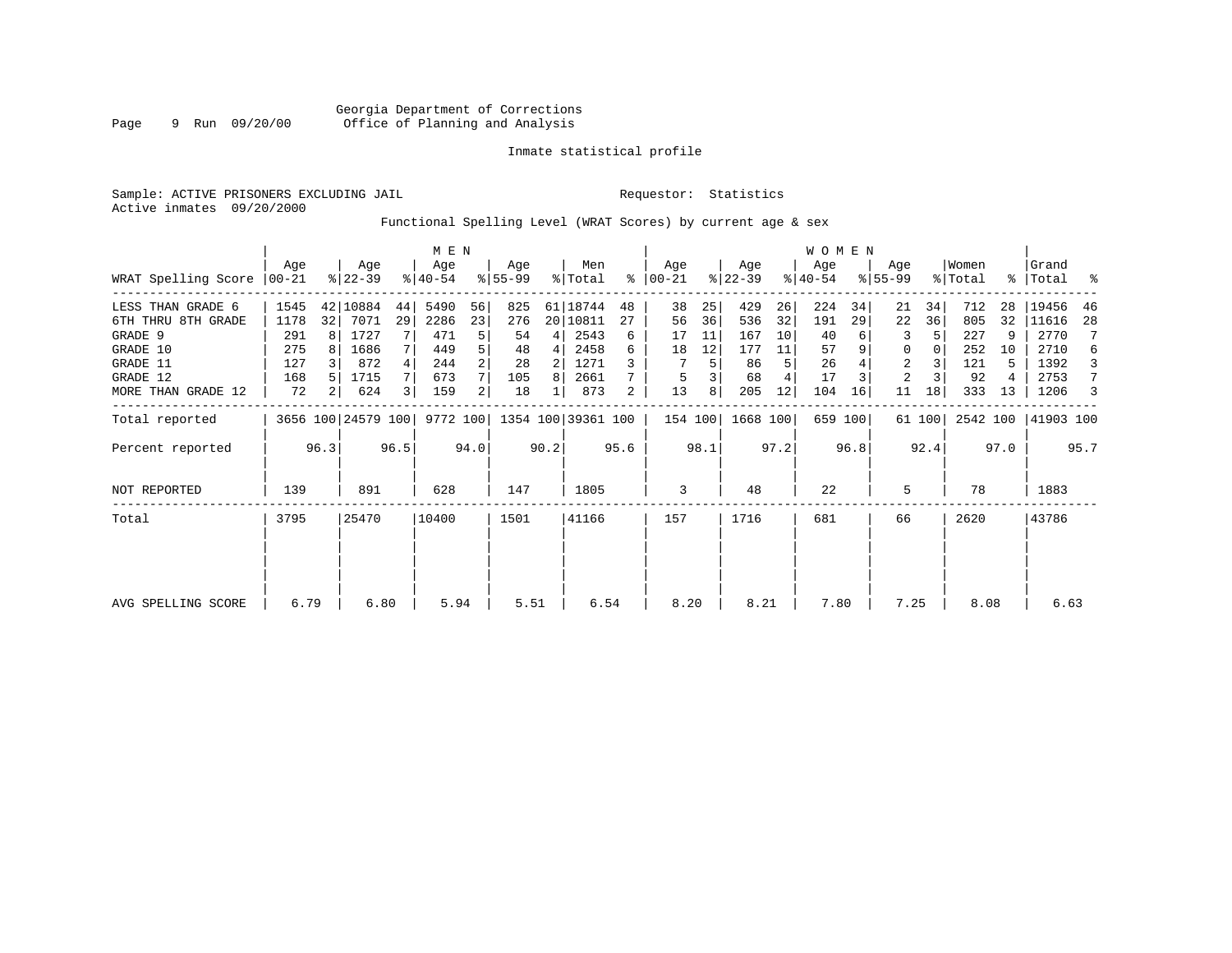# Georgia Department of Corrections Page 10 Run 09/20/00 Office of Planning and Analysis

# Inmate statistical profile

Sample: ACTIVE PRISONERS EXCLUDING JAIL **Requestor:** Statistics Active inmates 09/20/2000

# Self-Rpt Guardian Status To Age 16 by current age & sex

|                  |          |      |                              |          | M E N    |                |           |      |                    |              |          |      |           |      | <b>WOMEN</b> |         |          |          |          |      |           |      |
|------------------|----------|------|------------------------------|----------|----------|----------------|-----------|------|--------------------|--------------|----------|------|-----------|------|--------------|---------|----------|----------|----------|------|-----------|------|
|                  | Age      |      | Age                          |          | Age      |                | Age       |      | Men                |              | Age      |      | Age       |      | Age          |         | Age      |          | Women    |      | Grand     |      |
| Guardian Status  | $ 00-21$ |      | $ 22-39 $                    |          | $ 40-54$ |                | $8 55-99$ |      | % Total            | ి            | $ 00-21$ |      | $ 22-39 $ |      | $ 40-54$     |         | $ 55-99$ |          | % Total  |      | %   Total | ႜ    |
| ORPHANAGE        | 5        |      | 35                           | $\Omega$ | 19       | 0              | 8         |      | 67                 | 0            | O        |      | $\Omega$  | 0    | 2            |         | O        | $\Omega$ | 2        | 0    | 69        |      |
| FATHER ONLY      | 129      |      | 664                          | 3        | 238      | 2              | 24        | 2    | 1055               |              | 2        |      | 48        | 3    | 23           |         |          | 5        | 76       | 3    | 1131      | 3    |
| FTR MTR HD       | 243      |      | 1445                         | 6        | 597      | 6              | 67        | 5    | 2352               | 6            | 5        |      | 61        |      | 28           |         | 0        |          | 94       |      | 2446      | 6    |
| MOTHER ONLY      | 1896     | 51   | 10836                        | 43       | 3167     | 31             | 321       | 22   | 16220              | 40           | 73       | 47   | 700       | 41   | 212          | 32      | 17       | 27       | 1002     | 39   | 17222     | 40   |
| MTR FTR HD       | 817      | 22   | 8160                         | 33       | 4677     | 46             | 840       | 58   | 14494              | 36           | 44       | 28   | 577       | 34   | 318          | 48      | 32       | 51       | 971      | 38   | 15465     | 36   |
| OTH FEMALE       | 77       |      | 549                          | 2        | 273      | 3              | 43        | 3    | 942                | $\mathbf{2}$ | 8        |      | 53        | 3    | 14           |         | 3        |          | 78       |      | 1020      | 2    |
| OTH MALE         | 19       |      | 75                           |          | 39       |                | 6         | 0    | 139                | $\Omega$     |          |      |           |      | 5            |         | 0        |          | 8        |      | 147       |      |
| STEP-PARNTS      | 54       |      | 442                          |          | 151      |                | 17        |      | 664                |              |          |      |           |      | 2            |         | 0        |          | 9        | 0    | 673       |      |
| FOSTER HOME      | 47       |      | 230                          |          | 129      |                | 16        |      | 422                |              |          |      | 43        | 3    | 9            |         | 2        |          | 57       | 2    | 479       |      |
| GRAND PRNTS      | 338      |      | 2036                         | 8        | 666      | 7              | 95        |      | 3135               | 8            | 19       | 12   | 182       | 11   | 47           |         | 6        | 10       | 254      | 10   | 3389      |      |
| OTHER            | 77       |      | 535                          | 2        | 230      | 2 <sub>1</sub> | 16        |      | 858                |              |          |      | 21        |      | 7            |         | 0        | 0        | 29       |      | 887       |      |
| Total reported   |          |      | 3702 100 25007 100 10186 100 |          |          |                |           |      | 1453 100 40348 100 |              | 155 100  |      | 1695 100  |      |              | 667 100 |          | 63 100   | 2580 100 |      | 42928 100 |      |
| Percent reported |          | 97.5 |                              | 98.2     |          | 97.9           |           | 96.8 |                    | 98.0         |          | 98.7 |           | 98.8 |              | 97.9    |          | 95.5     |          | 98.5 |           | 98.0 |
| NOT RPTD         | 93       |      | 463                          |          | 214      |                | 48        |      | 818                |              | 2        |      | 21        |      | 14           |         | 3        |          | 40       |      | 858       |      |
| Total            | 3795     |      | 25470                        |          | 10400    |                | 1501      |      | 41166              |              | 157      |      | 1716      |      | 681          |         | 66       |          | 2620     |      | 43786     |      |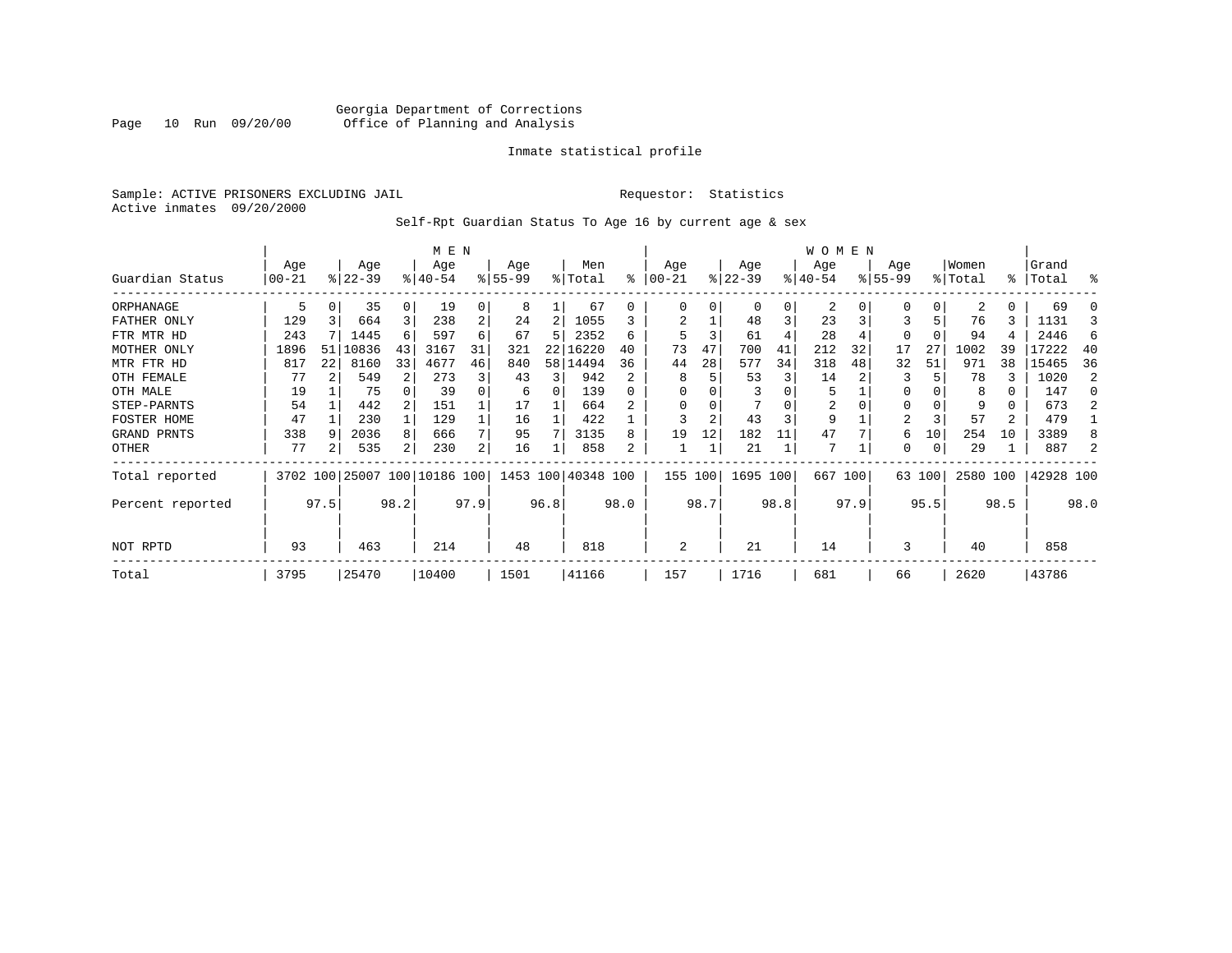# Georgia Department of Corrections<br>Page 11 Run 09/20/00 Office of Planning and Analysis Office of Planning and Analysis

# Inmate statistical profile

Sample: ACTIVE PRISONERS EXCLUDING JAIL **Requestor:** Statistics Active inmates 09/20/2000

# Self-Rpt Employment Status Before Prison by current age & sex

|                  |           |      |                    |      | M E N     |      |           |      |           |      |           |      |           |      | W O M E N |      |             |        |          |      |           |          |
|------------------|-----------|------|--------------------|------|-----------|------|-----------|------|-----------|------|-----------|------|-----------|------|-----------|------|-------------|--------|----------|------|-----------|----------|
|                  | Age       |      | Age                |      | Age       |      | Age       |      | Men       |      | Age       |      | Age       |      | Age       |      | Age         |        | Women    |      | Grand     |          |
| Employment       | $00 - 21$ |      | $ 22 - 39 $        |      | $8 40-54$ |      | $8 55-99$ |      | % Total   | ፠    | $00 - 21$ |      | $ 22-39 $ |      | $ 40-54 $ |      | $8155 - 99$ |        | % Total  |      | %   Total | ႜ        |
| FULL TIME        | 1127      | 32   | 12915              | 54   | 5373      | 55   | 554       | 42   | 9969.     | 52   | 45        | 30   | 574       | 37   | 199       | 33   | 17          | 30     | 835      | 35   | 20804     | -51      |
| PART TIME        | 367       | 11   | 1995               | 8    | 646       |      | 86        | 6    | 3094      | 8    | 15        | 10   | 96        | 6    | 48        | 8    | 2           | 4      | 161      |      | 3255      | 8        |
| UNEMPL < 6M      | 416       | 12   | 3146               | 13   | 1100      | 11   | 134       | 10   | 4796      | 12   | 24        | 16   | 297       | 19   | 109       | 18   | 8           | 14     | 438      | 19   | 5234      | 13       |
| UNEMPL > 6M      | 410       | 12   | 3894               | 16   | 1788      | 18   | 296       | 22   | 6388      |      | 23        | 15   | 321       | 21   | 142       | 24   | 16          | 29     | 502      | 21   | 6890      | 17       |
| NEVER WORKD      | 942       | 27   | 1288               | 5.   | 90        |      | 7         |      | 2327      | 6    | 31        | 21   | 150       | 10   | 18        |      | 5           | 9      | 204      | 9    | 2531      | 6        |
| <b>STUDENT</b>   | 198       | 6    | 125                |      | 13        |      | 2         | 0    | 338       |      | 10        |      | 11        |      | 4         |      | 0           |        | 25       |      | 363       |          |
| INCAPABLE        | 18        |      | 532                | 2    | 683       |      | 252       | 19   | 1485      |      | 2         |      | 103       |      | 80        | 13   | 8           | 14     | 193      |      | 1678      | 4        |
| OTHER            | 0         | 0    | 0                  | 0    | 0         |      | 0         | 0    | $\Omega$  |      | 0         | 0    | 0         | 0    | 0         | 0    | 0           | 0      | $\Omega$ |      | $\Omega$  | $\Omega$ |
| Total reported   |           |      | 3478 100 23895 100 |      | 9693 100  |      | 1331 100  |      | 38397 100 |      | 150       | 100  | 1552 100  |      | 600       | 100  |             | 56 100 | 2358 100 |      | 40755 100 |          |
| Percent reported |           | 91.6 |                    | 93.8 |           | 93.2 |           | 88.7 |           | 93.3 |           | 95.5 |           | 90.4 |           | 88.1 |             | 84.8   |          | 90.0 |           | 93.1     |
| NOT RPTD         | 317       |      | 1575               |      | 707       |      | 170       |      | 2769      |      | 7         |      | 164       |      | 81        |      | 10          |        | 262      |      | 3031      |          |
| Total            | 3795      |      | 25470              |      | 10400     |      | 1501      |      | 41166     |      | 157       |      | 1716      |      | 681       |      | 66          |        | 2620     |      | 43786     |          |

\* NOTE: THE FIELD LABELD "OTHER" WAS CORRECTED IN APRIL 1989; INMATES CODED "PRE-OTIS NOT REPORTED" NOW HAVE BEEN REMOVED FROM THIS FIELD AND IDENTIFIED AS "NOT REPORTED".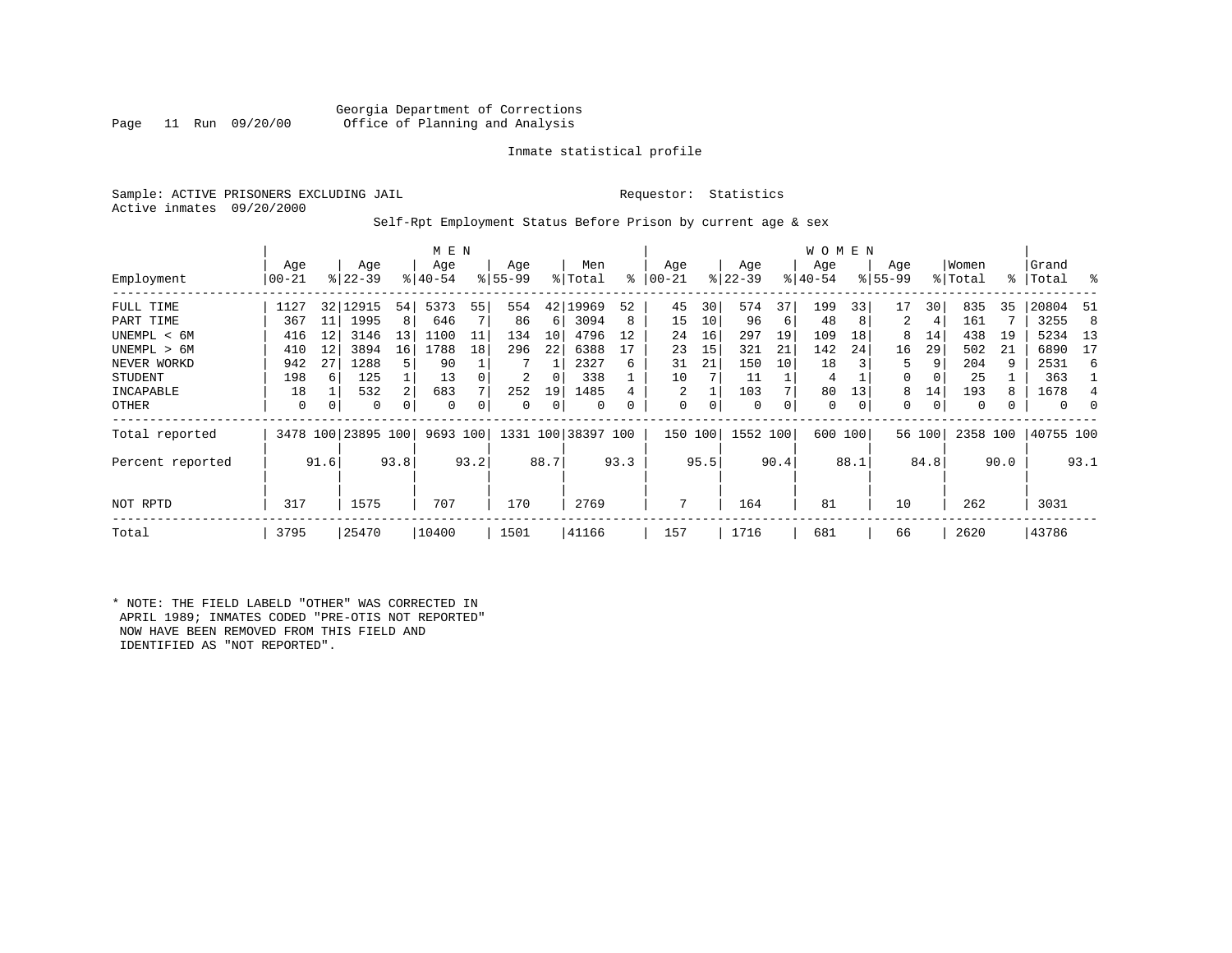Sample: ACTIVE PRISONERS EXCLUDING JAIL **Requestor:** Statistics Active inmates 09/20/2000

# Self-Rpt Marital Status At Admission by current age & sex

|                  |       |      |            |                   | M E N                        |      |          |      |                    |      |       |      |           |      | W O M E N |      |             |        |          |      |           |         |
|------------------|-------|------|------------|-------------------|------------------------------|------|----------|------|--------------------|------|-------|------|-----------|------|-----------|------|-------------|--------|----------|------|-----------|---------|
|                  | Age   |      | Age        |                   | Age                          |      | Age      |      | Men                |      | Age   |      | Age       |      | Age       |      | Age         |        | Women    |      | Grand     |         |
| Marital Status   | 00-21 |      | $8 22-39$  |                   | $8 40-54$                    |      | $ 55-99$ |      | % Total            | ៖    | 00-21 |      | $ 22-39 $ |      | $ 40-54 $ |      | $8155 - 99$ |        | % Total  |      | %   Total | ႜ       |
| SINGLE           | 3497  |      | 94   16304 | 65                | 3607                         | 35   | 216      | 15   | 23624              | 58   | 141   | 91   | 963       | 57   | 207       | 31   |             | 11     | 1318     | 51   | 24942     | 58      |
| MARRIED          | 60    |      | 2944       | $12 \overline{ }$ | 1967                         | 19   | 434      | 30   | 5405               | 13   | 6     | 4    | 231       | 14   | 109       | 16   | 8           | 13     | 354      | 14   | 5759      | 13      |
| SEPARATED        | 11    | O    | 1055       | 4                 | 949                          |      | 156      | 11   | 2171               | 5    |       |      | 180       | 11   | 93        | 14   | 6           | 10     | 281      | 11   | 2452      | - 6     |
| DIVORCED         | 11    |      | 1828       |                   | 2250                         | 22   | 405      | 28   | 4494               |      |       |      | 190       | 11   | 154       | 23   | 15          | 24     | 360      | 14   | 4854      | - 11    |
| WIDOWED          | 6     |      | 96         |                   | 223                          |      | 130      | 9    | 455                |      |       |      | 40        | 2    | 58        | 9    | 24          | 38     | 123      |      | 578       |         |
| COMMON LAW       | 125   |      | 2819       |                   | 1201                         | 12   | 119      | 8    | 4264               |      | 4     |      | 94        | 6    | 47        |      | 3           | 5      | 148      | 6    | 4412      | 10      |
| OTHER            |       | 0    |            | 0                 | 3                            |      | 2        | 0    | 13                 |      | 0     | 0    |           | 0    |           | 0    | 0           | 0      | 2        | 0    | 15        | $\circ$ |
| Total reported   |       |      |            |                   | 3711 100 25053 100 10200 100 |      |          |      | 1462 100 40426 100 |      | 155   | 100  | 1699      | 100  | 669       | 100  |             | 63 100 | 2586 100 |      | 43012 100 |         |
| Percent reported |       | 97.8 |            | 98.4              |                              | 98.1 |          | 97.4 |                    | 98.2 |       | 98.7 |           | 99.0 |           | 98.2 |             | 95.5   |          | 98.7 |           | 98.2    |
|                  |       |      |            |                   |                              |      |          |      |                    |      |       |      |           |      |           |      |             |        |          |      |           |         |
| NOT RPTD         | 84    |      | 417        |                   | 200                          |      | 39       |      | 740                |      | 2     |      | 17        |      | 12        |      | 3           |        | 34       |      | 774       |         |
| Total            | 3795  |      | 25470      |                   | 10400                        |      | 1501     |      | 41166              |      | 157   |      | 1716      |      | 681       |      | 66          |        | 2620     |      | 43786     |         |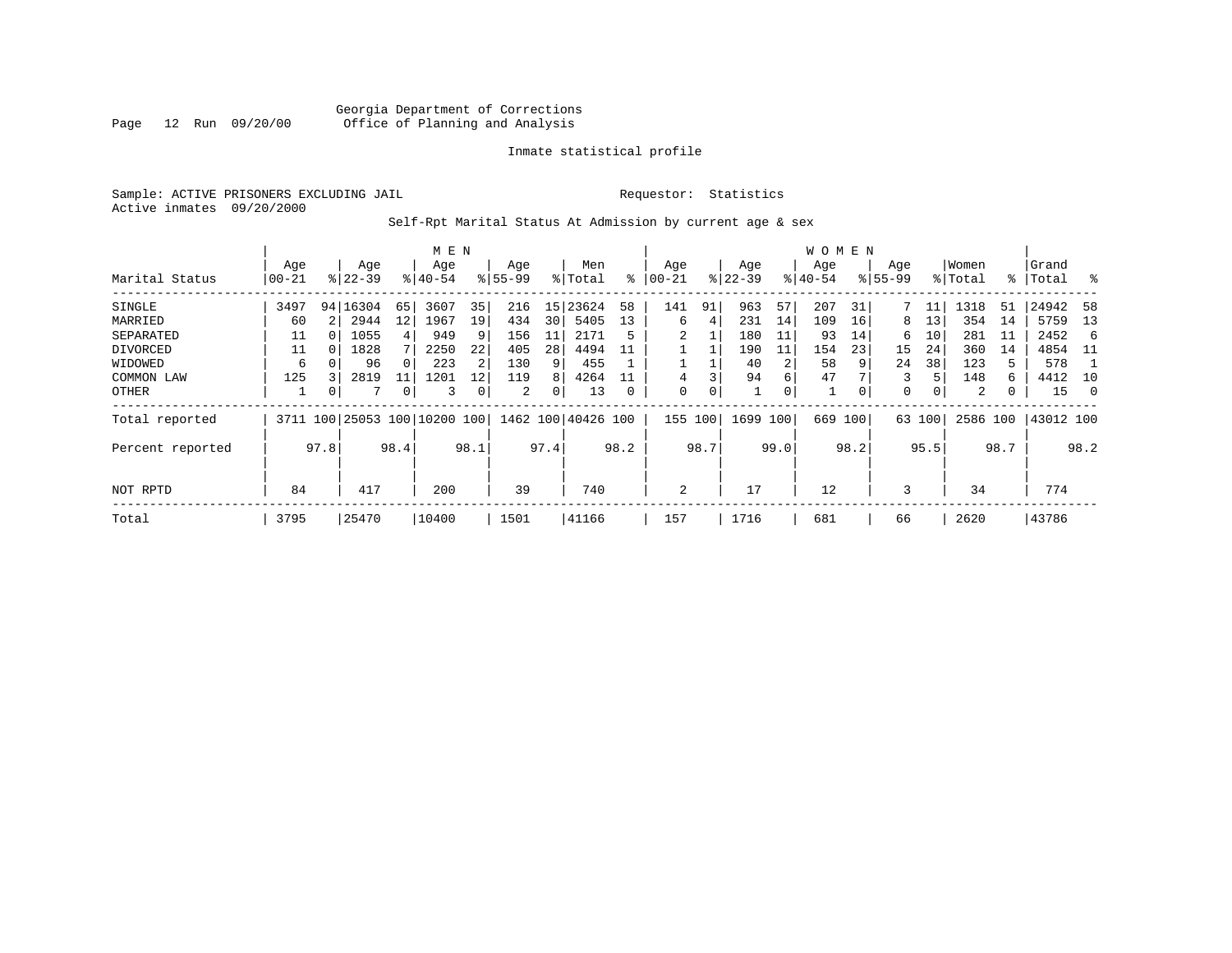Georgia Department of Corrections Office of Planning and Analysis

# Inmate statistical profile

Sample: ACTIVE PRISONERS EXCLUDING JAIL **Requestor:** Statistics Active inmates 09/20/2000

Self-Rpt Number Of Children At Admission by current age & sex

|                      |             |      |                   |      | M E N     |      |           |      |                    |      |           |        |           |      | <b>WOMEN</b> |         |             |        |          |      |           |      |
|----------------------|-------------|------|-------------------|------|-----------|------|-----------|------|--------------------|------|-----------|--------|-----------|------|--------------|---------|-------------|--------|----------|------|-----------|------|
|                      | Aqe         |      | Age               |      | Age       |      | Age       |      | Men                |      | Aqe       |        | Age       |      | Aqe          |         | Aqe         |        | Women    |      | Grand     |      |
| Number Of Children   | $ 00-21$    |      | $8 22-39$         |      | $ 40-54 $ |      | $ 55-99 $ |      | % Total            | %    | $ 00-21 $ |        | $ 22-39 $ |      | $8 40-54$    |         | $8155 - 99$ |        | % Total  | န္   | Total     | န္   |
| NO CHILDREN          | 0           |      | 889               | 6    | 424       | 6    | 62        | 5    | 1375               | 5    | 0         | 0      |           | 0    | 7            |         | 2           | 3      | 16       |      | 1391      |      |
| ONE CHILD            | 663         | 75   | 6295              | 41   | 2212      | 29   | 226       | 18   | 9396               | 37   | 38        | 61     | 333       | 24   | 102          | 18      | 4           | 7      | 477      | 23   | 9873      | 36   |
| TWO CHILDREN         | 173         | 20   | 4192              | 27   | 2100      | 27   | 293       | 23   | 6758               | 27   | 20        | 32     | 413       | 29   | 165          | 29      | 14          | 24     | 612      | 29   | 7370      | -27  |
| THREE CHILDREN       | 34          | 4    | 2270              | 15   | 1402      | 18   | 257       | 20   | 3963               | 16   | 4         | 6      | 339       | 24   | 152          | 26      | 18          | 31     | 513      | 24   | 4476      | 16   |
| <b>FOUR CHILDREN</b> | 10          |      | 1021              |      | 736       | 10   | 147       | 12   | 1914               | 8    | 0         | 0      | 166       | 12   | 93           | 16      | 9           | 16     | 268      | 13   | 2182      | 8    |
| FIVE CHILDREN        | 5           |      | 411               | 3    | 388       | 5    | 99        | 8    | 903                |      | 0         | 0      | 96        | 7    | 28           |         | 5           | 9      | 129      | 6    | 1032      | 4    |
| MORE THAN 5 CHILDREN | $\mathbf 0$ | 0    | 341               | 2    | 381       | 5    | 170       | 14   | 892                | 4    | $\Omega$  | 0      | 52        | 4    | 31           |         | 6           | 10     | 89       | 4    | 981       | 4    |
| Total reported       |             |      | 885 100 15419 100 |      | 7643 100  |      |           |      | 1254 100 25201 100 |      |           | 62 100 | 1406 100  |      |              | 578 100 |             | 58 100 | 2104 100 |      | 27305 100 |      |
| Percent reported     |             | 23.3 |                   | 60.5 |           | 73.5 |           | 83.5 |                    | 61.2 |           | 39.5   |           | 81.9 |              | 84.9    |             | 87.9   |          | 80.3 |           | 62.4 |
| <b>NOT REPORTED</b>  | 2910        |      | 10051             |      | 2757      |      | 247       |      | 15965              |      | 95        |        | 310       |      | 103          |         | 8           |        | 516      |      | 16481     |      |
| Total                | 3795        |      | 25470             |      | 10400     |      | 1501      |      | 41166              |      | 157       |        | 1716      |      | 681          |         | 66          |        | 2620     |      | 43786     |      |
|                      |             |      |                   |      |           |      |           |      |                    |      |           |        |           |      |              |         |             |        |          |      |           |      |
|                      |             |      |                   |      |           |      |           |      |                    |      |           |        |           |      |              |         |             |        |          |      |           |      |
| AVG NUM CHILDREN     | 1.33        |      | 1.96              |      | 2.40      |      | 3.17      |      | 2.13               |      | 1.45      |        | 2.61      |      | 2.79         |         | 3.28        |        | 2.64     |      | 2.17      |      |

\* NOTE: THE FIELD LABLED "NO CHILDREN" WAS CORRECTED IN MARCH 1989: MISSING DATA FOR INMATES STILL IN DIAGNOSTICS NOW HAS BEEN REMOVED FROM THIS FIELD AND IDENTIFIED AS "NOT REPORTED" INFORMATION.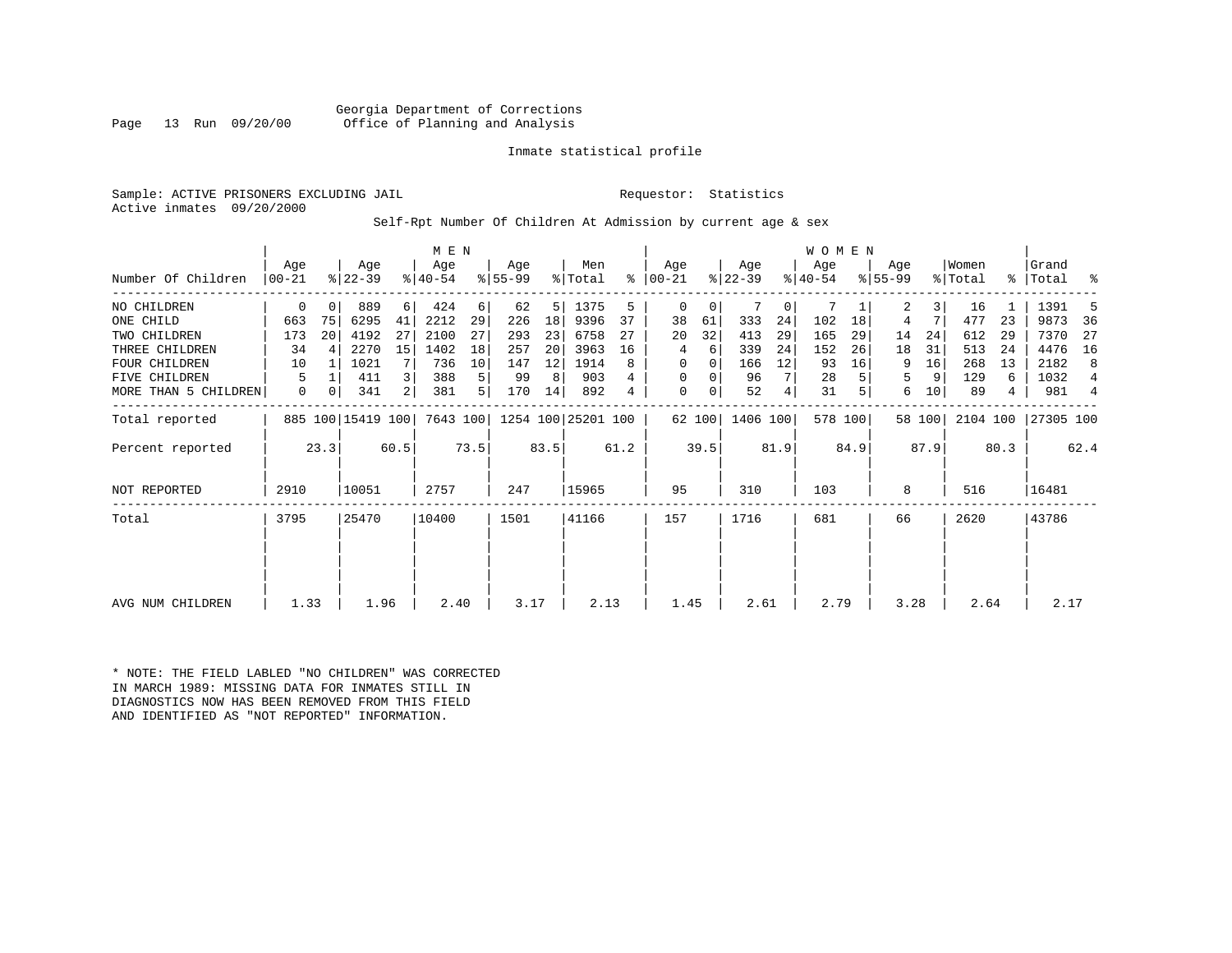# Georgia Department of Corrections Page 14 Run 09/20/00 Office of Planning and Analysis

# Inmate statistical profile

Sample: ACTIVE PRISONERS EXCLUDING JAIL **Requestor:** Statistics Active inmates 09/20/2000

# Self-Rpt Religious Affiliation by current age & sex

|                  |                   |          |                  |             | M E N           |          |                  |      |                  |           |                   |          |                 |      | <b>WOMEN</b>     |          |                  |             |                  |          |                |                |
|------------------|-------------------|----------|------------------|-------------|-----------------|----------|------------------|------|------------------|-----------|-------------------|----------|-----------------|------|------------------|----------|------------------|-------------|------------------|----------|----------------|----------------|
| Religion         | Age<br>$ 00 - 21$ |          | Age<br>$8 22-39$ |             | Age<br>$ 40-54$ |          | Age<br>$8 55-99$ |      | Men<br>%   Total | $\approx$ | Age<br>$ 00 - 21$ |          | Age<br>$ 22-39$ |      | Aqe<br>$8 40-54$ |          | Age<br>$8 55-99$ |             | Women<br>% Total | ፠        | Grand<br>Total | ዱ              |
| <b>ISLAM</b>     | 71                | 2        | 909              | 4           | 322             | 3        | 24               | 2    | 1326             | 3         | 4                 | 3        | 12              |      | 5                |          | 0                | 0           | 21               |          | 1347           | 3              |
| CATHOLIC         | 114               | 3        | 876              | 4           | 344             | 3        | 56               | 4    | 1390             | 4         | 3                 | 2        | 68              | 4    | 31               | 5        | 4                | 7           | 106              | 4        | 1496           | $\overline{4}$ |
| <b>BAPTIST</b>   | 1622              |          | 44 12658         | 51          | 5945            | 60       | 843              | 59   | 21068            | 53        | 86                | 56       | 1067            | 63   | 432              | 65       | 40               | 66          | 1625             | 63       | 22693          | 54             |
| METHODIST        | 55                | 1        | 532              | 2           | 388             | 4        | 85               | 6    | 1060             | 3         | 9                 | 6        | 60              | 4    | 36               | 5        | 5                | 8           | 110              | 4        | 1170           | 3              |
| EPISCOPLN        |                   | 0        | 43               | $\mathbf 0$ | 17              | 0        | 6                | 0    | 71               | $\Omega$  | O                 | O        | 6               | U    |                  | 1        | 0                | 0           | 10               | 0        | 81             | 0              |
| PRESBYTRN        | 6                 | 0        | 49               | 0           | 32              | 0        | 11               |      | 98               | $\Omega$  | 0                 | O        | 3               | 0    | 2                | $\Omega$ | 2                | 3           | 7                | $\Omega$ | 105            | $\Omega$       |
| CHC OF GOD       | 25                | 1        | 302              | 1           | 135             |          | 25               | 2    | 487              |           | 1                 | 1        | 24              | 1    | 13               | 2        |                  | 2           | 39               | 2        | 526            | 1              |
| HOLINESS         | 75                | 2        | 969              | 4           | 500             | 5        | 79               | 6    | 1623             | 4         | 11                | 7        | 186             | 11   | 66               | 10       | $\overline{2}$   | 3           | 265              | 10       | 1888           | 4              |
| <b>JEWISH</b>    |                   | $\Omega$ | 21               | 0           | 9               | $\Omega$ | 3                | 0    | 34               | $\Omega$  | $\mathbf{1}$      | 1        |                 | 0    | 0                | $\Omega$ | 0                | 0           | 2                | $\Omega$ | 36             | 0              |
| ANGLICAN         | O                 | $\Omega$ | 5                | $\Omega$    | 3               |          | O                | 0    | 8                | $\Omega$  | 0                 | O        |                 | 0    | 0                | $\Omega$ | 0                | $\Omega$    |                  | $\Omega$ | 9              | $\Omega$       |
| GRK ORTHDX       |                   | $\Omega$ |                  | $\Omega$    | 2               | 0        | n                | 0    |                  | $\Omega$  | 0                 | U        | 0               | U    | $\Omega$         | 0        | 0                | $\Omega$    | $\Omega$         | $\Omega$ |                | $\Omega$       |
| HINDU            |                   | $\Omega$ | 2                | $\Omega$    | $\Omega$        | O        |                  | 0    | 3                | $\Omega$  | O                 | O        | $\mathbf 0$     | U    | 0                | $\Omega$ | 0                | $\Omega$    | $\Omega$         | $\Omega$ |                | $\Omega$       |
| <b>BUDDHIST</b>  |                   | $\Omega$ | 23               | $\Omega$    | 2               | O        | $\Omega$         | 0    | 31               | $\Omega$  | $\Omega$          | $\Omega$ | $\mathbf 0$     | U    | $\Omega$         | $\Omega$ | O                | $\Omega$    | $\Omega$         | $\Omega$ | 31             | $\Omega$       |
| TAOIST           |                   | $\Omega$ | 2                | 0           |                 |          | 0                | 0    | 3                | $\Omega$  | 0                 | O        | $\mathbf 0$     | U    | 0                | $\Omega$ | 0                | $\Omega$    | $\Omega$         | $\Omega$ | κ              | $\Omega$       |
| SHINTOIST        | 3                 | $\Omega$ |                  | $\Omega$    | $\Omega$        | O        | O                | 0    | 10               | $\Omega$  | O                 | $\Omega$ | $\mathbf 0$     | U    | O                | $\Omega$ | 0                | $\Omega$    | $\Omega$         | $\Omega$ | 10             | $\Omega$       |
| SEVEN D AD       | 12                | $\Omega$ | 57               | 0           | 33              | U        | 9                | 1    | 111              | $\Omega$  | O                 | $\Omega$ | 8               | U    |                  | $\Omega$ | 0                | $\mathbf 0$ | 9                | $\Omega$ | 120            | $\Omega$       |
| JEHOVAH WT       | 25                | 1        | 222              | 1           | 69              |          | 6                | 0    | 322              |           | O                 | $\Omega$ | 18              |      | 4                |          |                  | 2           | 23               |          | 345            | 1              |
| LATR DAY S       |                   | 0        | 25               | $\Omega$    | 10              | O        | 3                | 0    | 42               | $\Omega$  | 0                 | O        | $\overline{2}$  | 0    | 2                | $\Omega$ | 0                | 0           | 4                | $\Omega$ | 46             | 0              |
| <b>OUAKER</b>    | U                 | 0        | U                | 0           | $\Omega$        | O        | 0                | 0    | 0                | $\Omega$  | 0                 | $\Omega$ | $\mathbf 0$     | 0    | $\mathbf 0$      | 0        | 0                | 0           | $\Omega$         | 0        | $\Omega$       | 0              |
| OTHER PROD       | 406               | 11       | 1949             | 8           | 481             | 5        | 95               | 7    | 2931             | 7         | 22                | 14       | 117             |      | 39               | 6        | 3                | 5           | 181              |          | 3112           | 7              |
| <b>NONE</b>      | 947               | 26       | 4321             | 18          | 1100            | 11       | 95               | 7    | 6463             | 16        | 4                 | 3        | 32              | 2    | 3                | $\Omega$ | 0                | $\mathbf 0$ | 39               | 2        | 6502           | 15             |
| <b>OTHER</b>     | 290               | 8        | 1636             | 7           | 576             | 6        | 87               | 6    | 2589             |           | 13                | 8        | 81              | 5    | 24               | 4        | 3                | 5           | 121              |          | 2710           | 6              |
| Total reported   |                   |          | 3667 100 24609   | 100         | 9969 100        |          | 1428             | 100  | 39673 100        |           | 154 100           |          | 1686 100        |      | 662 100          |          |                  | 61 100      | 2563 100         |          | 42236 100      |                |
| Percent reported |                   | 96.6     |                  | 96.6        |                 | 95.9     |                  | 95.1 |                  | 96.4      |                   | 98.1     |                 | 98.3 |                  | 97.2     |                  | 92.4        |                  | 97.8     |                | 96.5           |
| NOT RPTD         | 128               |          | 861              |             | 431             |          | 73               |      | 1493             |           | 3                 |          | 30              |      | 19               |          | 5                |             | 57               |          | 1550           |                |
| Total            | 3795              |          | 25470            |             | 10400           |          | 1501             |      | 41166            |           | 157               |          | 1716            |      | 681              |          | 66               |             | 2620             |          | 43786          |                |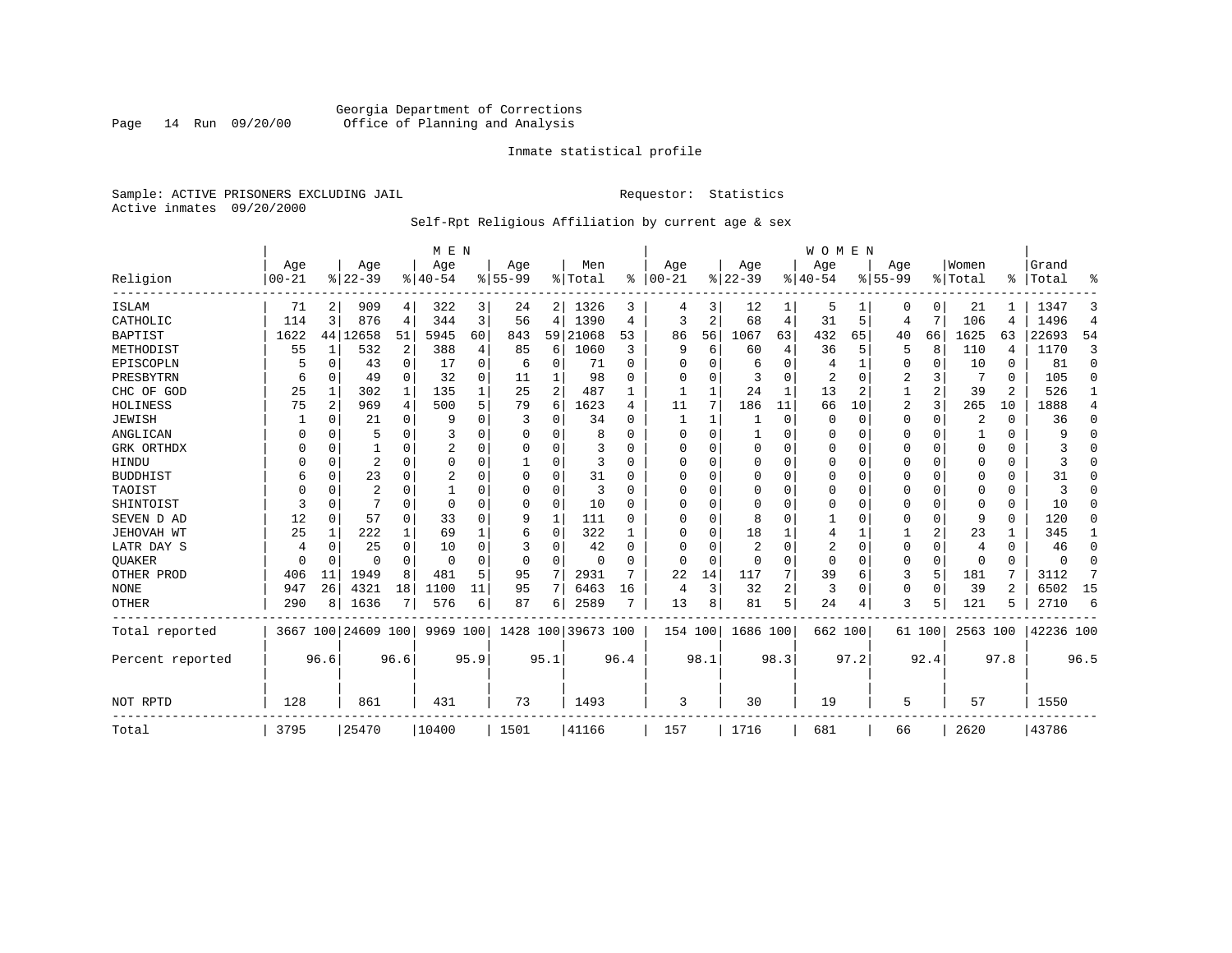# Georgia Department of Corrections Office of Planning and Analysis

# Inmate statistical profile

Sample: ACTIVE PRISONERS EXCLUDING JAIL **Requestor:** Statistics Active inmates 09/20/2000

Self-Rpt Family Behavior Patterns \* by current age & sex

|                  |          |      |                         |      | M E N       |                |           |      |                    |          |           |               |           |      | <b>WOMEN</b> |      |             |        |          |      |           |      |
|------------------|----------|------|-------------------------|------|-------------|----------------|-----------|------|--------------------|----------|-----------|---------------|-----------|------|--------------|------|-------------|--------|----------|------|-----------|------|
|                  | Age      |      | Age                     |      | Age         |                | Age       |      | Men                |          | Age       |               | Age       |      | Age          |      | Age         |        | Women    |      | Grand     |      |
| Family Behavior  | $ 00-21$ |      | $ 22-39 $               |      | $8140 - 54$ |                | $8 55-99$ |      | % Total            | ి        | $00 - 21$ | $\frac{8}{3}$ | $22 - 39$ |      | $ 40-54 $    |      | $8155 - 99$ |        | % Total  | ႜ    | Total     | °    |
| CRIMINLTY        | 1127     | 24   | 7233                    | 24   | 2886        | 26             | 302       | 25   | 11548              | 25       | 57        | 17            | 621       | 16   | 245          | 19   | 16          | 18     | 939      | 17   | 12487     | 24   |
| ALCOHOLISM       | 411      | 9    | 3484                    | 12   | 1808        | 16             | 216       | 18   | 5919               | 13       | 31        | 9             | 471       | 12   | 182          | 14   | 14          | 15     | 698      | 13   | 6617      | 13   |
| DRUG ABUSE       | 368      | 8    | 2012                    |      | 673         | 6              | 39        | 3    | 3092               |          | 29        | 8             | 324       |      | 116          |      | 3           | 3      | 472      |      | 3564      |      |
| DOMINERING       | 6        |      | 73                      | 0    | 43          |                | 6         | 0    | 128                | 0        | 33        | 10            | 466       | 12   | 186          | 14   | 15          | 16     | 700      | 13   | 828       |      |
| MIGRANT          | 28       |      | 278                     |      | 135         |                | 8         |      | 449                |          |           | 0             | 14        | 0    | 3            |      | $\Omega$    | 0      | 18       | 0    | 467       |      |
| INFL BTGS        | 73       |      | 860                     | 3    | 458         |                | 83        |      | 1474               |          | 21        | 6             | 266       | 7    | 109          |      |             | 8      | 403      |      | 1877      |      |
| PERMISSIVE       | 12       |      | 53                      |      | 38          |                |           |      | 110                | $\Omega$ | 33        | 10            | 220       | 6    | 56           |      | 3           |        | 312      | 6    | 422       |      |
| FATH ABSNT       | 2073     | 44   | 12297                   | 41   | 3806        | 34             | 404       | 33   | 18580              | 40       | 89        | 26            | 846       | 22   | 236          | 18   | 20          | 22     | 1191     | 22   | 19771     | -38  |
| MOTH ABSNT       | 530      | 11   | 3019                    | 10   | 1101        | 10             | 140       | 11   | 4790               | 10       | 26        | 8             | 244       | 6    | 78           | 6    | 9           | 10     | 357      | 6    | 5147      | 10   |
| NONE             | 72       | 2    | 465                     | 2    | 216         | $\overline{2}$ | 21        | 2    | 774                | 2        | 24        |               | 314       | 8    | 88           |      | 4           |        | 430      | 8    | 1204      |      |
| Total reported   | 4700     |      | 100 29774 100 11164 100 |      |             |                |           |      | 1226 100 46864 100 |          | 344 100   |               | 3786 100  |      | 1299 100     |      |             | 91 100 | 5520 100 |      | 52384 100 |      |
| Percent reported |          | 73.9 |                         | 69.7 |             | 64.0           |           | 52.1 |                    | 68.0     |           | 84.7          |           | 85.3 |              | 79.9 |             | 63.6   |          | 83.3 |           | 68.9 |
| <b>OTHER</b>     | 990      |      | 7718                    |      | 3740        |                | 719       |      | 13167              |          | 24        |               | 252       |      | 137          |      | 24          |        | 437      |      | 13604     |      |
| Total            | 3795     |      | 25470                   |      | 10400       |                | 1501      |      | 41166              |          | 157       |               | 1716      |      | 681          |      | 66          |        | 2620     |      | 43786     |      |

\* NOTE: SINCE THERE CAN BE UP TO FIVE BEHAVIOR CODES PER INMATE, THE NUMBER OF CASES REPORTED IN THE DETAIL LINES AND THE TOTAL REPORTED LINE MAY EXCEED THE TOTAL NUMBER OF CASES. IN SHORT, THIS TABLE COUNTS THE NUMBER OF BEHAVIOR PROBLEMS, NOT INMATES.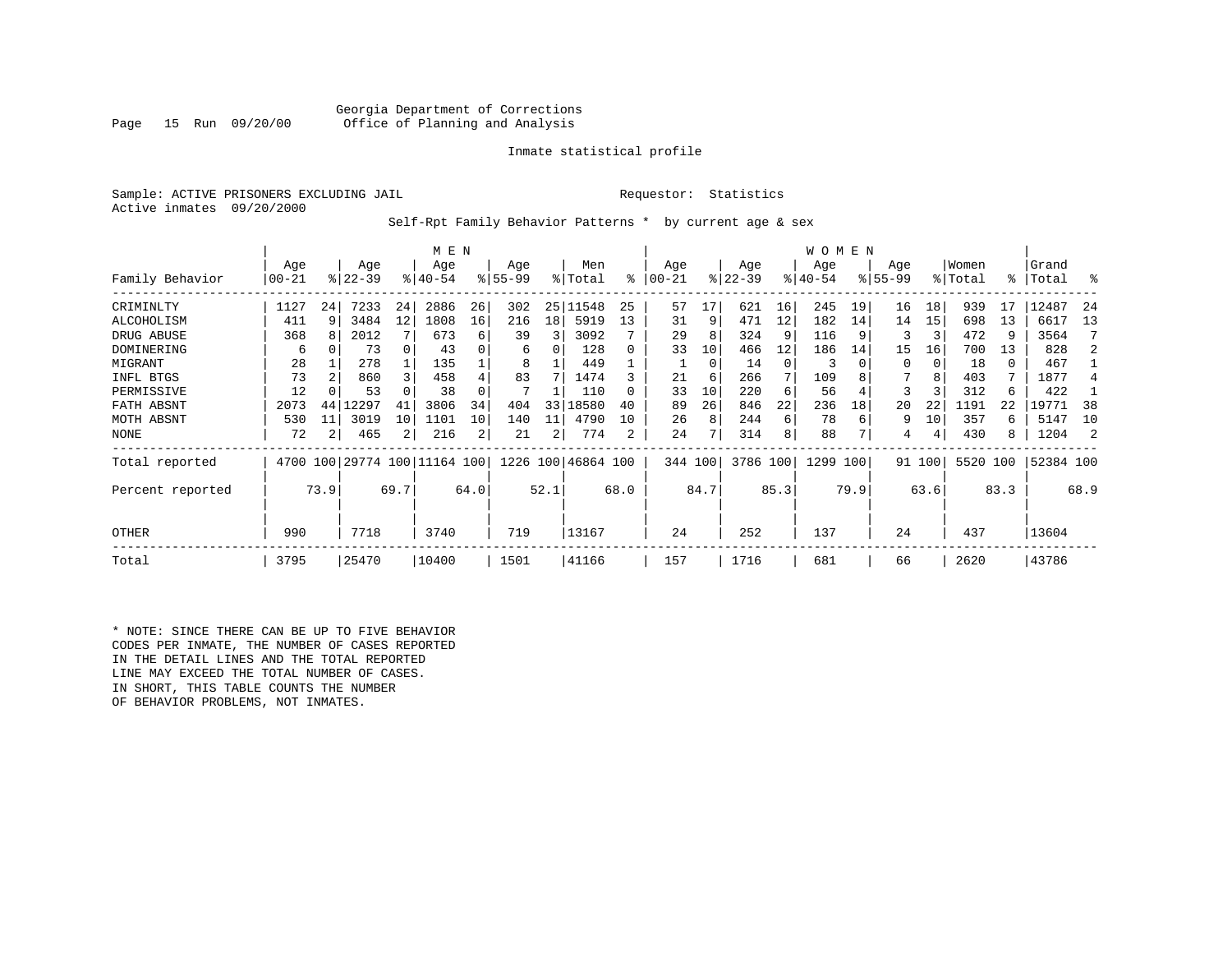# Georgia Department of Corrections Office of Planning and Analysis

# Inmate statistical profile

Sample: ACTIVE PRISONERS EXCLUDING JAIL **Requestor:** Statistics Active inmates 09/20/2000

# Inmate Diagnostic Behavior Problem \* by current age & sex

|                    |           |              |           |              | M E N                        |      |           |      |            |                |           |      |          |                | WOMEN    |                |                |                |          |                |           |                |
|--------------------|-----------|--------------|-----------|--------------|------------------------------|------|-----------|------|------------|----------------|-----------|------|----------|----------------|----------|----------------|----------------|----------------|----------|----------------|-----------|----------------|
|                    | Age       |              | Age       |              | Age                          |      | Age       |      | Men        |                | Age       |      | Age      |                | Age      |                | Age            |                | Women    |                | Grand     |                |
| Diagnostic Problem | $00 - 21$ |              | $ 22-39 $ |              | $ 40-54$                     |      | $8 55-99$ |      | % Total    | ి              | $00 - 21$ |      | $ 22-39$ |                | $ 40-54$ |                | $8 55-99$      |                | % Total  | ⊱              | Total     | ႜ              |
| <b>ALCOHOLIC</b>   | 35        | 1            | 1036      | 2            | 913                          | 5.   | 161       | 7    | 2145       | 3              | 3         | 1    | 178      | 6              | 91       | 7              | 5              | 5 <sup>1</sup> | 277      | 6              | 2422      | 3              |
| <b>ALCOH ABSE</b>  | 640       | 10           | 6106      | 14           | 2929                         | 15   | 375       |      | 17   10050 | 14             | 18        |      | 315      | 10             | 137      | 11             | 17             | 18             | 487      | 10             | 10537     | 14             |
| DRUG EXP           | 1374      | 22           | 8467      | 19           | 3089                         | 16   | 195       |      | 9 13125    | 18             | 22        | 9    | 246      | 8              | 97       | 8              |                | .5             | 370      | 8              | 13495     | 17             |
| DRUG ABSE          | 1165      | 18           | 8507      | 19           | 3566                         | 19   | 160       |      | 7 13398    | 18             | 48        | 20   | 869      | 28             | 311      | 25             | 12             | 13             | 1240     | 26             | 14638     | 19             |
| NARC ADDCT         | 32        | 1            | 588       |              | 395                          |      | 24        |      | 1039       |                | 2         |      | 37       |                | 35       | 3              | 2              | 2              | 76       |                | 1115      |                |
| EPILEPTIC          | 32        | 1            | 268       | $\mathbf{1}$ | 181                          |      | 28        |      | 509        |                | 2         |      | 70       |                | 32       | 3              |                | 3              | 107      | 2              | 616       |                |
| MANIPULTVE         | 715       | 11           | 3800      | 8            | 1123                         | 6    | 125       | 6    | 5763       | 8              | 3         |      | 63       | $\overline{2}$ | 37       | 3              | $\overline{2}$ | 2              | 105      |                | 5868      | 8              |
| ASSAULTIVE         | 1500      | 23           | 9277      | 21           | 3695                         | 20   | 528       | 24   | 15000      | 21             | 57        | 23   | 553      | 18             | 201      | 16             | 15             | 16             | 826      | 17             | 15826     | 20             |
| ESCPE TEND         | 80        |              | 1038      | 2            | 651                          |      | 87        | 4    | 1856       | 3              | 5         | 2    | 93       | 3              | 31       | 3              |                | 0              | 129      | 3              | 1985      | 3              |
| SUICIDAL           | 131       | 2            | 1067      | 2            | 422                          | 2    | 43        | 2    | 1663       | $\mathfrak{D}$ | 14        | 6    | 162      |                | 60       | 5              |                | 4              | 240      | 5              | 1903      | $\overline{a}$ |
| WITHDRAWN          | 11        | <sup>0</sup> | 161       | $\Omega$     | 76                           | 0    | 15        |      | 263        | 0              | 12        |      | 69       |                | 26       |                |                | $\Omega$       | 107      | 2              | 370       | $\Omega$       |
| PR RLTY CT         | 25        | 0            | 361       | $\mathbf{1}$ | 234                          |      | 24        |      | 644        |                | 8         |      | 88       |                | 30       |                | 3              | 3              | 129      | 3              | 773       |                |
| HOMOSEXUAL         | 15        | $\Omega$     | 137       | $\Omega$     | 69                           | O    | 15        |      | 236        | $\Omega$       | 10        | 4    | 121      |                | 20       | $\overline{a}$ |                | $\Omega$       | 151      | ζ              | 387       | $\Omega$       |
| <b>NONE</b>        | 58        |              | 1142      | 3            | 574                          |      | 170       | 8    | 1944       |                | 3         |      | 30       |                | 28       | $\overline{a}$ | 11             | 11             | 72       | $\overline{a}$ | 2016      | ζ              |
| OTHER              | 55        |              | 498       | $\mathbf{1}$ | 313                          |      | 75        | 3    | 941        |                |           |      | 24       |                | 13       |                | 5              | 5              | 43       |                | 984       |                |
| NOT RPTD           | 447       |              | 2449      | 5            | 689                          | 4    | 183       | 8    | 3768       | 5              | 35        | 14   | 234      |                | 89       | 7              | 12             | 13             | 370      |                | 4138      | 5              |
| Total reported     |           |              |           |              | 6384 100 45149 100 18943 100 |      | 2214 100  |      | 72690 100  |                | 244 100   |      | 3152 100 |                | 1239     | 100            |                | 96 100         | 4731 100 |                | 77421 100 |                |
| Percent reported   |           | 98.2         |           | 99.0         |                              | 99.8 |           | 99.6 |            | 99.2           |           | 99.4 |          | 100.0          |          | 99.9           |                | 100.0          |          | 99.9           |           | 99.2           |
| UNKNOWN            | 69        |              | 247       |              | 24                           |      | 6         |      | 346        |                |           |      | $\Omega$ |                |          |                | $\Omega$       |                | 2        |                | 348       |                |
| Total              | 3795      |              | 25470     |              | 10400                        |      | 1501      |      | 41166      |                | 157       |      | 1716     |                | 681      |                | 66             |                | 2620     |                | 43786     |                |

\* NOTE: SINCE THERE CAN BE UP TO FIVE BEHAVIOR CODES PER INMATE, THE NUMBER OF CASES REPORTED IN THE DETAIL LINES AND THE TOTAL REPORTED LINE MAY EXCEED THE TOTAL NUMBER OF CASES.IN SHORT, THIS TABLE COUNTS THE NUMBER OF BEHAVIOR PROBLEMS, NOT INMATES.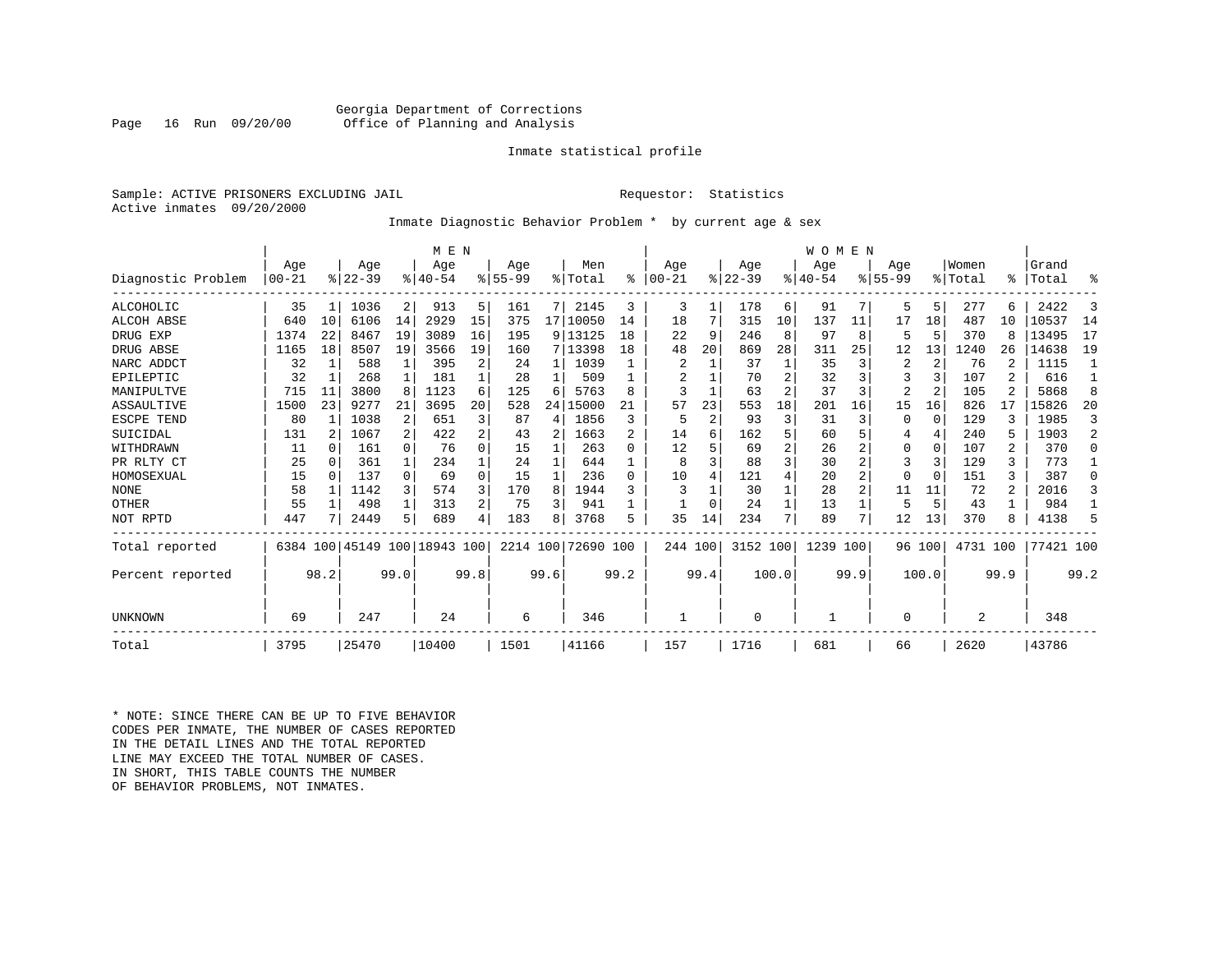Georgia Department of Corrections Page 17 Run 09/20/00 Office of Planning and Analysis

# Inmate statistical profile

Sample: ACTIVE PRISONERS EXCLUDING JAIL **Requestor:** Statistics Active inmates 09/20/2000

Physical Profile (General Condition) by current age & sex

|                      |       |              |           |                | M E N                        |      |             |      |                    |      |           |             |           |             | W O M E N |      |             |                 |          |      |           |      |
|----------------------|-------|--------------|-----------|----------------|------------------------------|------|-------------|------|--------------------|------|-----------|-------------|-----------|-------------|-----------|------|-------------|-----------------|----------|------|-----------|------|
|                      | Age   |              | Age       |                | Age                          |      | Age         |      | Men                |      | Aqe       |             | Age       |             | Aqe       |      | Age         |                 | Women    |      | Grand     |      |
| Physical Profile     | 00-21 |              | $8 22-39$ |                | $8 40-54$                    |      | $8155 - 99$ |      | % Total            | ႜ    | $00 - 21$ |             | $ 22-39 $ |             | $8 40-54$ |      | $8155 - 99$ |                 | % Total  | န္   | Total     | ိ    |
| NO LIMITATION        | 3344  |              | 90 18793  | 75             | 5046                         | 50   | 252         | 17   | 27435              | 68   | 132       | 87          | 1204      | 72          | 346       | 52   | 12          | 19 <sup>1</sup> | 1694     | 67   | 29129     | - 68 |
| DEFECT NO MAJOR LIMT | 149   | 4 I          | 2812      | 11             | 1979                         | 19   | 324         | 22   | 5264               | 13   | 3         | 2           | 89        | 5           | 76        | 11   | 10          | 16              | 178      |      | 5442      | 13   |
| DEFECT MAJOR LIMIT   | 227   | <sup>6</sup> | 3336      | 13             | 3040                         | 30   | 799         | 54   | 7402               | 18   | 16        |             | 367       | 22          | 235       | 35   | 37          | 60              | 655      | 26   | 8057      | 19   |
| VERY MAJOR DEFECT    |       | $\Omega$     | 60        | $\overline{0}$ | 105                          |      | 93          | 6    | 259                |      | 0         | $\mathbf 0$ | 5.        | $\mathbf 0$ | 7         |      | 3           | 51              | 15       |      | 274       |      |
| Total reported       |       |              |           |                | 3721 100 25001 100 10170 100 |      |             |      | 1468 100 40360 100 |      | 151 100   |             | 1665      | 100         | 664 100   |      |             | 62 100          | 2542 100 |      | 42902 100 |      |
| Percent reported     |       | 98.1         |           | 98.2           |                              | 97.8 |             | 97.8 |                    | 98.0 |           | 96.2        |           | 97.0        |           | 97.5 |             | 93.9            |          | 97.0 |           | 98.0 |
| NOT REPORTED         | 74    |              | 469       |                | 230                          |      | 33          |      | 806                |      | 6         |             | 51        |             | 17        |      | 4           |                 | 78       |      | 884       |      |
| Total                | 3795  |              | 25470     |                | 10400                        |      | 1501        |      | 41166              |      | 157       |             | 1716      |             | 681       |      | 66          |                 | 2620     |      | 43786     |      |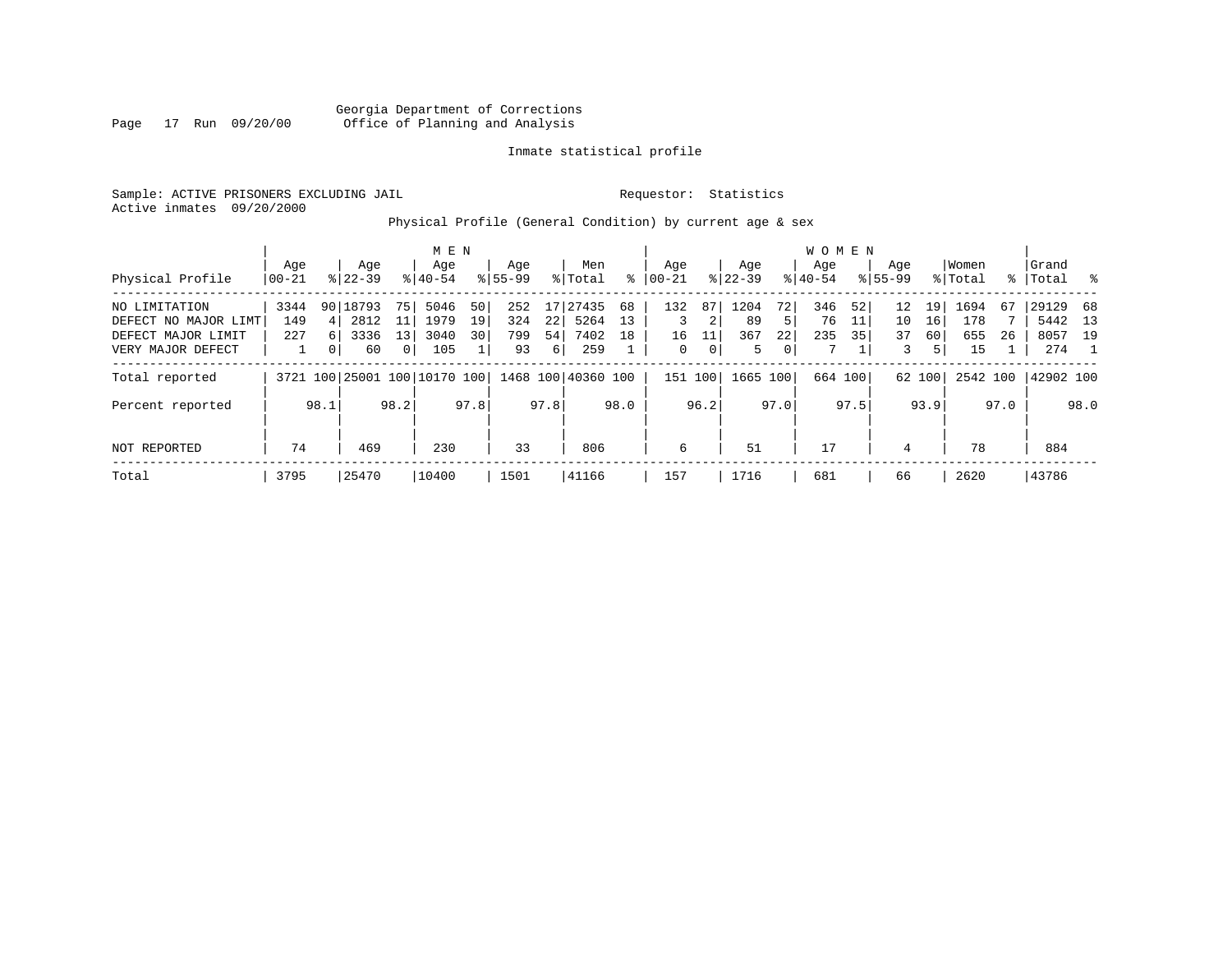# Georgia Department of Corrections Office of Planning and Analysis

# Inmate statistical profile

Sample: ACTIVE PRISONERS EXCLUDING JAIL **Requestor:** Statistics Active inmates 09/20/2000

Security Status by current age & sex

|                  |          |       |           |          | M E N                        |       |          |                 |                    |       |           |       |           |       | W O M E N   |       |             |        |             |       |           |                |
|------------------|----------|-------|-----------|----------|------------------------------|-------|----------|-----------------|--------------------|-------|-----------|-------|-----------|-------|-------------|-------|-------------|--------|-------------|-------|-----------|----------------|
|                  | Age      |       | Age       |          | Age                          |       | Age      |                 | Men                |       | Age       |       | Age       |       | Age         |       | Age         |        | Women       |       | Grand     |                |
| Security         | $ 00-21$ |       | $ 22-39 $ |          | $8 40-54$                    |       | $ 55-99$ |                 | % Total            | ႜ     | $00 - 21$ |       | $ 22-39 $ |       | $ 40-54$    |       | $8155 - 99$ |        | % Total     |       | %   Total | း              |
| DIAG INCOM       | 2        | 0     | 24        | $\Omega$ | 11                           |       | 2        | 0               | 39                 |       | $\Omega$  |       | 0         | 0     |             |       |             | 0      | $\Omega$    | 0     | 39        |                |
| WRK RELEAS       |          |       | 0         | 0        | $\Omega$                     |       |          |                 |                    |       | 0         |       | 0         | 0     | $\mathbf 0$ | 0     | 0           |        | 0           | 0     |           |                |
| TRUSTY           | 23       |       | 1254      | 5        | 667                          | 6     | 60       | 4               | 2004               |       |           |       | 75        | 4     | 56          | 8     |             |        | 141         |       | 2145      |                |
| MINIMUM          | 1069     | 28    | 8499      | 33       | 3671                         | 35    | 461      | 31 I            | 13700              | 33    | 58        | 37    | 938       | 55    | 373         | 55    | 41          | 62     | 1410        | 54    | 15110     | 35             |
| MEDIUM           | 1578     | 42    | 9978      | 39       | 4235                         | 41    | 775      | 521             | 16566              | 40    | 62        | 39    | 506       | 29    | 184         | 27    | 18          | 27     | 770         | 29    | 17336     | 40             |
| CLOSE            | 846      | 22    | 3942      | 15       | 1165                         | 11    | 146      | 10 <sup>1</sup> | 6099               | 15    | 26        | 17    | 127       |       | 37          |       | 2           |        | 192         |       | 6291      | 14             |
| MAXIMUM          | 32       |       | 635       |          | 222                          | 2     | 22       |                 | 911                | 2     |           |       | 5         | 0     | 2           |       | 0           |        | 9           |       | 920       | 2              |
| DIAGNOSTIC       | 245      | 6     | 1137      | 4        | 429                          | 4     | 34       | 2               | 1845               | 4     | 2         |       | 65        | 4     | 29          | 4     | 2           |        | 98          | 4     | 1943      | $\overline{4}$ |
| Total reported   |          |       |           |          | 3795 100 25469 100 10400 100 |       |          |                 | 1501 100 41165 100 |       | 157       | 100   | 1716 100  |       | 681         | 100   |             | 66 100 | 2620 100    |       | 43785 100 |                |
| Percent reported |          | 100.0 |           | 100.0    |                              | 100.0 |          | 100.0           |                    | 100.0 |           | 100.0 |           | 100.0 |             | 100.0 |             | 100.0  |             | 100.0 |           | 100.0          |
| NOT RPTD         | 0        |       |           |          | $\Omega$                     |       | 0        |                 |                    |       | $\Omega$  |       | $\Omega$  |       | $\mathbf 0$ |       |             |        | $\mathbf 0$ |       |           |                |
| Total            | 3795     |       | 25470     |          | 10400                        |       | 1501     |                 | 41166              |       | 157       |       | 1716      |       | 681         |       | 66          |        | 2620        |       | 43786     |                |

\* NOTE: BEGINNING IN JULY 1987, THE FACILITIES DIVISION NO LONGER CODED INMATES AS BEING WORK RELEASE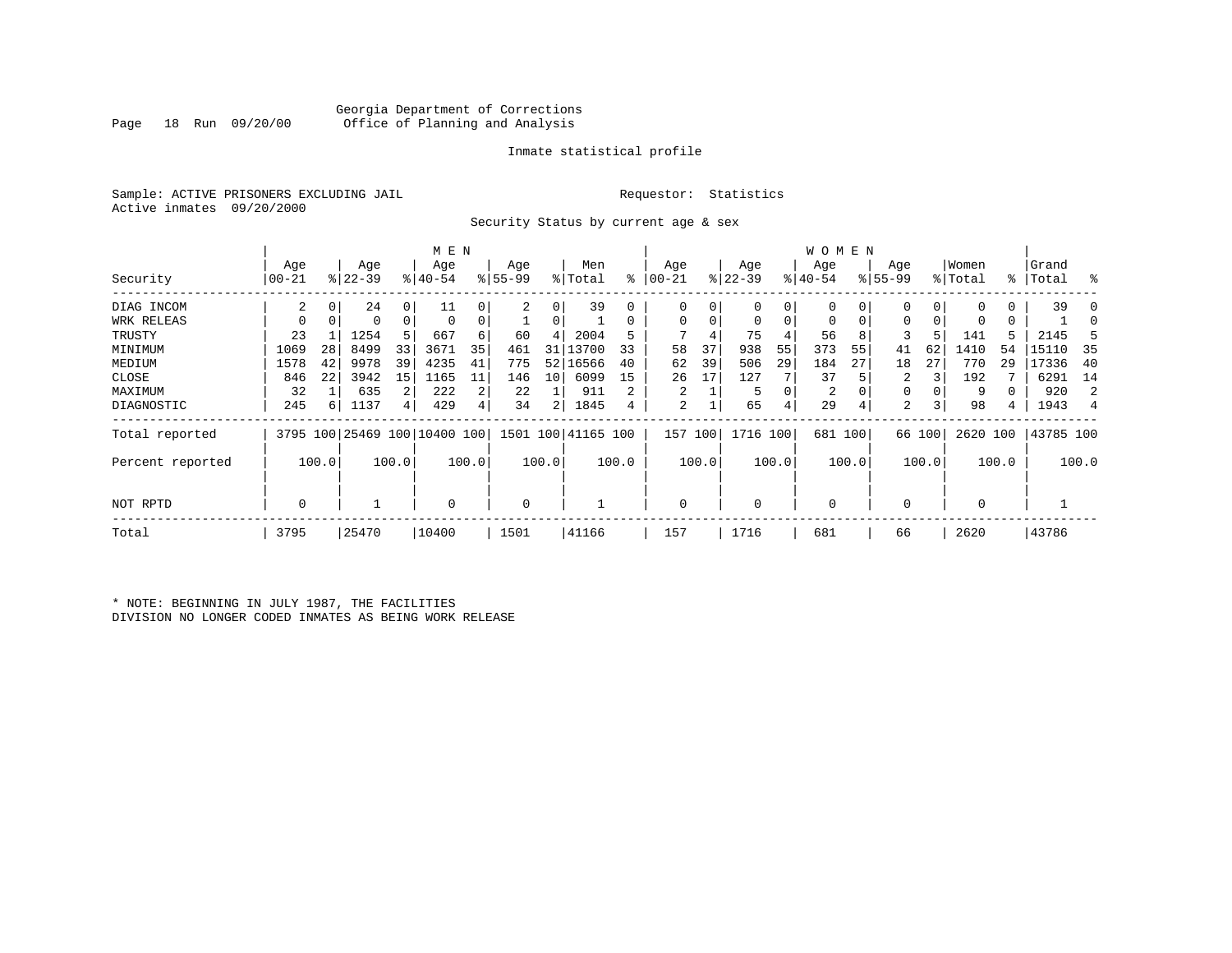# Georgia Department of Corrections Page 19 Run 09/20/00 Office of Planning and Analysis

# Inmate statistical profile

Sample: ACTIVE PRISONERS EXCLUDING JAIL **Requestor:** Statistics Active inmates 09/20/2000

Number Of Sentences by current age & sex

|                     |                  |      |                  |      | M E N                        |      |                  |       |                    |      |                      |       |                  |      | <b>WOMEN</b>     |      |                    |        |                  |      |                    |      |
|---------------------|------------------|------|------------------|------|------------------------------|------|------------------|-------|--------------------|------|----------------------|-------|------------------|------|------------------|------|--------------------|--------|------------------|------|--------------------|------|
| Number Of Sentences | Age<br>$00 - 21$ |      | Age<br>$ 22-39 $ |      | Age<br>$ 40-54 $             |      | Age<br>$8 55-99$ |       | Men<br>% Total     |      | Age<br>$8   00 - 21$ |       | Age<br>$ 22-39 $ |      | Age<br>$ 40-54 $ |      | Age<br>$8155 - 99$ |        | Women<br>% Total |      | Grand<br>%   Total | ႜ    |
|                     |                  |      |                  |      |                              |      |                  |       |                    |      |                      |       |                  |      |                  |      |                    |        |                  |      |                    |      |
| ONE                 | 1568             | 42   | 7722             | 30   | 3403                         | 33   | 616              | 41    | 13309              | 32   | 82                   | 52    | 686              | 40   | 266              | 39   | 34                 | 52     | 1068             | 41   | 14377              | 33   |
| TWO                 | 986              | 26   | 6011             | 24   | 2479                         | 24   | 379              | 25    | 9855               | 24   | 43                   | 27    | 420              | 25   | 172              | 25   | 14                 | 21     | 649              | 25   | 10504              | -24  |
| THREE               | 532              | 14   | 4020             | 16   | 1592                         | 15   | 180              | 12    | 6324               | 15   | 15                   | 10    | 244              | 14   | 97               | 14   | 10                 | 15     | 366              | 14   | 6690               | 15   |
| <b>FOUR</b>         | 296              | 8    | 2601             | 10   | 952                          | 9    | 119              | 8     | 3968               | 10   | 6                    | 4     | 152              | 9    | 46               |      | 3                  | 5      | 207              | 8    | 4175               | 10   |
| FIVE                | 180              |      | 1689             |      | 666                          | 6    | 65               | 4     | 2600               | 6    |                      |       | 78               | 5    | 22               |      | 2                  |        | 109              | 4    | 2709               | -6   |
| MORE THAN FIVE      | 215              | 6    | 3377             | 13   | 1284                         | 12   | 142              | 9     | 5018               | 12   | 4                    | 3     | 129              | 8    | 75               | 11   | 3                  | 5      | 211              | 8    | 5229 12            |      |
| Total reported      |                  |      |                  |      | 3777 100 25420 100 10376 100 |      |                  |       | 1501 100 41074 100 |      | 157 100              |       | 1709 100         |      | 678 100          |      |                    | 66 100 | 2610 100         |      | 43684 100          |      |
| Percent reported    |                  | 99.5 |                  | 99.8 |                              | 99.8 |                  | 100.0 |                    | 99.8 |                      | 100.0 |                  | 99.6 |                  | 99.6 |                    | 100.0  |                  | 99.6 |                    | 99.8 |
| NOT REPORTED        | 18               |      | 50               |      | 24                           |      | $\mathbf 0$      |       | 92                 |      | $\mathbf 0$          |       | 7                |      | 3                |      | 0                  |        | 10               |      | 102                |      |
| Total               | 3795             |      | 25470            |      | 10400                        |      | 1501             |       | 41166              |      | 157                  |       | 1716             |      | 681              |      | 66                 |        | 2620             |      | 43786              |      |
|                     |                  |      |                  |      |                              |      |                  |       |                    |      |                      |       |                  |      |                  |      |                    |        |                  |      |                    |      |
|                     |                  |      |                  |      |                              |      |                  |       |                    |      |                      |       |                  |      |                  |      |                    |        |                  |      |                    |      |
| AVG NUM SENTENCES   | 2.33             |      | 3.08             |      | 2.99                         |      | 2.59             |       | 2.97               |      | 1.91                 |       | 2.51             |      | 2.74             |      | 2.23               |        | 2.53             |      | 2.94               |      |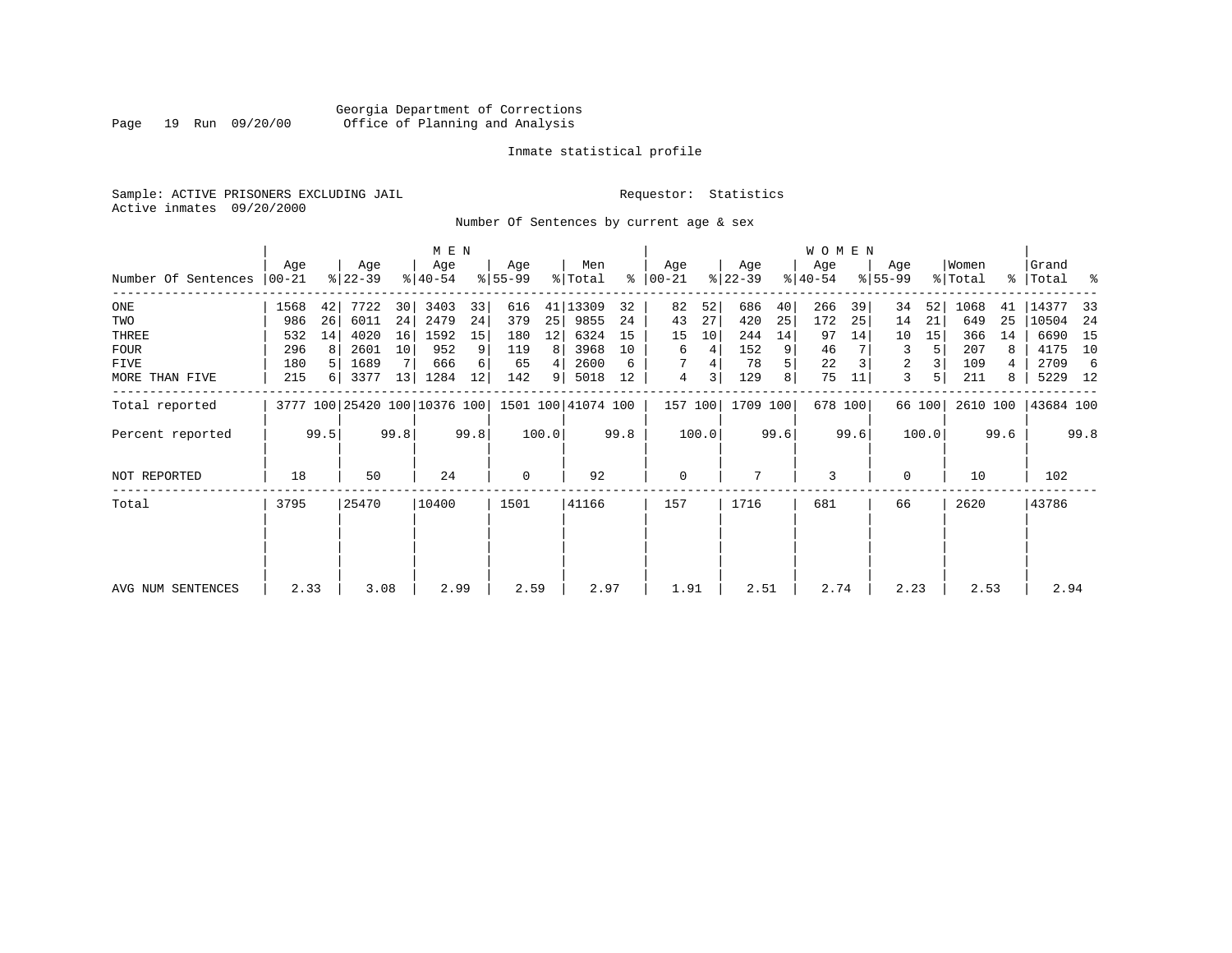# Georgia Department of Corrections Page 20 Run 09/20/00 Office of Planning and Analysis

# Inmate statistical profile

Sample: ACTIVE PRISONERS EXCLUDING JAIL **Requestor:** Statistics Active inmates 09/20/2000

Number Of Disciplinaries by current age & sex

|                  |                |      |                  |       | M E N            |       |                  |       |                                                 |       |                  |       |                  |       | W O M E N        |         |                  |        |                  |       |                      |       |
|------------------|----------------|------|------------------|-------|------------------|-------|------------------|-------|-------------------------------------------------|-------|------------------|-------|------------------|-------|------------------|---------|------------------|--------|------------------|-------|----------------------|-------|
| Disciplinaries   | Age<br>  00-21 |      | Age<br>$ 22-39 $ |       | Age<br>$8 40-54$ |       | Age<br>$ 55-99 $ |       | Men<br>% Total                                  | ႜ     | Age<br>$ 00-21 $ |       | Age<br>$ 22-39 $ |       | Age<br>$ 40-54 $ |         | Age<br>$ 55-99 $ |        | Women<br>% Total |       | Grand<br>%   Total % |       |
| ZERO             | 1276           | 34   | 8658             | 34    | 4581             | 44    | 784              |       | 52 15299                                        | 37    | 55               | 35    | 820              | 48    | 387              | 57      | 40               | 61     | 1302             | 50    | 16601                | -38   |
| ONE              | 554            | 15   | 3699             | 15    | 1643             | 16    | 271              | 18    | 6167                                            | 15    | 31               | 20    | 260              | 15    | 103              | 15      | 11               | 17     | 405              | 15    | 6572                 | 15    |
| TWO              | 315            | 8    | 2335             | 9     | 882              |       | 113              | 8     | 3645                                            | 9     | 16               | 10    | 171              | 10    | 49               |         | 3                |        | 239              | 9     | 3884                 | 9     |
| THREE            | 254            |      | 1591             | 6     | 569              |       | 77               | 5.    | 2491                                            | 6     | 13               | 8     | 93               | 5     | 31               |         | 3                |        | 140              | 5.    | 2631                 | 6     |
| <b>FOUR</b>      | 169            |      | 1211             | 5     | 405              |       | 43               | 3     | 1828                                            |       | 6                |       | 70               |       | 18               |         |                  |        | 95               |       | 1923                 | 4     |
| FIVE             | 142            | 4    | 949              | 4     | 313              |       | 30               | 2     | 1434                                            |       |                  |       | 42               | 2     | 14               |         | 2                |        | 62               |       | 1496                 | 3     |
| MORE THAN FIVE   | 1083           | 29   | 7023             | 28    | 2005             | 19    | 183              | 12    | 10294                                           | 25    | 32               | 20    | 260              | 15    | 79               | 12      | 6                | 9      | 377              | 14    | 10671 24             |       |
| Total reported   |                |      |                  |       |                  |       |                  |       | 3793 100 25466 100 10398 100 1501 100 41158 100 |       | 157 100          |       | 1716 100         |       |                  | 681 100 |                  | 66 100 | 2620 100         |       | 43778 100            |       |
| Percent reported |                | 99.9 |                  | 100.0 |                  | 100.0 |                  | 100.0 |                                                 | 100.0 |                  | 100.0 |                  | 100.0 |                  | 100.0   |                  | 100.0  |                  | 100.0 |                      | 100.0 |
| NOT REPORTED     | 2              |      | 4                |       | 2                |       | 0                |       | 8                                               |       | 0                |       | $\mathbf 0$      |       | 0                |         | 0                |        | 0                |       | 8                    |       |
| Total            | 3795           |      | 25470            |       | 10400            |       | 1501             |       | 41166                                           |       | 157              |       | 1716             |       | 681              |         | 66               |        | 2620             |       | 43786                |       |
|                  |                |      |                  |       |                  |       |                  |       |                                                 |       |                  |       |                  |       |                  |         |                  |        |                  |       |                      |       |
| AVG NUM DISCIP   | 5.76           |      | 5.95             |       | 4.26             |       | 2.66             |       | 5.38                                            |       | 3.52             |       | 3.16             |       | 2.24             |         | 1.50             |        | 2.90             |       | 5.23                 |       |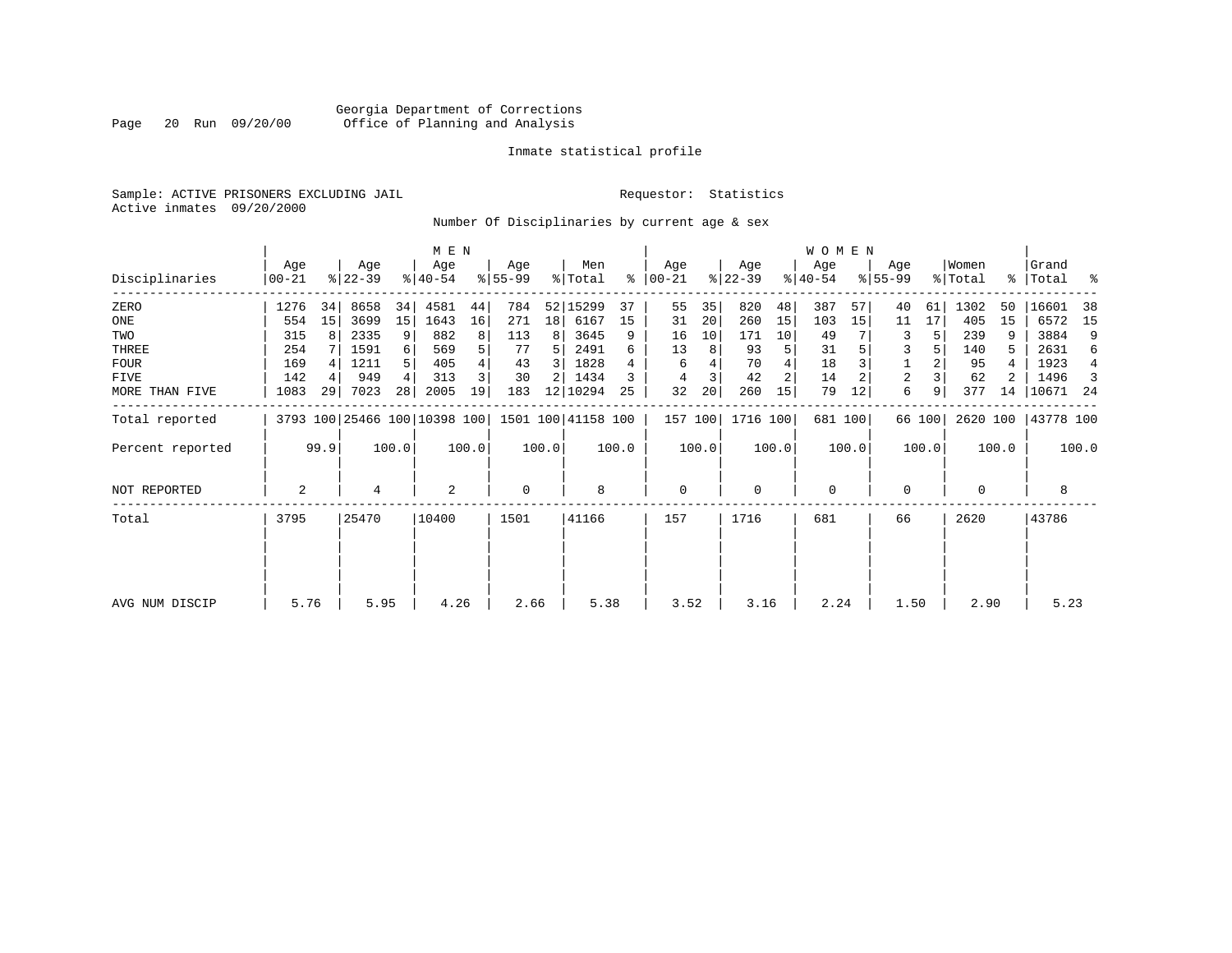# Georgia Department of Corrections Page 21 Run 09/20/00 Office of Planning and Analysis

# Inmate statistical profile

Sample: ACTIVE PRISONERS EXCLUDING JAIL **Requestor:** Statistics Active inmates 09/20/2000

Number Of Escapes by current age & sex

|                  |                  |             |                  |                | M E N                        |       |                 |       |                    |          |                   |       |                  |       | WOMEN            |          |                  |          |                  |       |                      |              |
|------------------|------------------|-------------|------------------|----------------|------------------------------|-------|-----------------|-------|--------------------|----------|-------------------|-------|------------------|-------|------------------|----------|------------------|----------|------------------|-------|----------------------|--------------|
| Escapes          | Age<br>$00 - 21$ |             | Age<br>$ 22-39 $ |                | Age<br>$ 40-54 $             |       | Age<br>$ 55-99$ |       | Men<br>% Total     | ៖        | Age<br>$ 00 - 21$ |       | Age<br>$ 22-39 $ |       | Age<br>$ 40-54 $ |          | Age<br>$8 55-99$ |          | Women<br>% Total |       | Grand<br>%   Total % |              |
| ZERO             |                  |             | 3784 100 25262   |                | 99 10257                     | 99    | 1478            |       | 98 40781           | 99       | 157               | 100   | 1709 100         |       |                  | 678 100  |                  | 66 100   | 2610             | 100   | 43391                | -99          |
| ONE              | 11               | $\mathbf 0$ | 204              | 1 <sup>1</sup> | 122                          |       | 17              | 1     | 354                |          | 0                 | 0     |                  | 0     | 3                | 0        | 0                | 0        | 10               | 0     | 364                  | 1            |
| TWO              | O                |             | 4                | 0              | 16                           |       |                 | 0     | 24                 | 0        | $\Omega$          |       |                  |       | 0                | $\Omega$ | 0                |          | $\Omega$         | 0     | 24                   | $\Omega$     |
| THREE            | 0                |             |                  |                |                              |       | 2               |       | 6                  | 0        | $\Omega$          |       | 0                | 0     | $\mathbf 0$      |          | 0                |          |                  |       | 6                    | $\Omega$     |
| <b>FOUR</b>      | $\Omega$         |             | 0                | 0              |                              | 0     | $\Omega$        | 0     |                    | $\Omega$ | $\Omega$          | 0     | $\Omega$         | 0     | $\Omega$         | $\Omega$ | 0                |          | <sup>0</sup>     | 0     |                      | <sup>0</sup> |
| FIVE             |                  |             | 0                |                | $\Omega$                     |       | $\mathbf 0$     | 0     | 0                  | $\Omega$ |                   |       | 0                | 0     | 0                | $\Omega$ | 0                |          |                  | 0     |                      |              |
| MORE THAN FIVE   | 0                | 0           | O                | 0              | $\Omega$                     | 0     | $\Omega$        | 0     |                    | 0        | $\Omega$          | 0     | $\Omega$         | 0     | 0                | 0        | 0                | $\Omega$ |                  | 0     | U                    |              |
| Total reported   |                  |             |                  |                | 3795 100 25470 100 10400 100 |       |                 |       | 1501 100 41166 100 |          | 157 100           |       | 1716 100         |       |                  | 681 100  |                  | 66 100   | 2620 100         |       | 43786 100            |              |
| Percent reported |                  | 100.0       |                  | 100.0          |                              | 100.0 |                 | 100.0 |                    | 100.0    |                   | 100.0 |                  | 100.0 |                  | 100.0    |                  | 100.0    |                  | 100.0 |                      | 100.0        |
| NOT REPORTED     | 0                |             | 0                |                | 0                            |       | $\mathbf 0$     |       | 0                  |          | 0                 |       | 0                |       | 0                |          | 0                |          | $\Omega$         |       | 0                    |              |
| Total            | 3795             |             | 25470            |                | 10400                        |       | 1501            |       | 41166              |          | 157               |       | 1716             |       | 681              |          | 66               |          | 2620             |       | 43786                |              |
|                  |                  |             |                  |                |                              |       |                 |       |                    |          |                   |       |                  |       |                  |          |                  |          |                  |       |                      |              |
|                  |                  |             |                  |                |                              |       |                 |       |                    |          |                   |       |                  |       |                  |          |                  |          |                  |       |                      |              |
| AVG NUM ESCAPES  |                  | .00         | .01              |                | .02                          |       | .02             |       |                    | .01      | .00               |       | .00              |       | .00              |          |                  | .00      | .00              |       | .01                  |              |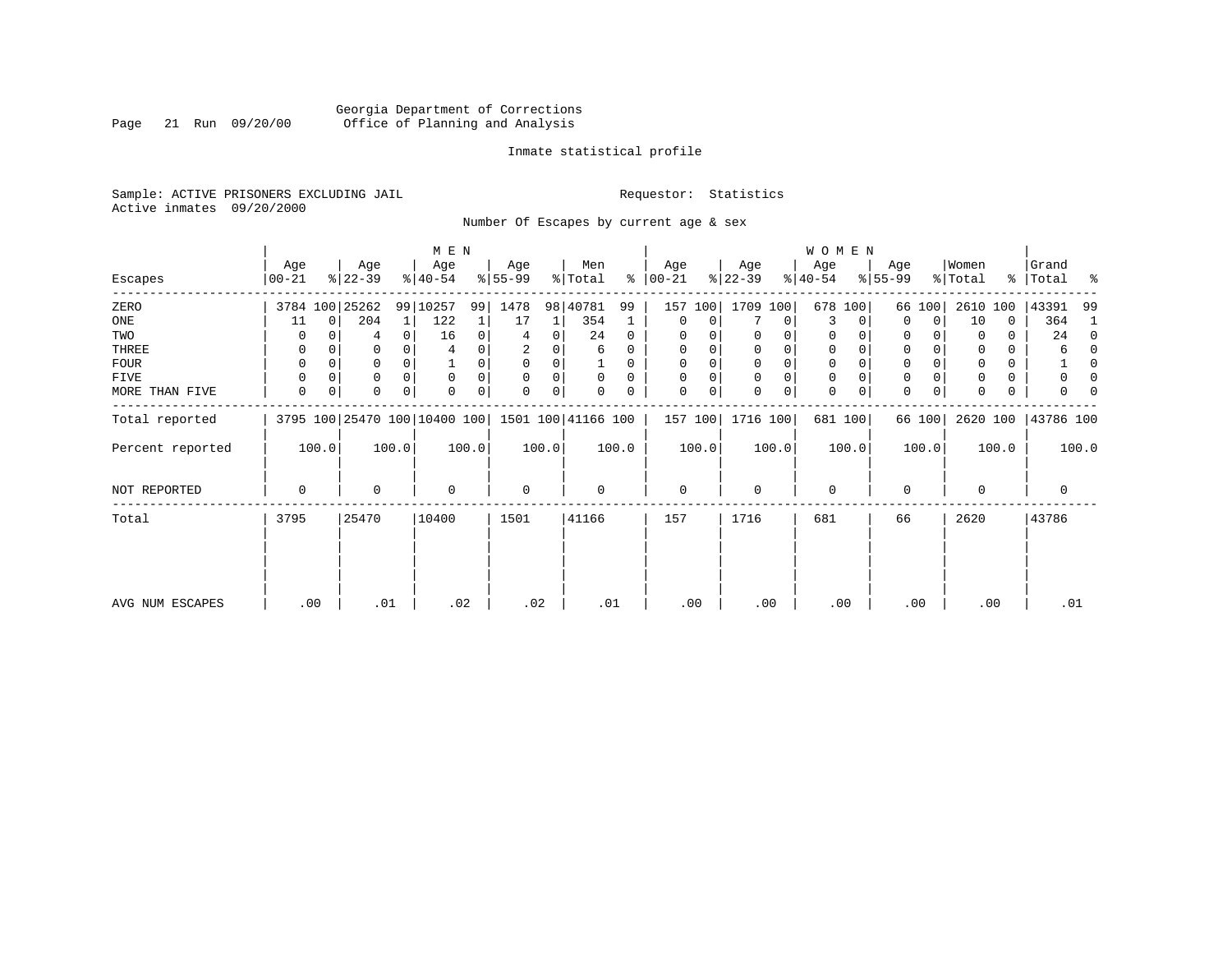Georgia Department of Corrections Page 22 Run 09/20/00 Office of Planning and Analysis

#### Inmate statistical profile

Active inmates 09/20/2000

Sample: ACTIVE PRISONERS EXCLUDING JAIL **Requestor:** Statistics

#### Number Of Prior Georgia Incarcerations \* by current age & sex

|                            |             |              |           |       | M E N                        |       |                    |       |         |       |             |       |           |                | <b>WOMEN</b> |       |                |        |          |       |             |       |
|----------------------------|-------------|--------------|-----------|-------|------------------------------|-------|--------------------|-------|---------|-------|-------------|-------|-----------|----------------|--------------|-------|----------------|--------|----------|-------|-------------|-------|
|                            | Age         |              | Age       |       | Age                          |       | Age                |       | Men     |       | Age         |       | Age       |                | Age          |       | Age            |        | Women    |       | Grand       |       |
| Prior Incarcerations 00-21 |             |              | $ 22-39 $ |       | $ 40-54 $                    |       | $ 55-99 $          |       | % Total | ႜ     | $ 00-21 $   |       | $ 22-39 $ |                | $ 40-54 $    |       | $8155 - 99$    |        | % Total  |       | %   Total % |       |
| ZERO                       | 3484        |              | 92 13526  | 53    | 4071                         | 39    | 869                | 58    | 21950   | 53    | 153         | 97    | 1097      | 64             | 378          | 56    | 46             | 70     | 1674     | 64    | 23624       | -54   |
| ONE                        | 285         | $\mathsf{R}$ | 5240      | 21    | 1985                         | 19    | 277                | 18    | 7787    | 19    | 4           | 3     | 303       | 18             | 109          | 16    | 12             | 18     | 428      | 16    | 8215        | 19    |
| TWO                        | 24          |              | 3133      | 12    | 1467                         | 14    | 144                | 10    | 4768    | 12    | 0           | 0     | 154       | 9              | 79           | 12    | 3              |        | 236      |       | 5004        | -11   |
| THREE                      | 2           |              | 1774      |       | 1006                         | 10    | 88                 | 6     | 2870    |       | 0           | 0     | 84        | 5              | 46           |       | $\overline{2}$ |        | 132      | 5     | 3002        | 7     |
| <b>FOUR</b>                | 0           |              | 975       |       | 755                          | 7     | 58                 | 4     | 1788    |       | 0           |       | 33        | $\overline{2}$ | 22           |       |                |        | 58       |       | 1846        | 4     |
| FIVE                       | 0           | $\Omega$     | 490       |       | 483                          | 5     | 29                 |       | 1002    |       | $\Omega$    | 0     | 29        | $\overline{2}$ | 11           |       | 0              |        | 40       | 2     | 1042        | 2     |
| MORE THAN FIVE             | $\mathbf 0$ | 0            | 332       |       | 633                          | 6     | 36                 | 2     | 1001    | 2     | 0           | 0     | 16        |                | 36           |       | 0              |        | 52       | 2     | 1053        | 2     |
| Total reported             |             |              |           |       | 3795 100 25470 100 10400 100 |       | 1501 100 41166 100 |       |         |       | 157 100     |       | 1716 100  |                | 681 100      |       |                | 66 100 | 2620 100 |       | 43786 100   |       |
| Percent reported           |             | 100.0        |           | 100.0 |                              | 100.0 |                    | 100.0 |         | 100.0 |             | 100.0 |           | 100.0          |              | 100.0 |                | 100.0  |          | 100.0 |             | 100.0 |
| <b>NOT REPORTED</b>        | 0           |              | 0         |       | $\Omega$                     |       | 0                  |       | 0       |       | $\mathbf 0$ |       | $\Omega$  |                | 0            |       | <sup>0</sup>   |        | $\Omega$ |       | 0           |       |
| Total                      | 3795        |              | 25470     |       | 10400                        |       | 1501               |       | 41166   |       | 157         |       | 1716      |                | 681          |       | 66             |        | 2620     |       | 43786       |       |
|                            |             |              |           |       |                              |       |                    |       |         |       |             |       |           |                |              |       |                |        |          |       |             |       |
|                            |             |              |           |       |                              |       |                    |       |         |       |             |       |           |                |              |       |                |        |          |       |             |       |
| AVG # INCARCERATIONS       |             | .09          | .99       |       | 1.71                         |       | .97                |       | 1.09    |       | .03         |       | .72       |                | 1.17         |       | .55            |        | .79      |       | 1.07        |       |

\* This data counts a parole revocation on an existing sentenCE AS A prior incarceration. Also, this data counts, for any cohort of inmates, the total number of Georgia incarcerations the inmate has had during his entire criminal career. For example, if an inmate was admitted to prison first in FY72, and then re-admitted in FY79 and FY85, he had two prior incarcerations before the FY85 admission. This inmate's records show two prior incarcerations in all three of his records since he has had two prior incarcerations in his criminal career. If the cohort of FY72 admissions is selected for analysis, two prior incarcerations will be listed for this inmate even though in FY72, he had no prior incarcerations.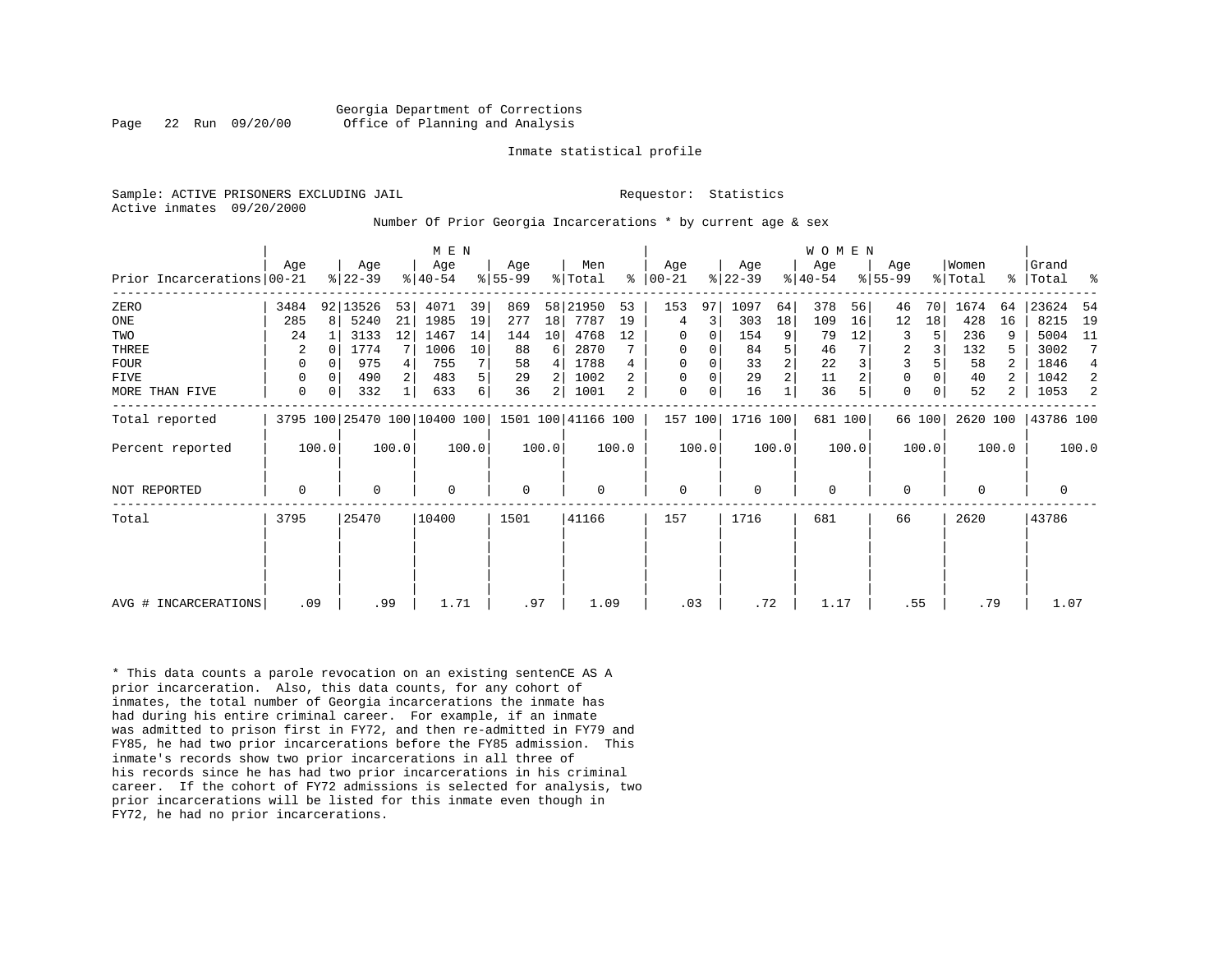# Georgia Department of Corrections Page 23 Run 09/20/00 Office of Planning and Analysis

# Inmate statistical profile

Sample: ACTIVE PRISONERS EXCLUDING JAIL **Requestor:** Statistics Active inmates 09/20/2000

Number Of Transfers by current age & sex

|                   |                |       |                  |       | M E N            |       |                 |       |                                                 |       |                  |       |                  |       | WOMEN            |         |                  |        |                              |       |                      |                 |
|-------------------|----------------|-------|------------------|-------|------------------|-------|-----------------|-------|-------------------------------------------------|-------|------------------|-------|------------------|-------|------------------|---------|------------------|--------|------------------------------|-------|----------------------|-----------------|
| Transfers         | Age<br>  00-21 |       | Age<br>$ 22-39 $ |       | Age<br>$8 40-54$ |       | Age<br>$ 55-99$ |       | Men<br>% Total                                  | ∻     | Age<br>$ 00-21 $ |       | Age<br>$ 22-39 $ |       | Age<br>$ 40-54 $ |         | Age<br>$ 55-99 $ |        | Women<br>$\frac{1}{2}$ Total |       | Grand<br>%   Total % |                 |
| ZERO              | 904            | 24    | 2444             | 10    | 937              | 9     | 96              | 6     | 4381                                            | 11    | 31               | 20    | 338              | 20    | 116              | 17      | 8                | 12     | 493                          | 19    | 4874                 | - 11            |
| ONE               | 1830           |       | 48 10425         | 41    | 4100             | 39    | 631             | 42    | 16986                                           | 41    | 106              | 68    | 900              | 52    | 345              | 51      | 29               | 44     | 1380                         | 53    | 18366                | -42             |
| TWO               | 704            | 19    | 5483             | 22    | 1955             | 19    | 260             | 17    | 8402                                            | 20    | 14               | 9     | 280              | 16    | 126              | 19      | 8                | 12     | 428                          | 16    | 8830                 | -20             |
| THREE             | 216            | 6     | 2951             | 12    | 1146             | 11    | 172             | 11    | 4485                                            |       | 5                |       | 126              |       | 50               |         | 9                | 14     | 190                          |       | 4675                 | - 11            |
| FOUR              | 84             |       | 1665             |       | 679              |       | 102             |       | 2530                                            | 6     |                  |       | 38               |       | 19               |         | 4                | 6      | 62                           |       | 2592                 | 6               |
| FIVE              | 35             |       | 978              | 4     | 482              |       | 62              | 4     | 1557                                            | 4     | $\Omega$         | 0     | 19               |       | 10               |         | 3                |        | 32                           |       | 1589                 | $\overline{4}$  |
| MORE THAN FIVE    | 22             |       | 1524             | 6     | 1101             | 11    | 178             | 12    | 2825                                            |       | 0                | 0     | 15               |       | 15               |         | 5                |        | 35                           |       | 2860                 | $7\phantom{.0}$ |
| Total reported    |                |       |                  |       |                  |       |                 |       | 3795 100 25470 100 10400 100 1501 100 41166 100 |       | 157 100          |       | 1716 100         |       |                  | 681 100 |                  | 66 100 | 2620 100                     |       | 43786 100            |                 |
| Percent reported  |                | 100.0 |                  | 100.0 |                  | 100.0 |                 | 100.0 |                                                 | 100.0 |                  | 100.0 |                  | 100.0 |                  | 100.0   |                  | 100.0  |                              | 100.0 |                      | 100.0           |
| NOT REPORTED      | 0              |       | 0                |       | $\mathbf 0$      |       | 0               |       | $\mathbf 0$                                     |       | 0                |       | $\mathbf 0$      |       | $\mathbf{0}$     |         | 0                |        | 0                            |       | 0                    |                 |
| Total             | 3795           |       | 25470            |       | 10400            |       | 1501            |       | 41166                                           |       | 157              |       | 1716             |       | 681              |         | 66               |        | 2620                         |       | 43786                |                 |
|                   |                |       |                  |       |                  |       |                 |       |                                                 |       |                  |       |                  |       |                  |         |                  |        |                              |       |                      |                 |
|                   |                |       |                  |       |                  |       |                 |       |                                                 |       |                  |       |                  |       |                  |         |                  |        |                              |       |                      |                 |
| AVG NUM TRANSFERS | 1.20           |       | 2.11             |       | 2.50             |       | 2.63            |       | 2.14                                            |       | .97              |       | 1.28             |       | 1.44             |         | 2.18             |        | 1.32                         |       | 2.10                 |                 |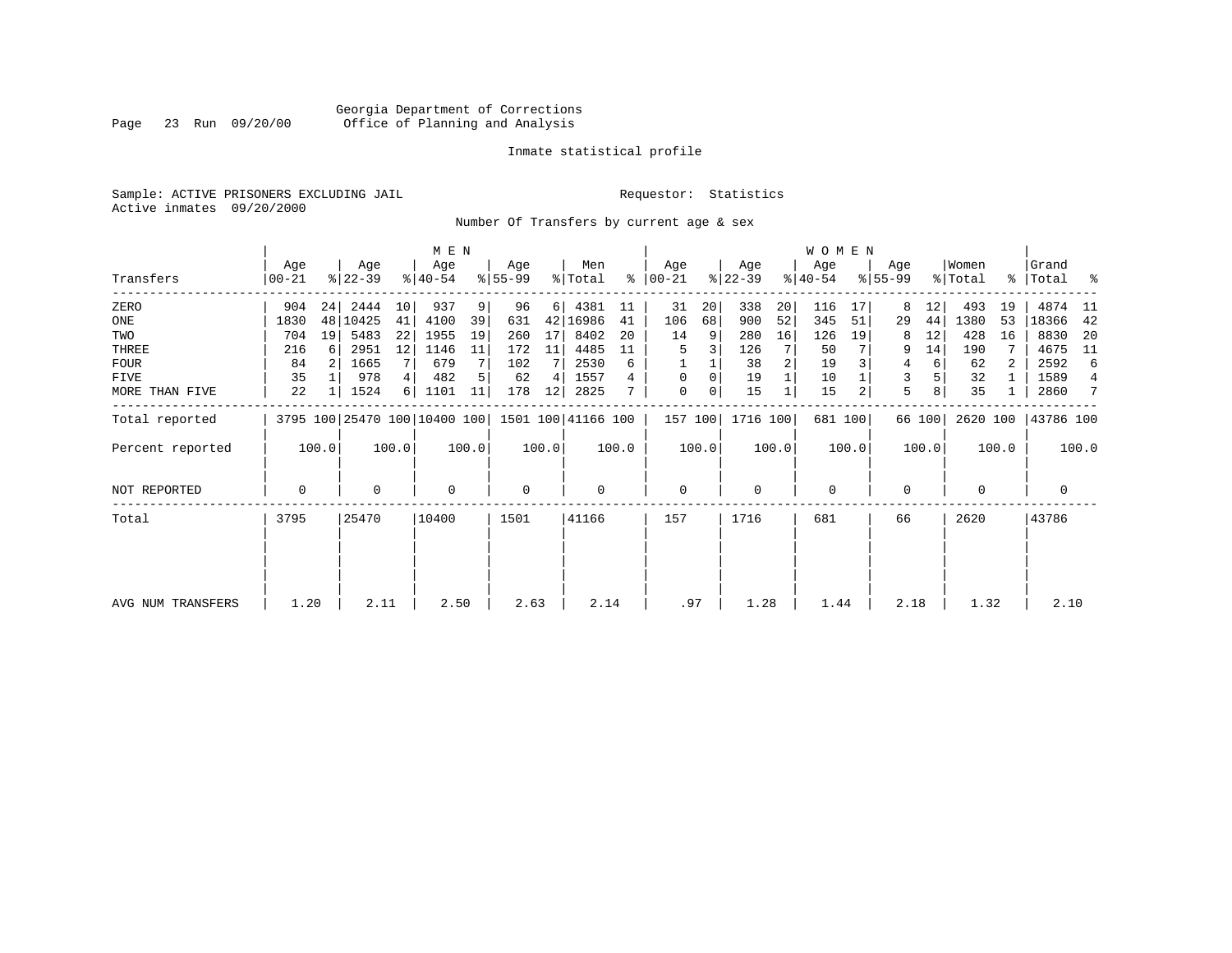# Georgia Department of Corrections Page 24 Run 09/20/00 Office of Planning and Analysis

# Inmate statistical profile

Sample: ACTIVE PRISONERS EXCLUDING JAIL **Requestor:** Statistics Active inmates 09/20/2000

County Of Conviction by current age & sex

| Age<br>Age<br>Age<br>Age<br>Men<br>Age<br>Age<br>Women<br>Grand<br>Age<br>Aqe<br>County Of Conviction 00-21<br>$ 22-39$<br>$8 40-54$<br>% Total<br>$ 00-21$<br>$ 22-39$<br>$ 40-54$<br>$8155 - 99$<br>နွ<br>$8155 - 99$<br>% Total<br>Total<br>ႜ<br>29<br>0<br>80<br>$\overline{0}$<br>APPLING COUNTY<br>0<br>0<br>0<br>0<br>2<br>0<br>0<br>0<br>84<br>0<br>1<br>47<br>3<br>1<br>0<br>4<br>ı<br>26<br>11<br>$\mathbf 0$<br>41<br>$\Omega$<br>$\Omega$<br>3<br>$\Omega$<br>1<br>$\mathbf 0$<br>0<br>3<br>0<br>$\Omega$<br>$\Omega$<br>2<br>0<br>0<br>0<br>5<br>$\Omega$<br>ATKINSON COUNTY<br>46<br>33<br>12<br>47<br>5<br>52<br>$\Omega$<br><b>BACON COUNTY</b><br>0<br>0<br>0<br>0<br>0<br>0<br>0<br>5<br>0<br>U<br>O<br>U<br>O<br>17<br>3<br>0<br>2<br>2<br>22<br>$\Omega$<br>0<br>0<br>0<br>20<br>U<br>U<br>U<br>BAKER COUNTY<br>O<br>0<br>O<br>0<br>224<br>1<br>1<br>373<br>1<br><b>BALDWIN COUNTY</b><br>42<br>1<br>72<br>1<br>347<br>21<br>U<br>26<br>1<br>-1<br>29<br>0<br>60<br>63<br>$\Omega$<br><b>BANKS COUNTY</b><br>0<br>$\Omega$<br>21<br>0<br>U<br>$\Omega$<br>0<br>3<br>0<br>6<br>4<br>$\Omega$<br>-1<br>U<br>86<br>0<br>56<br>1<br>0<br>181<br>$\Omega$<br>1<br>10<br>170<br>7<br>0<br>0<br>11<br>0<br><b>BARROW COUNTY</b><br>18<br>0<br>0<br>0<br>2<br>$\mathbf{1}$<br>411<br>34<br>$\mathbf{1}$<br>445<br>$\mathbf{1}$<br><b>BARTOW COUNTY</b><br>41<br>1<br>243<br>102<br>1<br>25<br>$\mathbf{1}$<br>$\mathbf{1}$<br>25<br>$\mathbf{1}$<br>0<br>1<br>U<br>$\mathbf 1$<br>182<br>197<br>$\Omega$<br>BEN HILL COUNTY<br>19<br>111<br>$\Omega$<br>43<br>0<br>9<br>11<br>1<br>3<br>15<br>1<br>$\Omega$<br>$\Omega$<br>0<br>0<br>1<br>1<br>$\mathbf 0$<br>0<br>$\Omega$<br>63<br>3<br>0<br>3<br>$\Omega$<br>$\Omega$<br>BERRIEN COUNTY<br>3<br>0<br>44<br>13<br>0<br>0<br>0<br>$\Omega$<br>0<br>0<br>66<br>ζ<br>3<br>3<br>300<br>3<br>34<br>2<br>1074<br>33<br>2<br>3<br>2<br>1134<br><b>BIBB COUNTY</b><br>99<br>641<br>3<br>3<br>2<br>22<br>3<br>60<br>0<br>0<br>106<br>8<br>114<br>$\Omega$<br>BLECKLEY COUNTY<br>0<br>66<br>0<br>26<br>3<br>5<br>U<br>2<br>$\Omega$<br>U<br>0<br>0<br>11<br>O<br>17<br>$\Omega$<br>0<br>35<br>$\Omega$<br>39<br>$\Omega$<br>BRANTLEY COUNTY<br>0<br>0<br>13<br>2<br>2<br>$\Omega$<br>0<br>0<br>O<br>U<br>0<br>4<br>0<br>95<br>$\Omega$<br>BROOKS COUNTY<br>0<br>67<br>0<br>19<br>0<br>93<br>$\Omega$<br>U<br>2<br>0<br>O<br>O<br>U<br>O<br>U<br>99<br>$\Omega$<br>BRYAN COUNTY<br>0<br>59<br>0<br>26<br>0<br>0<br>95<br>O<br>3<br>2<br>0<br>0<br>U<br>U<br>0<br>$\overline{4}$<br>231<br>1<br>1<br>371<br>2<br>22<br>393<br>$\mathbf{1}$<br>BULLOCH COUNTY<br>51<br>1<br>80<br>1<br>9<br>14<br>6<br>23<br>119<br>$\Omega$<br>42<br>$\Omega$<br>$\Omega$<br>191<br>$\Omega$<br>2<br>$\Omega$<br>196<br>$\Omega$<br><b>BURKE COUNTY</b><br>1<br>O<br>0<br>3<br>$\Omega$<br>U<br>0<br>5<br>135<br>12<br>82<br>$\Omega$<br>29<br>0<br>0<br>129<br>$\Omega$<br>BUTTS COUNTY<br>$\Omega$<br>O<br>U<br>2<br>$\Omega$<br>0<br>0<br>6<br>0<br>0<br>4<br>6<br>21<br>0<br>$\Omega$<br>0<br>49<br>0<br>52<br>$\Omega$<br>CALHOUN COUNTY<br>0<br>18<br>$\Omega$<br>O<br>2<br>U<br>$\Omega$<br>3<br>0<br>74<br>28<br>0<br>0<br>108<br>2<br>2<br>7<br>$\Omega$<br>CAMDEN COUNTY<br>0<br>$\Omega$<br>$\Omega$<br>3<br>$\Omega$<br>0<br>115<br>1<br>U<br>0<br>0<br>92<br>96<br>$\Omega$<br>CANDLER COUNTY<br>3<br>0<br>71<br>0<br>18<br>$\Omega$<br>0<br>3<br>U<br>$\Omega$<br>U<br>$\overline{4}$<br>O<br>0<br>U<br>2<br>2<br>2<br>454<br>CARROLL COUNTY<br>36<br>240<br>1<br>104<br>1<br>26<br>406<br>3<br>30<br>2<br>0<br>1<br>14<br>48<br>186<br>CATOOSA COUNTY<br>15<br>87<br>0<br>1<br>12<br>1<br>170<br>$\Omega$<br>14<br>1<br>2<br>1<br>$\Omega$<br>0<br>56<br>O<br>1<br>$\Omega$<br>16<br>0<br>3<br>32<br>0<br>16<br>0<br>2<br>53<br>$\Omega$<br>3<br>0<br>0<br>0<br>4<br>0<br>57<br>$\Omega$<br>CHARLTON COUNTY<br>0<br>0<br>$\Omega$<br>1<br>3<br>2104<br>2253<br>5<br>214<br>1368<br>5<br>474<br>5<br>5<br>6<br>93<br>5<br>3<br>5<br>149<br>6<br>CHATHAM COUNTY<br>6<br>48<br>6<br>44<br>$\mathbf 0$<br>21<br>$\Omega$<br>CHATTAHOOCHEE COUNTY<br>8<br>8<br>$\Omega$<br>20<br>0<br>0<br>$\Omega$<br>0<br>U<br>0<br>0<br>O<br>0<br>0<br>1<br>$\Omega$<br>4<br>1<br>99<br>0<br>0<br>0<br>158<br>2<br>169<br>$\Omega$<br>CHATTOOGA COUNTY<br>8<br>0<br>44<br>0<br>2<br>0<br>11<br>0<br>0<br>1<br>197<br>1<br>122<br>372<br>2<br>29<br>411<br>CHEROKEE COUNTY<br>1<br>22<br>1<br>0<br>0<br>39<br>1<br>31<br>1<br>1<br>25<br>1<br>CLARKE COUNTY<br>34<br>1<br>331<br>124<br>1<br>17<br>1<br>506<br>1<br>O<br>1<br>3<br>5.<br>36<br>1<br>542<br>O<br>8<br>1<br>0<br>0<br>25<br>0<br>$\Omega$<br>CLAY COUNTY<br>2<br>0<br>16<br>0<br>0<br>0<br>0<br>$\Omega$<br>$\Omega$<br>0<br>0<br>0<br>25<br>0<br>0<br>0<br>991<br>325<br>3<br>3<br>1696<br>CLAYTON COUNTY<br>191<br>5<br>4<br>1553<br>101<br>6<br>32<br>3<br>5<br>143<br>4<br>4<br>5<br>5<br>46<br>4<br>24<br>0<br>2<br>CLINCH COUNTY<br>6<br>$\mathbf 0$<br>0<br>13<br>0<br>43<br>$\Omega$<br>O<br>1<br>0<br>0<br>3<br>$\Omega$<br>46<br>$\Omega$<br>0<br>O<br>0<br>0<br>5<br>5<br>5<br>2035<br>5<br>181<br>-5<br>1157<br>489<br>69<br>1896<br>5<br>5<br>89<br>5<br>39<br>3<br>5<br>139<br>COBB COUNTY<br>8<br>6<br>5<br>21<br>1<br>0<br>0<br>213<br>0<br>227<br>$\mathbf{1}$<br>COFFEE COUNTY<br>1<br>140<br>45<br>9<br>1<br>3<br>0<br>14<br>0<br>326<br>345<br>1<br>COLQUITT COUNTY<br>24<br>1<br>194<br>1<br>90<br>1<br>18<br>1<br>1<br>0<br>15<br>1<br>3<br>0<br>2<br>19<br>1<br>0<br>35<br>134<br>0<br>0<br>223<br>10<br>3<br>15<br>238<br>1<br>COLUMBIA COUNTY<br>1<br>1<br>49<br>5<br>2<br>1<br>0<br>O<br>0<br>1<br>1<br>1 |  |  | M E N |  |  |  |  | W O M E N |  |  |  |  |
|---------------------------------------------------------------------------------------------------------------------------------------------------------------------------------------------------------------------------------------------------------------------------------------------------------------------------------------------------------------------------------------------------------------------------------------------------------------------------------------------------------------------------------------------------------------------------------------------------------------------------------------------------------------------------------------------------------------------------------------------------------------------------------------------------------------------------------------------------------------------------------------------------------------------------------------------------------------------------------------------------------------------------------------------------------------------------------------------------------------------------------------------------------------------------------------------------------------------------------------------------------------------------------------------------------------------------------------------------------------------------------------------------------------------------------------------------------------------------------------------------------------------------------------------------------------------------------------------------------------------------------------------------------------------------------------------------------------------------------------------------------------------------------------------------------------------------------------------------------------------------------------------------------------------------------------------------------------------------------------------------------------------------------------------------------------------------------------------------------------------------------------------------------------------------------------------------------------------------------------------------------------------------------------------------------------------------------------------------------------------------------------------------------------------------------------------------------------------------------------------------------------------------------------------------------------------------------------------------------------------------------------------------------------------------------------------------------------------------------------------------------------------------------------------------------------------------------------------------------------------------------------------------------------------------------------------------------------------------------------------------------------------------------------------------------------------------------------------------------------------------------------------------------------------------------------------------------------------------------------------------------------------------------------------------------------------------------------------------------------------------------------------------------------------------------------------------------------------------------------------------------------------------------------------------------------------------------------------------------------------------------------------------------------------------------------------------------------------------------------------------------------------------------------------------------------------------------------------------------------------------------------------------------------------------------------------------------------------------------------------------------------------------------------------------------------------------------------------------------------------------------------------------------------------------------------------------------------------------------------------------------------------------------------------------------------------------------------------------------------------------------------------------------------------------------------------------------------------------------------------------------------------------------------------------------------------------------------------------------------------------------------------------------------------------------------------------------------------------------------------------------------------------------------------------------------------------------------------------------------------------------------------------------------------------------------------------------------------------------------------------------------------------------------------------------------------------------------------------------------------------------------------------------------------------------------------------------------------------------------------------------------------------------------------------------------------------------------------------------------------------------------------------------------------------------------------------------------------------------------------------------------------------------------------------------------------------------------------------------------------------------|--|--|-------|--|--|--|--|-----------|--|--|--|--|
|                                                                                                                                                                                                                                                                                                                                                                                                                                                                                                                                                                                                                                                                                                                                                                                                                                                                                                                                                                                                                                                                                                                                                                                                                                                                                                                                                                                                                                                                                                                                                                                                                                                                                                                                                                                                                                                                                                                                                                                                                                                                                                                                                                                                                                                                                                                                                                                                                                                                                                                                                                                                                                                                                                                                                                                                                                                                                                                                                                                                                                                                                                                                                                                                                                                                                                                                                                                                                                                                                                                                                                                                                                                                                                                                                                                                                                                                                                                                                                                                                                                                                                                                                                                                                                                                                                                                                                                                                                                                                                                                                                                                                                                                                                                                                                                                                                                                                                                                                                                                                                                                                                                                                                                                                                                                                                                                                                                                                                                                                                                                                                                                                                 |  |  |       |  |  |  |  |           |  |  |  |  |
|                                                                                                                                                                                                                                                                                                                                                                                                                                                                                                                                                                                                                                                                                                                                                                                                                                                                                                                                                                                                                                                                                                                                                                                                                                                                                                                                                                                                                                                                                                                                                                                                                                                                                                                                                                                                                                                                                                                                                                                                                                                                                                                                                                                                                                                                                                                                                                                                                                                                                                                                                                                                                                                                                                                                                                                                                                                                                                                                                                                                                                                                                                                                                                                                                                                                                                                                                                                                                                                                                                                                                                                                                                                                                                                                                                                                                                                                                                                                                                                                                                                                                                                                                                                                                                                                                                                                                                                                                                                                                                                                                                                                                                                                                                                                                                                                                                                                                                                                                                                                                                                                                                                                                                                                                                                                                                                                                                                                                                                                                                                                                                                                                                 |  |  |       |  |  |  |  |           |  |  |  |  |
|                                                                                                                                                                                                                                                                                                                                                                                                                                                                                                                                                                                                                                                                                                                                                                                                                                                                                                                                                                                                                                                                                                                                                                                                                                                                                                                                                                                                                                                                                                                                                                                                                                                                                                                                                                                                                                                                                                                                                                                                                                                                                                                                                                                                                                                                                                                                                                                                                                                                                                                                                                                                                                                                                                                                                                                                                                                                                                                                                                                                                                                                                                                                                                                                                                                                                                                                                                                                                                                                                                                                                                                                                                                                                                                                                                                                                                                                                                                                                                                                                                                                                                                                                                                                                                                                                                                                                                                                                                                                                                                                                                                                                                                                                                                                                                                                                                                                                                                                                                                                                                                                                                                                                                                                                                                                                                                                                                                                                                                                                                                                                                                                                                 |  |  |       |  |  |  |  |           |  |  |  |  |
|                                                                                                                                                                                                                                                                                                                                                                                                                                                                                                                                                                                                                                                                                                                                                                                                                                                                                                                                                                                                                                                                                                                                                                                                                                                                                                                                                                                                                                                                                                                                                                                                                                                                                                                                                                                                                                                                                                                                                                                                                                                                                                                                                                                                                                                                                                                                                                                                                                                                                                                                                                                                                                                                                                                                                                                                                                                                                                                                                                                                                                                                                                                                                                                                                                                                                                                                                                                                                                                                                                                                                                                                                                                                                                                                                                                                                                                                                                                                                                                                                                                                                                                                                                                                                                                                                                                                                                                                                                                                                                                                                                                                                                                                                                                                                                                                                                                                                                                                                                                                                                                                                                                                                                                                                                                                                                                                                                                                                                                                                                                                                                                                                                 |  |  |       |  |  |  |  |           |  |  |  |  |
|                                                                                                                                                                                                                                                                                                                                                                                                                                                                                                                                                                                                                                                                                                                                                                                                                                                                                                                                                                                                                                                                                                                                                                                                                                                                                                                                                                                                                                                                                                                                                                                                                                                                                                                                                                                                                                                                                                                                                                                                                                                                                                                                                                                                                                                                                                                                                                                                                                                                                                                                                                                                                                                                                                                                                                                                                                                                                                                                                                                                                                                                                                                                                                                                                                                                                                                                                                                                                                                                                                                                                                                                                                                                                                                                                                                                                                                                                                                                                                                                                                                                                                                                                                                                                                                                                                                                                                                                                                                                                                                                                                                                                                                                                                                                                                                                                                                                                                                                                                                                                                                                                                                                                                                                                                                                                                                                                                                                                                                                                                                                                                                                                                 |  |  |       |  |  |  |  |           |  |  |  |  |
|                                                                                                                                                                                                                                                                                                                                                                                                                                                                                                                                                                                                                                                                                                                                                                                                                                                                                                                                                                                                                                                                                                                                                                                                                                                                                                                                                                                                                                                                                                                                                                                                                                                                                                                                                                                                                                                                                                                                                                                                                                                                                                                                                                                                                                                                                                                                                                                                                                                                                                                                                                                                                                                                                                                                                                                                                                                                                                                                                                                                                                                                                                                                                                                                                                                                                                                                                                                                                                                                                                                                                                                                                                                                                                                                                                                                                                                                                                                                                                                                                                                                                                                                                                                                                                                                                                                                                                                                                                                                                                                                                                                                                                                                                                                                                                                                                                                                                                                                                                                                                                                                                                                                                                                                                                                                                                                                                                                                                                                                                                                                                                                                                                 |  |  |       |  |  |  |  |           |  |  |  |  |
|                                                                                                                                                                                                                                                                                                                                                                                                                                                                                                                                                                                                                                                                                                                                                                                                                                                                                                                                                                                                                                                                                                                                                                                                                                                                                                                                                                                                                                                                                                                                                                                                                                                                                                                                                                                                                                                                                                                                                                                                                                                                                                                                                                                                                                                                                                                                                                                                                                                                                                                                                                                                                                                                                                                                                                                                                                                                                                                                                                                                                                                                                                                                                                                                                                                                                                                                                                                                                                                                                                                                                                                                                                                                                                                                                                                                                                                                                                                                                                                                                                                                                                                                                                                                                                                                                                                                                                                                                                                                                                                                                                                                                                                                                                                                                                                                                                                                                                                                                                                                                                                                                                                                                                                                                                                                                                                                                                                                                                                                                                                                                                                                                                 |  |  |       |  |  |  |  |           |  |  |  |  |
|                                                                                                                                                                                                                                                                                                                                                                                                                                                                                                                                                                                                                                                                                                                                                                                                                                                                                                                                                                                                                                                                                                                                                                                                                                                                                                                                                                                                                                                                                                                                                                                                                                                                                                                                                                                                                                                                                                                                                                                                                                                                                                                                                                                                                                                                                                                                                                                                                                                                                                                                                                                                                                                                                                                                                                                                                                                                                                                                                                                                                                                                                                                                                                                                                                                                                                                                                                                                                                                                                                                                                                                                                                                                                                                                                                                                                                                                                                                                                                                                                                                                                                                                                                                                                                                                                                                                                                                                                                                                                                                                                                                                                                                                                                                                                                                                                                                                                                                                                                                                                                                                                                                                                                                                                                                                                                                                                                                                                                                                                                                                                                                                                                 |  |  |       |  |  |  |  |           |  |  |  |  |
|                                                                                                                                                                                                                                                                                                                                                                                                                                                                                                                                                                                                                                                                                                                                                                                                                                                                                                                                                                                                                                                                                                                                                                                                                                                                                                                                                                                                                                                                                                                                                                                                                                                                                                                                                                                                                                                                                                                                                                                                                                                                                                                                                                                                                                                                                                                                                                                                                                                                                                                                                                                                                                                                                                                                                                                                                                                                                                                                                                                                                                                                                                                                                                                                                                                                                                                                                                                                                                                                                                                                                                                                                                                                                                                                                                                                                                                                                                                                                                                                                                                                                                                                                                                                                                                                                                                                                                                                                                                                                                                                                                                                                                                                                                                                                                                                                                                                                                                                                                                                                                                                                                                                                                                                                                                                                                                                                                                                                                                                                                                                                                                                                                 |  |  |       |  |  |  |  |           |  |  |  |  |
|                                                                                                                                                                                                                                                                                                                                                                                                                                                                                                                                                                                                                                                                                                                                                                                                                                                                                                                                                                                                                                                                                                                                                                                                                                                                                                                                                                                                                                                                                                                                                                                                                                                                                                                                                                                                                                                                                                                                                                                                                                                                                                                                                                                                                                                                                                                                                                                                                                                                                                                                                                                                                                                                                                                                                                                                                                                                                                                                                                                                                                                                                                                                                                                                                                                                                                                                                                                                                                                                                                                                                                                                                                                                                                                                                                                                                                                                                                                                                                                                                                                                                                                                                                                                                                                                                                                                                                                                                                                                                                                                                                                                                                                                                                                                                                                                                                                                                                                                                                                                                                                                                                                                                                                                                                                                                                                                                                                                                                                                                                                                                                                                                                 |  |  |       |  |  |  |  |           |  |  |  |  |
|                                                                                                                                                                                                                                                                                                                                                                                                                                                                                                                                                                                                                                                                                                                                                                                                                                                                                                                                                                                                                                                                                                                                                                                                                                                                                                                                                                                                                                                                                                                                                                                                                                                                                                                                                                                                                                                                                                                                                                                                                                                                                                                                                                                                                                                                                                                                                                                                                                                                                                                                                                                                                                                                                                                                                                                                                                                                                                                                                                                                                                                                                                                                                                                                                                                                                                                                                                                                                                                                                                                                                                                                                                                                                                                                                                                                                                                                                                                                                                                                                                                                                                                                                                                                                                                                                                                                                                                                                                                                                                                                                                                                                                                                                                                                                                                                                                                                                                                                                                                                                                                                                                                                                                                                                                                                                                                                                                                                                                                                                                                                                                                                                                 |  |  |       |  |  |  |  |           |  |  |  |  |
|                                                                                                                                                                                                                                                                                                                                                                                                                                                                                                                                                                                                                                                                                                                                                                                                                                                                                                                                                                                                                                                                                                                                                                                                                                                                                                                                                                                                                                                                                                                                                                                                                                                                                                                                                                                                                                                                                                                                                                                                                                                                                                                                                                                                                                                                                                                                                                                                                                                                                                                                                                                                                                                                                                                                                                                                                                                                                                                                                                                                                                                                                                                                                                                                                                                                                                                                                                                                                                                                                                                                                                                                                                                                                                                                                                                                                                                                                                                                                                                                                                                                                                                                                                                                                                                                                                                                                                                                                                                                                                                                                                                                                                                                                                                                                                                                                                                                                                                                                                                                                                                                                                                                                                                                                                                                                                                                                                                                                                                                                                                                                                                                                                 |  |  |       |  |  |  |  |           |  |  |  |  |
|                                                                                                                                                                                                                                                                                                                                                                                                                                                                                                                                                                                                                                                                                                                                                                                                                                                                                                                                                                                                                                                                                                                                                                                                                                                                                                                                                                                                                                                                                                                                                                                                                                                                                                                                                                                                                                                                                                                                                                                                                                                                                                                                                                                                                                                                                                                                                                                                                                                                                                                                                                                                                                                                                                                                                                                                                                                                                                                                                                                                                                                                                                                                                                                                                                                                                                                                                                                                                                                                                                                                                                                                                                                                                                                                                                                                                                                                                                                                                                                                                                                                                                                                                                                                                                                                                                                                                                                                                                                                                                                                                                                                                                                                                                                                                                                                                                                                                                                                                                                                                                                                                                                                                                                                                                                                                                                                                                                                                                                                                                                                                                                                                                 |  |  |       |  |  |  |  |           |  |  |  |  |
|                                                                                                                                                                                                                                                                                                                                                                                                                                                                                                                                                                                                                                                                                                                                                                                                                                                                                                                                                                                                                                                                                                                                                                                                                                                                                                                                                                                                                                                                                                                                                                                                                                                                                                                                                                                                                                                                                                                                                                                                                                                                                                                                                                                                                                                                                                                                                                                                                                                                                                                                                                                                                                                                                                                                                                                                                                                                                                                                                                                                                                                                                                                                                                                                                                                                                                                                                                                                                                                                                                                                                                                                                                                                                                                                                                                                                                                                                                                                                                                                                                                                                                                                                                                                                                                                                                                                                                                                                                                                                                                                                                                                                                                                                                                                                                                                                                                                                                                                                                                                                                                                                                                                                                                                                                                                                                                                                                                                                                                                                                                                                                                                                                 |  |  |       |  |  |  |  |           |  |  |  |  |
|                                                                                                                                                                                                                                                                                                                                                                                                                                                                                                                                                                                                                                                                                                                                                                                                                                                                                                                                                                                                                                                                                                                                                                                                                                                                                                                                                                                                                                                                                                                                                                                                                                                                                                                                                                                                                                                                                                                                                                                                                                                                                                                                                                                                                                                                                                                                                                                                                                                                                                                                                                                                                                                                                                                                                                                                                                                                                                                                                                                                                                                                                                                                                                                                                                                                                                                                                                                                                                                                                                                                                                                                                                                                                                                                                                                                                                                                                                                                                                                                                                                                                                                                                                                                                                                                                                                                                                                                                                                                                                                                                                                                                                                                                                                                                                                                                                                                                                                                                                                                                                                                                                                                                                                                                                                                                                                                                                                                                                                                                                                                                                                                                                 |  |  |       |  |  |  |  |           |  |  |  |  |
|                                                                                                                                                                                                                                                                                                                                                                                                                                                                                                                                                                                                                                                                                                                                                                                                                                                                                                                                                                                                                                                                                                                                                                                                                                                                                                                                                                                                                                                                                                                                                                                                                                                                                                                                                                                                                                                                                                                                                                                                                                                                                                                                                                                                                                                                                                                                                                                                                                                                                                                                                                                                                                                                                                                                                                                                                                                                                                                                                                                                                                                                                                                                                                                                                                                                                                                                                                                                                                                                                                                                                                                                                                                                                                                                                                                                                                                                                                                                                                                                                                                                                                                                                                                                                                                                                                                                                                                                                                                                                                                                                                                                                                                                                                                                                                                                                                                                                                                                                                                                                                                                                                                                                                                                                                                                                                                                                                                                                                                                                                                                                                                                                                 |  |  |       |  |  |  |  |           |  |  |  |  |
|                                                                                                                                                                                                                                                                                                                                                                                                                                                                                                                                                                                                                                                                                                                                                                                                                                                                                                                                                                                                                                                                                                                                                                                                                                                                                                                                                                                                                                                                                                                                                                                                                                                                                                                                                                                                                                                                                                                                                                                                                                                                                                                                                                                                                                                                                                                                                                                                                                                                                                                                                                                                                                                                                                                                                                                                                                                                                                                                                                                                                                                                                                                                                                                                                                                                                                                                                                                                                                                                                                                                                                                                                                                                                                                                                                                                                                                                                                                                                                                                                                                                                                                                                                                                                                                                                                                                                                                                                                                                                                                                                                                                                                                                                                                                                                                                                                                                                                                                                                                                                                                                                                                                                                                                                                                                                                                                                                                                                                                                                                                                                                                                                                 |  |  |       |  |  |  |  |           |  |  |  |  |
|                                                                                                                                                                                                                                                                                                                                                                                                                                                                                                                                                                                                                                                                                                                                                                                                                                                                                                                                                                                                                                                                                                                                                                                                                                                                                                                                                                                                                                                                                                                                                                                                                                                                                                                                                                                                                                                                                                                                                                                                                                                                                                                                                                                                                                                                                                                                                                                                                                                                                                                                                                                                                                                                                                                                                                                                                                                                                                                                                                                                                                                                                                                                                                                                                                                                                                                                                                                                                                                                                                                                                                                                                                                                                                                                                                                                                                                                                                                                                                                                                                                                                                                                                                                                                                                                                                                                                                                                                                                                                                                                                                                                                                                                                                                                                                                                                                                                                                                                                                                                                                                                                                                                                                                                                                                                                                                                                                                                                                                                                                                                                                                                                                 |  |  |       |  |  |  |  |           |  |  |  |  |
|                                                                                                                                                                                                                                                                                                                                                                                                                                                                                                                                                                                                                                                                                                                                                                                                                                                                                                                                                                                                                                                                                                                                                                                                                                                                                                                                                                                                                                                                                                                                                                                                                                                                                                                                                                                                                                                                                                                                                                                                                                                                                                                                                                                                                                                                                                                                                                                                                                                                                                                                                                                                                                                                                                                                                                                                                                                                                                                                                                                                                                                                                                                                                                                                                                                                                                                                                                                                                                                                                                                                                                                                                                                                                                                                                                                                                                                                                                                                                                                                                                                                                                                                                                                                                                                                                                                                                                                                                                                                                                                                                                                                                                                                                                                                                                                                                                                                                                                                                                                                                                                                                                                                                                                                                                                                                                                                                                                                                                                                                                                                                                                                                                 |  |  |       |  |  |  |  |           |  |  |  |  |
|                                                                                                                                                                                                                                                                                                                                                                                                                                                                                                                                                                                                                                                                                                                                                                                                                                                                                                                                                                                                                                                                                                                                                                                                                                                                                                                                                                                                                                                                                                                                                                                                                                                                                                                                                                                                                                                                                                                                                                                                                                                                                                                                                                                                                                                                                                                                                                                                                                                                                                                                                                                                                                                                                                                                                                                                                                                                                                                                                                                                                                                                                                                                                                                                                                                                                                                                                                                                                                                                                                                                                                                                                                                                                                                                                                                                                                                                                                                                                                                                                                                                                                                                                                                                                                                                                                                                                                                                                                                                                                                                                                                                                                                                                                                                                                                                                                                                                                                                                                                                                                                                                                                                                                                                                                                                                                                                                                                                                                                                                                                                                                                                                                 |  |  |       |  |  |  |  |           |  |  |  |  |
|                                                                                                                                                                                                                                                                                                                                                                                                                                                                                                                                                                                                                                                                                                                                                                                                                                                                                                                                                                                                                                                                                                                                                                                                                                                                                                                                                                                                                                                                                                                                                                                                                                                                                                                                                                                                                                                                                                                                                                                                                                                                                                                                                                                                                                                                                                                                                                                                                                                                                                                                                                                                                                                                                                                                                                                                                                                                                                                                                                                                                                                                                                                                                                                                                                                                                                                                                                                                                                                                                                                                                                                                                                                                                                                                                                                                                                                                                                                                                                                                                                                                                                                                                                                                                                                                                                                                                                                                                                                                                                                                                                                                                                                                                                                                                                                                                                                                                                                                                                                                                                                                                                                                                                                                                                                                                                                                                                                                                                                                                                                                                                                                                                 |  |  |       |  |  |  |  |           |  |  |  |  |
|                                                                                                                                                                                                                                                                                                                                                                                                                                                                                                                                                                                                                                                                                                                                                                                                                                                                                                                                                                                                                                                                                                                                                                                                                                                                                                                                                                                                                                                                                                                                                                                                                                                                                                                                                                                                                                                                                                                                                                                                                                                                                                                                                                                                                                                                                                                                                                                                                                                                                                                                                                                                                                                                                                                                                                                                                                                                                                                                                                                                                                                                                                                                                                                                                                                                                                                                                                                                                                                                                                                                                                                                                                                                                                                                                                                                                                                                                                                                                                                                                                                                                                                                                                                                                                                                                                                                                                                                                                                                                                                                                                                                                                                                                                                                                                                                                                                                                                                                                                                                                                                                                                                                                                                                                                                                                                                                                                                                                                                                                                                                                                                                                                 |  |  |       |  |  |  |  |           |  |  |  |  |
|                                                                                                                                                                                                                                                                                                                                                                                                                                                                                                                                                                                                                                                                                                                                                                                                                                                                                                                                                                                                                                                                                                                                                                                                                                                                                                                                                                                                                                                                                                                                                                                                                                                                                                                                                                                                                                                                                                                                                                                                                                                                                                                                                                                                                                                                                                                                                                                                                                                                                                                                                                                                                                                                                                                                                                                                                                                                                                                                                                                                                                                                                                                                                                                                                                                                                                                                                                                                                                                                                                                                                                                                                                                                                                                                                                                                                                                                                                                                                                                                                                                                                                                                                                                                                                                                                                                                                                                                                                                                                                                                                                                                                                                                                                                                                                                                                                                                                                                                                                                                                                                                                                                                                                                                                                                                                                                                                                                                                                                                                                                                                                                                                                 |  |  |       |  |  |  |  |           |  |  |  |  |
|                                                                                                                                                                                                                                                                                                                                                                                                                                                                                                                                                                                                                                                                                                                                                                                                                                                                                                                                                                                                                                                                                                                                                                                                                                                                                                                                                                                                                                                                                                                                                                                                                                                                                                                                                                                                                                                                                                                                                                                                                                                                                                                                                                                                                                                                                                                                                                                                                                                                                                                                                                                                                                                                                                                                                                                                                                                                                                                                                                                                                                                                                                                                                                                                                                                                                                                                                                                                                                                                                                                                                                                                                                                                                                                                                                                                                                                                                                                                                                                                                                                                                                                                                                                                                                                                                                                                                                                                                                                                                                                                                                                                                                                                                                                                                                                                                                                                                                                                                                                                                                                                                                                                                                                                                                                                                                                                                                                                                                                                                                                                                                                                                                 |  |  |       |  |  |  |  |           |  |  |  |  |
|                                                                                                                                                                                                                                                                                                                                                                                                                                                                                                                                                                                                                                                                                                                                                                                                                                                                                                                                                                                                                                                                                                                                                                                                                                                                                                                                                                                                                                                                                                                                                                                                                                                                                                                                                                                                                                                                                                                                                                                                                                                                                                                                                                                                                                                                                                                                                                                                                                                                                                                                                                                                                                                                                                                                                                                                                                                                                                                                                                                                                                                                                                                                                                                                                                                                                                                                                                                                                                                                                                                                                                                                                                                                                                                                                                                                                                                                                                                                                                                                                                                                                                                                                                                                                                                                                                                                                                                                                                                                                                                                                                                                                                                                                                                                                                                                                                                                                                                                                                                                                                                                                                                                                                                                                                                                                                                                                                                                                                                                                                                                                                                                                                 |  |  |       |  |  |  |  |           |  |  |  |  |
|                                                                                                                                                                                                                                                                                                                                                                                                                                                                                                                                                                                                                                                                                                                                                                                                                                                                                                                                                                                                                                                                                                                                                                                                                                                                                                                                                                                                                                                                                                                                                                                                                                                                                                                                                                                                                                                                                                                                                                                                                                                                                                                                                                                                                                                                                                                                                                                                                                                                                                                                                                                                                                                                                                                                                                                                                                                                                                                                                                                                                                                                                                                                                                                                                                                                                                                                                                                                                                                                                                                                                                                                                                                                                                                                                                                                                                                                                                                                                                                                                                                                                                                                                                                                                                                                                                                                                                                                                                                                                                                                                                                                                                                                                                                                                                                                                                                                                                                                                                                                                                                                                                                                                                                                                                                                                                                                                                                                                                                                                                                                                                                                                                 |  |  |       |  |  |  |  |           |  |  |  |  |
|                                                                                                                                                                                                                                                                                                                                                                                                                                                                                                                                                                                                                                                                                                                                                                                                                                                                                                                                                                                                                                                                                                                                                                                                                                                                                                                                                                                                                                                                                                                                                                                                                                                                                                                                                                                                                                                                                                                                                                                                                                                                                                                                                                                                                                                                                                                                                                                                                                                                                                                                                                                                                                                                                                                                                                                                                                                                                                                                                                                                                                                                                                                                                                                                                                                                                                                                                                                                                                                                                                                                                                                                                                                                                                                                                                                                                                                                                                                                                                                                                                                                                                                                                                                                                                                                                                                                                                                                                                                                                                                                                                                                                                                                                                                                                                                                                                                                                                                                                                                                                                                                                                                                                                                                                                                                                                                                                                                                                                                                                                                                                                                                                                 |  |  |       |  |  |  |  |           |  |  |  |  |
|                                                                                                                                                                                                                                                                                                                                                                                                                                                                                                                                                                                                                                                                                                                                                                                                                                                                                                                                                                                                                                                                                                                                                                                                                                                                                                                                                                                                                                                                                                                                                                                                                                                                                                                                                                                                                                                                                                                                                                                                                                                                                                                                                                                                                                                                                                                                                                                                                                                                                                                                                                                                                                                                                                                                                                                                                                                                                                                                                                                                                                                                                                                                                                                                                                                                                                                                                                                                                                                                                                                                                                                                                                                                                                                                                                                                                                                                                                                                                                                                                                                                                                                                                                                                                                                                                                                                                                                                                                                                                                                                                                                                                                                                                                                                                                                                                                                                                                                                                                                                                                                                                                                                                                                                                                                                                                                                                                                                                                                                                                                                                                                                                                 |  |  |       |  |  |  |  |           |  |  |  |  |
|                                                                                                                                                                                                                                                                                                                                                                                                                                                                                                                                                                                                                                                                                                                                                                                                                                                                                                                                                                                                                                                                                                                                                                                                                                                                                                                                                                                                                                                                                                                                                                                                                                                                                                                                                                                                                                                                                                                                                                                                                                                                                                                                                                                                                                                                                                                                                                                                                                                                                                                                                                                                                                                                                                                                                                                                                                                                                                                                                                                                                                                                                                                                                                                                                                                                                                                                                                                                                                                                                                                                                                                                                                                                                                                                                                                                                                                                                                                                                                                                                                                                                                                                                                                                                                                                                                                                                                                                                                                                                                                                                                                                                                                                                                                                                                                                                                                                                                                                                                                                                                                                                                                                                                                                                                                                                                                                                                                                                                                                                                                                                                                                                                 |  |  |       |  |  |  |  |           |  |  |  |  |
|                                                                                                                                                                                                                                                                                                                                                                                                                                                                                                                                                                                                                                                                                                                                                                                                                                                                                                                                                                                                                                                                                                                                                                                                                                                                                                                                                                                                                                                                                                                                                                                                                                                                                                                                                                                                                                                                                                                                                                                                                                                                                                                                                                                                                                                                                                                                                                                                                                                                                                                                                                                                                                                                                                                                                                                                                                                                                                                                                                                                                                                                                                                                                                                                                                                                                                                                                                                                                                                                                                                                                                                                                                                                                                                                                                                                                                                                                                                                                                                                                                                                                                                                                                                                                                                                                                                                                                                                                                                                                                                                                                                                                                                                                                                                                                                                                                                                                                                                                                                                                                                                                                                                                                                                                                                                                                                                                                                                                                                                                                                                                                                                                                 |  |  |       |  |  |  |  |           |  |  |  |  |
|                                                                                                                                                                                                                                                                                                                                                                                                                                                                                                                                                                                                                                                                                                                                                                                                                                                                                                                                                                                                                                                                                                                                                                                                                                                                                                                                                                                                                                                                                                                                                                                                                                                                                                                                                                                                                                                                                                                                                                                                                                                                                                                                                                                                                                                                                                                                                                                                                                                                                                                                                                                                                                                                                                                                                                                                                                                                                                                                                                                                                                                                                                                                                                                                                                                                                                                                                                                                                                                                                                                                                                                                                                                                                                                                                                                                                                                                                                                                                                                                                                                                                                                                                                                                                                                                                                                                                                                                                                                                                                                                                                                                                                                                                                                                                                                                                                                                                                                                                                                                                                                                                                                                                                                                                                                                                                                                                                                                                                                                                                                                                                                                                                 |  |  |       |  |  |  |  |           |  |  |  |  |
|                                                                                                                                                                                                                                                                                                                                                                                                                                                                                                                                                                                                                                                                                                                                                                                                                                                                                                                                                                                                                                                                                                                                                                                                                                                                                                                                                                                                                                                                                                                                                                                                                                                                                                                                                                                                                                                                                                                                                                                                                                                                                                                                                                                                                                                                                                                                                                                                                                                                                                                                                                                                                                                                                                                                                                                                                                                                                                                                                                                                                                                                                                                                                                                                                                                                                                                                                                                                                                                                                                                                                                                                                                                                                                                                                                                                                                                                                                                                                                                                                                                                                                                                                                                                                                                                                                                                                                                                                                                                                                                                                                                                                                                                                                                                                                                                                                                                                                                                                                                                                                                                                                                                                                                                                                                                                                                                                                                                                                                                                                                                                                                                                                 |  |  |       |  |  |  |  |           |  |  |  |  |
|                                                                                                                                                                                                                                                                                                                                                                                                                                                                                                                                                                                                                                                                                                                                                                                                                                                                                                                                                                                                                                                                                                                                                                                                                                                                                                                                                                                                                                                                                                                                                                                                                                                                                                                                                                                                                                                                                                                                                                                                                                                                                                                                                                                                                                                                                                                                                                                                                                                                                                                                                                                                                                                                                                                                                                                                                                                                                                                                                                                                                                                                                                                                                                                                                                                                                                                                                                                                                                                                                                                                                                                                                                                                                                                                                                                                                                                                                                                                                                                                                                                                                                                                                                                                                                                                                                                                                                                                                                                                                                                                                                                                                                                                                                                                                                                                                                                                                                                                                                                                                                                                                                                                                                                                                                                                                                                                                                                                                                                                                                                                                                                                                                 |  |  |       |  |  |  |  |           |  |  |  |  |
|                                                                                                                                                                                                                                                                                                                                                                                                                                                                                                                                                                                                                                                                                                                                                                                                                                                                                                                                                                                                                                                                                                                                                                                                                                                                                                                                                                                                                                                                                                                                                                                                                                                                                                                                                                                                                                                                                                                                                                                                                                                                                                                                                                                                                                                                                                                                                                                                                                                                                                                                                                                                                                                                                                                                                                                                                                                                                                                                                                                                                                                                                                                                                                                                                                                                                                                                                                                                                                                                                                                                                                                                                                                                                                                                                                                                                                                                                                                                                                                                                                                                                                                                                                                                                                                                                                                                                                                                                                                                                                                                                                                                                                                                                                                                                                                                                                                                                                                                                                                                                                                                                                                                                                                                                                                                                                                                                                                                                                                                                                                                                                                                                                 |  |  |       |  |  |  |  |           |  |  |  |  |
|                                                                                                                                                                                                                                                                                                                                                                                                                                                                                                                                                                                                                                                                                                                                                                                                                                                                                                                                                                                                                                                                                                                                                                                                                                                                                                                                                                                                                                                                                                                                                                                                                                                                                                                                                                                                                                                                                                                                                                                                                                                                                                                                                                                                                                                                                                                                                                                                                                                                                                                                                                                                                                                                                                                                                                                                                                                                                                                                                                                                                                                                                                                                                                                                                                                                                                                                                                                                                                                                                                                                                                                                                                                                                                                                                                                                                                                                                                                                                                                                                                                                                                                                                                                                                                                                                                                                                                                                                                                                                                                                                                                                                                                                                                                                                                                                                                                                                                                                                                                                                                                                                                                                                                                                                                                                                                                                                                                                                                                                                                                                                                                                                                 |  |  |       |  |  |  |  |           |  |  |  |  |
|                                                                                                                                                                                                                                                                                                                                                                                                                                                                                                                                                                                                                                                                                                                                                                                                                                                                                                                                                                                                                                                                                                                                                                                                                                                                                                                                                                                                                                                                                                                                                                                                                                                                                                                                                                                                                                                                                                                                                                                                                                                                                                                                                                                                                                                                                                                                                                                                                                                                                                                                                                                                                                                                                                                                                                                                                                                                                                                                                                                                                                                                                                                                                                                                                                                                                                                                                                                                                                                                                                                                                                                                                                                                                                                                                                                                                                                                                                                                                                                                                                                                                                                                                                                                                                                                                                                                                                                                                                                                                                                                                                                                                                                                                                                                                                                                                                                                                                                                                                                                                                                                                                                                                                                                                                                                                                                                                                                                                                                                                                                                                                                                                                 |  |  |       |  |  |  |  |           |  |  |  |  |
|                                                                                                                                                                                                                                                                                                                                                                                                                                                                                                                                                                                                                                                                                                                                                                                                                                                                                                                                                                                                                                                                                                                                                                                                                                                                                                                                                                                                                                                                                                                                                                                                                                                                                                                                                                                                                                                                                                                                                                                                                                                                                                                                                                                                                                                                                                                                                                                                                                                                                                                                                                                                                                                                                                                                                                                                                                                                                                                                                                                                                                                                                                                                                                                                                                                                                                                                                                                                                                                                                                                                                                                                                                                                                                                                                                                                                                                                                                                                                                                                                                                                                                                                                                                                                                                                                                                                                                                                                                                                                                                                                                                                                                                                                                                                                                                                                                                                                                                                                                                                                                                                                                                                                                                                                                                                                                                                                                                                                                                                                                                                                                                                                                 |  |  |       |  |  |  |  |           |  |  |  |  |
|                                                                                                                                                                                                                                                                                                                                                                                                                                                                                                                                                                                                                                                                                                                                                                                                                                                                                                                                                                                                                                                                                                                                                                                                                                                                                                                                                                                                                                                                                                                                                                                                                                                                                                                                                                                                                                                                                                                                                                                                                                                                                                                                                                                                                                                                                                                                                                                                                                                                                                                                                                                                                                                                                                                                                                                                                                                                                                                                                                                                                                                                                                                                                                                                                                                                                                                                                                                                                                                                                                                                                                                                                                                                                                                                                                                                                                                                                                                                                                                                                                                                                                                                                                                                                                                                                                                                                                                                                                                                                                                                                                                                                                                                                                                                                                                                                                                                                                                                                                                                                                                                                                                                                                                                                                                                                                                                                                                                                                                                                                                                                                                                                                 |  |  |       |  |  |  |  |           |  |  |  |  |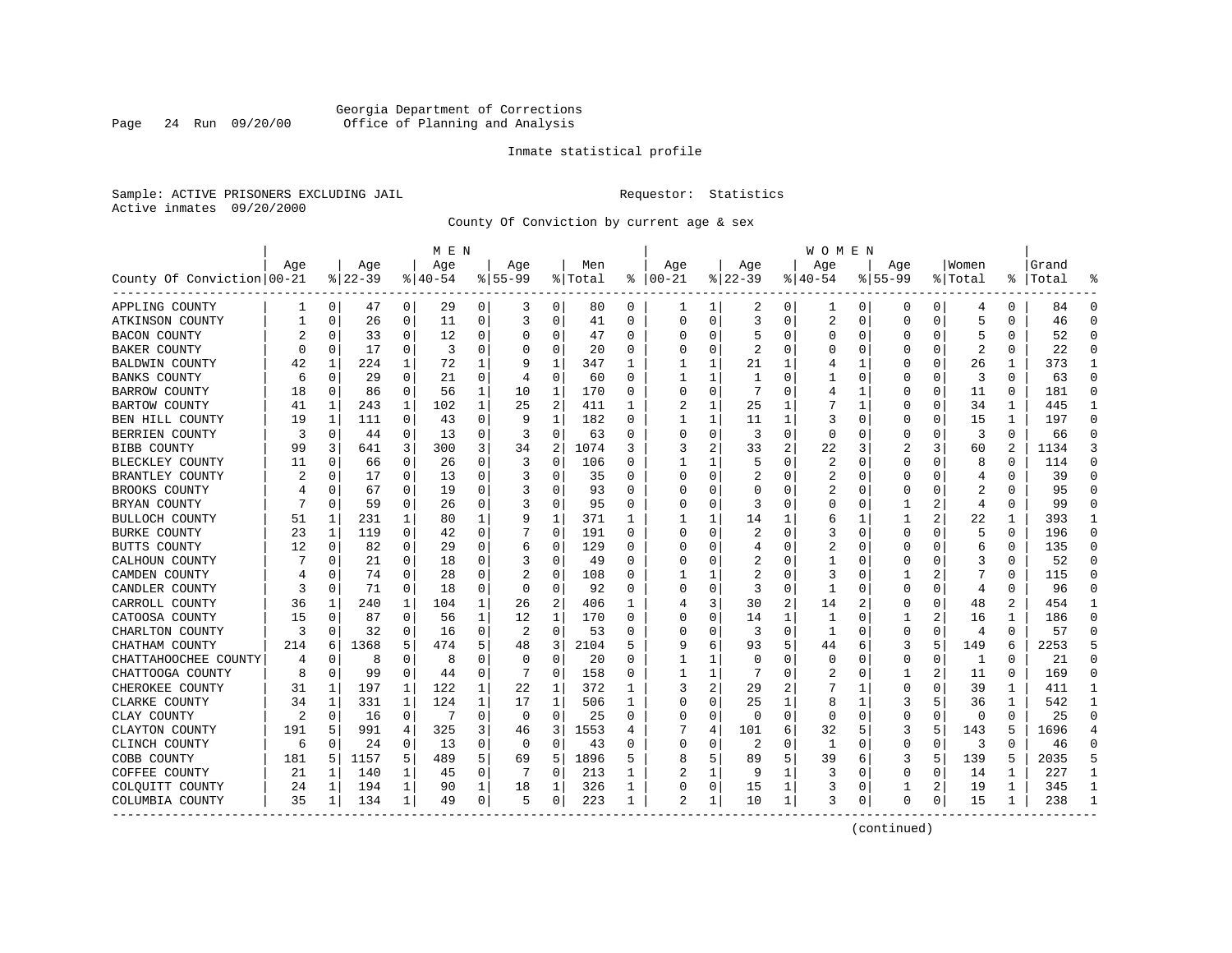# Georgia Department of Corrections Page 25 Run 09/20/00 Office of Planning and Analysis

# Inmate statistical profile

|                           | Sample: ACTIVE PRISONERS EXCLUDING JAIL | Requestor: Statistics |  |
|---------------------------|-----------------------------------------|-----------------------|--|
| Active inmates 09/20/2000 |                                         |                       |  |

County Of Conviction by current age & sex (CONTINUED)

|                            |     |             |          |              | M E N    |                |           |             |         |   |           |                |              |                | W O M E N |             |             |          |                |          |           |          |
|----------------------------|-----|-------------|----------|--------------|----------|----------------|-----------|-------------|---------|---|-----------|----------------|--------------|----------------|-----------|-------------|-------------|----------|----------------|----------|-----------|----------|
|                            | Age |             | Age      |              | Age      |                | Age       |             | Men     |   | Age       |                | Age          |                | Age       |             | Aqe         |          | Women          |          | Grand     |          |
| County Of Conviction 00-21 |     |             | $ 22-39$ |              | $ 40-54$ |                | $8 55-99$ |             | % Total | ႜ | $00 - 21$ |                | $ 22-39$     |                | $ 40-54$  |             | $8155 - 99$ |          | % Total        |          | %   Total |          |
| COOK COUNTY                | 11  | 0           | 85       | 0            | 42       | 0              | 3         | 0           | 141     | 0 | 0         | 0              | 9            | 1              | 3         | 0           | 0           | 0        | 12             | 0        | 153       |          |
| COWETA COUNTY              | 45  | 1           | 292      | 1            | 92       | 1              | 10        | 1           | 439     | 1 | 3         | $\overline{a}$ | 25           | 1              | 2         | 0           | 0           | $\Omega$ | 30             | 1        | 469       | -1       |
| CRAWFORD COUNTY            | 1   | $\Omega$    | 15       | 0            | -1       | 0              | O         | $\Omega$    | 17      | 0 | C         | 0              | $\Omega$     | 0              | $\Omega$  | 0           | O           | O        | 0              | $\Omega$ | 17        | $\Omega$ |
| CRISP COUNTY               | 26  | 1           | 151      | 1            | 70       | 1              |           | 1           | 256     | 1 |           | 1              | 10           | 1              |           | 0           |             | 2        | 15             | 1        | 271       |          |
| DADE COUNTY                |     | $\mathbf 0$ | 40       | 0            | 23       | 0              | 8         | 1           | 77      | U |           | 0              | 1            | $\Omega$       |           | 0           | 0           | O        | 1              | $\Omega$ | 78        |          |
| DAWSON COUNTY              |     | $\Omega$    | 27       | 0            | 19       | 0              |           | 0           | 55      | U |           | 0              | 1            | O              |           | C           | O           | $\Omega$ | $\mathbf{1}$   | $\Omega$ | 56        | $\Omega$ |
| DECATUR COUNTY             | 33  | 1           | 201      | 1            | 70       | 1              | 9         | 1           | 313     | 1 | $\cap$    | 0              | 13           | 1              | 6         | 1           | O           | $\Omega$ | 19             | 1        | 332       | -1       |
| DEKALB COUNTY              | 288 | 8           | 1749     | 7            | 618      | 6              | 86        | 6           | 2741    | 7 | 11        | 7              | 59           | 3              | 29        | 4           | 5           | 8        | 104            | 4        | 2845      | 7        |
| DODGE COUNTY               | 17  | $\Omega$    | 114      | 0            | 55       | 1              | 4         | 0           | 190     | 0 | 3         | 2              | 15           | 1              |           | $\Omega$    | 0           | 0        | 19             | 1        | 209       | $\Omega$ |
| DOOLY COUNTY               | 13  | 0           | 64       | 0            | 26       | 0              | $\Omega$  | 0           | 103     | 0 |           | 0              | 4            | 0              | 0         | 0           | 0           | 0        | $\overline{4}$ | 0        | 107       | $\Omega$ |
| DOUGHERTY COUNTY           | 79  |             | 570      | 2            | 217      | 2              | 25        | 2           | 891     |   |           | 2              | 36           | 2              | 12        |             |             |          | 52             | 2        | 943       |          |
| DOUGLAS COUNTY             | 67  | 2           | 359      | $\mathbf{1}$ | 149      | 1              | 26        | 2           | 601     | 1 |           | 1              | 22           | 1              | 12        | 2           | 0           | O        | 36             | 1        | 637       | -1       |
| EARLY COUNTY               |     | $\Omega$    | 57       | $\Omega$     | 18       | 0              | 5         | $\Omega$    | 84      | O |           | $\Omega$       | 4            | $\Omega$       | $\Omega$  | $\Omega$    | $\Omega$    | $\Omega$ | 4              | $\Omega$ | 88        | ∩        |
| ECHOLS COUNTY.             | 2   | $\Omega$    | 6        | $\Omega$     | 2        | O              |           | 0           | 11      | U |           | 0              |              | $\Omega$       | O         | 0           | O           | $\Omega$ | $\mathbf 0$    | O        | 11        |          |
| EFFINGHAM COUNTY           | 26  | 1           | 82       | 0            | 34       | 0              | 4         | 0           | 146     | O |           | 1              | 6            | $\Omega$       | 3         | 0           |             | 2        | 11             | $\Omega$ | 157       | $\Omega$ |
| ELBERT COUNTY              | 15  | 0           | 94       | 0            | 48       | 0              | 6         | 0           | 163     | U |           | 1              | 6            | 0              | 5         | 1           | O           | O        | 12             | $\Omega$ | 175       | ∩        |
| EMANUEL COUNTY             | 13  | 0           | 110      | 0            | 38       | 0              |           | 0           | 166     | U | n         | 0              |              | 0              |           | 0           | 0           | O        | 4              | 0        | 170       | $\cap$   |
| EVANS COUNTY               |     | 0           | 49       | 0            | 15       | 0              |           | 0           | 75      | 0 |           | 0              | O            | 0              | 3         | 0           | 0           | O        | 3              | 0        | 78        | ∩        |
| FANNIN COUNTY              |     | 0           | 62       |              | 33       | 0              | 9         | 1           | 106     | 0 |           | 0              | 5            | 0              |           | C           |             |          |                | 0        | 113       |          |
| FAYETTE COUNTY             | 19  | 1           | 118      | 0            | 46       | 0              |           | $\Omega$    | 190     | 0 |           | 1              | 11           | 1              | $\Omega$  | C           | O           | O        | 13             | 0        | 203       |          |
| FLOYD COUNTY               | 37  | 1           | 421      | 2            | 181      | $\overline{a}$ | 22        | 1           | 661     | 2 |           | 2              | 61           | 4              | 20        | 3           |             | 2        | 85             | 3        | 746       |          |
| FORSYTH COUNTY             | 5   | $\Omega$    | 82       | $\Omega$     | 52       | 1              | 10        | 1           | 149     | U |           | $\Omega$       | 9            | 1              | 4         |             | O           | $\Omega$ | 13             | 0        | 162       |          |
| FRANKLIN COUNTY            | 17  | $\Omega$    | 70       | 0            | 26       | 0              | 4         | 0           | 117     | 0 |           | O              | 3            | $\Omega$       | 3         | $\mathbf 0$ | 1           | 2        | 7              | O        | 124       |          |
| FULTON COUNTY              | 249 | 7           | 2124     | 8            | 990      | 10             | 137       | 9           | 3500    | 9 |           | 5              | 66           | 4              | 42        | 6           | 9           | 14       | 125            | 5        | 3625      |          |
| GILMER COUNTY              | 10  | $\Omega$    | 65       | O            | 33       | $\Omega$       | 12        | 1           | 120     | U |           | $\Omega$       | $\mathbf{1}$ | O              | 3         | C           | $\Omega$    | $\Omega$ | 4              | $\Omega$ | 124       | ∩        |
| GLASCOCK COUNTY            |     | 0           | 4        | 0            | -1       | 0              | $\Omega$  | 0           | 6       | U |           | 0              | $\Omega$     | 0              | 0         | 0           | 0           | 0        | 0              | 0        | 6         | $\Omega$ |
| GLYNN COUNTY               | 39  | 1           | 305      | 1            | 120      | 1              | 20        | 1           | 484     |   | 2         | 1              | 19           | 1              | 8         | 1           |             |          | 30             | 1        | 514       | -1       |
| GORDON COUNTY              | 18  | 0           | 167      |              | 67       | 1              | 13        | 1           | 265     | 1 |           | 1              | 17           | 1              | 4         | 1           | 0           | O        | 22             | 1        | 287       | -1       |
| GRADY COUNTY               | 33  | 1           | 133      | 1            | 53       | 1              | 8         | 1           | 227     | 1 |           | 1              | 18           | 1              | 6         | 1           | 0           | O        | 26             | 1        | 253       | -1       |
| GREENE COUNTY              | 17  | $\Omega$    | 46       | 0            | 12       | 0              | 2         | $\Omega$    | 77      | 0 |           | $\Omega$       | -1           | 0              | 1         | $\Omega$    | O           | O        | 2              | $\Omega$ | 79        |          |
| GWINNETT COUNTY            | 86  | 2           | 647      | 3            | 275      | 3              | 44        | 3           | 1052    | 3 |           | 3              | 47           | 3              | 24        | 4           |             |          | 79             | 3        | 1131      |          |
| HABERSHAM COUNTY           | 6   | 0           | 54       | 0            | 18       | 0              | 2         | $\mathbf 0$ | 80      | U | 2         | 1              | 2            | $\Omega$       | 1         | 0           | O           | 0        | 5              | 0        | 85        |          |
| HALL COUNTY                | 39  | 1           | 322      | 1            | 183      | 2              | 30        | 2           | 574     |   |           | 1              | 27           | $\overline{2}$ |           | 1           | 2           | 3        | 37             |          | 611       |          |
| HANCOCK COUNTY             | 5   | $\mathbf 0$ | 20       | 0            | 5        | 0              |           | 0           | 31      | 0 | O         | 0              | 0            | $\Omega$       |           | 0           | $\Omega$    | $\Omega$ |                | 0        | 32        | $\cap$   |
| HARALSON COUNTY            | 14  | 0           | 59       | 0            | 26       | 0              | 5         | 0           | 104     | 0 | $\Omega$  | 0              | 7            | 0              | $\Omega$  | 0           | O           | 0        | 7              | 0        | 111       | ∩        |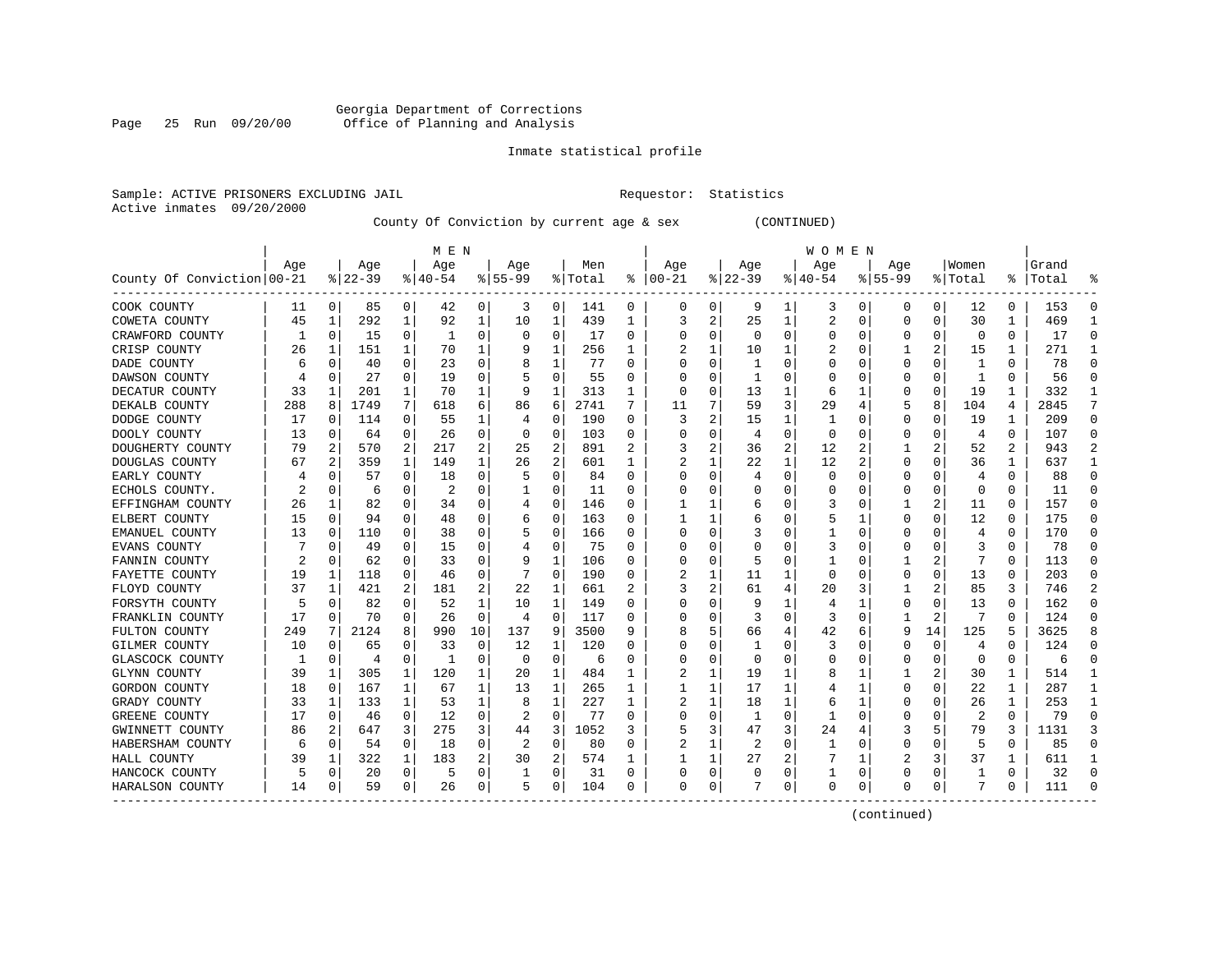# Georgia Department of Corrections Page 26 Run 09/20/00 Office of Planning and Analysis

# Inmate statistical profile

|  |                           | Sample: ACTIVE PRISONERS EXCLUDING JAI |  |
|--|---------------------------|----------------------------------------|--|
|  | Active inmates 09/20/2000 |                                        |  |

IL Requestor: Statistics

County Of Conviction by current age & sex (CONTINUED)

|                            |     |             |          |          | M E N     |          |           |          |         |          |          |          |          |          | W O M E N |          |                |   |          |               |       |           |
|----------------------------|-----|-------------|----------|----------|-----------|----------|-----------|----------|---------|----------|----------|----------|----------|----------|-----------|----------|----------------|---|----------|---------------|-------|-----------|
|                            | Age |             | Age      |          | Age       |          | Age       |          | Men     |          | Age      |          | Age      |          | Age       |          | Age            |   | Women    |               | Grand |           |
| County Of Conviction 00-21 |     |             | $ 22-39$ |          | $8 40-54$ |          | $8 55-99$ |          | % Total | ៖        | $ 00-21$ |          | $ 22-39$ |          | $ 40-54$  |          | $8155 - 99$    |   | % Total  | $\frac{8}{6}$ | Total |           |
| HARRIS COUNTY              | 13  | 0           | 66       | 0        | 27        | 0        | 2         | 0        | 108     | 0        |          | 1        | 3        | 0        | 0         | 0        | 0              | 0 | 4        | 0             | 112   | 0         |
| HART COUNTY                | 4   | 0           | 65       | 0        | 16        | 0        | 2         | 0        | 87      | 0        |          | 1        | 3        | 0        | 2         | 0        | $\Omega$       | 0 | 6        | 0             | 93    | $\cap$    |
| HEARD COUNTY               |     | $\Omega$    | 27       | $\Omega$ | 16        | 0        | 11        | 1        | 59      | 0        |          | 1        | 2        | 0        | 0         | $\Omega$ | $\Omega$       | 0 | 3        | 0             | 62    | C         |
| HENRY COUNTY               | 22  | 1           | 163      | 1        | 69        | 1        | 12        | 1        | 266     | 1        |          | 1        | 13       | 1        |           | $\Omega$ | O              | 0 | 16       | 1             | 282   |           |
| HOUSTON COUNTY             | 45  | 1           | 263      | 1        | 104       | 1        | 13        | 1        | 425     | 1        | 1        | 1        | 22       | 1        | 6         | 1        |                | 2 | 30       | 1             | 455   | -1        |
| IRWIN COUNTY               | 4   | $\mathbf 0$ | 52       | 0        | 15        | 0        | 5         | 0        | 76      | U        | O        | 0        | 1        | $\Omega$ |           | $\Omega$ | $\Omega$       | 0 | 1        | 0             | 77    | $\Omega$  |
| JACKSON COUNTY             | 19  | 1           | 104      | 0        | 63        | 1        | 8         | 1        | 194     | 0        |          | 1        | 10       | 1        |           | -1       | $\Omega$       | 0 | 15       | 1             | 209   | $\Omega$  |
| JASPER COUNTY              |     | 0           | 43       | $\Omega$ | 14        | 0        |           | 0        | 62      | 0        | O        | $\Omega$ | 0        | 0        | 2         | $\Omega$ | $\Omega$       | 0 | 2        | 0             | 64    | $\Omega$  |
| JEFF DAVIS COUNTY          |     | 0           | 30       | $\Omega$ | 26        | 0        |           | 0        | 62      | $\Omega$ | 0        | $\Omega$ |          | 0        |           | $\Omega$ | $\Omega$       | 0 | 4        | 0             | 66    | $\Omega$  |
| JEFFERSON COUNTY           | 14  | 0           | 93       | 0        | 30        | 0        | b         | 0        | 143     | 0        |          | 0        | 8        | 0        | 3         | 0        | $\Omega$       | 0 | 11       | 0             | 154   | $\Omega$  |
| JENKINS COUNTY             |     | $\Omega$    | 61       | 0        | 13        | 0        |           | 0        | 83      | U        |          | O        |          | O        | 0         | C        | $\Omega$       | O | 5        | 0             | 88    |           |
| JOHNSON COUNTY             |     | $\Omega$    | 35       | $\Omega$ | 11        | 0        |           | 0        | 51      | U        |          | 0        |          | 0        |           | $\Omega$ | n              | O |          | 0             | 55    |           |
| <b>JONES COUNTY</b>        |     | 0           | 39       | 0        | 19        | 0        | 3         | 0        | 69      | 0        |          | 0        |          | 0        | 0         | 0        | O              | 0 |          | 0             | 70    | -C        |
| LAMAR COUNTY               |     | 0           | 78       | 0        | 38        | 0        |           | 0        | 131     | 0        |          | 0        | 2        | 0        | 3         | 0        | 0              | 0 | 5        | 0             | 136   | O         |
| LANIER COUNTY              |     | 0           | 30       | 0        | 9         | 0        |           | 0        | 45      | 0        |          | 0        | 4        | O        |           | $\Omega$ | $\Omega$       | 0 | 6        | 0             | 51    | $\bigcap$ |
| LAURENS COUNTY             | 27  | 1           | 162      | 1        | 58        | 1        |           | 0        | 251     | 1        |          | 1        | 6        | 0        |           | 1        | 2              | 3 | 13       | 0             | 264   | -1        |
| LEE COUNTY                 | 5   | 0           | 35       | 0        | 10        | 0        |           | 0        | 51      | 0        |          | 1        |          | 0        |           | $\Omega$ | $\Omega$       | 0 | 3        | 0             | 54    | $\Omega$  |
| LIBERTY COUNTY             | 27  | 1           | 144      | 1        | 43        | 0        | 9         | 1        | 223     |          |          | $\Omega$ | 8        | 0        | 3         | $\Omega$ | $\Omega$       | 0 | 11       | 0             | 234   | 1         |
| LINCOLN COUNTY             |     | $\Omega$    | 24       | 0        | 13        | 0        |           | $\Omega$ | 40      | 0        |          | 0        |          | 0        | 0         | C        | $\Omega$       |   | $\Omega$ | 0             | 40    | $\cap$    |
| LONG COUNTY                |     | $\Omega$    | 38       | $\Omega$ | 18        | 0        | 4         | $\Omega$ | 67      | 0        |          | $\Omega$ | 4        | 0        | $\Omega$  | $\Omega$ | $\Omega$       | 0 | 4        | 0             | 71    | $\cap$    |
| LOWNDES COUNTY             | 48  | 1           | 352      | 1        | 126       | 1        | 14        | 1        | 540     | 1        | 0        | $\Omega$ | 21       | 1        | 11        | 2        |                | 5 | 35       | 1             | 575   |           |
| LUMPKIN COUNTY             |     | 0           | 43       | $\Omega$ | 17        | $\Omega$ | 8         | 1        | 72      | 0        |          |          |          | 0        | 1         | $\Omega$ | $\Omega$       | 0 | 4        | 0             | 76    | $\Omega$  |
| MACON COUNTY               | 13  | 0           | 47       | 0        | 18        | 0        |           | 0        | 79      | 0        | 0        | $\Omega$ |          | 0        | 1         | $\Omega$ | 0              | 0 |          | 0             | 80    | $\cap$    |
| MADISON COUNTY             |     | 0           | 59       | 0        | 29        | 0        | 11        | 1        | 108     | 0        |          | O        |          | 0        |           | $\Omega$ | $\Omega$       |   | 6        | 0             | 114   | $\cap$    |
| MARION COUNTY              |     | 0           | 23       | 0        | 14        | 0        | 2         | 0        | 42      | $\Omega$ |          | $\Omega$ | O        | 0        |           | $\Omega$ | $\Omega$       | O |          | 0             | 45    | $\Omega$  |
| MCDUFFIE COUNTY            |     | 0           | 136      | 1        | 41        | 0        | 10        | 1        | 195     | $\Omega$ |          | 1        | 6        | 0        | 2         | 0        | $\Omega$       | 0 | 9        | 0             | 204   | $\Omega$  |
| MCINTOSH COUNTY            |     | 0           | 50       | 0        | 23        | 0        | 2         | 0        | 80      | 0        |          | 0        |          | 0        | 0         | $\Omega$ | $\Omega$       | 0 | 2        | 0             | 82    | $\Omega$  |
| MERIWETHER COUNTY          | 16  | 0           | 104      | $\Omega$ | 47        | O        |           | $\Omega$ | 174     | U        |          |          |          | O        | 5         |          |                | 3 | 15       | 1             | 189   |           |
| MILLER COUNTY              | З   | $\Omega$    | 20       | 0        |           | 0        |           | 0        | 31      | 0        |          | 1        | 2        | O        | 0         | C        | $\Omega$       | 0 | 3        | 0             | 34    | n         |
| MITCHELL COUNTY            | 20  | 1           | 137      | 1        | 61        | 1        |           | 0        | 222     | 1        |          | 1        | 15       |          |           | $\Omega$ | $\Omega$       | 0 | 20       | 1             | 242   |           |
| MONROE COUNTY              | 18  | 0           | 61       | 0        | 41        | 0        | 3         | 0        | 123     | 0        | O        | $\Omega$ | 3        | 0        |           | $\Omega$ | $\Omega$       | 0 | 4        | 0             | 127   | $\Omega$  |
| MONTGOMERY COUNTY          |     | 0           | 23       | 0        | 9         | 0        |           | 0        | 34      | 0        |          | 0        |          | 0        | 2         | $\Omega$ | 0              | 0 | 2        | 0             | 36    | $\cap$    |
| MORGAN COUNTY              | Я   | $\Omega$    | 62       | $\Omega$ | 21        | 0        |           | 0        | 95      | U        |          | $\Omega$ |          | O        | Ω         | $\Omega$ | $\Omega$       | O | 5        | 0             | 100   | $\bigcap$ |
| MURRAY COUNTY              | 14  | 0           | 79       | $\Omega$ | 33        | 0        | 9         | 1        | 135     | U        |          | 0        | 3        | 0        | 1         | $\Omega$ | $\Omega$       | O | 4        | 0             | 139   | $\cap$    |
| MUSCOGEE COUNTY            | 147 | 4           | 846      | 3        | 375       | 4        | 41        | 3        | 1409    | 3        | 7        | 4        | 58       | 3        | 31        | 5        | $\mathfrak{D}$ | 3 | 98       | 4             | 1507  |           |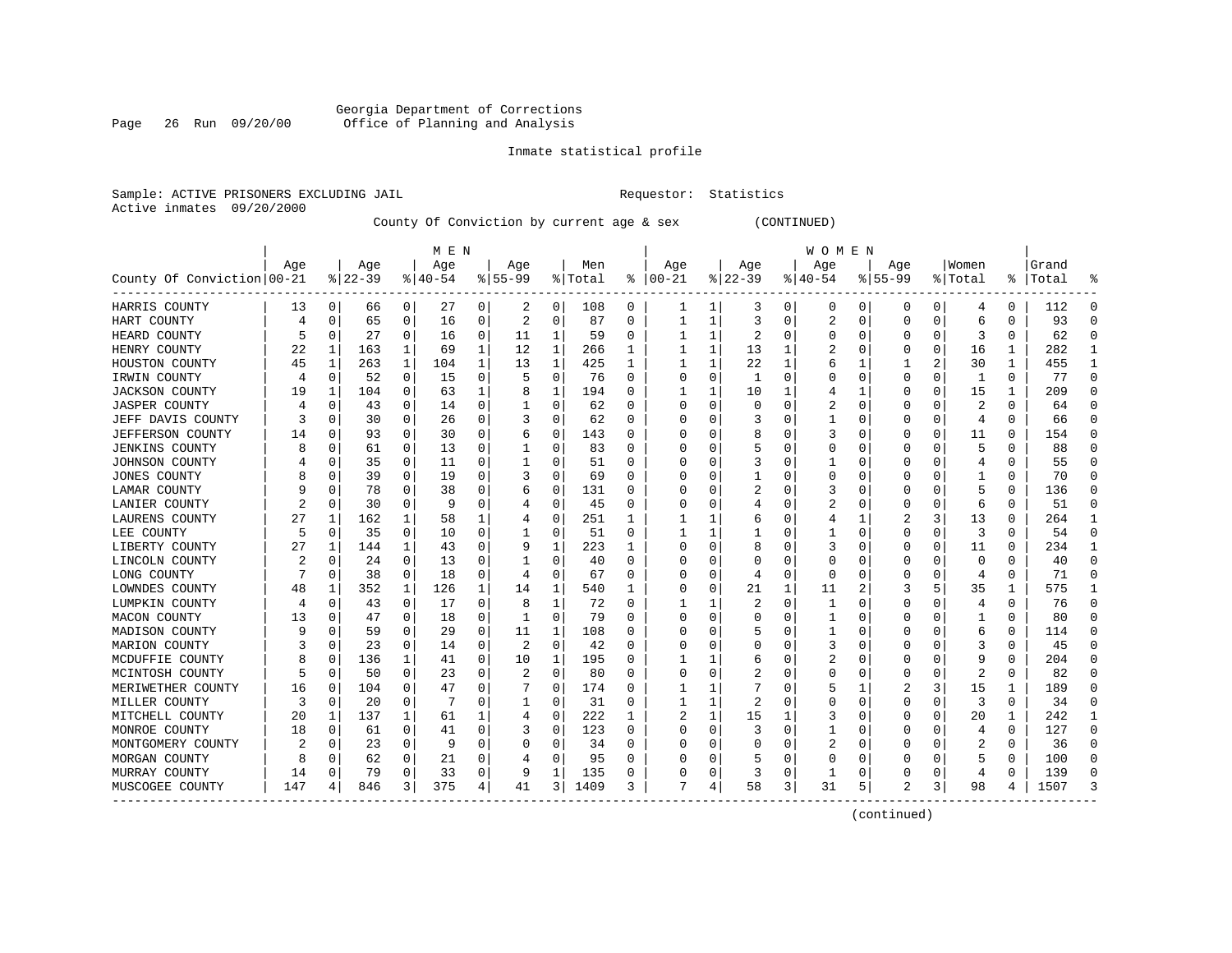# Georgia Department of Corrections Page 27 Run 09/20/00 Office of Planning and Analysis

# Inmate statistical profile

|  |                           | Sample: ACTIVE PRISONERS EXCLUDING JAI |  |
|--|---------------------------|----------------------------------------|--|
|  | Active inmates 09/20/2000 |                                        |  |

IL Requestor: Statistics

County Of Conviction by current age & sex (CONTINUED)

|                            |     |             |          |              | M E N     |          |           |             |         |          |              |          |              |                | W O M E N |             |             |          |          |          |           |               |
|----------------------------|-----|-------------|----------|--------------|-----------|----------|-----------|-------------|---------|----------|--------------|----------|--------------|----------------|-----------|-------------|-------------|----------|----------|----------|-----------|---------------|
|                            | Age |             | Age      |              | Age       |          | Age       |             | Men     |          | Age          |          | Age          |                | Age       |             | Aqe         |          | Women    |          | Grand     |               |
| County Of Conviction 00-21 |     |             | $ 22-39$ |              | $8 40-54$ |          | $8 55-99$ |             | % Total | ႜ        | $ 00-21$     |          | $ 22-39$     |                | $ 40-54$  |             | $8155 - 99$ |          | % Total  |          | %   Total |               |
| NEWTON COUNTY              | 23  | 1           | 241      | 1            | 89        | 1        | 16        | 1           | 369     | 1        | 2            | 1        | 16           | 1              | 5         | 1           | 2           | 3        | 25       | 1        | 394       |               |
| OCONEE COUNTY              | 4   | 0           | 30       | 0            | 12        | 0        | 1         | 0           | 47      | 0        |              | 1        | 3            | 0              | U         | 0           | 0           | $\Omega$ | 4        | $\Omega$ | 51        | ∩             |
| OGLETHORPE COUNTY          |     | $\mathbf 0$ | 28       | $\Omega$     | 9         | 0        |           | 0           | 43      | 0        |              | $\Omega$ | $\Omega$     | 0              |           | 0           | U           | O        | $\Omega$ | 0        | 43        | ∩             |
| PAULDING COUNTY            |     | $\mathbf 0$ | 61       | $\Omega$     | 52        |          |           | 1           | 131     | 0        |              | O        | 6            | 0              | ∠         | $\mathbf 0$ |             | O        | 8        | 0        | 139       |               |
| PEACH COUNTY               |     | 0           | 53       | 0            | 37        | 0        |           | 0           | 95      | 0        |              | U        |              | 0              | 2         | 0           | 0           | $\Omega$ | 3        | 0        | 98        |               |
| PICKENS COUNTY             |     | 0           | 50       | 0            | 30        | 0        |           | 1           | 95      | $\Omega$ |              | U        |              | U              |           | 1           | 0           | O        | 11       | $\Omega$ | 106       |               |
| PIERCE COUNTY              |     | 0           | 31       | 0            | 19        | 0        |           | 0           | 59      | 0        |              | 0        | 0            | 0              | C         | 0           | 0           | 0        | 0        | 0        | 59        | ∩             |
| PIKE COUNTY                |     | 0           | 16       | $\Omega$     | 11        | 0        |           | 0           | 32      | $\Omega$ |              | U        | 0            | 0              |           | 0           | 0           | O        | 2        | $\Omega$ | 34        | ∩             |
| POLK COUNTY                | 17  | 0           | 106      | $\Omega$     | 40        | 0        | 8         | 1           | 171     | 0        |              |          | 5            | 0              |           | 0           | 0           | 0        | 6        | 0        | 177       | $\Omega$      |
| PULASKI COUNTY             | 14  | $\Omega$    | 59       | U            | 24        | 0        |           | 0           | 101     | O        |              |          | 9            | 1              |           | $\Omega$    | 0           | O        | 10       | O        | 111       |               |
| PUTNAM COUNTY              | 10  | $\Omega$    | 80       | O            | 40        | 0        |           | 0           | 134     | O        |              |          |              | U              |           | $\Omega$    |             |          | 4        | $\Omega$ | 138       | ∩             |
| QUITMAN COUNTY             |     | $\Omega$    | 12       | $\Omega$     | -1        | 0        |           | 0           | 15      | 0        |              | U        | Ω            | U              |           | 0           |             |          | 2        | 0        | 17        | ∩             |
| RABUN COUNTY               |     | $\Omega$    | 20       | 0            | 12        | 0        |           | 0           | 39      | O        |              | U        |              | U              | 2         | 0           | 0           | O        | 2        | 0        | 41        |               |
| RANDOLPH COUNTY            |     | 0           | 57       | 0            | 14        | 0        |           | 0           | 79      | O        |              | 0        |              | 0              | 2         | 0           | 0           | $\Omega$ | 3        | O        | 82        |               |
| RICHMOND COUNTY            | 148 | 4           | 1065     | 4            | 413       | 4        | 46        | 3           | 1672    | 4        |              | 3        | 99           | 6              | 44        | 6           | 1           | 2        | 148      | 6        | 1820      |               |
| ROCKDALE COUNTY            | 28  | 1           | 166      | $\mathbf{1}$ | 94        | 1        | 17        | 1           | 305     | 1        |              | 1        | 9            | 1              |           | 1           | 0           | $\Omega$ | 17       | 1        | 322       | -1            |
| SCHLEY COUNTY              |     | 0           | 15       | $\Omega$     | 4         | 0        | $\Omega$  | 0           | 20      | $\Omega$ |              | 0        |              | 0              | O         | 0           | 0           | $\Omega$ | 0        | $\Omega$ | 20        | ∩             |
| SCREVEN COUNTY             | 14  | 0           | 76       | 0            | 32        | 0        |           | 0           | 124     | O        |              | 2        | 8            | U              |           | 0           | U           | $\Omega$ | 11       | $\Omega$ | 135       |               |
| SEMINOLE COUNTY            |     | 0           | 51       | O            | 21        | 0        |           | 0           | 82      | 0        |              |          |              | 0              | 2         | 0           | 0           | 0        | 5        | $\Omega$ | 87        |               |
| SPALDING COUNTY            | 57  | 2           | 370      | 1            | 134       | 1        | 24        | 2           | 585     |          |              | 2        | 23           | 1              |           |             |             | 3        | 37       | 1        | 622       |               |
| STEPHENS COUNTY            |     | 0           | 67       | 0            | 27        | 0        |           | 0           | 104     | 0        |              |          |              | 0              |           | 0           | O           | O        | 4        | 0        | 108       | ∩             |
| STEWART COUNTY             |     | 0           | 20       | 0            | 3         | 0        |           | 0           | 29      | 0        |              | U        | 0            | 0              | 2         | 0           | 0           | 0        | 2        | 0        | 31        |               |
| SUMTER COUNTY              | 25  | 1           | 131      | $\mathbf{1}$ | 58        | 1        | 5         | 0           | 219     | 1        |              |          | 8            | 0              |           | 1           | 0           | 0        | 14       | 1        | 233       |               |
| TALBOT COUNTY              |     | $\mathbf 0$ | 19       | $\Omega$     |           | 0        |           | 0           | 33      | $\Omega$ |              | $\Omega$ |              | 0              |           | 0           | 0           | 0        | 2        | $\Omega$ | 35        | $\cap$        |
| TALIAFERRO COUNTY          |     | 0           | 3        | $\Omega$     |           | $\Omega$ | O         | $\Omega$    | 11      | 0        |              | U        |              | 0              |           | 0           | 0           | 0        |          | $\Omega$ | 12        | ∩             |
| TATTNALL COUNTY            | 11  | $\mathbf 0$ | 91       | 0            | 38        | 0        | 6         | 0           | 146     | O        |              | U        | 2            | 0              |           | -1          | 0           | O        | 6        | 0        | 152       | $\Omega$      |
| TAYLOR COUNTY              | 11  | 0           | 45       | 0            | 17        | 0        |           | 0           | 75      | 0        |              |          |              | 0              |           | 0           | 0           | O        | 3        | 0        | 78        | $\Omega$      |
| TELFAIR COUNTY             | q   | 0           | 88       | 0            | 34        | 0        | 2         | 0           | 133     | 0        |              |          | 6            | 0              | 3         | 0           | 0           | 0        | 11       | 0        | 144       |               |
| TERRELL COUNTY             |     | 0           | 60       | 0            | 18        | 0        |           | 0           | 89      | 0        | <sup>0</sup> | 0        |              | U              |           | 0           | 0           | 0        |          | 0        | 91        |               |
| THOMAS COUNTY              | 26  | 1           | 200      | 1            | 67        | 1        | 8         | 1           | 301     | 1        |              | 1        | 12           | 1              | 4         | -1          | 0           | O        | 17       | 1        | 318       | -1            |
| TIFT COUNTY                | 26  | 1           | 191      | 1            | 85        | 1        | 13        | 1           | 315     | 1        |              | 1        | 10           | 1              | 3         | $\Omega$    |             | 2        | 16       | 1        | 331       |               |
| TOOMBS COUNTY              | 38  | 1           | 162      | $\mathbf{1}$ | 60        | 1        | 9         | $\mathbf 1$ | 269     | 1        |              | 3        | 16           | 1              |           | 0           | 0           | 0        | 20       | 1        | 289       | -1            |
| TOWNS COUNTY               | 2   | 0           | 14       | 0            | 8         | 0        |           | 0           | 25      | O        |              | $\Omega$ | $\Omega$     | 0              |           | 0           | 0           | O        | 0        | 0        | 25        |               |
| TREUTLEN COUNTY            |     | 0           | 27       | 0            | 14        | 0        |           | 0           | 46      | 0        |              | 0        | $\mathbf{1}$ | 0              |           | 0           | U           | 0        | 2        | 0        | 48        |               |
| TROUP COUNTY               | 74  | 2           | 427      | 2            | 127       | 1        | 19        | 1           | 647     | 2        | 4            | 3        | 31           | $\overline{a}$ | 12        | 2           | O           | 0        | 47       | 2        | 694       | $\mathcal{D}$ |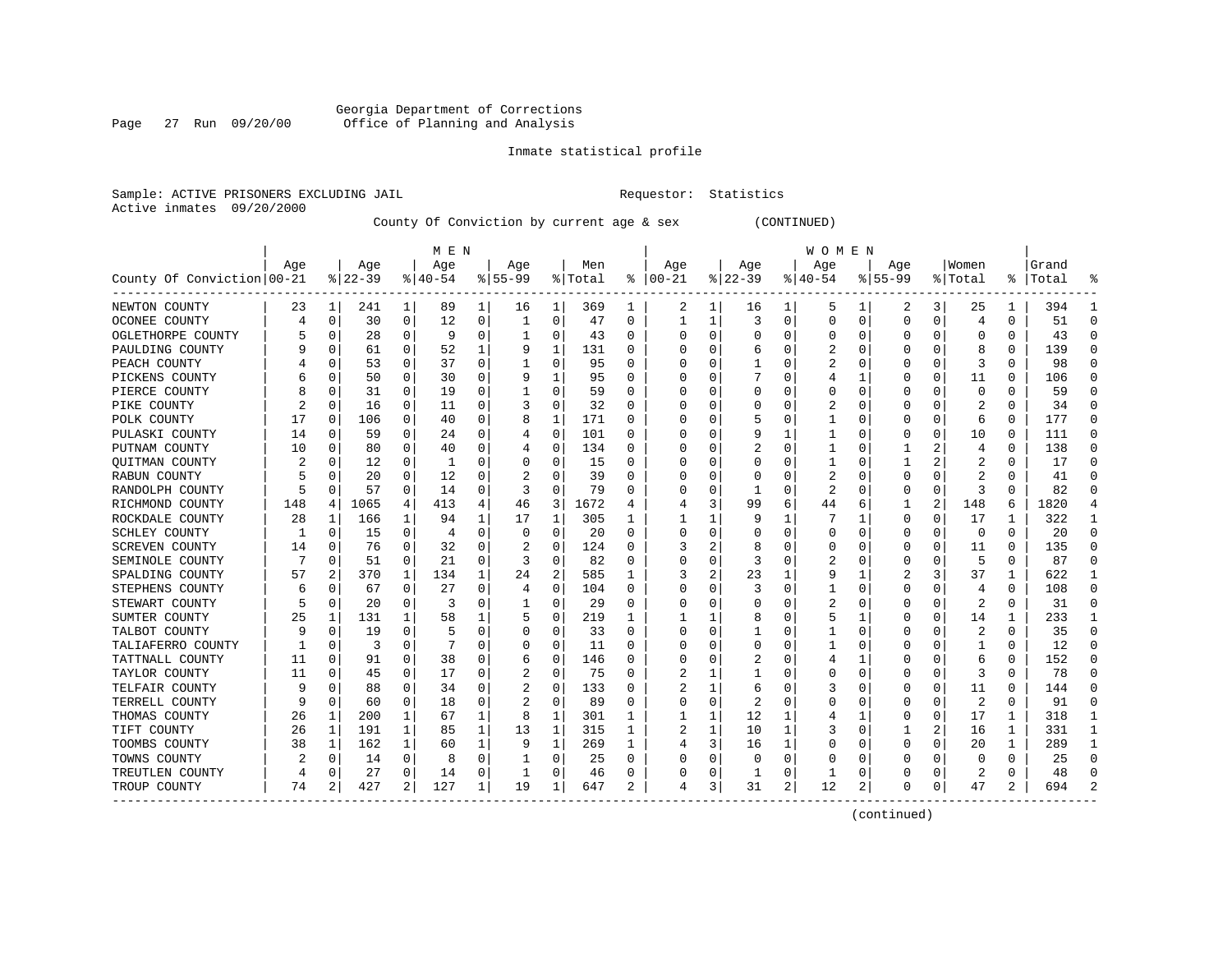# Georgia Department of Corrections Page 28 Run 09/20/00 Office of Planning and Analysis

# Inmate statistical profile

Sample: ACTIVE PRISONERS EXCLUDING JAIL **Requestor:** Statistics Active inmates 09/20/2000

County Of Conviction by current age & sex (CONTINUED)

|                            |      |          |          |              | M E N                        |          |                    |          |          |              |              |       |                |      | W O M E N |      |           |       |          |              |           |          |
|----------------------------|------|----------|----------|--------------|------------------------------|----------|--------------------|----------|----------|--------------|--------------|-------|----------------|------|-----------|------|-----------|-------|----------|--------------|-----------|----------|
|                            | Age  |          | Age      |              | Age                          |          | Age                |          | Men      |              | Age          |       | Age            |      | Age       |      | Age       |       | Women    |              | Grand     |          |
| County Of Conviction 00-21 |      |          | $ 22-39$ |              | $8140 - 54$                  |          | $8 55-99$          |          | % Total  | ႜ            | $ 00-21$     |       | $ 22-39 $      |      | $ 40-54$  |      | $8 55-99$ |       | % Total  | $\approx$ 1  | Total     | ႜ        |
| TURNER COUNTY              |      | 0        | 47       | 0            | 22                           | 0        | 2                  | 0        | 75       | 0            | 0            | 0     | 2              | 0    | $\Omega$  | 0    | 0         | 0     | 2        | 0            | 77        | ∩        |
| TWIGGS COUNTY              |      | 0        | 19       | 0            | 12                           | 0        |                    | 0        | 36       | 0            |              |       | $\Omega$       | U    |           | O    |           | 0     |          |              | 36        | $\Omega$ |
| UNION COUNTY               |      |          | 26       | 0            |                              | 0        |                    | 0        | 39       | $\Omega$     |              |       | n              | U    |           |      |           | 0     |          |              | 40        | $\Omega$ |
| <b>UPSON COUNTY</b>        | 16   | 0        | 121      | 0            | 42                           | 0        | 10                 | 1        | 189      | <sup>0</sup> |              |       | 6              |      |           |      |           | 0     |          | 0            | 196       | $\Omega$ |
| WALKER COUNTY              | 23   | 1        | 176      | $\mathbf{1}$ | 70                           | 1        | 13                 | 1        | 282      |              |              | O     | 10             |      |           |      |           | 0     | 16       |              | 298       |          |
| WALTON COUNTY              | 15   | $\Omega$ | 171      | $\mathbf{1}$ | 70                           | 1        | 12                 | 1        | 268      | 1            |              |       | 10             |      |           |      |           | 0     | 13       | $\Omega$     | 281       |          |
| WARE COUNTY                | 32   |          | 269      | 1            | 107                          |          | 15                 | 1        | 423      |              |              |       | 17             |      |           |      |           | 0     | 25       |              | 448       |          |
| WARREN COUNTY              | 3    |          | 25       | $\Omega$     | 18                           | $\Omega$ | 2                  | $\Omega$ | 48       | $\Omega$     |              |       | 0              |      |           |      |           |       |          | <sup>0</sup> | 49        | $\Omega$ |
| WASHINGTON COUNTY          | 16   |          | 79       | $\Omega$     | 29                           | 0        |                    | U        | 126      | $\Omega$     |              |       | 5              |      |           |      |           | U     |          | 0            | 134       | $\Omega$ |
| WAYNE COUNTY               |      |          | 82       | 0            | 24                           | 0        |                    | 0        | 114      | <sup>0</sup> |              |       |                |      |           |      |           |       |          | 0            | 120       | $\Omega$ |
| WEBSTER COUNTY             |      |          | 8        | U            | 2                            | 0        |                    | 0        | 11       | $\Omega$     |              |       | O              | U    |           |      |           | U     |          | U            | 11        | $\Omega$ |
| WHEELER COUNTY             | 2    | O        | 26       | 0            | 12                           | U        |                    | U        | 43       | $\Omega$     |              |       | n              |      |           |      |           |       |          | U            | 44        | ∩        |
| WHITE COUNTY               |      | $\Omega$ | 42       | $\Omega$     | 13                           | 0        |                    | U        | 62       |              |              |       | 5              |      |           |      |           | U     |          | U            | 68        | O        |
| WHITFIELD COUNTY           | 42   |          | 325      | 1            | 156                          | 2        | 27                 | 2        | 550      |              |              |       | 37             | 2    |           |      |           | 0     | 48       | 2            | 598       |          |
| WILCOX COUNTY              | 2    | O        | 30       | $\Omega$     | 15                           | 0        | 4                  | 0        | 51       | $\Omega$     |              |       | .5             |      | O         |      | U         | U     | 5        |              | 56        | ∩        |
| WILKES COUNTY              |      |          | 41       | 0            | 19                           | 0        |                    | 0        | 69       | <sup>0</sup> |              |       | 5              |      |           |      |           | U     |          |              | 74        | $\Omega$ |
| WILKINSON COUNTY           |      | 0        | 31       | 0            | 10                           | 0        |                    | 0        | 43       | $\Omega$     |              |       | $\overline{2}$ | U    |           |      |           | 0     | 2        | 0            | 45        | $\Omega$ |
| WORTH COUNTY               |      | 0        | 85       | $\Omega$     | 33                           | 0        |                    | 0        | 129      | U            |              |       |                | U    |           |      | U         | U     |          | 0            | 133       | $\Omega$ |
| CONVERSION                 | U    |          | U        | 0            | $\Omega$                     | 0        | O                  | 0        | $\Omega$ |              | <sup>0</sup> | O     | O              | U    | O         | O    | U         | 0     |          |              |           |          |
| Total reported             |      |          |          |              | 3777 100 25419 100 10378 100 |          | 1500 100 41074 100 |          |          |              | 157 100      |       | 1709 100       |      | 678 100   |      | 66 100    |       | 2610 100 |              | 43684 100 |          |
| Percent reported           |      | 99.5     |          | 99.8         |                              | 99.8     |                    | 99.9     |          | 99.8         |              | 100.0 |                | 99.6 |           | 99.6 |           | 100.0 |          | 99.6         |           | 99.8     |
| <b>UNKNOWN</b>             | 18   |          | 51       |              | 22                           |          | 1                  |          | 92       |              | <sup>0</sup> |       |                |      | 3         |      | O         |       | 10       |              | 102       |          |
| Total                      | 3795 |          | 25470    |              | 10400                        |          | 1501               |          | 41166    |              | 157          |       | 1716           |      | 681       |      | 66        |       | 2620     |              | 43786     |          |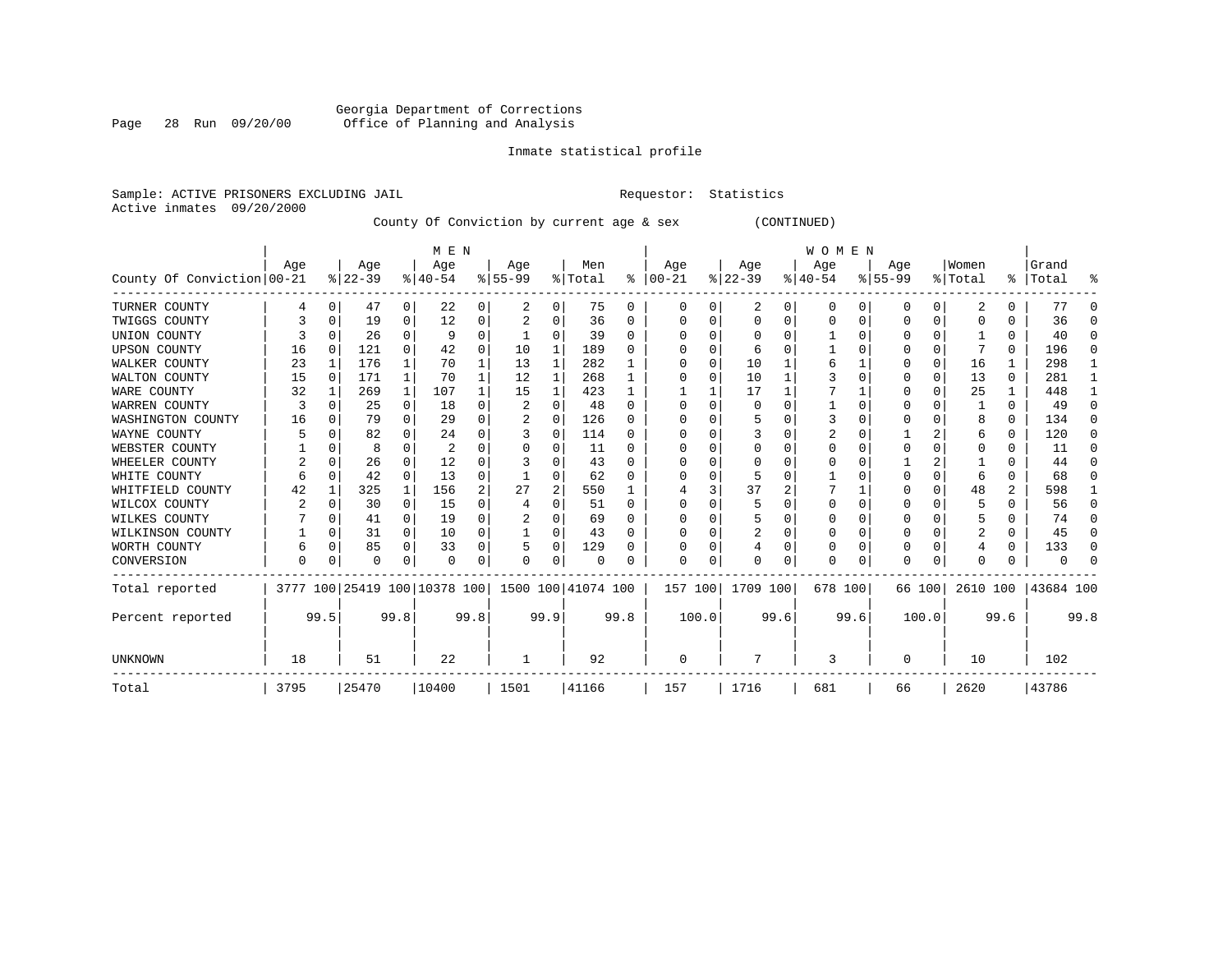# Georgia Department of Corrections Page 29 Run 09/20/00 Office of Planning and Analysis

# Inmate statistical profile

Sample: ACTIVE PRISONERS EXCLUDING JAIL **Requestor:** Statistics Active inmates 09/20/2000

Circuit Of Conviction by current age & sex

|                      |            |          |           |              | M E N     |                |             |                |         | W O M E N      |       |   |             |                |          |    |                |    |         |                |           |                |
|----------------------|------------|----------|-----------|--------------|-----------|----------------|-------------|----------------|---------|----------------|-------|---|-------------|----------------|----------|----|----------------|----|---------|----------------|-----------|----------------|
|                      | Age        |          | Age       |              | Age       |                | Aqe         |                | Men     |                | Age   |   | Age         |                | Aqe      |    | Aqe            |    | Women   |                | Grand     |                |
| Circ Of Conviction   | $ 00 - 21$ |          | $8 22-39$ |              | $8 40-54$ |                | $8155 - 99$ |                | % Total | ៖              | 00-21 |   | $8$   22-39 |                | $ 40-54$ |    | $8155 - 99$    |    | % Total |                | %   Total |                |
| ALAPAHA CIRCUIT      | 23         | 1        | 209       | $\mathbf{1}$ | 88        | 1              | 13          | 1              | 333     | 1              | 0     | 0 | 21          | 1              | 8        | 1  | 0              | 0  | 29      | 1              | 362       |                |
| ALCOVY CIRCUIT       | 38         | 1        | 412       | 2            | 159       | 2              | 28          | $\overline{2}$ | 637     | 2              | 2     | 1 | 26          | 2              | 8        | 1  | $\overline{a}$ | 3  | 38      | 1              | 675       | $\mathfrak{D}$ |
| ATLANTA CIRCUIT      | 249        | 7        | 2124      | 8            | 990       | 10             | 137         | 9              | 3500    | 9              |       |   | 66          | 4              | 42       | 6  | 9              | 14 | 125     | 5              | 3625      | 8              |
| ATLANTIC CIRCUIT     | 64         | 2        | 431       | 2            | 163       | 2              | 28          | 2              | 686     | 2              |       | 0 | 19          | 1              | 10       | 1  |                | 2  | 30      |                | 716       |                |
| AUGUSTA CIRCUIT      | 206        | 6        | 1318      | 5            | 504       | 5              | 58          | $\overline{4}$ | 2086    | 5              |       |   | 111         | 7              | 50       | 7  | 1              | 2  | 168     | 6              | 2254      |                |
| BLUE RIDGE CIRCUIT   | 32         | 1        | 221       | 1            | 140       | 1              | 30          | 2              | 423     | 1              |       | 2 | 32          | 2              | 10       | 1  | 0              | U  | 45      | 2              | 468       | -1             |
| BRUNSWICK CIRCUIT    | 52         | 1        | 538       | 2            | 227       | 2              | 31          | 2              | 848     | 2              |       | 3 | 29          | 2              | 15       | 2  | 3              | 5  | 51      | 2              | 899       | 2              |
| CHATTAHOOCHEE CIRCUI | 187        | 5        | 1007      | 4            | 446       | 4              | 47          | 3              | 1687    | 4              | 11    |   | 63          | 4              | 35       | 5  |                | 3  | 111     | 4              | 1798      | $\overline{4}$ |
| CHEROKEE CIRCUIT     | 59         | 2        | 410       | 2            | 169       | 2              | 38          | 3              | 676     | 2              | 3     | 2 | 42          | 2              | 11       | 2  | 0              | 0  | 56      | 2              | 732       | 2              |
| CLAYTON CIRCUIT      | 191        |          | 991       | 4            | 325       | 3              | 46          | 3              | 1553    | 4              |       | 4 | 101         | 6              | 32       | 5  | 3              | 5  | 143     | 6              | 1696      | $\overline{4}$ |
| COBB CIRCUIT         | 181        |          | 1157      | 5.           | 489       | 5              | 69          | 5              | 1896    |                |       |   | 89          | 5              | 39       | 6  | 3              |    | 139     |                | 2035      |                |
| CONASAUGA CIRCUIT    | 56         | 1        | 404       | 2            | 189       | 2              | 36          | 2              | 685     |                |       | 3 | 40          | 2              |          |    | 0              | O  | 52      | 2              | 737       | 2              |
| CORDELE CIRCUIT      | 60         | 2        | 356       | 1            | 154       | 1              | 22          | 1              | 592     | 1              | 3     | 2 | 30          | $\overline{2}$ | 5        | 1  | 1              |    | 39      | 2              | 631       |                |
| COWETA CIRCUIT       | 176        | 5        | 1090      | 4            | 386       | 4              | 73          | 5              | 1725    | 4              | 13    |   | 95          | 6              | 33       | 5  |                | 3  | 143     | 6              | 1868      | $\overline{4}$ |
| DOUGHERTY CIRCUIT    | 79         | 2        | 570       | 2            | 217       | 2              | 25          | 2              | 891     | 2              | 3     | 2 | 36          | 2              | 12       | 2  | 1              | 2  | 52      | $\mathbf{2}$   | 943       | 2              |
| DUBLIN CIRCUIT       | 38         | 1        | 243       | $\mathbf{1}$ | 95        | 1              | 8           | 1              | 384     | 1              |       |   | 10          | 1              | 6        | 1  | 2              | 3  | 19      | 1              | 403       | -1             |
| EASTERN CIRCUIT      | 214        | 6        | 1368      | 5            | 474       | 5.             | 48          | 3              | 2104    | 5              |       | 6 | 93          | 5              | 44       | 7  | 3              | 5  | 149     | 6              | 2253      | 5              |
| FLINT CIRCUIT        | 29         | 1        | 266       | 1            | 126       | 1              | 25          | 2              | 446     |                |       |   | 15          | 1              | 4        | 1  | U              | O  | 20      |                | 466       |                |
| GRIFFIN CIRCUIT      | 94         | 3        | 625       | 2            | 233       | 2              | 44          | 3              | 996     |                |       | 3 | 40          | 2              | 12       |    |                |    | 59      |                | 1055      | 2              |
| GWINNETT CIRCUIT     | 86         | 2        | 647       | 3            | 275       | 3              | 44          | 3              | 1052    | 3              |       | 3 | 47          | 3              | 24       |    | 3              |    | 79      | 3              | 1131      | 3              |
| HOUSTON CIRCUIT      | 45         | 1        | 263       | 1            | 104       | 1              | 13          | 1              | 425     | 1              |       | 1 | 22          | 1              | 6        |    | 1              | 2  | 30      | 1              | 455       |                |
| LOOKOUT MOUNTAIN CIR | 52         | 1        | 402       | 2            | 193       | 2              | 40          | 3              | 687     | $\overline{c}$ |       |   | 32          | 2              |          | -1 | 2              | 3  | 44      | 2              | 731       | 2              |
| MACON CIRCUIT        | 104        | 3        | 709       | 3            | 338       | 3              | 35          | 2              | 1186    |                |       | 2 | 34          | 2              | 24       |    | $\overline{2}$ | 3  | 63      | 2              | 1249      | 3              |
| MIDDLE CIRCUIT       | 84         | 2        | 515       | 2            | 175       | 2              | 22          | $\mathbf{1}$   | 796     | 2              |       | 3 | 35          | 2              |          |    | U              | U  | 47      | $\overline{a}$ | 843       | $\mathfrak{D}$ |
| MOUNTAIN CIRCUIT     | 17         | $\Omega$ | 141       | 1            | 57        | 1              | 8           | $\mathbf{1}$   | 223     | 1              |       |   | 5           | U              |          | -1 | 0              | O  | 11      | $\Omega$       | 234       | $\mathbf{1}$   |
| NORTHEASTERN CIRCUIT | 43         | 1        | 349       | 1            | 202       | 2              | 35          | $\overline{2}$ | 629     | 2              |       |   | 28          | 2              |          | -1 |                | 3  | 38      | 1              | 667       | 2              |
| NORTHERN CIRCUIT     | 50         | 1        | 316       | 1            | 128       | 1              | 24          | 2              | 518     |                |       |   | 17          | 1              | 11       |    |                |    | 31      | 1              | 549       | -1             |
| OCMULGEE CIRCUIT     | 95         | 3        | 545       | 2            | 193       | 2              | 25          | 2              | 858     |                |       |   | 32          | 2              |          |    |                |    | 43      | 2              | 901       | 2              |
| OCONEE CIRCUIT       | 55         | 1        | 376       | 1            | 160       | 2              | 16          | 1              | 607     | 1              | 6     | 4 | 35          | 2              |          |    |                | 2  | 51      | 2              | 658       | $\mathfrak{D}$ |
| OGEECHEE CIRCUIT     | 99         | 3        | 450       | 2            | 159       | $\overline{a}$ | 16          | 1              | 724     | $\overline{c}$ |       | 3 | 33          | $\overline{2}$ |          |    |                | 3  | 49      | 2              | 773       | 2              |
| PATAULA CIRCUIT      | 32         | 1        | 273       | 1            | 86        | 1              | 14          | 1              | 405     | 1              |       |   | 12          | 1              |          |    |                | 2  | 19      |                | 424       |                |
| PIEDMONT CIRCUIT     | 43         | 1        | 219       | $\mathbf{1}$ | 140       | 1              | 22          | 1              | 424     | 1              |       | 1 | 18          | 1              | 9        | 1  | 0              | 0  | 29      | 1              | 453       | -1             |
| ROME CIRCUIT         | 37         | 1        | 421       | 2            | 181       | 2              | 22          | 1              | 661     |                |       | 2 | 61          | 4              | 20       | 3  |                | 2  | 85      | 3              | 746       | 2              |
| SOUTH GEORGIA CIRCUI | 93         | 2        | 509       | 2            | 205       | 2              | 24          | $\overline{2}$ | 831     | 2              |       | 3 | 50          | 3              | 16       | 2  | 0              | 0  | 70      | 3              | 901       | $\mathcal{D}$  |
| SOUTHERN CIRCUIT     | 104        | 3        | 819       | 3            | 304       | 3              | 44          | 3              | 1271    | 3              | 1     |   | 48          | 3              | 20       | 3  | 4              | 6  | 73      | 3.             | 1344      |                |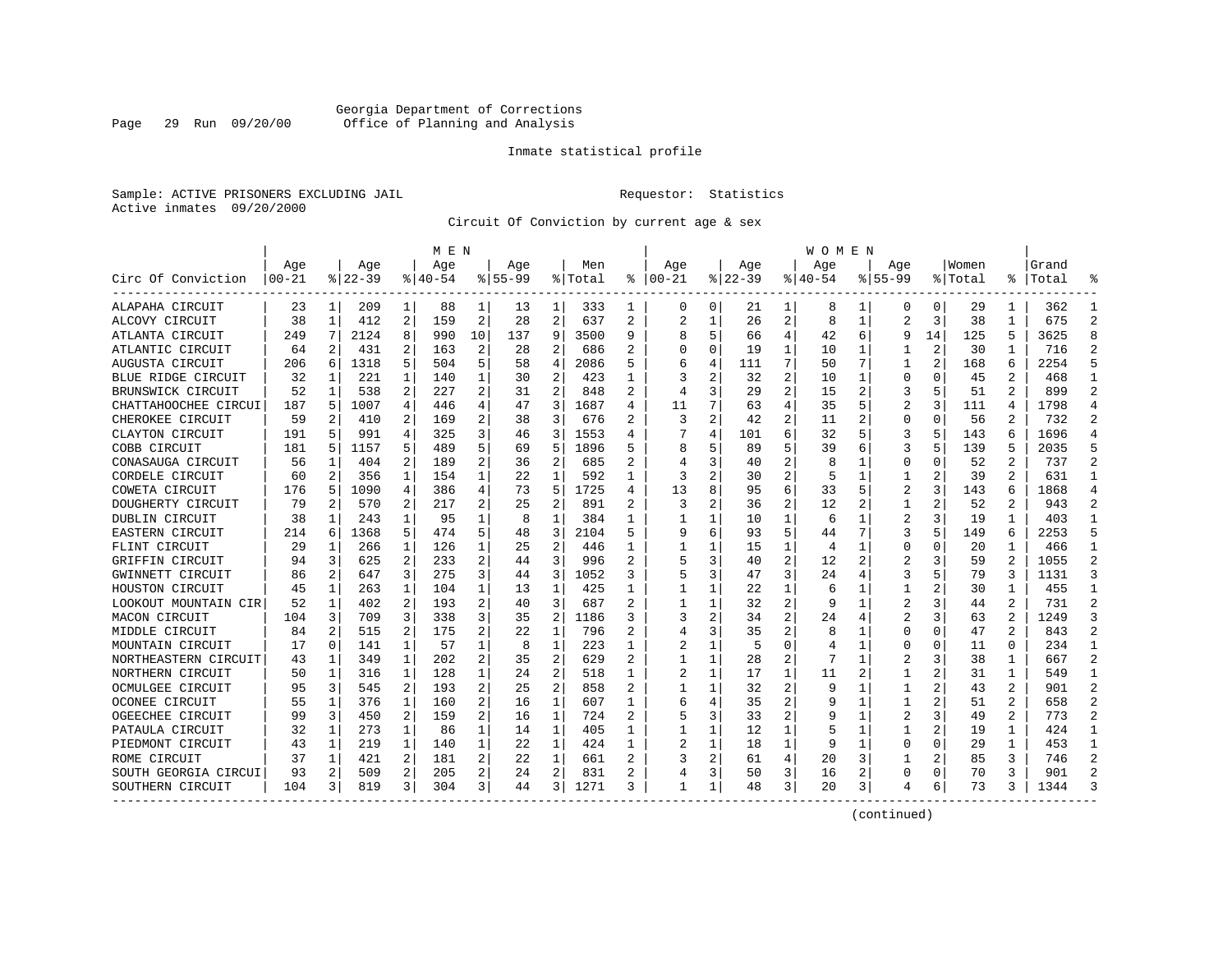# Georgia Department of Corrections Page 30 Run 09/20/00 Office of Planning and Analysis

# Inmate statistical profile

Sample: ACTIVE PRISONERS EXCLUDING JAIL **Requestor:** Statistics Active inmates 09/20/2000

Circuit Of Conviction by current age & sex (Continued)

|                      |          |   |           |      | M E N                   |      |          |      |                    |      |          |       |           |                | W O M E N |      |          |       |          |      |           |              |
|----------------------|----------|---|-----------|------|-------------------------|------|----------|------|--------------------|------|----------|-------|-----------|----------------|-----------|------|----------|-------|----------|------|-----------|--------------|
|                      | Age      |   | Age       |      | Age                     |      | Age      |      | Men                |      | Age      |       | Age       |                | Age       |      | Age      |       | Women    |      | Grand     |              |
| Circ Of Conviction   | $ 00-21$ |   | $ 22-39 $ |      | $8 40-54$               |      | $ 55-99$ |      | % Total            | ႜ    | $ 00-21$ |       | $ 22-39 $ |                | $ 40-54 $ |      | $ 55-99$ |       | % Total  |      | %   Total | ႜ            |
| SOUTHWESTERN CIRCUIT | 50       |   | 256       |      | 95                      |      | 8        |      | 409                |      | 2        |       | 9         |                | 9         |      | 0        | 0     | 20       |      | 429       |              |
| STONE MOUNTAIN CIRCU | 288      | 8 | 1749      | 7    | 618                     | 6    | 86       | 6    | 2741               |      | 11       |       | 59        | 3              | 29        |      | 5        | 8     | 104      | 4    | 2845      |              |
| TALLAPOOSA CIRCUIT   | 40       |   | 226       |      | 118                     |      | 22       |      | 406                |      |          |       | 18        |                |           |      | 0        |       | 21       |      | 427       |              |
| TIFTON CIRCUIT       | 40       |   | 375       |      | 155                     |      | 25       |      | 595                |      |          |       | 17        |                |           |      |          |       | 23       |      | 618       |              |
| TOOMBS CIRCUIT       | 22       |   | 233       |      | 99                      |      | 15       |      | 369                |      |          |       | 11        |                |           |      | $\Omega$ |       | 16       |      | 385       |              |
| WAYCROSS CIRCUIT     | 68       |   | 522       |      | 212                     |      | 28       |      | 830                |      |          |       | 36        | $\overline{2}$ | 13        |      |          |       | 52       | 2    | 882       |              |
| WESTERN CIRCUIT      | 38       |   | 361       |      | 136                     |      | 18       |      | 553                |      |          |       | 28        |                | 8         |      |          |       | 40       | 2    | 593       |              |
| ROCKDALE CIRCUIT     | 28       |   | 166       |      | 94                      |      | 17       |      | 305                |      |          |       | 9         |                |           |      |          |       | 17       |      | 322       |              |
| DOUGLAS CIRCUIT      | 67       |   | 359       |      | 149                     |      | 26       |      | 601                |      |          |       | 22        |                | 12        |      |          |       | 36       |      | 637       |              |
| APPALACHIAN CIRCUIT  | 18       |   | 177       |      | 96                      |      | 30       |      | 321                |      |          |       | 13        |                | 8         |      |          |       | 22       |      | 343       |              |
| ENOTAH CIRCUIT       | 15       | O | 125       |      | 47                      |      | 11       |      | 198                |      |          |       |           |                |           |      | $\Omega$ |       | 11       | 0    | 209       | <sup>0</sup> |
| BELL-FORSYTH CIRCUIT | 4        | 0 | 58        | 0    | 34                      |      | 2        | 0    | 98                 |      | U        | 0     | 6         | 0              |           | 0    | $\Omega$ |       |          | 0    | 105       |              |
| Total reported       | 3745     |   |           |      | 100 25301 100 10327 100 |      |          |      | 1498 100 40871 100 |      | 157 100  |       | 1702 100  |                | 674 100   |      | 66 100   |       | 2599 100 |      | 43470 100 |              |
| Percent reported     | 98.7     |   |           | 99.3 |                         | 99.3 |          | 99.8 |                    | 99.3 |          | 100.0 |           | 99.2           |           | 99.0 |          | 100.0 |          | 99.2 |           | 99.3         |
| NOT REPORTED         | 50       |   | 169       |      | 73                      |      | 3        |      | 295                |      | $\Omega$ |       | 14        |                |           |      | $\Omega$ |       | 21       |      | 316       |              |
| Total                | 3795     |   | 25470     |      | 10400                   |      | 1501     |      | 41166              |      | 157      |       | 1716      |                | 681       |      | 66       |       | 2620     |      | 43786     |              |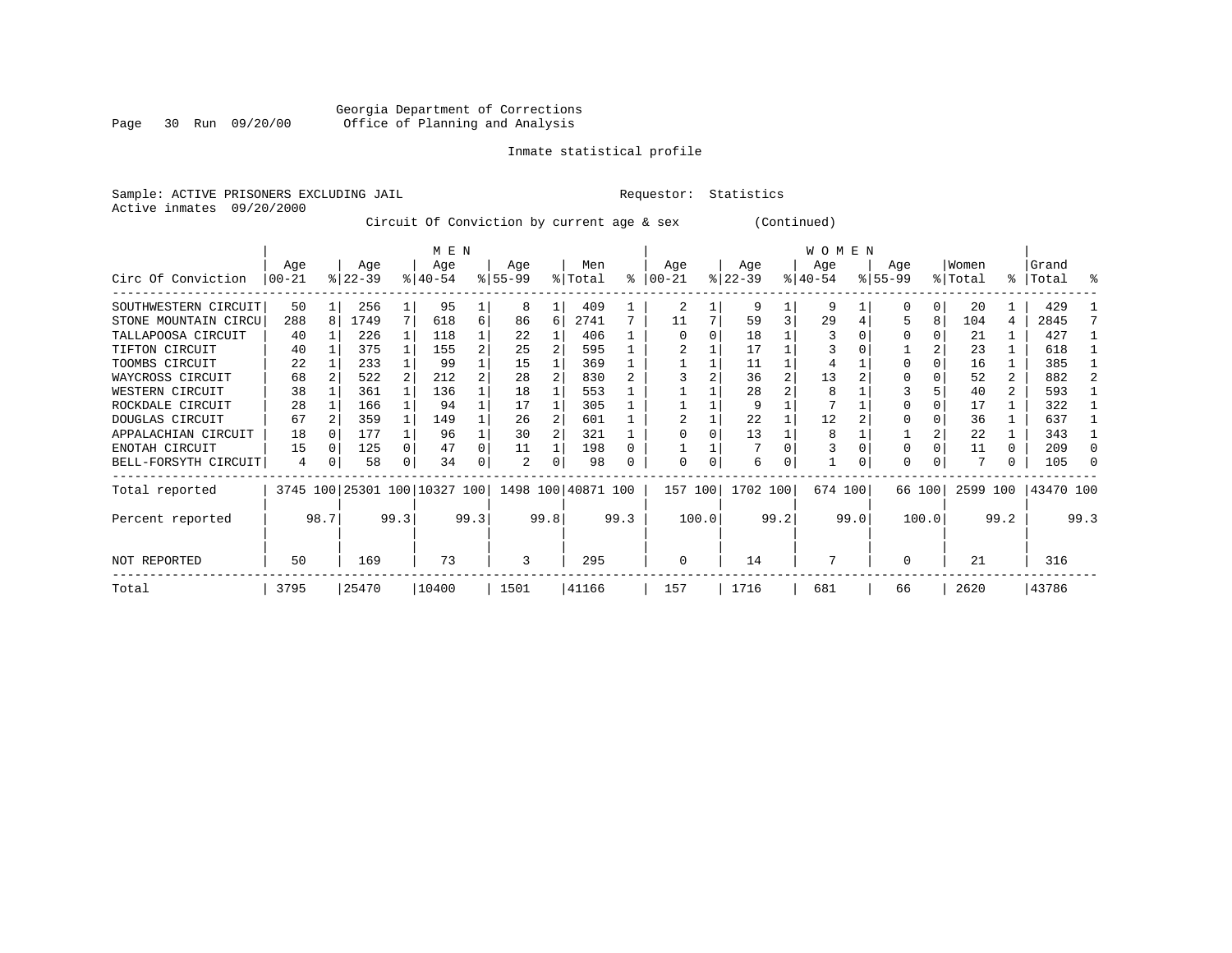# Georgia Department of Corrections Page 31 Run 09/20/00 Office of Planning and Analysis

# Inmate statistical profile

Sample: ACTIVE PRISONERS EXCLUDING JAIL **Requestor:** Statistics Active inmates 09/20/2000

Home County by current age & sex

|                      |           |             |          |             | M E N     |          |           |              |         |          |                |              |                |   | W O M E N      |             |             |             |              |              |           |                |
|----------------------|-----------|-------------|----------|-------------|-----------|----------|-----------|--------------|---------|----------|----------------|--------------|----------------|---|----------------|-------------|-------------|-------------|--------------|--------------|-----------|----------------|
|                      | Age       |             | Age      |             | Age       |          | Age       |              | Men     |          | Age            |              | Age            |   | Age            |             | Age         |             | Women        |              | Grand     |                |
| Home County          | $00 - 21$ |             | $ 22-39$ |             | $8 40-54$ |          | $8 55-99$ |              | % Total | ႜ        | $ 00-21$       |              | $ 22-39$       |   | $ 40-54$       |             | $8155 - 99$ |             | % Total      |              | %   Total |                |
| APPLING COUNTY       | 3         | 0           | 55       | 0           | 30        | 0        | 4         | 0            | 92      | 0        | 0              | 0            | 3              | 0 | ı              | 0           | 0           | 0           | 4            | 0            | 96        | n              |
| ATKINSON COUNTY      |           | 0           | 31       | 0           | 11        | 0        | 5         | 0            | 48      | 0        | $\Omega$       | 0            | 1              | 0 | $\Omega$       | 0           | $\Omega$    | 0           | $\mathbf{1}$ | $\Omega$     | 49        | $\Omega$       |
| <b>BACON COUNTY</b>  |           | $\mathbf 0$ | 30       | 0           | 14        | 0        |           | 0            | 47      | 0        |                | 0            | 2              | 0 |                | 0           | 0           | 0           | 3            | $\Omega$     | 50        | $\Omega$       |
| BAKER COUNTY         |           | $\mathbf 0$ | 15       | $\Omega$    | 5         | $\Omega$ |           | 0            | 22      | $\Omega$ | O              | 0            | -1             | 0 | C              | 0           | 0           | $\Omega$    | 1            | 0            | 23        | $\Omega$       |
| BALDWIN COUNTY       | 32        | 1           | 195      | 1           | 60        | 1        | 9         | 1            | 296     |          |                |              | 16             | 1 |                | 1           |             |             | 23           |              | 319       | -1             |
| <b>BANKS COUNTY</b>  | $\Omega$  | $\Omega$    | 29       | $\Omega$    | 14        | 0        |           | 0            | 47      | O        | O              | <sup>0</sup> | 3              | U | 2              | 0           | O           | O           | 5            | 0            | 52        | $\Omega$       |
| BARROW COUNTY        | 18        | 1           | 98       | 0           | 52        | 1        | 8         | 1            | 176     | 0        |                | 0            | 8              | 1 | 3              | 0           | 0           | 0           | 11           | 0            | 187       | ∩              |
| BARTOW COUNTY        | 35        | 1           | 232      | $\mathbf 1$ | 95        | 1        | 25        | 2            | 387     | 1        |                | 2            | 25             | 2 | 8              | 1           | 0           | 0           | 36           | 1            | 423       | -1             |
| BEN HILL COUNTY      | 16        | $\mathbf 0$ | 94       | $\Omega$    | 29        | $\Omega$ | 8         | $\mathbf{1}$ | 147     | 0        |                | 1            | 8              | 1 | 4              | 1           | $\Omega$    | $\Omega$    | 13           | $\mathbf{1}$ | 160       | $\Omega$       |
| BERRIEN COUNTY       | 3         | 0           | 37       | $\Omega$    | 11        | $\Omega$ | 4         | $\mathbf 0$  | 55      | O        |                | $\Omega$     | 3              | O | -1             | 0           | U           | O           | 4            | $\Omega$     | 59        | $\Omega$       |
| BIBB COUNTY          | 106       | 3           | 648      | 3           | 310       | 3        | 34        | 2            | 1098    | 3        |                | 2            | 39             | 2 | 22             | 3           |             | 2           | 65           | 3            | 1163      | 3              |
| BLECKLEY COUNTY      |           | 0           | 69       | U           | 22        | 0        | 3         | 0            | 101     | O        |                |              | 4              | 0 | 2              | 0           | O           | O           |              | $\Omega$     | 108       | ∩              |
| BRANTLEY COUNTY      |           | 0           | 18       | 0           | 11        | 0        |           | 0            | 35      | 0        |                | 0            | 2              | 0 | 2              | 0           | 0           | O           | 4            | 0            | 39        | ∩              |
| BROOKS COUNTY        |           | $\mathbf 0$ | 58       | 0           | 18        | 0        |           | 0            | 83      | O        |                | 0            | 0              | 0 |                | $\mathbf 0$ | $\Omega$    | $\Omega$    |              | $\Omega$     | 84        |                |
| BRYAN COUNTY         | 10        | 0           | 55       | 0           | 28        | 0        |           | 0            | 96      | 0        | ∩              | 0            | 2              | 0 |                | 0           | 0           | 0           | 3            | 0            | 99        | $\Omega$       |
| BULLOCH COUNTY       | 42        | 1           | 196      | 1           | 75        | 1        | 8         | 1            | 321     | ı        |                | <sup>0</sup> | 15             | 1 | 7              | 1           | 1           |             | 23           | 1            | 344       | -1             |
| <b>BURKE COUNTY</b>  | 17        | 0           | 108      | 0           | 35        | 0        | 8         | 1            | 168     | O        |                |              |                | 0 | 2              | 0           | 0           | O           | 5            | 0            | 173       | $\Omega$       |
| BUTTS COUNTY         | 8         | $\Omega$    | 72       | $\Omega$    | 26        | 0        | 5         | 0            | 111     | O        |                | U            | 4              | U | 2              | 0           | 0           | O           | 6            | 0            | 117       | ∩              |
| CALHOUN COUNTY       |           | 0           | 27       | $\Omega$    | 14        | 0        |           | 0            | 49      | 0        |                | $\Omega$     | 1              | 0 |                | 0           | $\Omega$    | $\Omega$    | 2            | 0            | 51        | $\Omega$       |
| CAMDEN COUNTY        |           | $\mathbf 0$ | 62       | 0           | 22        | 0        |           | 0            | 91      | 0        |                | 1            | 2              | 0 | 2              | $\mathbf 0$ | 0           | $\Omega$    | 5            | 0            | 96        | $\cap$         |
| CANDLER COUNTY       |           | $\mathbf 0$ | 59       | $\Omega$    | 18        | 0        | $\Omega$  | 0            | 82      | $\Omega$ | <sup>0</sup>   | $\Omega$     | $\overline{2}$ | 0 | 1              | 0           | 0           | 0           | 3            | $\Omega$     | 85        | $\Omega$       |
| CARROLL COUNTY       | 26        | 1           | 218      | 1           | 105       | 1        | 32        | 2            | 381     | 1        |                | 3            | 29             | 2 | 15             | 2           | 0           | 0           | 48           | 2            | 429       | -1             |
| CATOOSA COUNTY       | 8         | 0           | 63       | 0           | 31        | 0        | 11        | 1            | 113     | 0        |                | 0            | 5              | 0 | 1              | 0           | 0           | 0           | 6            | 0            | 119       | ∩              |
| CHARLTON COUNTY      | 2         | 0           | 25       | $\Omega$    | 12        | 0        | 1         | 0            | 40      | O        |                | U            | $\overline{2}$ | U | $\overline{2}$ | 0           | 0           | $\Omega$    | 4            | $\Omega$     | 44        |                |
| CHATHAM COUNTY       | 208       | 6           | 1305     | 6           | 450       | 5        | 51        | 4            | 2014    | 5        |                | 5            | 87             | 5 | 35             | 6           | 4           | 7           | 133          | 5            | 2147      | 5              |
| CHATTAHOOCHEE COUNTY | 3         | $\mathbf 0$ | 6        | 0           | 5         | $\Omega$ | $\Omega$  | $\mathbf 0$  | 14      | 0        | 0              | $\Omega$     | 0              | 0 |                | $\mathbf 0$ | $\Omega$    | $\mathbf 0$ | $\mathbf 0$  | $\Omega$     | 14        | $\Omega$       |
| CHATTOOGA COUNTY     | 12        | 0           | 99       | $\Omega$    | 44        | 0        | 6         | 0            | 161     | 0        |                | 1            | 8              | 1 | 2              | 0           | 1           | 2           | 12           | $\Omega$     | 173       | $\Omega$       |
| CHEROKEE COUNTY      | 20        | 1           | 163      | 1           | 87        | 1        | 15        | 1            | 285     | 1        |                | 1            | 18             | 1 |                | 0           | 0           | 0           | 22           | 1            | 307       | 1              |
| CLARKE COUNTY        | 49        | 1           | 333      | 1           | 130       | 1        | 15        | 1            | 527     |          |                |              | 23             | 1 | 8              |             | 4           |             | 37           | 2            | 564       | 1              |
| CLAY COUNTY          | 2         | 0           | 13       | 0           | 7         | 0        | 0         | 0            | 22      | O        |                | U            | 1              | O | $\Omega$       | 0           | U           | O           | 1            | $\Omega$     | 23        | $\Omega$       |
| CLAYTON COUNTY       | 138       | 4           | 694      | 3           | 235       | 2        | 37        | 3            | 1104    | 3        |                | 3            | 59             | 4 | 19             | 3           | 3           | 5           | 85           | 3            | 1189      | 3              |
| CLINCH COUNTY        | 6         | $\mathbf 0$ | 27       | 0           | 12        | $\Omega$ | 1         | $\mathbf 0$  | 46      | $\Omega$ |                | 0            | $\overline{2}$ | 0 | $\mathbf{1}$   | $\mathbf 0$ | $\Omega$    | 0           | 3            | $\Omega$     | 49        | $\Omega$       |
| COBB COUNTY          | 153       | 4           | 834      | 4           | 387       | 4        | 46        | 3            | 1420    | 4        |                | 5            | 85             | 5 | 26             | 4           | 1           | 2           | 119          | 5            | 1539      | $\overline{4}$ |
| COFFEE COUNTY        | 15        | 0           | 136      | 1           | 41        | 0        | 5         | 0            | 197     | 1        | 3              | 2            | 14             | 1 | 5              | 1           | 1           |             | 23           | 1            | 220       | 1              |
| COLOUITT COUNTY      | 31        | 1           | 169      | 1           | 77        | 1        | 13        | 1            | 290     | 1        |                | 0            | 17             | 1 | 2              | 0           | 0           | 0           | 19           | 1            | 309       | $\mathbf{1}$   |
| COLUMBIA COUNTY      | 20        | 1           | 96       | 0           | 34        | 0        | 4         | 0            | 154     | 0        | $\overline{2}$ | 1            | 8              | 1 | 5              | 1           | $\Omega$    | $\Omega$    | 15           | 1            | 169       |                |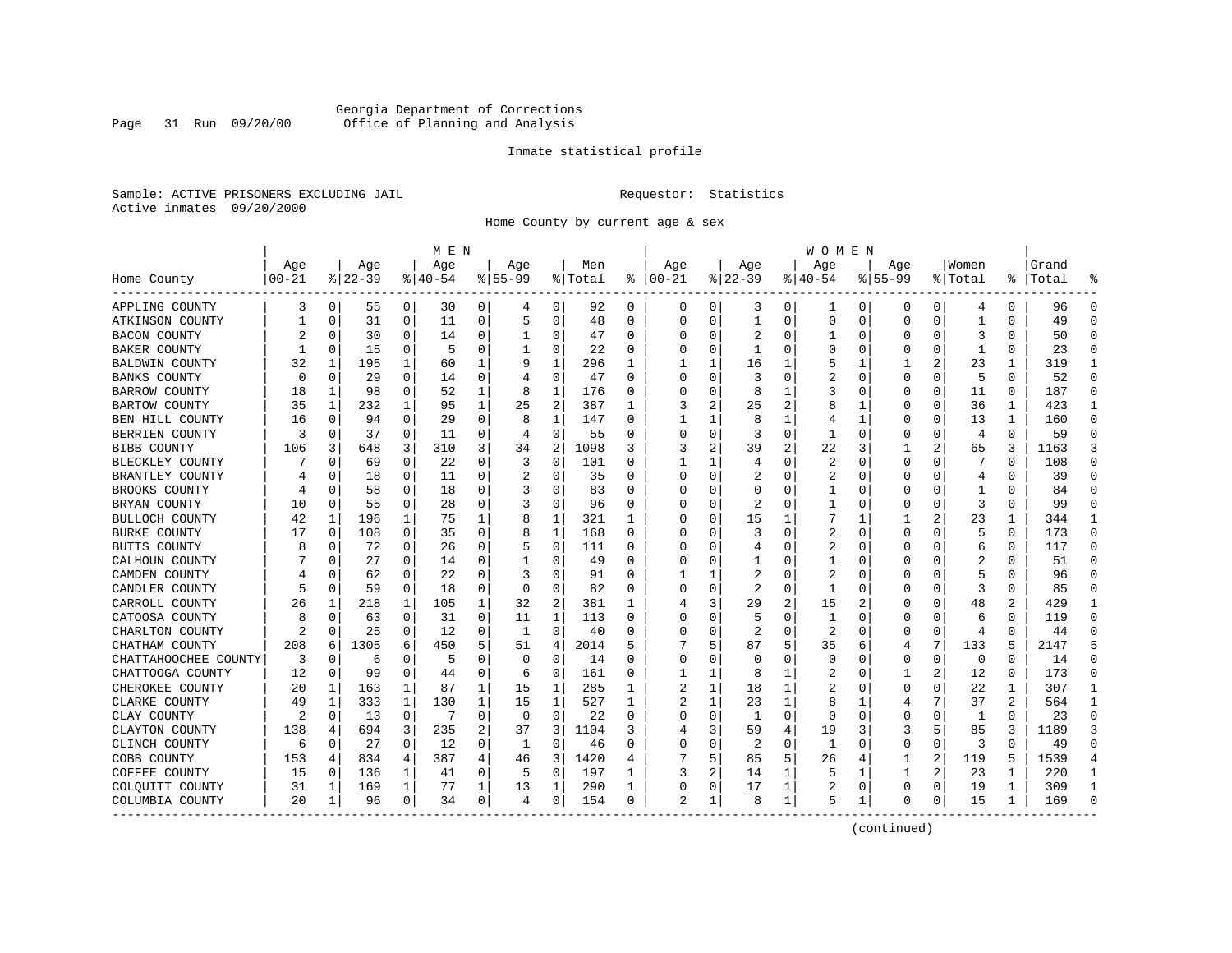#### Georgia Department of Corrections Page 32 Run 09/20/00 Office of Planning and Analysis

# Inmate statistical profile

|  | Sample: ACTIVE PRISONERS EXCLUDING JAIL |  |
|--|-----------------------------------------|--|
|  | Active inmates 09/20/2000               |  |

L Bample: Active Prequestor: Statistics

Home County by current age & sex (CONTINUED)

|                  |           |                |           |          | M E N          |    |           |          | W O M E N |                  |          |              |                |                |          |    |              |          |          |                |       |              |
|------------------|-----------|----------------|-----------|----------|----------------|----|-----------|----------|-----------|------------------|----------|--------------|----------------|----------------|----------|----|--------------|----------|----------|----------------|-------|--------------|
|                  | Age       |                | Age       |          | Age            |    | Aqe       |          | Men       |                  | Age      |              | Age            |                | Age      |    | Aqe          |          | Women    |                | Grand |              |
| Home County      | $00 - 21$ |                | $ 22-39 $ |          | $ 40-54$       |    | $8 55-99$ |          | % Total   | ႜ                | $ 00-21$ |              | $ 22-39$       |                | $ 40-54$ |    | $8155 - 99$  |          | % Total  | ႜႜ             | Total |              |
| COOK COUNTY      | 12        | 0              | 85        | 0        | 35             | 0  | 3         | 0        | 135       | 0                | 0        | 0            | 9              | 1              | 3        | 0  | 0            | 0        | 12       | 0              | 147   | ſ            |
| COWETA COUNTY    | 41        | 1              | 248       | 1        | 79             | 1  |           | 1        | 375       | 1                |          | 2            | 25             | 2              | 3        | 0  | O            | 0        | 31       | 1              | 406   |              |
| CRAWFORD COUNTY  | 1         | $\mathbf 0$    | 12        | 0        | 2              | 0  | O         | 0        | 15        | O                | C        | 0            | $\Omega$       | $\Omega$       | O        | C  |              | $\Omega$ | $\Omega$ | $\Omega$       | 15    | C            |
| CRISP COUNTY     | 24        | 1              | 124       | 1        | 51             | 1  |           | 1        | 207       | 1                |          | 2            | 10             |                |          | C  |              | $\Omega$ | 14       | 1              | 221   |              |
| DADE COUNTY      |           | $\mathbf 0$    | 24        | 0        | 13             | 0  |           | 1        | 46        | O                |          | O            |                | $\Omega$       | 0        | C  |              | O        | -1       | 0              | 47    | ſ            |
| DAWSON COUNTY    |           | 0              | 35        | 0        | 18             | 0  |           | $\Omega$ | 54        | O                |          | U            | 5              | ∩              | Ω        | ſ  |              | O        | 5        | $\Omega$       | 59    | ſ            |
| DECATUR COUNTY   | 33        | 1              | 173       | 1        | 51             | 1  |           | 1        | 264       | 1                | C        | 0            | 10             | 1              | 5        |    | O            | 0        | 15       | 1              | 279   | ำ            |
| DEKALB COUNTY    | 248       | 7              | 1487      | 6        | 502            | 5  | 75        | 5        | 2312      | 6                |          | 6            | 66             | 4              | 26       |    |              | 8        | 105      | 4              | 2417  | 6            |
| DODGE COUNTY     | 11        | 0              | 99        | 0        | 46             | 0  | 4         | 0        | 160       | 0                |          |              | 14             |                |          | C  | 0            | 0        | 17       | 1              | 177   | O            |
| DOOLY COUNTY     | 17        | 0              | 58        | 0        | 17             | 0  | O         | $\Omega$ | 92        | N                |          | 0            | $\overline{4}$ | $\Omega$       | 0        | C  |              |          | 4        | 0              | 96    |              |
| DOUGHERTY COUNTY | 85        | $\overline{2}$ | 587       | 2        | 218            | 2  | 21        | 2        | 911       |                  |          | 2            | 37             | $\overline{2}$ | 15       |    |              | 3        | 57       | 2              | 968   |              |
| DOUGLAS COUNTY   | 49        | 1              | 209       | 1        | 95             | 1  | 18        | 1        | 371       | 1                |          |              | 15             | 1              | 9        |    | O            | $\Omega$ | 26       | 1              | 397   |              |
| EARLY COUNTY     |           | 0              | 52        | 0        | 21             | 0  | 5         | 0        | 83        | O                |          | O            | 2              | $\Omega$       | $\Omega$ | C  |              | $\Omega$ | 2        | 0              | 85    | n            |
| ECHOLS COUNTY.   |           | 0              | 2         | 0        | $\overline{2}$ | 0  |           | 0        | 7         | N                |          | U            |                | O              | O        | C  |              | O        | C        | 0              |       |              |
| EFFINGHAM COUNTY | 24        | 1              | 78        | 0        | 31             | 0  | 3         | 0        | 136       | O                |          |              |                | O              | 2        | C  |              | 2        | q        | $\Omega$       | 145   | C            |
| ELBERT COUNTY    | 15        | $\Omega$       | 87        | 0        | 40             | 0  |           | 0        | 146       | O                |          | 0            | b              | $\Omega$       | 5        |    | <sup>0</sup> | 0        | 11       | 0              | 157   | $\Omega$     |
| EMANUEL COUNTY   | 11        | 0              | 105       | 0        | 31             | 0  |           | 0        | 151       | O                |          |              |                | 0              | 2        | C  | O            | O        | 9        | 0              | 160   | n            |
| EVANS COUNTY     |           | 0              | 47        | 0        | 11             | 0  |           | $\Omega$ | 65        | $\left( \right)$ |          | U            | $\left($       | O              | 3        | C  |              |          | 3        | U              | 68    | O            |
| FANNIN COUNTY    |           | C              | 49        | 0        | 25             | 0  | 9         | 1        | 84        |                  |          | U            |                |                |          | C  |              |          | 6        | U              | 90    |              |
| FAYETTE COUNTY   |           | $\Omega$       | 54        | 0        | 15             | 0  |           | $\Omega$ | 81        | O                |          | U            |                | O              | 2        | ſ  |              | O        |          | O              | 88    |              |
| FLOYD COUNTY     | 40        | 1              | 383       | 2        | 158            | 2  | 14        | 1        | 595       | 2                |          | 2            | 49             | 3              | 18       |    |              | 2        | 71       | 3              | 666   |              |
| FORSYTH COUNTY   |           | 0              | 69        | O        | 30             | 0  | 6         | 0        | 112       | 0                |          | U            |                | O              | 5        |    | O            | O        | 9        | 0              | 121   | C            |
| FRANKLIN COUNTY  | 13        | $\Omega$       | 51        | $\Omega$ | 25             | 0  | 4         | $\Omega$ | 93        | 0                | 0        | 0            | 2              | $\Omega$       |          | C  |              | 2        | 4        | 0              | 97    | <sup>0</sup> |
| FULTON COUNTY    | 375       | 11             | 3006      | 13       | 1336           | 14 | 164       | 12       | 4881      | 13               | 13       | 9            | 112            |                | 67       | 11 | 9            | 15       | 201      | 8              | 5082  | 13           |
| GILMER COUNTY    |           | 0              | 53        | $\Omega$ | 31             | 0  | 12        | 1        | 103       | $\Omega$         |          | 1            | 3              | $\Omega$       |          | C  | <sup>0</sup> | $\Omega$ | 5        | 0              | 108   | ſ            |
| GLASCOCK COUNTY  | $\Omega$  | $\mathbf 0$    | 5         | 0        | $\Omega$       | 0  | O         | 0        | 5         | O                | C.       | 0            | O              | O              | O        | C  |              | $\Omega$ | n        | 0              | 5     | $\Omega$     |
| GLYNN COUNTY     | 30        | 1              | 280       | 1        | 94             | 1  | 17        | 1        | 421       |                  |          |              | 16             |                |          |    |              | 2        | 26       | 1              | 447   |              |
| GORDON COUNTY    | 15        | 0              | 156       | 1        | 64             | 1  | 14        | 1        | 249       |                  | C        | 0            | 18             |                | 4        |    |              | O        | 22       | 1              | 271   |              |
| GRADY COUNTY     | 27        | 1              | 119       | 1        | 46             | 0  | 6         | $\Omega$ | 198       | 1                |          |              | 10             |                | 5        |    |              |          | 16       | 1              | 214   |              |
| GREENE COUNTY    | 18        | 1              | 45        | 0        | 10             | 0  | 2         | 0        | 75        | O                | C        | 0            | $\mathbf{1}$   | $\Omega$       | 2        | ſ  |              |          | 3        | 0              | 78    | ſ            |
| GWINNETT COUNTY  | 83        | $\overline{2}$ | 511       | 2        | 221            | 2  | 35        | 3        | 850       | 2                |          |              | 35             | $\overline{2}$ | 17       |    |              | 3        | 56       | $\overline{2}$ | 906   |              |
| HABERSHAM COUNTY |           | 0              | 59        | 0        | 25             | 0  | 1         | $\Omega$ | 90        | 0                |          | 1            | 2              | $\Omega$       |          | C  | 0            | $\Omega$ | 4        | 0              | 94    | ſ            |
| HALL COUNTY      | 34        | 1              | 275       | 1        | 173            | 2  | 34        | 2        | 516       |                  |          | 1            | 25             | 2              |          |    | 2            | 3        | 35       | 1              | 551   |              |
| HANCOCK COUNTY   | 6         | 0              | 28        | 0        | 10             | 0  |           | 0        | 45        | O                | C        | 0            |                | $\Omega$       |          | 0  |              | $\Omega$ | 2        | 0              | 47    | ſ            |
| HARALSON COUNTY  | 9         | 0              | 54        | 0        | 26             | 0  | 5         | 0        | 94        | 0                | -1       | $\mathbf{1}$ | 9              | 1              | 0        | 0  | ∩            | 0        | 10       | 0              | 104   | C            |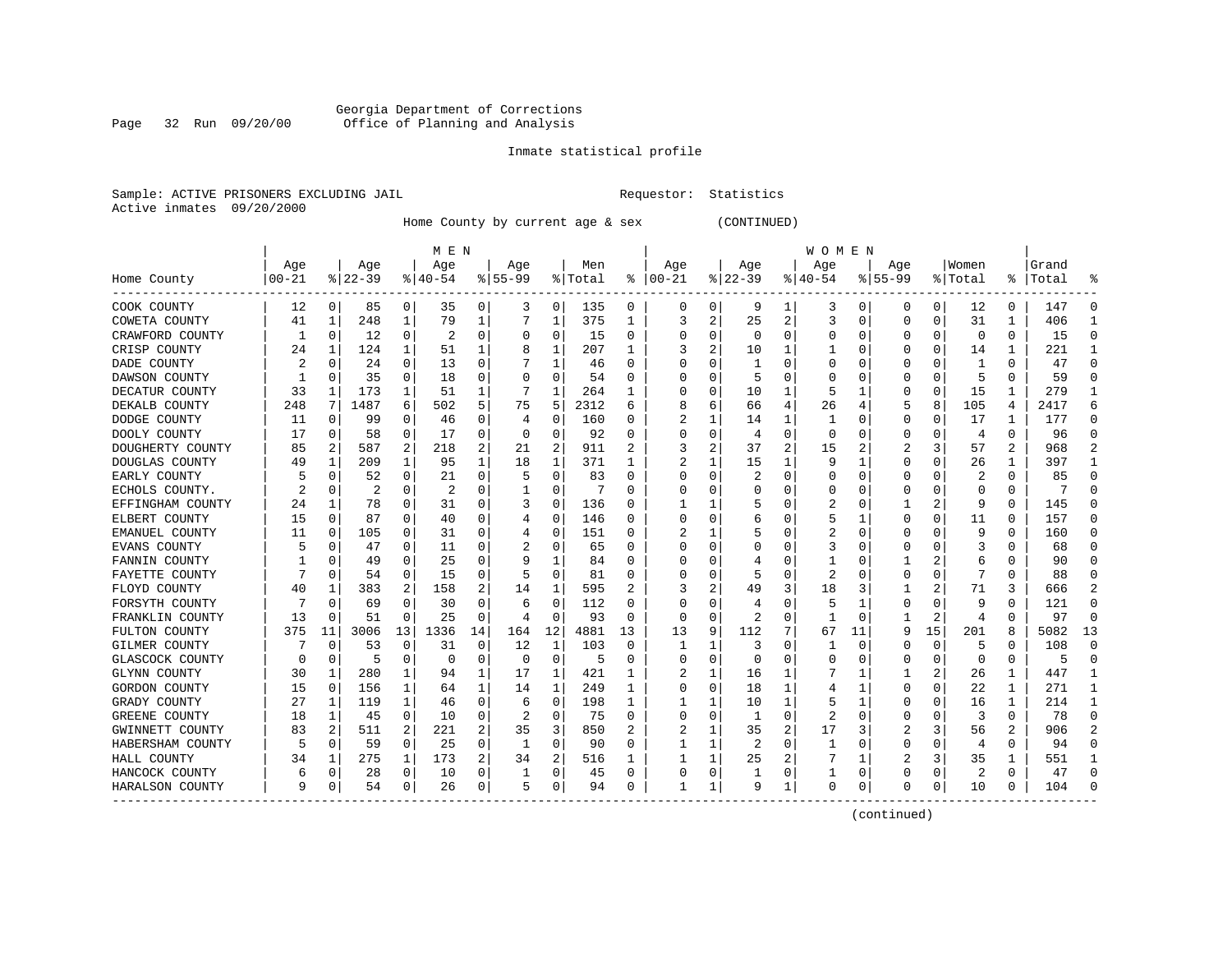#### Georgia Department of Corrections Page 33 Run 09/20/00 Office of Planning and Analysis

# Inmate statistical profile

|  | Sample: ACTIVE PRISONERS EXCLUDING JAII |  |
|--|-----------------------------------------|--|
|  | Active inmates 09/20/2000               |  |

L Bample: Active Prequestor: Statistics

Home County by current age & sex (CONTINUED)

|                       |       |          |          |              | M E N       |          |           |          |         |   |          |   |          |          | W O M E N |   |           |          |          |          |       |   |
|-----------------------|-------|----------|----------|--------------|-------------|----------|-----------|----------|---------|---|----------|---|----------|----------|-----------|---|-----------|----------|----------|----------|-------|---|
|                       | Age   |          | Age      |              | Age         |          | Age       |          | Men     |   | Age      |   | Age      |          | Age       |   | Aqe       |          | Women    |          | Grand |   |
| Home County           | 00-21 |          | $ 22-39$ |              | $8140 - 54$ |          | $8 55-99$ |          | % Total | ະ | $ 00-21$ |   | $ 22-39$ |          | $8 40-54$ |   | $8 55-99$ |          | % Total  | ႜ        | Total |   |
| HARRIS COUNTY         | 9     | 0        | 47       | 0            | 19          | 0        | 2         | 0        | 77      | 0 | 0        | 0 | 3        | 0        | 0         | 0 | 0         | 0        | 3        | 0        | 80    |   |
| HART COUNTY           |       | 0        | 51       | 0            | 15          | 0        | 2         | 0        | 72      | N |          |   |          |          | 2         | 0 | O         | 0        | 4        | 0        | 76    |   |
| HEARD COUNTY          |       | $\Omega$ | 24       | $\Omega$     | 11          | $\Omega$ | 9         | 1        | 47      | O | C        | 0 |          |          | 0         | 0 | O         | $\Omega$ |          | 0        | 49    |   |
| HENRY COUNTY          | 27    | 1        | 146      | $\mathbf{1}$ | 61          | 1        | 10        | 1        | 244     | 1 |          | 2 |          |          | 6         |   | 0         | $\Omega$ | 16       | 1        | 260   |   |
| HOUSTON COUNTY        | 46    | 1        | 252      | $\mathbf{1}$ | 109         | 1        | 16        | 1        | 423     | 1 |          |   | 22       |          | 6         |   | 0         | 0        | 29       | 1        | 452   |   |
| IRWIN COUNTY          | 10    | 0        | 45       | 0            | 18          | 0        |           | 0        | 75      | O |          | 0 | 2        | $\Omega$ | 0         | 0 |           | 0        | 2        | $\Omega$ | 77    | U |
| JACKSON COUNTY        | 19    | 1        | 93       | 0            | 64          | 1        | 12        | 1        | 188     | 0 |          |   | 11       |          | 3         |   | $\Omega$  | 0        | 15       | 1        | 203   |   |
| <b>JASPER COUNTY</b>  |       | $\Omega$ | 44       | $\Omega$     | 16          | $\Omega$ | 2         | 0        | 67      | 0 | ſ        | 0 |          |          | 1         |   | $\Omega$  | $\Omega$ | 2        | 0        | 69    | U |
| JEFF DAVIS COUNTY     |       | $\Omega$ | 35       | $\Omega$     | 23          | 0        |           | 0        | 65      | 0 |          |   |          |          | 2         | U | -0        | $\Omega$ | 5        | 0        | 70    | ∩ |
| JEFFERSON COUNTY      | 17    | $\Omega$ | 83       | 0            | 31          | 0        |           | 0        | 134     | U |          | 0 |          |          | 3         |   | 0         | 0        | 11       | 0        | 145   |   |
| <b>JENKINS COUNTY</b> | 10    | $\Omega$ | 59       | U            | 15          | 0        |           | 0        | 85      | O | ſ        | 0 |          |          | U         | U |           | O        | 5        | O        | 90    |   |
| JOHNSON COUNTY        |       | $\Omega$ | 23       | $\Omega$     | 8           | 0        |           | 0        | 35      | O |          | 0 |          |          |           | U | O         | O        |          | O        | 38    |   |
| <b>JONES COUNTY</b>   |       | 0        | 24       | 0            | 11          | 0        | 2         | 0        | 42      | O |          | 0 |          |          | U         | U | 0         | O        |          | 0        | 43    |   |
| LAMAR COUNTY          |       | 0        | 71       | 0            | 34          | $\Omega$ |           | 1        | 115     | 0 |          | 0 |          |          | 3         | 0 |           | 0        |          | 0        | 119   |   |
| LANIER COUNTY         |       | 0        | 34       | 0            | 8           | 0        | 3         | 0        | 48      | O |          | 0 |          |          | 2         | 0 | 0         | 0        | 6        | $\Omega$ | 54    |   |
| LAURENS COUNTY        | 25    | 1        | 161      | 1            | 54          | 1        | 6         | 0        | 246     | 1 |          |   |          |          | 3         |   | 2         | 3        | 12       | 0        | 258   |   |
| LEE COUNTY            |       | $\Omega$ | 28       | $\Omega$     | 11          | 0        |           | 0        | 48      | 0 | ſ        | 0 |          |          | U         | 0 | $\Omega$  | 0        | 1        | 0        | 49    | ∩ |
| LIBERTY COUNTY        | 26    | 1        | 135      | 1            | 34          | 0        | b         | 0        | 201     |   | Ω        | 0 | b        |          |           |   | 0         | $\Omega$ | 10       | 0        | 211   |   |
| LINCOLN COUNTY        |       | $\Omega$ | 22       | 0            | 10          | 0        |           | 0        | 35      | N |          | 0 |          |          | 0         | 0 |           | 0        | $\Omega$ | 0        | 35    |   |
| LONG COUNTY           |       | $\Omega$ | 23       | $\Omega$     | 11          | 0        |           | 0        | 37      | O | C        | 0 |          | n        | U         | U | O         | $\Omega$ | 3        | 0        | 40    |   |
| LOWNDES COUNTY        | 42    | 1        | 303      | 1            | 107         | 1        | 16        | 1        | 468     | 1 | C        | 0 | 19       |          | 10        |   |           | 2        | 30       | 1        | 498   |   |
| LUMPKIN COUNTY        |       | $\Omega$ | 44       | $\Omega$     | 22          | $\Omega$ |           | 1        | 76      | 0 |          | 1 |          | O        | 1         | U | $\Omega$  | O        | 4        | 0        | 80    |   |
| MACON COUNTY          |       | $\Omega$ | 45       | $\Omega$     | 16          | $\Omega$ |           | 0        | 70      | 0 |          | 0 | 2        |          | 2         | 0 | 0         | 0        |          | 0        | 74    |   |
| MADISON COUNTY        |       | $\Omega$ | 63       | 0            | 27          | 0        | 9         | 1        | 102     | O |          | 0 | 6        |          |           |   | O         | O        |          | $\Omega$ | 109   |   |
| MARION COUNTY         |       | $\Omega$ | 20       | $\Omega$     | 11          | 0        | 2         | 0        | 40      | 0 | ſ        | 0 |          |          |           |   | O         | 0        |          | 0        | 41    | U |
| MCDUFFIE COUNTY       |       | $\Omega$ | 105      | $\Omega$     | 30          | 0        | 5         | 0        | 146     | O |          |   |          |          | U         | 0 | 0         | 0        | 8        | 0        | 154   | U |
| MCINTOSH COUNTY       |       | 0        | 44       | 0            | 15          | 0        | 2         | 0        | 66      | 0 |          | 0 |          |          | 0         |   | O         | 0        | 3        | 0        | 69    |   |
| MERIWETHER COUNTY     | 23    | 1        | 96       | O            | 44          | 0        | 8         | 1        | 171     | U |          |   |          |          | 3         |   |           | 3        | 12       | $\Omega$ | 183   |   |
| MILLER COUNTY         |       | $\Omega$ | 19       | 0            | 8           | 0        | 0         | 0        | 28      | O |          |   |          |          | U         | U | $\Omega$  | $\Omega$ | 3        | 0        | 31    |   |
| MITCHELL COUNTY       | 18    | 1        | 116      | $\Omega$     | 50          | 1        |           | 0        | 189     | O |          | 1 | 10       |          | 3         | U | $\Omega$  | $\Omega$ | 15       | 1        | 204   |   |
| MONROE COUNTY         | 10    | $\Omega$ | 60       | $\Omega$     | 28          | $\Omega$ |           | 0        | 99      | O |          | 0 |          |          |           | 0 | 0         | $\Omega$ |          | 0        | 100   |   |
| MONTGOMERY COUNTY     |       | $\Omega$ | 26       | 0            | 5           | 0        |           | 0        | 34      | 0 |          | 0 |          |          | 0         | 0 |           | 0        |          | 0        | 37    |   |
| MORGAN COUNTY         |       | $\Omega$ | 43       | 0            | 20          | 0        | 4         | $\Omega$ | 73      | O |          | U |          |          | O         |   |           | $\Omega$ | ζ        | $\Omega$ | 76    |   |
| MURRAY COUNTY         | 13    | $\Omega$ | 85       | $\Omega$     | 39          | 0        | 12        | 1        | 149     | O |          | 1 | 9        |          | 2         | U | C         | 0        | 12       | $\Omega$ | 161   |   |
| MUSCOGEE COUNTY       | 136   | 4        | 754      | 3            | 329         | 3        | 29        | 2        | 1248    | 3 | 5        | 3 | 49       | 3        | 30        | 5 | 1         | 2        | 85       | 3        | 1333  |   |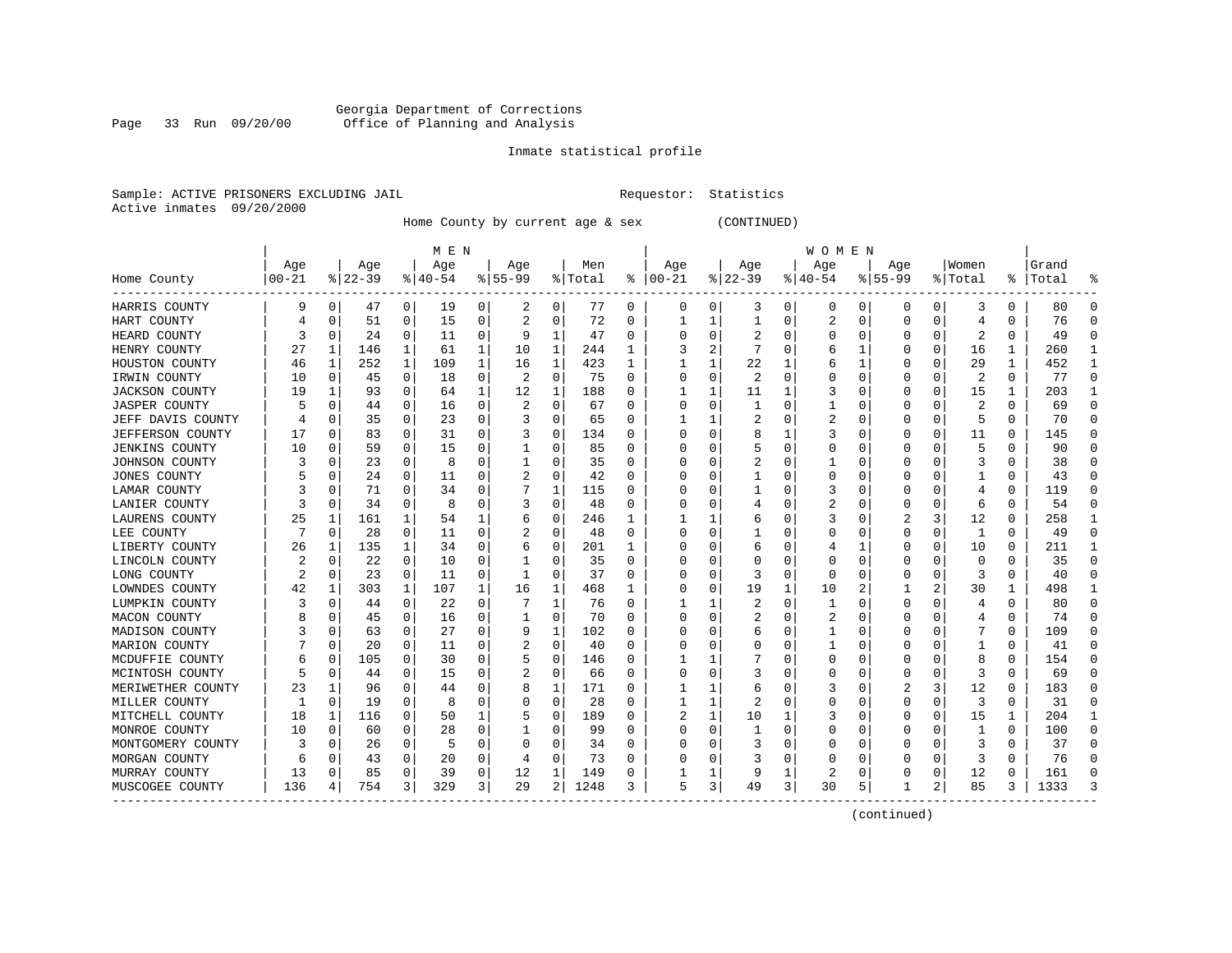#### Georgia Department of Corrections Page 34 Run 09/20/00 Office of Planning and Analysis

# Inmate statistical profile

|  | Sample: ACTIVE PRISONERS EXCLUDING JAIL |  |
|--|-----------------------------------------|--|
|  | Active inmates 09/20/2000               |  |

L Bample: Active Prequestor: Statistics

Home County by current age & sex (CONTINUED)

|                       |           |          |           |                | M E N     |   |              |             |         |          |          |          |              |          | W O M E N |   |             |          |         |   |           |              |
|-----------------------|-----------|----------|-----------|----------------|-----------|---|--------------|-------------|---------|----------|----------|----------|--------------|----------|-----------|---|-------------|----------|---------|---|-----------|--------------|
|                       | Age       |          | Age       |                | Age       |   | Age          |             | Men     |          | Age      |          | Age          |          | Age       |   | Aqe         |          | Women   |   | Grand     |              |
| Home County           | $00 - 21$ |          | $ 22-39 $ |                | $8 40-54$ |   | $8 55-99$    |             | % Total | ႜ        | $ 00-21$ |          | $ 22-39$     |          | $ 40-54$  |   | $8155 - 99$ |          | % Total |   | %   Total |              |
| NEWTON COUNTY         | 19        | 1        | 219       | $\mathbf{1}$   | 76        | 1 | 15           | 1           | 329     | 1        | ı        | 1        | 15           | 1        | 2         | 0 | 3           | 5        | 21      | 1 | 350       |              |
| OCONEE COUNTY         |           | 0        | 20        | 0              | 13        | 0 | 1            | 0           | 36      | 0        |          | 1        | -1           | 0        | 1         | 0 | 0           | $\Omega$ | 3       | 0 | 39        | n            |
| OGLETHORPE COUNTY     |           | $\Omega$ | 27        | 0              | 6         | 0 | O            | 0           | 36      | O        |          | $\Omega$ | $\Omega$     | O        | Ω         | O | O           | $\Omega$ | O       | 0 | 36        |              |
| PAULDING COUNTY       |           | $\Omega$ | 82        | 0              | 52        | 1 | 10           | 1           | 152     | O        |          | $\Omega$ | 11           | 1        |           | 1 |             | 2        | 16      | 1 | 168       |              |
| PEACH COUNTY          |           | $\Omega$ | 58        | 0              | 29        | 0 | O            | $\mathbf 0$ | 93      | O        |          | 0        | $\mathbf{1}$ | O        |           | 0 | O           | $\Omega$ | 2       | 0 | 95        |              |
| PICKENS COUNTY        |           | $\Omega$ | 51        | 0              | 31        | 0 |              | 0           | 94      | O        |          | $\Omega$ |              | U        | 3         | 0 | $\Omega$    | $\Omega$ | 10      | 0 | 104       | C            |
| PIERCE COUNTY         |           | 0        | 28        | 0              | 14        | 0 |              | 0           | 48      | 0        |          | 0        |              | O        | 0         | 0 | O           | 0        | -1      | 0 | 49        | n            |
| PIKE COUNTY           |           | $\Omega$ | 11        | 0              | 14        | 0 |              | 0           | 31      | 0        |          | $\Omega$ | 0            | 0        | 0         | 0 | 0           | $\Omega$ | C       | 0 | 31        | $\Omega$     |
| POLK COUNTY           | 19        | 1        | 108       | 0              | 49        | 1 | 8            | 1           | 184     | 0        |          | $\Omega$ |              | 0        |           | 0 | 0           |          | 8       | 0 | 192       | $\Omega$     |
| PULASKI COUNTY        | 12        | $\Omega$ | 45        | 0              | 21        | 0 |              | 0           | 79      | $\Omega$ |          |          |              | O        |           | C |             |          | 6       | 0 | 85        |              |
| PUTNAM COUNTY         | 10        | $\Omega$ | 61        | 0              | 36        | 0 |              | 0           | 110     | O        |          | O        |              | O        |           | C |             |          | 5       | 0 | 115       |              |
| QUITMAN COUNTY        |           | O        | 7         | 0              | -1        | 0 |              | 0           | 8       | 0        |          | 0        |              | O        |           | O |             |          |         | 0 | 10        |              |
| RABUN COUNTY          |           | $\Omega$ | 19        | 0              | 11        | 0 |              | $\Omega$    | 35      | 0        |          | $\Omega$ |              | 0        |           | O |             | 0        |         | 0 | 36        | 0            |
| RANDOLPH COUNTY       |           | $\Omega$ | 52        | 0              | 12        | 0 |              | 0           | 73      | O        |          | 0        | 2            | 0        | 2         | 0 |             | 0        |         | 0 | 77        |              |
| RICHMOND COUNTY       | 146       | 4        | 1039      | 4              | 393       | 4 | 37           | 3           | 1615    | 4        |          | 3        | 89           | 6        | 44        |   |             | 2        | 138     | 6 | 1753      |              |
| ROCKDALE COUNTY       | 22        | 1        | 132       | 1              | 63        | 1 | 15           | 1           | 232     | 1        |          | 1        | 8            |          | 6         | 1 | $\Omega$    | $\Omega$ | 16      | 1 | 248       |              |
| SCHLEY COUNTY         |           | 0        | 13        | 0              | 6         | 0 | $\Omega$     | 0           | 20      | $\Omega$ |          | 0        |              | 0        | 0         | 0 | 0           | $\Omega$ | 0       | 0 | 20        | ∩            |
| <b>SCREVEN COUNTY</b> |           | $\Omega$ | 63        | 0              | 25        | 0 |              | 0           | 100     | O        |          | 2        | 8            |          |           | 0 | $\Omega$    | $\Omega$ | 12      | O | 112       | O            |
| SEMINOLE COUNTY       |           | $\Omega$ | 46        | 0              | 17        | 0 |              | 0           | 73      | O        |          | 0        |              | O        |           | 0 |             |          | 5       | 0 | 78        |              |
| SPALDING COUNTY       | 63        | 2        | 330       | 1              | 119       | 1 | 20           | 1           | 532     |          |          | 2        | 22           |          | 6         |   |             | 3        | 33      | 1 | 565       |              |
| STEPHENS COUNTY       |           | $\Omega$ | 73        | 0              | 27        | 0 |              | $\mathbf 0$ | 112     | 0        |          | 0        | 6            | 0        |           | O | O           | $\Omega$ |         | 0 | 119       | C            |
| STEWART COUNTY        |           | $\Omega$ | 15        | 0              | 8         | 0 |              | 0           | 27      | 0        |          |          |              | O        | 0         | O |             | $\Omega$ | 2       | 0 | 29        |              |
| SUMTER COUNTY         | 23        | 1        | 133       | 1              | 56        | 1 | 6            | 0           | 218     |          |          | $\Omega$ |              | 0        | 5         |   |             | $\Omega$ | 12      | 0 | 230       |              |
| TALBOT COUNTY         |           | $\Omega$ | 28        | 0              | 5         | 0 |              | 0           | 41      | 0        |          | 1        |              | 0        |           | 0 |             |          | 3       | 0 | 44        |              |
| TALIAFERRO COUNTY     |           | $\Omega$ | 7         | 0              | 3         | 0 |              | $\Omega$    | 10      | 0        |          | $\Omega$ | O            | O        |           | 0 | C           | $\Omega$ |         | 0 | 11        | $\Omega$     |
| TATTNALL COUNTY       | 13        | $\Omega$ | 89        | 0              | 28        | 0 |              | 0           | 133     | O        |          | 0        |              | O        |           |   | O           | O        | 6       | 0 | 139       | <sup>0</sup> |
| TAYLOR COUNTY         | 10        | 0        | 47        | 0              | 17        | 0 | 3            | 0           | 77      | O        |          | 1        |              | O        | 0         | 0 | O           | $\Omega$ | 3       | 0 | 80        | n            |
| TELFAIR COUNTY        |           | 0        | 86        | 0              | 30        | 0 | 2            | 0           | 127     | O        |          | 1        |              | O        | 2         | 0 | O           | $\Omega$ | 10      | 0 | 137       | n            |
| TERRELL COUNTY        |           | $\Omega$ | 54        | 0              | 14        | 0 |              | 0           | 78      | O        |          | 0        |              | O        | 0         | C |             | $\Omega$ | 3       | 0 | 81        | ſ            |
| THOMAS COUNTY         | 26        | 1        | 184       | 1              | 69        | 1 | 6            | 0           | 285     | -1       |          | 0        | 14           |          | 3         | 0 |             | 0        | 17      | 1 | 302       |              |
| TIFT COUNTY           | 18        | 1        | 177       | 1              | 76        | 1 | 12           | 1           | 283     | 1        |          | 1        | 8            |          |           | 0 |             | 2        | 11      | 0 | 294       |              |
| TOOMBS COUNTY         | 30        | 1        | 134       | 1              | 55        | 1 | 8            | 1           | 227     |          | 3        | 2        | 11           |          |           | 0 | $\Omega$    | $\Omega$ | 15      | 1 | 242       |              |
| TOWNS COUNTY          |           | 0        | 8         | $\Omega$       | 3         | 0 |              | 0           | 15      | U        |          | 0        | <sup>0</sup> | O        | Ω         | O |             | $\Omega$ | O       | 0 | 15        | <sup>0</sup> |
| TREUTLEN COUNTY       |           | $\Omega$ | 29        | 0              | 10        | 0 | $\mathbf{1}$ | 0           | 45      | O        |          | 0        | <sup>0</sup> | $\Omega$ |           | 0 |             | 0        |         | 0 | 46        | C            |
| TROUP COUNTY          | 64        | 2        | 361       | $\overline{2}$ | 105       | 1 | 15           | 1           | 545     | 1        | 4        | 3        | 30           | 2        | 11        | 2 | $\Omega$    | 0        | 45      | 2 | 590       |              |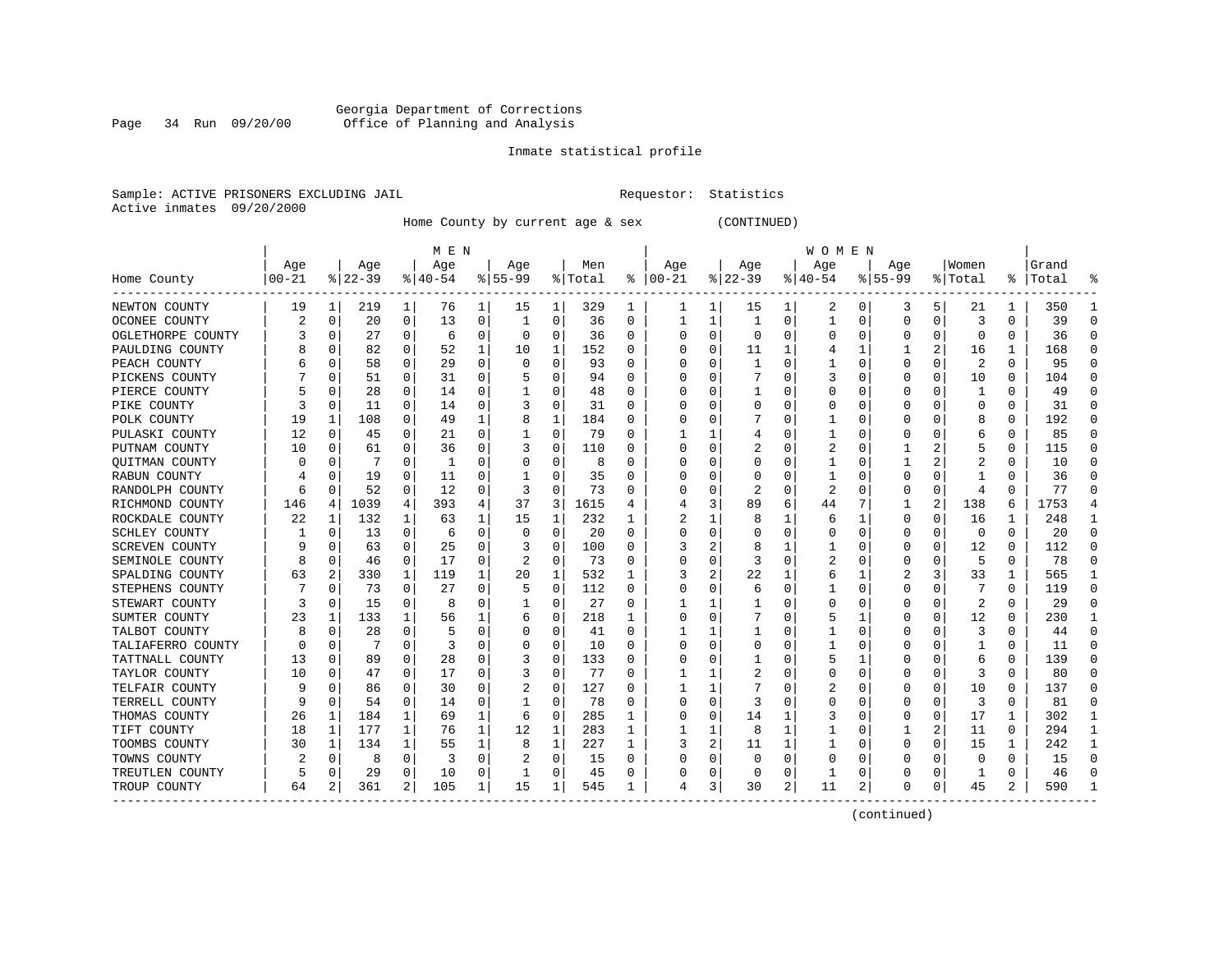# Georgia Department of Corrections Page 35 Run 09/20/00 Office of Planning and Analysis

# Inmate statistical profile

Sample: ACTIVE PRISONERS EXCLUDING JAIL **Requestor:** Statistics Active inmates 09/20/2000

Home County by current age & sex (CONTINUED)

|                     |           |              |                    |              | M E N     |          |                                 |          |         |              |          |          |           |      | WOMEN        |          |          |          |          |              |           |          |
|---------------------|-----------|--------------|--------------------|--------------|-----------|----------|---------------------------------|----------|---------|--------------|----------|----------|-----------|------|--------------|----------|----------|----------|----------|--------------|-----------|----------|
|                     | Age       |              | Age                |              | Age       |          | Age                             |          | Men     |              | Age      |          | Age       |      | Age          |          | Age      |          | Women    |              | Grand     |          |
| Home County         | $00 - 21$ |              | $ 22-39$           |              | $ 40-54 $ |          | $ 55-99$                        |          | % Total | ွေ           | $ 00-21$ |          | $ 22-39 $ |      | $ 40-54$     |          | $ 55-99$ |          | % Total  |              | %   Total | ႜ        |
| TURNER COUNTY       |           | 0            | 42                 | 0            | 17        | 0        |                                 | 0        | 68      | 0            | $\Omega$ | 0        | 3         | 0    | 0            | 0        | 0        | 0        |          | 0            | 71        | $\Omega$ |
| TWIGGS COUNTY       |           | 0            | 22                 | 0            | 8         | 0        | 0                               | 0        | 34      | 0            | O        | O        | 0         | 0    | O            | $\Omega$ | 0        | $\Omega$ | O        | U            | 34        | $\Omega$ |
| UNION COUNTY        |           | n            | 25                 | <sup>0</sup> |           | 0        |                                 | $\Omega$ | 34      | 0            |          |          |           |      |              |          | 0        | $\Omega$ |          |              | 37        | $\Omega$ |
| <b>UPSON COUNTY</b> | 15        | $\Omega$     | 109                | 0            | 46        | 0        |                                 | 1        | 177     | U            |          |          |           | U    |              |          |          | 2        | 11       | $\Omega$     | 188       | $\Omega$ |
| WALKER COUNTY       | 23        |              | 138                | 1            | 48        | 0        |                                 | 1        | 216     |              |          | $\Omega$ | 14        |      |              |          |          | 2        | 20       |              | 236       | -1       |
| WALTON COUNTY       | 19        | -1           | 173                | 1            | 64        | 1        | 12                              | 1        | 268     |              |          |          | 9         |      |              | $\Omega$ | O        | $\Omega$ | 12       | $\Omega$     | 280       | -1       |
| WARE COUNTY         | 30        |              | 247                | 1            | 106       | 1        | 11                              | 1        | 394     |              |          |          | 9         |      | 6            |          |          | O        | 16       |              | 410       |          |
| WARREN COUNTY       |           |              | 17                 | 0            | 18        | 0        |                                 | 0        | 43      | $\Omega$     |          |          |           |      |              |          |          |          | 2        | $\Omega$     | 45        | $\Omega$ |
| WASHINGTON COUNTY   | 17        | n            | 81                 | 0            | 32        | 0        |                                 | O        | 131     | <sup>0</sup> |          |          |           |      |              |          | 0        | U        |          | $\Omega$     | 139       | $\Omega$ |
| WAYNE COUNTY        |           |              | 78                 | 0            | 29        | 0        |                                 | $\Omega$ | 115     | <sup>0</sup> |          |          |           |      |              |          |          |          |          |              | 120       | $\Omega$ |
| WEBSTER COUNTY      |           | 0            | 4                  | 0            | 2         | 0        |                                 | $\Omega$ |         | $\Omega$     |          |          |           | U    |              |          | 0        | 0        | 0        |              |           | $\Omega$ |
| WHEELER COUNTY      |           | $\Omega$     | 15                 | <sup>0</sup> | 11        | U        |                                 | $\Omega$ | 31      | $\Omega$     |          |          |           |      |              |          | O        | ∩        |          | U            | 32        | $\Omega$ |
| WHITE COUNTY        |           | <sup>0</sup> | 36                 | 0            | 18        | 0        |                                 | O        | 63      | 0            |          |          |           |      |              |          |          | O        |          |              | 69        | $\Omega$ |
| WHITFIELD COUNTY    | 37        |              | 279                | 1            | 138       |          | 21                              | 2        | 475     |              |          |          | 29        | 2    |              |          |          | 0        | 35       |              | 510       | -1       |
| WILCOX COUNTY       |           | n            | 28                 | $\Omega$     | 16        | $\Omega$ |                                 | $\Omega$ | 51      | <sup>0</sup> |          |          | 6         |      |              |          | 0        | O        | 6        | U            | 57        | $\Omega$ |
| WILKES COUNTY       | 6         | <sup>0</sup> | 35                 | 0            | 17        | 0        |                                 | 0        | 62      | $\Omega$     |          |          |           |      |              |          | O        | O        |          |              | 66        | $\Omega$ |
| WILKINSON COUNTY    |           | $\Omega$     | 35                 | 0            | 15        | $\Omega$ |                                 | $\Omega$ | 54      | $\Omega$     |          |          |           | U    |              |          | 0        | $\Omega$ |          |              | 57        | $\Omega$ |
| WORTH COUNTY        |           | $\Omega$     | 77                 | $\Omega$     | 29        | $\Omega$ | 4                               | $\Omega$ | 115     | U            |          |          |           | 0    | O            | $\Omega$ | 0        | O        |          | <sup>0</sup> | 120       | $\Omega$ |
| OUT OF STATE        | 0         | 0            | 14                 | 0            | 65        |          | 20                              |          | 99      | 0            | O        | 0        |           | 0    | <sup>0</sup> | 0        | O        | 0        | $\Omega$ |              | 99        | $\Omega$ |
| Total reported      |           |              | 3563 100 23592 100 |              |           |          | 9601 100   1369 100   38125 100 |          |         |              | 144 100  |          | 1598 100  |      | 631 100      |          | 61 100   |          | 2434 100 |              | 40559 100 |          |
| Percent reported    |           | 93.9         |                    | 92.6         |           | 92.3     |                                 | 91.2     |         | 92.6         |          | 91.7     |           | 93.1 |              | 92.7     |          | 92.4     |          | 92.9         |           | 92.6     |
| UNKNOWN             | 232       |              | 1878               |              | 799       |          | 132                             |          | 3041    |              | 13       |          | 118       |      | 50           |          | 5        |          | 186      |              | 3227      |          |
| Total               | 3795      |              | 25470              |              | 10400     |          | 1501                            |          | 41166   |              | 157      |          | 1716      |      | 681          |          | 66       |          | 2620     |              | 43786     |          |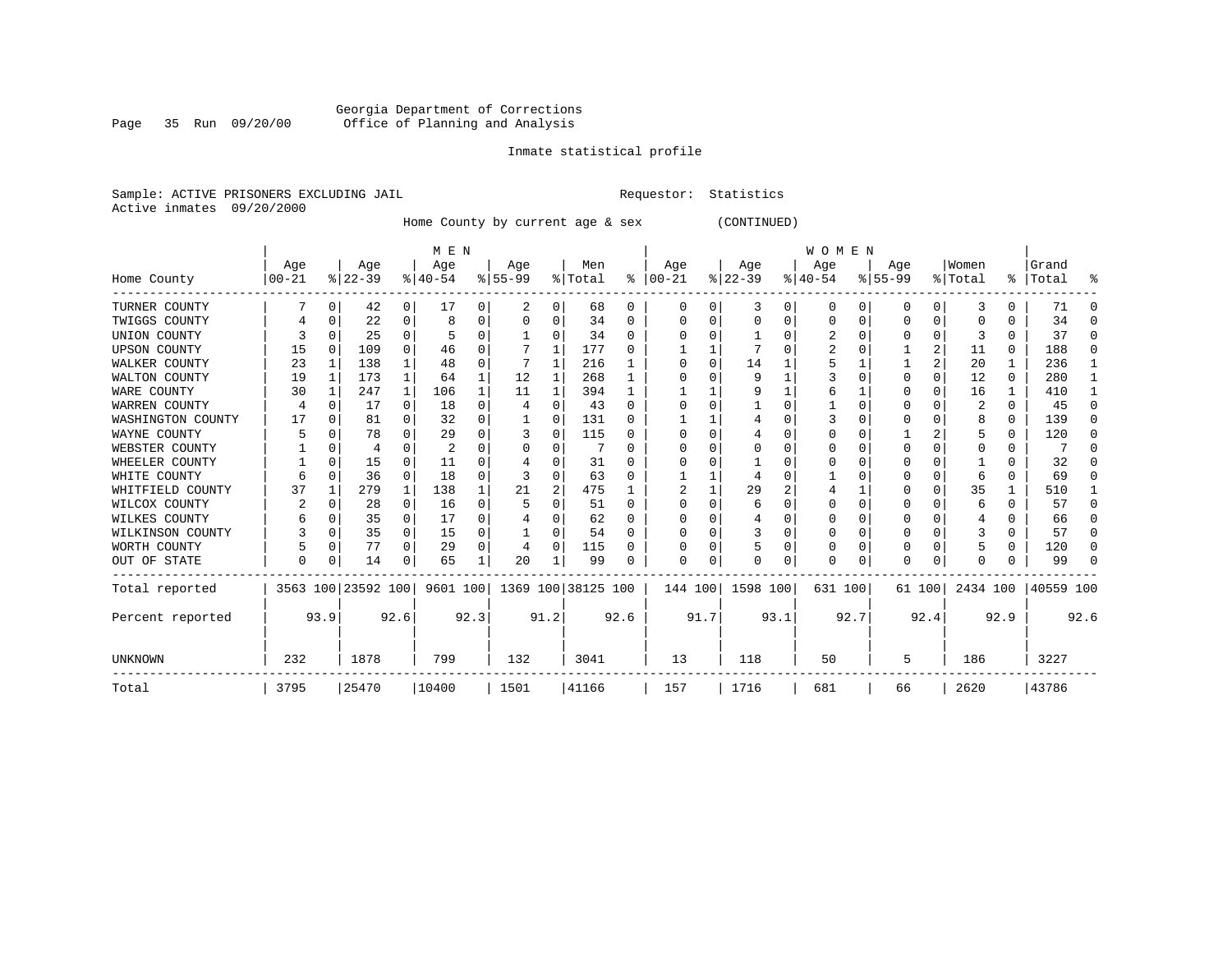Georgia Department of Corrections Office of Planning and Analysis

Inmate statistical profile<br>Requestor: Statistics

Sample: ACTIVE PRISONERS EXCLUDING JAIL Active inmates 09/20/2000

Prison Sentence In Years by current age & sex

| Age<br>Grand<br>Age<br>Age<br>Age<br>Age<br>Men<br>Age<br>Age<br>Age<br>Women<br>$8 22-39$<br>$8 22-39$<br>$00 - 21$<br>$8140 - 54$<br>$8155 - 99$<br>% Total<br>$8   00 - 21$<br>$ 40-54$<br>$8155 - 99$<br>% Total<br>%   Total<br>٩,<br>Sentence In Years<br>$0 - 1$<br>2<br>557<br>73<br>322<br>1<br>97<br>1<br>7<br>0 <sup>1</sup><br>499<br>3<br>2<br>2<br>1<br>1<br>37<br>16<br>1<br>58<br>4<br>2<br>5<br>$1.1 - 2$<br>628<br>2<br>192<br>1007<br>2<br>8<br>76<br>$\overline{4}$<br>3<br>4<br>1117<br>169<br>4<br>18<br>1<br>24<br>4<br>2<br>110<br>$2.1 - 3$<br>$\overline{4}$<br>1078<br>4<br>382<br>2<br>1796<br>4<br>15<br>10<br>8<br>7<br>$\mathbf{1}$<br>2<br>204<br>8<br>2000<br>303<br>8<br>33<br>140<br>48<br>$3.1 - 4$<br>9<br>2<br>3<br>2082<br>312<br>1096<br>416<br>4<br>46<br>3<br>1870<br>15<br>10<br>147<br>48<br>7<br>212<br>8<br>5<br>8<br>4<br>5<br>$4.1 - 5$<br>326<br>3<br>2<br>1483<br>10<br>7<br>5<br>2<br>3<br>165<br>1648<br>210<br>912<br>4<br>35<br>4<br>15<br>115<br>33<br>6<br>4<br>6<br>$5.1 - 6$<br>2850<br>1060<br>10<br>4637<br>22<br>18<br>9<br>14<br>466<br>5103<br>607<br>16<br>11<br>120<br>8<br>11<br>35<br>310<br>112<br>17<br>18<br>$6.1 - 7$<br>3<br>294<br>3<br>1383<br>6<br>$\overline{4}$<br>29<br>2<br>1492<br>187<br>5<br>879<br>23<br>2<br>3<br>9<br>70<br>1<br>109<br>4<br>4<br>3<br>3<br>$\overline{4}$<br>1571<br>$7.1 - 8$<br>124<br>990<br>$\overline{4}$<br>312<br>44<br>3<br>1470<br>65<br>32<br>5<br>$\mathbf 0$<br>$\mathbf 0$<br>101<br>3<br>4<br>4<br>4<br>4<br>$8.1 - 9$<br>314<br>3<br>1494<br>10<br>6<br>61<br>4<br>$\overline{2}$<br>93<br>1587<br>135<br>1004<br>4<br>41<br>3<br>4<br>20<br>3<br>3<br>4<br>4<br>$9.1 - 10$<br>22<br>324<br>95<br>$\mathbf{1}$<br>9<br>$\mathbf 1$<br>450<br>$\mathbf 0$<br>$\Omega$<br>25<br>$\mathbf{1}$<br>12<br>2<br>$\mathbf{1}$<br>2<br>38<br>$\mathbf{1}$<br>488<br>1<br>1<br>1<br>1<br>14<br>$10.1 - 12$<br>862<br>17<br>1277<br>12<br>13<br>6532<br>13<br>12<br>4<br>6<br>348<br>6880<br>23<br>4197<br>196<br>16<br>20<br>245<br>79<br>13<br>$12.1 - 15$<br>5<br>3<br>5<br>125<br>2588<br>1681<br>7<br>547<br>70<br>5<br>2463<br>81<br>37<br>3<br>5<br>5<br>6<br>165<br>6<br>4<br>5<br>4<br>$15.1 - 20$<br>220<br>2714<br>1076<br>4159<br>2<br>7<br>4319<br>11<br>10<br>149<br>10<br>10<br>3<br>101<br>6<br>49<br>11<br>160<br>6<br>10<br>7<br>6<br>286<br>$\overline{4}$<br>5<br>3522<br>14<br>1814<br>17<br>19<br>5809<br>14<br>105<br>6<br>57<br>8<br>6<br>9<br>174<br>7<br>5983<br>14<br>20.1-OVER<br>187<br>6<br>12<br>20<br>9<br>6<br>128<br>7<br>9<br>5939<br>LIFE<br>194<br>5<br>3042<br>2056<br>403<br>27<br>5695<br>14<br>82<br>12<br>25<br>38<br>244<br>14<br>3<br>62<br>50<br>$\mathbf 0$<br>8<br>$\mathbf{1}$<br>123<br>$\Omega$<br>$\mathbf 0$<br>$\Omega$<br>$\mathbf 0$<br>$\mathbf 0$<br>$\Omega$<br>124<br>$\mathbf 0$<br><b>DEATH</b><br>0<br>0<br>0<br>1<br>$\Omega$<br>$\mathbf 0$<br>1<br>$\mathbf 0$<br>$\overline{2}$<br>$\Omega$<br>$\mathbf 0$<br>$\Omega$<br>4<br>0<br>117<br>0<br>70<br>1<br>12<br>1<br>203<br>$\Omega$<br>0<br>$\Omega$<br>$\mathbf 0$<br>2<br>205<br>$\Omega$<br>LIFE W/O PAROLE<br>0<br>0<br>0<br>$\Omega$<br>0<br>0<br>$\mathbf 0$<br>YOUTHFUL OFFENDERS<br>0<br>0<br>1<br>0<br>0<br> 0 <br>1<br>0<br>0<br>0<br>0<br>0<br>1<br>0<br>0<br>Total reported<br>3777 100 25419 100 10378 100 1500 100 41074 100<br>157 100 1709 100<br>678 100<br>2610 100<br>43684 100<br>66 100<br>99.5<br>99.8<br>99.8<br>99.9<br>99.8<br>100.0<br>99.6<br>99.6<br>100.0<br>99.6<br>99.8<br>Percent reported<br>$\mathbf 0$<br>7<br>NOT REPORTED<br>18<br>22<br>1<br>92<br>3<br>102<br>51<br>0<br>10<br>3795<br>25470<br> 10400<br>1501<br>41166<br>157<br>1716<br>681<br>66<br>2620<br>43786<br>Total<br>AVG EXCLUDING<br>6.32<br>7.83<br>11.25<br>12.65<br>14.33<br>11.33<br>7.76<br>8.65<br>10.14<br>7.94<br>11.11<br>LIFE, DEATH, YO |  |  | M E N |  |  |  |  | <b>WOMEN</b> |  |  |  |    |
|--------------------------------------------------------------------------------------------------------------------------------------------------------------------------------------------------------------------------------------------------------------------------------------------------------------------------------------------------------------------------------------------------------------------------------------------------------------------------------------------------------------------------------------------------------------------------------------------------------------------------------------------------------------------------------------------------------------------------------------------------------------------------------------------------------------------------------------------------------------------------------------------------------------------------------------------------------------------------------------------------------------------------------------------------------------------------------------------------------------------------------------------------------------------------------------------------------------------------------------------------------------------------------------------------------------------------------------------------------------------------------------------------------------------------------------------------------------------------------------------------------------------------------------------------------------------------------------------------------------------------------------------------------------------------------------------------------------------------------------------------------------------------------------------------------------------------------------------------------------------------------------------------------------------------------------------------------------------------------------------------------------------------------------------------------------------------------------------------------------------------------------------------------------------------------------------------------------------------------------------------------------------------------------------------------------------------------------------------------------------------------------------------------------------------------------------------------------------------------------------------------------------------------------------------------------------------------------------------------------------------------------------------------------------------------------------------------------------------------------------------------------------------------------------------------------------------------------------------------------------------------------------------------------------------------------------------------------------------------------------------------------------------------------------------------------------------------------------------------------------------------------------------------------------------------------------------------------------------------------------------------------------------------------------------------------------------------------------------------------------------------------------------------------------------------------------------------------------------------------------------------------------------------------------------------------------------------------------------------------------------------------------------------------------------------------------------------------------------------------------------------------------------------------------------------------------------------------------------------------------------------------|--|--|-------|--|--|--|--|--------------|--|--|--|----|
|                                                                                                                                                                                                                                                                                                                                                                                                                                                                                                                                                                                                                                                                                                                                                                                                                                                                                                                                                                                                                                                                                                                                                                                                                                                                                                                                                                                                                                                                                                                                                                                                                                                                                                                                                                                                                                                                                                                                                                                                                                                                                                                                                                                                                                                                                                                                                                                                                                                                                                                                                                                                                                                                                                                                                                                                                                                                                                                                                                                                                                                                                                                                                                                                                                                                                                                                                                                                                                                                                                                                                                                                                                                                                                                                                                                                                                                                                      |  |  |       |  |  |  |  |              |  |  |  |    |
|                                                                                                                                                                                                                                                                                                                                                                                                                                                                                                                                                                                                                                                                                                                                                                                                                                                                                                                                                                                                                                                                                                                                                                                                                                                                                                                                                                                                                                                                                                                                                                                                                                                                                                                                                                                                                                                                                                                                                                                                                                                                                                                                                                                                                                                                                                                                                                                                                                                                                                                                                                                                                                                                                                                                                                                                                                                                                                                                                                                                                                                                                                                                                                                                                                                                                                                                                                                                                                                                                                                                                                                                                                                                                                                                                                                                                                                                                      |  |  |       |  |  |  |  |              |  |  |  |    |
|                                                                                                                                                                                                                                                                                                                                                                                                                                                                                                                                                                                                                                                                                                                                                                                                                                                                                                                                                                                                                                                                                                                                                                                                                                                                                                                                                                                                                                                                                                                                                                                                                                                                                                                                                                                                                                                                                                                                                                                                                                                                                                                                                                                                                                                                                                                                                                                                                                                                                                                                                                                                                                                                                                                                                                                                                                                                                                                                                                                                                                                                                                                                                                                                                                                                                                                                                                                                                                                                                                                                                                                                                                                                                                                                                                                                                                                                                      |  |  |       |  |  |  |  |              |  |  |  | 3  |
|                                                                                                                                                                                                                                                                                                                                                                                                                                                                                                                                                                                                                                                                                                                                                                                                                                                                                                                                                                                                                                                                                                                                                                                                                                                                                                                                                                                                                                                                                                                                                                                                                                                                                                                                                                                                                                                                                                                                                                                                                                                                                                                                                                                                                                                                                                                                                                                                                                                                                                                                                                                                                                                                                                                                                                                                                                                                                                                                                                                                                                                                                                                                                                                                                                                                                                                                                                                                                                                                                                                                                                                                                                                                                                                                                                                                                                                                                      |  |  |       |  |  |  |  |              |  |  |  | 5  |
|                                                                                                                                                                                                                                                                                                                                                                                                                                                                                                                                                                                                                                                                                                                                                                                                                                                                                                                                                                                                                                                                                                                                                                                                                                                                                                                                                                                                                                                                                                                                                                                                                                                                                                                                                                                                                                                                                                                                                                                                                                                                                                                                                                                                                                                                                                                                                                                                                                                                                                                                                                                                                                                                                                                                                                                                                                                                                                                                                                                                                                                                                                                                                                                                                                                                                                                                                                                                                                                                                                                                                                                                                                                                                                                                                                                                                                                                                      |  |  |       |  |  |  |  |              |  |  |  |    |
|                                                                                                                                                                                                                                                                                                                                                                                                                                                                                                                                                                                                                                                                                                                                                                                                                                                                                                                                                                                                                                                                                                                                                                                                                                                                                                                                                                                                                                                                                                                                                                                                                                                                                                                                                                                                                                                                                                                                                                                                                                                                                                                                                                                                                                                                                                                                                                                                                                                                                                                                                                                                                                                                                                                                                                                                                                                                                                                                                                                                                                                                                                                                                                                                                                                                                                                                                                                                                                                                                                                                                                                                                                                                                                                                                                                                                                                                                      |  |  |       |  |  |  |  |              |  |  |  |    |
|                                                                                                                                                                                                                                                                                                                                                                                                                                                                                                                                                                                                                                                                                                                                                                                                                                                                                                                                                                                                                                                                                                                                                                                                                                                                                                                                                                                                                                                                                                                                                                                                                                                                                                                                                                                                                                                                                                                                                                                                                                                                                                                                                                                                                                                                                                                                                                                                                                                                                                                                                                                                                                                                                                                                                                                                                                                                                                                                                                                                                                                                                                                                                                                                                                                                                                                                                                                                                                                                                                                                                                                                                                                                                                                                                                                                                                                                                      |  |  |       |  |  |  |  |              |  |  |  | 12 |
|                                                                                                                                                                                                                                                                                                                                                                                                                                                                                                                                                                                                                                                                                                                                                                                                                                                                                                                                                                                                                                                                                                                                                                                                                                                                                                                                                                                                                                                                                                                                                                                                                                                                                                                                                                                                                                                                                                                                                                                                                                                                                                                                                                                                                                                                                                                                                                                                                                                                                                                                                                                                                                                                                                                                                                                                                                                                                                                                                                                                                                                                                                                                                                                                                                                                                                                                                                                                                                                                                                                                                                                                                                                                                                                                                                                                                                                                                      |  |  |       |  |  |  |  |              |  |  |  | 3  |
|                                                                                                                                                                                                                                                                                                                                                                                                                                                                                                                                                                                                                                                                                                                                                                                                                                                                                                                                                                                                                                                                                                                                                                                                                                                                                                                                                                                                                                                                                                                                                                                                                                                                                                                                                                                                                                                                                                                                                                                                                                                                                                                                                                                                                                                                                                                                                                                                                                                                                                                                                                                                                                                                                                                                                                                                                                                                                                                                                                                                                                                                                                                                                                                                                                                                                                                                                                                                                                                                                                                                                                                                                                                                                                                                                                                                                                                                                      |  |  |       |  |  |  |  |              |  |  |  |    |
|                                                                                                                                                                                                                                                                                                                                                                                                                                                                                                                                                                                                                                                                                                                                                                                                                                                                                                                                                                                                                                                                                                                                                                                                                                                                                                                                                                                                                                                                                                                                                                                                                                                                                                                                                                                                                                                                                                                                                                                                                                                                                                                                                                                                                                                                                                                                                                                                                                                                                                                                                                                                                                                                                                                                                                                                                                                                                                                                                                                                                                                                                                                                                                                                                                                                                                                                                                                                                                                                                                                                                                                                                                                                                                                                                                                                                                                                                      |  |  |       |  |  |  |  |              |  |  |  | 4  |
|                                                                                                                                                                                                                                                                                                                                                                                                                                                                                                                                                                                                                                                                                                                                                                                                                                                                                                                                                                                                                                                                                                                                                                                                                                                                                                                                                                                                                                                                                                                                                                                                                                                                                                                                                                                                                                                                                                                                                                                                                                                                                                                                                                                                                                                                                                                                                                                                                                                                                                                                                                                                                                                                                                                                                                                                                                                                                                                                                                                                                                                                                                                                                                                                                                                                                                                                                                                                                                                                                                                                                                                                                                                                                                                                                                                                                                                                                      |  |  |       |  |  |  |  |              |  |  |  |    |
|                                                                                                                                                                                                                                                                                                                                                                                                                                                                                                                                                                                                                                                                                                                                                                                                                                                                                                                                                                                                                                                                                                                                                                                                                                                                                                                                                                                                                                                                                                                                                                                                                                                                                                                                                                                                                                                                                                                                                                                                                                                                                                                                                                                                                                                                                                                                                                                                                                                                                                                                                                                                                                                                                                                                                                                                                                                                                                                                                                                                                                                                                                                                                                                                                                                                                                                                                                                                                                                                                                                                                                                                                                                                                                                                                                                                                                                                                      |  |  |       |  |  |  |  |              |  |  |  | 16 |
|                                                                                                                                                                                                                                                                                                                                                                                                                                                                                                                                                                                                                                                                                                                                                                                                                                                                                                                                                                                                                                                                                                                                                                                                                                                                                                                                                                                                                                                                                                                                                                                                                                                                                                                                                                                                                                                                                                                                                                                                                                                                                                                                                                                                                                                                                                                                                                                                                                                                                                                                                                                                                                                                                                                                                                                                                                                                                                                                                                                                                                                                                                                                                                                                                                                                                                                                                                                                                                                                                                                                                                                                                                                                                                                                                                                                                                                                                      |  |  |       |  |  |  |  |              |  |  |  |    |
|                                                                                                                                                                                                                                                                                                                                                                                                                                                                                                                                                                                                                                                                                                                                                                                                                                                                                                                                                                                                                                                                                                                                                                                                                                                                                                                                                                                                                                                                                                                                                                                                                                                                                                                                                                                                                                                                                                                                                                                                                                                                                                                                                                                                                                                                                                                                                                                                                                                                                                                                                                                                                                                                                                                                                                                                                                                                                                                                                                                                                                                                                                                                                                                                                                                                                                                                                                                                                                                                                                                                                                                                                                                                                                                                                                                                                                                                                      |  |  |       |  |  |  |  |              |  |  |  |    |
|                                                                                                                                                                                                                                                                                                                                                                                                                                                                                                                                                                                                                                                                                                                                                                                                                                                                                                                                                                                                                                                                                                                                                                                                                                                                                                                                                                                                                                                                                                                                                                                                                                                                                                                                                                                                                                                                                                                                                                                                                                                                                                                                                                                                                                                                                                                                                                                                                                                                                                                                                                                                                                                                                                                                                                                                                                                                                                                                                                                                                                                                                                                                                                                                                                                                                                                                                                                                                                                                                                                                                                                                                                                                                                                                                                                                                                                                                      |  |  |       |  |  |  |  |              |  |  |  |    |
|                                                                                                                                                                                                                                                                                                                                                                                                                                                                                                                                                                                                                                                                                                                                                                                                                                                                                                                                                                                                                                                                                                                                                                                                                                                                                                                                                                                                                                                                                                                                                                                                                                                                                                                                                                                                                                                                                                                                                                                                                                                                                                                                                                                                                                                                                                                                                                                                                                                                                                                                                                                                                                                                                                                                                                                                                                                                                                                                                                                                                                                                                                                                                                                                                                                                                                                                                                                                                                                                                                                                                                                                                                                                                                                                                                                                                                                                                      |  |  |       |  |  |  |  |              |  |  |  |    |
|                                                                                                                                                                                                                                                                                                                                                                                                                                                                                                                                                                                                                                                                                                                                                                                                                                                                                                                                                                                                                                                                                                                                                                                                                                                                                                                                                                                                                                                                                                                                                                                                                                                                                                                                                                                                                                                                                                                                                                                                                                                                                                                                                                                                                                                                                                                                                                                                                                                                                                                                                                                                                                                                                                                                                                                                                                                                                                                                                                                                                                                                                                                                                                                                                                                                                                                                                                                                                                                                                                                                                                                                                                                                                                                                                                                                                                                                                      |  |  |       |  |  |  |  |              |  |  |  |    |
|                                                                                                                                                                                                                                                                                                                                                                                                                                                                                                                                                                                                                                                                                                                                                                                                                                                                                                                                                                                                                                                                                                                                                                                                                                                                                                                                                                                                                                                                                                                                                                                                                                                                                                                                                                                                                                                                                                                                                                                                                                                                                                                                                                                                                                                                                                                                                                                                                                                                                                                                                                                                                                                                                                                                                                                                                                                                                                                                                                                                                                                                                                                                                                                                                                                                                                                                                                                                                                                                                                                                                                                                                                                                                                                                                                                                                                                                                      |  |  |       |  |  |  |  |              |  |  |  |    |
|                                                                                                                                                                                                                                                                                                                                                                                                                                                                                                                                                                                                                                                                                                                                                                                                                                                                                                                                                                                                                                                                                                                                                                                                                                                                                                                                                                                                                                                                                                                                                                                                                                                                                                                                                                                                                                                                                                                                                                                                                                                                                                                                                                                                                                                                                                                                                                                                                                                                                                                                                                                                                                                                                                                                                                                                                                                                                                                                                                                                                                                                                                                                                                                                                                                                                                                                                                                                                                                                                                                                                                                                                                                                                                                                                                                                                                                                                      |  |  |       |  |  |  |  |              |  |  |  | 0  |
|                                                                                                                                                                                                                                                                                                                                                                                                                                                                                                                                                                                                                                                                                                                                                                                                                                                                                                                                                                                                                                                                                                                                                                                                                                                                                                                                                                                                                                                                                                                                                                                                                                                                                                                                                                                                                                                                                                                                                                                                                                                                                                                                                                                                                                                                                                                                                                                                                                                                                                                                                                                                                                                                                                                                                                                                                                                                                                                                                                                                                                                                                                                                                                                                                                                                                                                                                                                                                                                                                                                                                                                                                                                                                                                                                                                                                                                                                      |  |  |       |  |  |  |  |              |  |  |  |    |
|                                                                                                                                                                                                                                                                                                                                                                                                                                                                                                                                                                                                                                                                                                                                                                                                                                                                                                                                                                                                                                                                                                                                                                                                                                                                                                                                                                                                                                                                                                                                                                                                                                                                                                                                                                                                                                                                                                                                                                                                                                                                                                                                                                                                                                                                                                                                                                                                                                                                                                                                                                                                                                                                                                                                                                                                                                                                                                                                                                                                                                                                                                                                                                                                                                                                                                                                                                                                                                                                                                                                                                                                                                                                                                                                                                                                                                                                                      |  |  |       |  |  |  |  |              |  |  |  |    |
|                                                                                                                                                                                                                                                                                                                                                                                                                                                                                                                                                                                                                                                                                                                                                                                                                                                                                                                                                                                                                                                                                                                                                                                                                                                                                                                                                                                                                                                                                                                                                                                                                                                                                                                                                                                                                                                                                                                                                                                                                                                                                                                                                                                                                                                                                                                                                                                                                                                                                                                                                                                                                                                                                                                                                                                                                                                                                                                                                                                                                                                                                                                                                                                                                                                                                                                                                                                                                                                                                                                                                                                                                                                                                                                                                                                                                                                                                      |  |  |       |  |  |  |  |              |  |  |  |    |
|                                                                                                                                                                                                                                                                                                                                                                                                                                                                                                                                                                                                                                                                                                                                                                                                                                                                                                                                                                                                                                                                                                                                                                                                                                                                                                                                                                                                                                                                                                                                                                                                                                                                                                                                                                                                                                                                                                                                                                                                                                                                                                                                                                                                                                                                                                                                                                                                                                                                                                                                                                                                                                                                                                                                                                                                                                                                                                                                                                                                                                                                                                                                                                                                                                                                                                                                                                                                                                                                                                                                                                                                                                                                                                                                                                                                                                                                                      |  |  |       |  |  |  |  |              |  |  |  |    |
|                                                                                                                                                                                                                                                                                                                                                                                                                                                                                                                                                                                                                                                                                                                                                                                                                                                                                                                                                                                                                                                                                                                                                                                                                                                                                                                                                                                                                                                                                                                                                                                                                                                                                                                                                                                                                                                                                                                                                                                                                                                                                                                                                                                                                                                                                                                                                                                                                                                                                                                                                                                                                                                                                                                                                                                                                                                                                                                                                                                                                                                                                                                                                                                                                                                                                                                                                                                                                                                                                                                                                                                                                                                                                                                                                                                                                                                                                      |  |  |       |  |  |  |  |              |  |  |  |    |
|                                                                                                                                                                                                                                                                                                                                                                                                                                                                                                                                                                                                                                                                                                                                                                                                                                                                                                                                                                                                                                                                                                                                                                                                                                                                                                                                                                                                                                                                                                                                                                                                                                                                                                                                                                                                                                                                                                                                                                                                                                                                                                                                                                                                                                                                                                                                                                                                                                                                                                                                                                                                                                                                                                                                                                                                                                                                                                                                                                                                                                                                                                                                                                                                                                                                                                                                                                                                                                                                                                                                                                                                                                                                                                                                                                                                                                                                                      |  |  |       |  |  |  |  |              |  |  |  |    |
| AVG INCLUDING                                                                                                                                                                                                                                                                                                                                                                                                                                                                                                                                                                                                                                                                                                                                                                                                                                                                                                                                                                                                                                                                                                                                                                                                                                                                                                                                                                                                                                                                                                                                                                                                                                                                                                                                                                                                                                                                                                                                                                                                                                                                                                                                                                                                                                                                                                                                                                                                                                                                                                                                                                                                                                                                                                                                                                                                                                                                                                                                                                                                                                                                                                                                                                                                                                                                                                                                                                                                                                                                                                                                                                                                                                                                                                                                                                                                                                                                        |  |  |       |  |  |  |  |              |  |  |  |    |
| LIFE=21, YO=3 YRS<br>8.50<br>12.39<br>14.25<br>16.04<br>12.63<br>7.16<br>8.75<br>10.14<br>14.26<br>9.16<br>12.42                                                                                                                                                                                                                                                                                                                                                                                                                                                                                                                                                                                                                                                                                                                                                                                                                                                                                                                                                                                                                                                                                                                                                                                                                                                                                                                                                                                                                                                                                                                                                                                                                                                                                                                                                                                                                                                                                                                                                                                                                                                                                                                                                                                                                                                                                                                                                                                                                                                                                                                                                                                                                                                                                                                                                                                                                                                                                                                                                                                                                                                                                                                                                                                                                                                                                                                                                                                                                                                                                                                                                                                                                                                                                                                                                                     |  |  |       |  |  |  |  |              |  |  |  |    |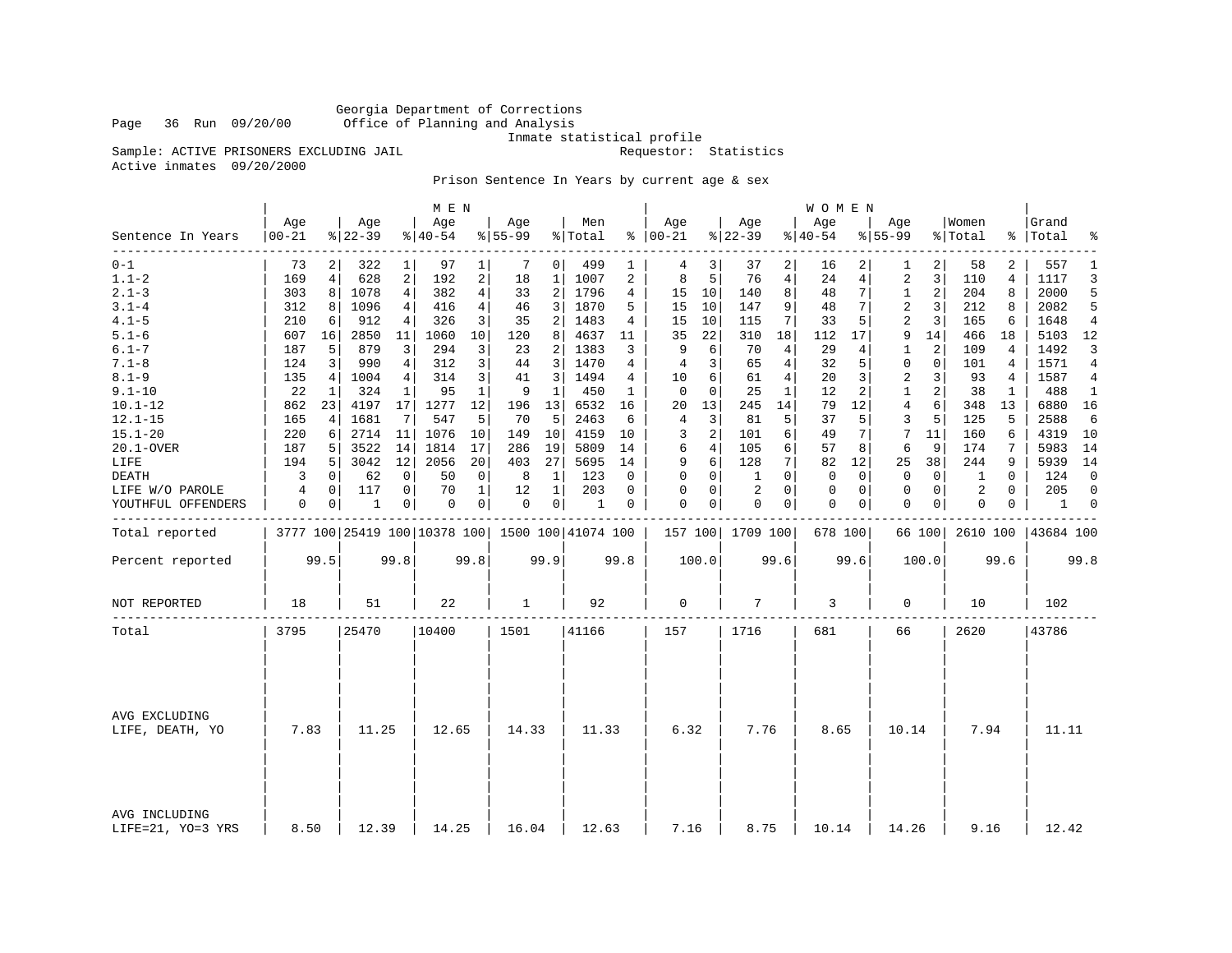# Georgia Department of Corrections Page 37 Run 09/20/00 Office of Planning and Analysis

# Inmate statistical profile

Sample: ACTIVE PRISONERS EXCLUDING JAIL **Requestor:** Statistics Active inmates 09/20/2000

Probation To Follow Prison by current age & sex

|                                     | Age                 | Age                                       | M E N<br>Age                 | Age         | Men                                | Age                  | Age                     | <b>WOMEN</b><br>Aqe    | Age                  | Women                   | Grand                    |
|-------------------------------------|---------------------|-------------------------------------------|------------------------------|-------------|------------------------------------|----------------------|-------------------------|------------------------|----------------------|-------------------------|--------------------------|
| Prob After Prison                   | $00 - 21$           | $8122 - 39$                               | $8140 - 54$                  | $8155 - 99$ | ွေ<br>% Total                      | $ 00-21 $            | $8122 - 39$             | $8140 - 54$            | $8155 - 99$          | % Total                 | %   Total %              |
| PROBATION TO FOLLOW<br>NO PROBATION | 43 <br>1640<br>2155 | 7326<br>29 <sup>1</sup><br>57 18144<br>71 | 26<br>2737<br>74<br>7663     | 416<br>1085 | 28 12119<br>29<br>72 29047<br>71 ' | 46<br>72<br>85<br>54 | 33<br>561<br>1155<br>67 | 229<br>34<br>452<br>66 | 20<br>30<br>46<br>70 | 882<br>34<br>1738<br>66 | $13001$ 30<br>  30785 70 |
| Total reported                      |                     |                                           | 3795 100 25470 100 10400 100 |             | 1501 100 41166 100                 | 157<br>100           | 1716 100                | 681 100                | 66 100               | 2620 100                | 43786 100                |
| Percent reported                    | 100.0               | 100.0                                     | 100.0                        | 100.0       | 100.0                              | 100.0                | 100.0                   | 100.0                  | 100.0                | 100.0                   | 100.0                    |
| NOT REPORTED                        | $\mathbf 0$         | $\Omega$                                  | 0                            | $\mathbf 0$ | $\mathbf 0$                        | $\mathbf 0$          | $\Omega$                | $\mathbf 0$            | $\Omega$             | $\Omega$                | $\mathbf 0$              |
| Total                               | 3795                | 25470                                     | 10400                        | 1501        | 41166                              | 157                  | 1716                    | 681                    | 66                   | 2620                    | 43786                    |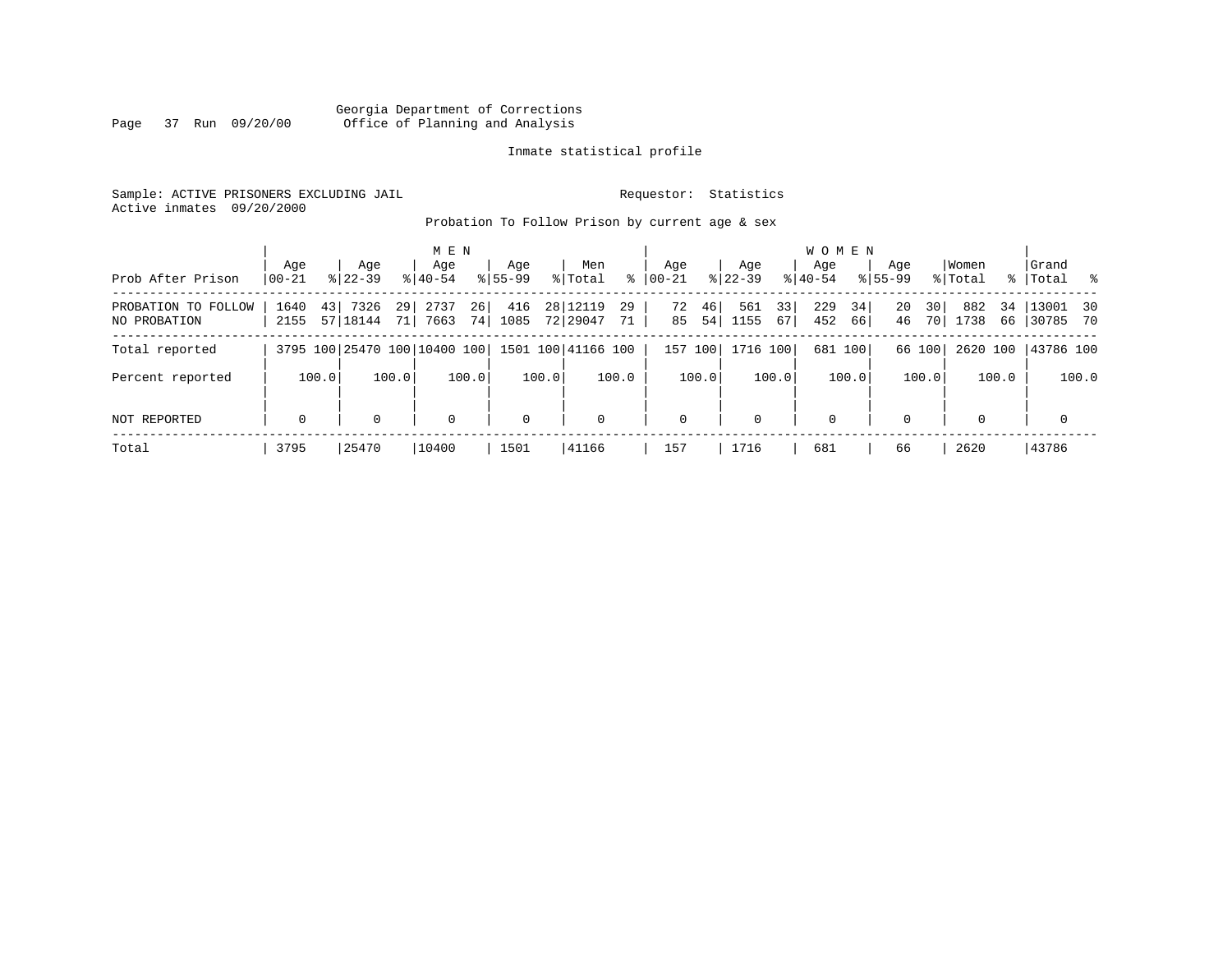# Georgia Department of Corrections Page 38 Run 09/20/00 Office of Planning and Analysis

# Inmate statistical profile

Sample: ACTIVE PRISONERS EXCLUDING JAIL **Requestor:** Statistics Active inmates 09/20/2000

Admission Type by current age & sex

|                      |                  |          |                  |          | M E N                        |          |                  |                |                    |          |                      |             |                  |          | <b>WOMEN</b>     |          |                    |          |                  |      |                    |          |
|----------------------|------------------|----------|------------------|----------|------------------------------|----------|------------------|----------------|--------------------|----------|----------------------|-------------|------------------|----------|------------------|----------|--------------------|----------|------------------|------|--------------------|----------|
| Admission Type       | Age<br>$00 - 21$ |          | Age<br>$8 22-39$ |          | Age<br>$8 40-54$             |          | Age<br>$8 55-99$ |                | Men<br>% Total     |          | Age<br>$8   00 - 21$ |             | Age<br>$ 22-39 $ |          | Age<br>$8 40-54$ |          | Age<br>$8155 - 99$ |          | Women<br>% Total |      | Grand<br>%   Total |          |
|                      |                  |          |                  |          |                              |          |                  |                |                    |          |                      |             |                  |          |                  |          |                    |          |                  |      |                    |          |
| COMMITTED FROM COURT | 3138             |          | 83 16232         | 64       | 6802                         | 66       | 1125             |                | 75 27297           | 66       | 131                  | 83          | 1071             | 63       | 452              | 67       | 58                 | 88       | 1712             | 66   | 29009              | 66       |
| RETURN APPEAL/BOND   | 0                | $\Omega$ | 5                | 0        | 3                            | 0        | $\Omega$         | 0              | 8                  | 0        | $\mathbf 0$          | $\mathbf 0$ | $\Omega$         | 0        | 0                | 0        | $\Omega$           | 0        | <sup>0</sup>     | 0    | 8                  | $\Omega$ |
| PAROLE REV/NEW SENT  | 131              | 3        | 4355             | 17       | 1763                         | 17       | 172              | 11             | 6421               | 16       |                      | 1           | 196              | 11       | 102              | 15       | 4                  | 6        | 303              | 12   | 6724               | 15       |
| PAR REV/NO NEW SENT  | 33               |          | 786              | 3        | 353                          | 3        | 32               | $\overline{c}$ | 1204               | 3        |                      |             | 79               | 5        | 24               |          | 2                  | 3        | 106              | 4    | 1310               | Р        |
| PROB VIOL/TOTAL REV  | 0                | $\Omega$ | 0                | 0        | -1                           | $\Omega$ | $\Omega$         | 0              |                    | 0        | $\Omega$             | $\Omega$    | $\Omega$         | $\Omega$ | $\Omega$         | $\Omega$ | $\Omega$           | $\Omega$ | $\Omega$         | 0    |                    | $\Omega$ |
| PROB VIOL/PARTIAL    | 199              | 5        | 1094             | 4        | 363                          | 3        | 42               | 3              | 1698               | 4        | 11                   | 7           | 147              | 9        | 35               | 5        | $\Omega$           | $\Omega$ | 193              | 7    | 1891               | 4        |
| ADMIT FM OTHER CUST  |                  | $\Omega$ | 16               | 0        | 6                            | 0        | 4                | $\Omega$       | 27                 | 0        | $\Omega$             | $\Omega$    | $\Omega$         | $\Omega$ | $\Omega$         | 0        | 0                  | $\Omega$ | 0                | 0    | 27                 | ∩        |
| SHOCK INCARCERATION  | $\Omega$         | $\Omega$ | O                | $\Omega$ | $\Omega$                     | 0        | 0                | 0              | 0                  | 0        | $\Omega$             | 0           | $\Omega$         | O        | $\Omega$         | O        | $\Omega$           | 0        | <sup>0</sup>     | 0    | U                  | ſ        |
| PROB REV/REMAINDER   | 258              | 7        | 2468             | 10       | 837                          | 8        | 85               | 6              | 3648               | 9        | 11                   | 7           | 209              | 12       | 59               | 9        | 2                  | 3        | 281              | 11   | 3929               |          |
| NEW SENT/PAR REV PND |                  | 0        | 51               | 0        | 19                           | 0        | 3                | $\mathbf 0$    | 73                 | 0        | $\Omega$             | $\Omega$    | -1               | $\Omega$ | 2                | O        | $\Omega$           | $\Omega$ | 3                | 0    | 76                 | n        |
| LIFE W/O PAROLE      |                  | $\Omega$ | 75               | 0        | 38                           | $\Omega$ | 9                | 1              | 125                | 0        | <sup>0</sup>         | $\Omega$    | $\Omega$         | $\Omega$ | O                | O        | $\Omega$           | $\Omega$ | $\Omega$         | 0    | 125                | n        |
| PAROLE REV BOOT CAMP |                  | $\Omega$ | 13               | 0        | $\overline{2}$               | 0        | 0                | 0              | 15                 | O        | ∩                    | $\Omega$    | $\Omega$         | $\Omega$ | Ω                | n        | ∩                  | U        | O                | 0    | 15                 | n        |
| PAR REV/RSN UNKNOWN  |                  | $\Omega$ | 26               | $\cap$   | 55                           | 1        | 21               | 1              | 102                | U        | ∩                    | 0           | $\Omega$         | $\Omega$ | Ω                | O        | ∩                  | $\Omega$ | n                | 0    | 102                |          |
| PROBATION/PAROLE REV |                  | ∩        | U                | 0        | $\Omega$                     | $\Omega$ | $\Omega$         | $\Omega$       | $\Omega$           | U        | ∩                    | 0           | U                | $\Omega$ | U                | O        | ∩                  | U        | U                | U    | $\Omega$           |          |
| PB PAROLE RESCINDED  |                  | $\Omega$ | 8                | U        | 2                            | U        | U                | $\Omega$       | 10                 | O        | <sup>0</sup>         | 0           | U                | $\Omega$ | O                | O        | ∩                  | $\Omega$ | ∩                | U    | 10                 |          |
| PROB REVOCATION/SC   |                  | $\Omega$ | 32               | 0        | 15                           | U        |                  | O              | 52                 | O        |                      |             | 6                | O        |                  |          | $\Omega$           | $\Omega$ | 12               | U    | 64                 | O        |
| PAR REV/REVOC CENTER |                  | 0        | 216              | 1        | 108                          |          | 6                | 0              | 332                |          | <sup>0</sup>         | 0           |                  | O        | Ω                | O        | $\Omega$           | U        | <sup>0</sup>     | 0    | 332                |          |
| INFORMATION ONLY     |                  | $\Omega$ | O                | 0        | $\Omega$                     | 0        | O                | 0              | 0                  | 0        | $\Omega$             | 0           | 0                | O        | U                | $\Omega$ | $\Omega$           | $\Omega$ | O                | 0    | U                  | $\Omega$ |
| INCOMPLETE SENT PKG  |                  | $\Omega$ |                  | 0        | $\Omega$                     | 0        | O                | $\Omega$       | 0                  | O        | <sup>0</sup>         | $\Omega$    | O                | O        | U                | O        | O                  | $\Omega$ | O                | 0    | U                  | ∩        |
| HANCOCK REVOC CENTER |                  | $\Omega$ | 5                | 0        | $\Omega$                     | 0        | U                | $\Omega$       | 5                  | U        | ∩                    | $\Omega$    | O                | O        | 0                | $\Omega$ | $\Omega$           | $\Omega$ |                  | 0    |                    | ∩        |
| WHITWORTH DETENTION  |                  | $\Omega$ | 39               | 0        | 12                           | 0        | 1                | 0              | 53                 | $\Omega$ | <sup>0</sup>         | 0           | $\Omega$         | O        | 0                | $\Omega$ | $\Omega$           | $\Omega$ |                  | 0    | 53                 | ∩        |
| DCYS AT RISK         | 9                | $\Omega$ | $\overline{2}$   | $\Omega$ | $\Omega$                     | 0        |                  | $\Omega$       | 11                 | 0        |                      | 0           | 0                | $\Omega$ | 0                | 0        | $\Omega$           | $\Omega$ |                  | 0    | 11                 | C        |
| OTHER                | $\Omega$         | $\Omega$ | O                | U        | O                            | 0        | O                | $\Omega$       | $\Omega$           | O        | $\Omega$             | O           | O                | $\Omega$ | O                | O        | $\Omega$           | $\Omega$ |                  | U    | U                  |          |
| Total reported       |                  |          |                  |          | 3779 100 25423 100 10379 100 |          |                  |                | 1501 100 41082 100 |          | 157 100              |             | 1709 100         |          | 678 100          |          |                    | 66 100   | 2610 100         |      | 43692 100          |          |
| Percent reported     |                  | 99.6     |                  | 99.8     |                              | 99.8     |                  | 100.0          |                    | 99.8     |                      | 100.0       |                  | 99.6     |                  | 99.6     |                    | 100.0    |                  | 99.6 |                    | 99.8     |
| UNKNOWN              | 16               |          | 47               |          | 21                           |          | 0                |                | 84                 |          | 0                    |             | 7                |          | 3                |          | 0                  |          | 10               |      | 94                 |          |
| Total                | 3795             |          | 25470            |          | 10400                        |          | 1501             |                | 41166              |          | 157                  |             | 1716             |          | 681              |          | 66                 |          | 2620             |      | 43786              |          |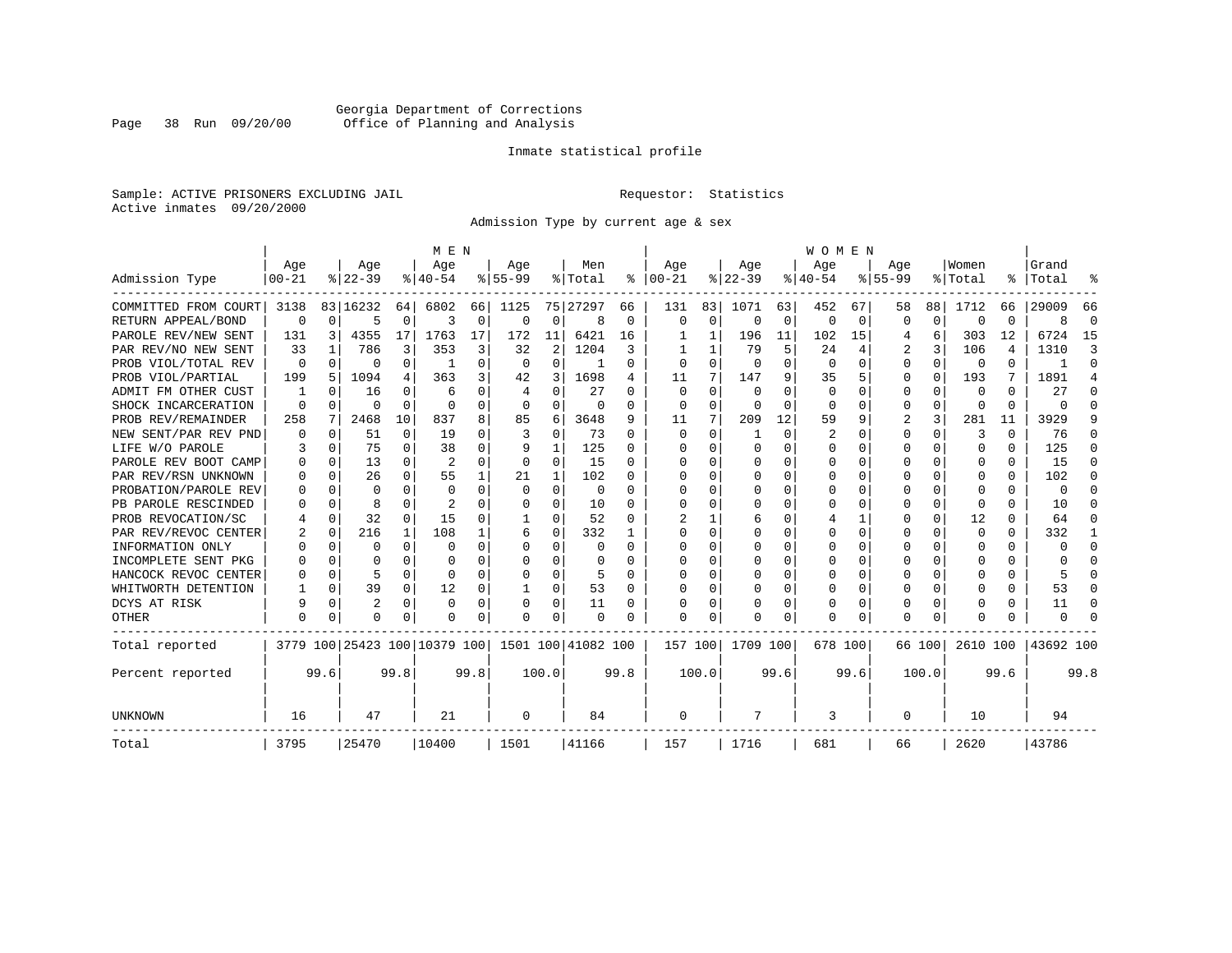#### Georgia Department of Corrections Page 39 Run 09/20/00 Office of Planning and Analysis

# Inmate statistical profile

|  | Sample: ACTIVE PRISONERS EXCLUDING JAIL | Requestor: Statistics             |  |
|--|-----------------------------------------|-----------------------------------|--|
|  | Active inmates 09/20/2000               |                                   |  |
|  |                                         | Release Type by current age & sex |  |

| Release Type                         | Age<br>$100 - 21$ | Aqe<br>$8122 - 39$ | M E N<br>Aqe<br>$8140 - 54$ | Age<br>$8155 - 99$                     | Men<br>% Total                                                                            | ႜ             | Aqe<br>$00 - 21$ |                              | Aqe<br>$ 22-39 $     | <b>WOMEN</b><br>Age<br>$8140 - 54$ |              | Aqe<br>$8155 - 99$ | Women<br>% Total                             |              | Grand<br>%   Total       | $\sim$ $\approx$           |
|--------------------------------------|-------------------|--------------------|-----------------------------|----------------------------------------|-------------------------------------------------------------------------------------------|---------------|------------------|------------------------------|----------------------|------------------------------------|--------------|--------------------|----------------------------------------------|--------------|--------------------------|----------------------------|
| PAROLE<br>SENTENCE EXPIRED<br>Active | 16                | 47<br>$\Omega$     | 21                          | $\Omega$<br>$\Omega$<br>$\overline{0}$ | 84<br>0 <sup>1</sup><br>0 <sup>1</sup><br>3795 100 25470 100 10399 100 1501 100 41165 100 | 0<br>$\Omega$ | $\mathbf{0}$     | 0<br>$\mathbf{0}$<br>157 100 | $\Omega$<br>1716 100 | 0 <sup>1</sup><br>0<br>681 100     | $\mathbf{0}$ | $\Omega$<br>66 100 | 10<br>0 <sup>1</sup><br>$\Omega$<br>$\Omega$ | $\mathbf{0}$ | 94<br>2620 100 43785 100 | $\overline{0}$<br>$\Omega$ |
| Total                                | 3795              | 25470              | 10400                       | 1501                                   | 41166                                                                                     |               | 157              |                              | 1716                 | 681                                |              | 66                 | 2620                                         |              | 43786                    |                            |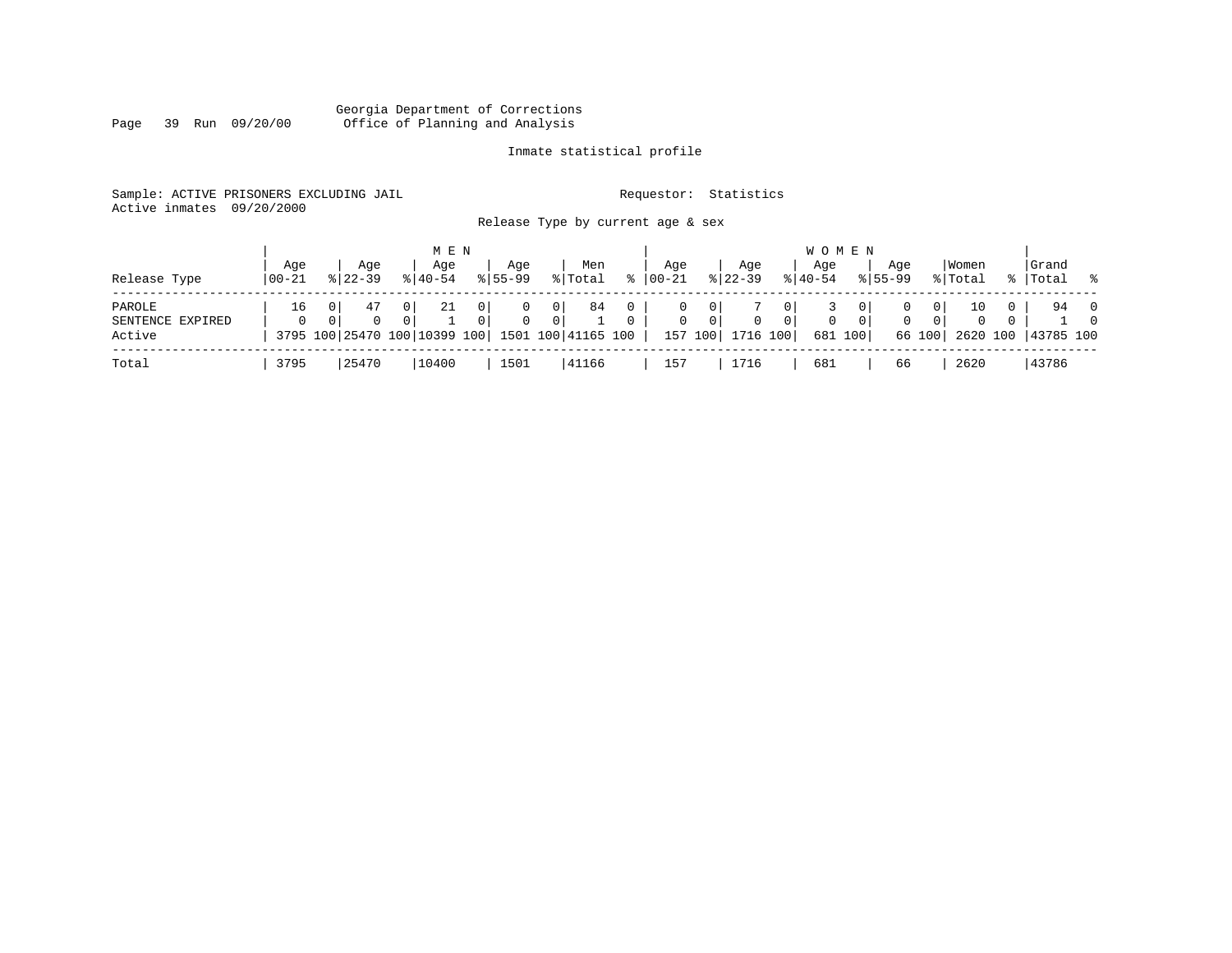# Georgia Department of Corrections Page 40 Run 09/20/00 Office of Planning and Analysis

# Inmate statistical profile

Sample: ACTIVE PRISONERS EXCLUDING JAIL **Requestor:** Statistics Active inmates 09/20/2000

Inst By Group by current age & sex

|                      |             |          |                              |                | M E N     |                |          |                |                    |                |             |             |           |          | W O M E N   |         |             |                |          |          |           |       |
|----------------------|-------------|----------|------------------------------|----------------|-----------|----------------|----------|----------------|--------------------|----------------|-------------|-------------|-----------|----------|-------------|---------|-------------|----------------|----------|----------|-----------|-------|
|                      | Age         |          | Age                          |                | Age       |                | Age      |                | Men                |                | Age         |             | Age       |          | Age         |         | Age         |                | Women    |          | Grand     |       |
| Inst By Group        | $ 00-21 $   |          | $ 22-39 $                    |                | $ 40-54 $ |                | $ 55-99$ |                | % Total            | ႜ              | $ 00-21$    |             | $ 22-39 $ |          | $ 40-54 $   |         | $8 55-99$   |                | % Total  | ႜႜ       | Total     | ႜ     |
| County jails         | 0           | $\Omega$ | 0                            | 0              |           | 0              |          | 0              |                    |                | 0           | 0           |           | 0        | 0           |         | 0           | 0              |          | 0        |           |       |
| Transitional centers | 17          | $\Omega$ | 464                          | $\overline{2}$ | 226       | $\overline{a}$ | 16       |                | 723                | $\overline{a}$ | 9           | 6           | 139       | 8        | 47          |         | 2           | 3 <sub>1</sub> | 197      | 8        | 920       |       |
| County camps         | 405         | 11       | 2756                         | 11             | 671       | 6              | 26       |                | 3858               | 9              | $\Omega$    | 0           | $\Omega$  |          | $\Omega$    |         | 0           |                | $\Omega$ | $\Omega$ | 3858      | 9     |
| Inmate boot camps    | 251         |          | 538                          |                |           |                |          |                | 790                |                |             |             |           |          | 0           |         | 0           |                |          |          | 790       |       |
| State prisons        | 2795        |          | 74 19482                     | 76             | 8574      | 82             | 1361     | 91             | 32212              | 78             | 148         | 94          | 1577      | 92       | 634         | 93      | 64          | 97             | 2423     | 92       | 34635     | 79    |
| Private prisons      | 324         | Q        | 2218                         | 9              | 927       | 9              | 97       | 6              | 3566               | 9              | $\Omega$    | $\Omega$    | $\Omega$  | $\Omega$ | $\mathbf 0$ |         | 0           |                | $\Omega$ | $\Omega$ | 3566      | 8     |
| Other                | 3           | 0        | 12                           | $\overline{0}$ | 0         | 0              |          | $\overline{0}$ | 16                 | 0              | $\mathbf 0$ | $\mathbf 0$ | 0         | $\Omega$ | 0           | 0       | $\mathbf 0$ | 0              | 0        | 0        | 16        |       |
| Total reported       |             |          | 3795 100 25470 100 10399 100 |                |           |                |          |                | 1501 100 41165 100 |                | 157         | 100         | 1716 100  |          |             | 681 100 |             | 66 100         | 2620 100 |          | 43785 100 |       |
| Percent reported     |             | 100.0    |                              | 100.0          |           | 100.0          |          | 100.0          |                    | 100.0          |             | 100.0       |           | 100.0    |             | 100.0   |             | 100.0          |          | 100.0    |           | 100.0 |
|                      |             |          |                              |                |           |                |          |                |                    |                |             |             |           |          |             |         |             |                |          |          |           |       |
| Not reported         | $\mathbf 0$ |          | $\Omega$                     |                |           |                | $\Omega$ |                |                    |                | $\Omega$    |             | $\Omega$  |          | $\Omega$    |         | $\Omega$    |                | $\Omega$ |          |           |       |
| Total                | 3795        |          | 25470                        |                | 10400     |                | 1501     |                | 41166              |                | 157         |             | 1716      |          | 681         |         | 66          |                | 2620     |          | 43786     |       |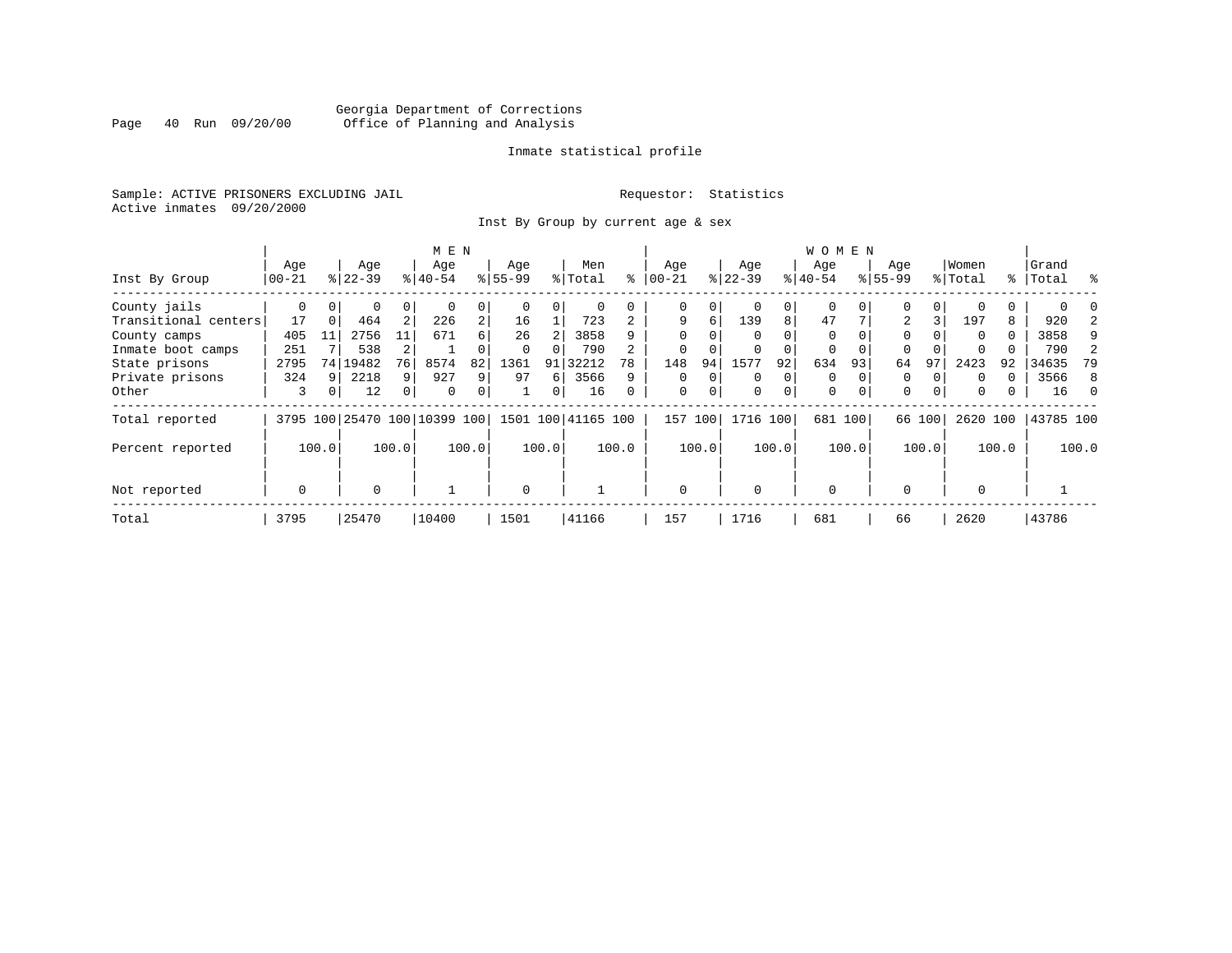# Georgia Department of Corrections Page 41 Run 09/20/00 Office of Planning and Analysis

# Inmate statistical profile

Sample: ACTIVE PRISONERS EXCLUDING JAIL **Requestor:** Statistics Active inmates 09/20/2000

Institution by current age & sex

|                      |            |              |              |                | M E N          |              |                |                |         |                |                |              |          |                | W O M E N    |             |                |             |             |          |           |                |
|----------------------|------------|--------------|--------------|----------------|----------------|--------------|----------------|----------------|---------|----------------|----------------|--------------|----------|----------------|--------------|-------------|----------------|-------------|-------------|----------|-----------|----------------|
|                      | Age        |              | Age          |                | Age            |              | Age            |                | Men     |                | Age            |              | Age      |                | Aqe          |             | Aqe            |             | Women       |          | Grand     |                |
| Institution          | $ 00 - 21$ |              | $ 22-39$     |                | $8 40-54$      |              | $8 55-99$      |                | % Total | နွ             | $ 00-21$       |              | $ 22-39$ |                | $ 40-54$     |             | $8155 - 99$    |             | % Total     |          | %   Total |                |
| Albany Trans Ctr     | 5          | 0            | 93           | $\overline{0}$ | 49             | 0            | 2              | 0              | 149     | 0              | 0              | $\Omega$     | 0        | 0              | 0            | 0           | 0              | 0           | 0           | $\Omega$ | 149       |                |
| Atlanta Trans Ctr(M) | 3          | $\mathbf 0$  | 152          | $\mathbf{1}$   | 80             | $\mathbf{1}$ | 9              | $\mathbf{1}$   | 244     | $\mathbf{1}$   | $\Omega$       | $\Omega$     | 0        | $\Omega$       | $\Omega$     | $\mathbf 0$ | $\Omega$       | $\Omega$    | $\mathbf 0$ | $\Omega$ | 244       | $\mathbf{1}$   |
| Macon Trans Ctr      | 3          | $\Omega$     | 83           | $\Omega$       | 38             | 0            | $\mathbf{1}$   | $\mathbf 0$    | 125     | $\Omega$       | $\Omega$       | $\Omega$     | $\Omega$ | $\Omega$       | $\Omega$     | 0           | $\Omega$       | $\Omega$    | $\Omega$    | $\Omega$ | 125       | $\Omega$       |
| Metro Trans Ctr (W)  |            | $\Omega$     | $\mathbf{1}$ | $\Omega$       | $\Omega$       | 0            | $\Omega$       | $\mathbf 0$    | 1       | $\Omega$       | $\overline{4}$ | 3            | 91       | 5              | 28           | 4           | $\overline{2}$ | 3           | 125         | 5        | 126       | $\Omega$       |
| Savannah Trans Ctr   |            | $\Omega$     | 135          | $\mathbf{1}$   | 59             | $\mathbf 1$  | 4              | $\Omega$       | 204     | $\Omega$       | $\cap$         | $\Omega$     | $\Omega$ | $\Omega$       | $\Omega$     | $\Omega$    | $\Omega$       | $\Omega$    | $\Omega$    | $\Omega$ | 204       | $\cap$         |
| Savannah Womens TC   |            | $\Omega$     | 0            | 0              | $\Omega$       | 0            | $\Omega$       | $\Omega$       | 0       | $\Omega$       |                | 3            | 48       | $\overline{3}$ | 19           | 3           | $\Omega$       | $\Omega$    | 72          | 3        | 72        | $\Omega$       |
| Central State Hosp   | 3          | 0            | 12           | 0              | $\mathbf 0$    | 0            | 1              | $\mathbf 0$    | 16      | $\Omega$       |                | $\Omega$     | $\Omega$ | 0              | $\Omega$     | $\Omega$    | $\Omega$       | $\mathbf 0$ | $\mathbf 0$ | $\Omega$ | 16        | $\Omega$       |
| Bulloch County       | 12         | $\Omega$     | 88           | $\overline{0}$ | 24             | 0            | $\Omega$       | $\mathbf 0$    | 124     | $\Omega$       |                |              | O        | 0              |              | $\Omega$    | $\Omega$       | $\Omega$    | $\mathbf 0$ | $\Omega$ | 124       | $\Omega$       |
| Carroll County       | 25         | 1            | 140          | 1              | 32             | 0            | ς              | $\Omega$       | 200     | $\Omega$       | $\Omega$       | 0            | U        | 0              | Ω            | $\Omega$    | $\Omega$       | 0           | $\Omega$    | $\Omega$ | 200       | $\Omega$       |
| Clarke County        | 5          | 0            | 84           | 0              | 8              | 0            | O              | $\mathbf 0$    | 97      | $\Omega$       |                | 0            | U        | 0              | Ω            | $\Omega$    | $\Omega$       | 0           | $\Omega$    | $\Omega$ | 97        | $\Omega$       |
| Colquitt County      | 28         | $\mathbf{1}$ | 124          | 0              | 30             | $\Omega$     | $\Omega$       | $\Omega$       | 182     | $\Omega$       |                |              | $\cap$   | 0              | ∩            | $\Omega$    | $\cap$         | 0           | $\Omega$    | $\cap$   | 182       | $\Omega$       |
| Coweta County        | 13         | $\Omega$     | 123          | 0              | 41             | $\mathbf 0$  | 3              | $\Omega$       | 180     | $\Omega$       | U              | <sup>n</sup> | ∩        | 0              | Ω            | $\Omega$    | $\Omega$       | $\Omega$    | $\Omega$    | $\Omega$ | 180       | ∩              |
| Decatur County       | 11         | 0            | 61           | $\Omega$       | 24             | 0            | $\mathbf{1}$   | $\mathbf 0$    | 97      | $\Omega$       |                | $\Omega$     | Ω        | 0              |              | $\mathbf 0$ | $\Omega$       | $\Omega$    | $\mathbf 0$ | $\Omega$ | 97        | $\Omega$       |
| Effingham County     | 8          | $\Omega$     | 37           | $\Omega$       | 8              | 0            | $\overline{2}$ | $\mathbf 0$    | 55      | $\Omega$       | $\Omega$       | $\Omega$     | O        | O              |              | $\Omega$    | $\Omega$       | 0           | $\mathbf 0$ | $\Omega$ | 55        | $\Omega$       |
| Floyd County         | 26         | 1            | 148          | $\mathbf 1$    | 39             | 0            | $\mathbf{1}$   | 0              | 214     | 1              | $\Omega$       | $\Omega$     | $\Omega$ | 0              | $\Omega$     | $\mathbf 0$ | $\Omega$       | $\Omega$    | $\mathbf 0$ | $\Omega$ | 214       | $\Omega$       |
| Gwinnett County      | 15         | $\Omega$     | 77           | 0              | 21             | 0            | 3              | $\Omega$       | 116     | $\Omega$       |                | U            | U        | O              | Ω            | $\Omega$    | $\Omega$       | 0           | $\Omega$    | $\Omega$ | 116       | $\Omega$       |
| Hall County          | 18         | $\Omega$     | 190          | 1              | 23             | $\Omega$     | $\Omega$       | $\Omega$       | 231     | $\mathbf{1}$   |                |              | $\Omega$ | O              | ∩            | $\Omega$    | $\Omega$       | 0           | $\Omega$    | $\Omega$ | 231       | $\mathbf{1}$   |
| Harris County        | 3          | $\Omega$     | 37           | $\Omega$       | 7              | 0            | $\mathbf{1}$   | $\Omega$       | 48      | $\Omega$       |                | 0            | U        | 0              |              | $\Omega$    | $\Omega$       | $\Omega$    | $\Omega$    | $\Omega$ | 48        | $\Omega$       |
| Jackson County       | 11         | 0            | 124          | $\overline{0}$ | 33             | 0            | $\mathbf{1}$   | $\mathbf 0$    | 169     | $\Omega$       |                | $\cap$       | O        | 0              |              | $\mathbf 0$ | $\Omega$       | $\Omega$    | $\mathbf 0$ | $\Omega$ | 169       | $\Omega$       |
| Jefferson County     | 19         | 1            | 139          | 1              | 27             | 0            | $\mathbf{1}$   | $\Omega$       | 186     | $\Omega$       |                | 0            | O        | 0              |              | $\Omega$    | $\Omega$       | 0           | $\Omega$    | $\Omega$ | 186       | $\Omega$       |
| Mitchell County      |            | $\Omega$     | 46           | $\Omega$       | 13             | 0            | $\Omega$       | $\mathbf 0$    | 66      | $\Omega$       | ∩              | 0            | U        | 0              | ∩            | $\Omega$    | O              | $\Omega$    | $\Omega$    | $\Omega$ | 66        | ∩              |
| Muscogee County      | 51         | 1            | 321          | $1\vert$       | 75             | 1            | 2              | 0              | 449     | 1              |                |              | U        | 0              | Ω            | 0           | $\Omega$       | 0           | $\mathbf 0$ | $\Omega$ | 449       |                |
| Richmond County      | 15         | $\Omega$     | 139          | 1              | 37             | $\Omega$     | $\overline{a}$ | $\Omega$       | 193     | $\Omega$       | $\cap$         | $\cap$       | $\Omega$ | 0              | U            | $\Omega$    | $\Omega$       | 0           | $\Omega$    | $\Omega$ | 193       | $\Omega$       |
| Screven County       | 13         | $\Omega$     | 96           | $\Omega$       | 19             | $\Omega$     | $\Omega$       | $\mathbf 0$    | 128     | $\Omega$       | $\Omega$       | $\Omega$     | $\Omega$ | 0              | <sup>0</sup> | $\Omega$    | $\Omega$       | $\Omega$    | $\Omega$    | $\Omega$ | 128       | $\Omega$       |
| Spalding County      | 14         | $\Omega$     | 94           | $\Omega$       | 31             | 0            | $\Omega$       | $\mathbf 0$    | 139     | $\Omega$       |                | $\Omega$     | 0        | 0              |              | $\mathbf 0$ | $\Omega$       | 0           | $\mathbf 0$ | $\Omega$ | 139       | $\Omega$       |
| Stewart County       |            | $\Omega$     | 31           | 0              | $\overline{4}$ | $\Omega$     | $\mathbf{1}$   | $\Omega$       | 41      | $\Omega$       | $\Omega$       | 0            | U        | 0              |              | $\Omega$    | $\Omega$       | 0           | $\Omega$    | $\Omega$ | 41        | $\Omega$       |
| Sumter County        | 49         | 1            | 230          | $1\vert$       | 56             | 1            | $\overline{a}$ | $\Omega$       | 337     | $\mathbf{1}$   | ∩              | 0            | U        | 0              | <sup>0</sup> | $\Omega$    | $\Omega$       | 0           | $\Omega$    | $\Omega$ | 337       | 1              |
| Terrell County       | 6          | $\Omega$     | 100          | $\Omega$       | 28             | 0            | $\mathbf{1}$   | $\mathbf 0$    | 135     | $\Omega$       |                |              | O        | U              |              | $\Omega$    | U              | 0           | $\Omega$    | $\Omega$ | 135       | $\Omega$       |
| Thomas County        | 12         | $\Omega$     | 96           | $\Omega$       | 22             | $\Omega$     | 1              | $\Omega$       | 131     | $\Omega$       | $\cap$         | $\cap$       | $\cap$   | O              | $\Omega$     | $\Omega$    | $\cap$         | 0           | $\Omega$    | $\Omega$ | 131       | $\Omega$       |
| Troup County         | 13         | $\Omega$     | 83           | $\Omega$       | 28             | 0            | $\mathbf{1}$   | 0              | 125     | $\Omega$       |                | $\cap$       | $\Omega$ | 0              | <sup>0</sup> | $\Omega$    | $\Omega$       | $\Omega$    | $\mathbf 0$ | $\Omega$ | 125       | $\Omega$       |
| Clayton County       | 26         | 1            | 148          | 1              | 41             | 0            | 0              | $\mathbf 0$    | 215     | 1              |                | $\Omega$     | 0        | 0              |              | 0           | $\Omega$       | 0           | $\mathbf 0$ | $\Omega$ | 215       | $\Omega$       |
| Ware Prison          | 122        | 3            | 882          | $\overline{3}$ | 275            | 3            | 25             | 2              | 1304    | 3              |                | $\Omega$     | O        | 0              | Λ            | $\Omega$    | $\Omega$       | $\Omega$    | $\Omega$    | $\Omega$ | 1304      | 3              |
| Lowndes Prison       | 33         | 1            | 194          | $\mathbf{1}$   | 64             | $\mathbf{1}$ | 5              | $\mathbf 0$    | 296     | $\mathbf{1}$   | ∩              | 0            | U        | $\Omega$       | <sup>0</sup> | $\mathbf 0$ | $\Omega$       | $\Omega$    | $\Omega$    | $\Omega$ | 296       | $\mathbf{1}$   |
| Dodge Prison         | 46         | 1            | 581          | $\overline{a}$ | 306            | 3            | 28             | $\overline{2}$ | 961     | 2              |                |              | U        | $\Omega$       | Λ            | 0           | $\Omega$       | 0           | $\Omega$    | $\Omega$ | 961       | $\overline{2}$ |
| Phillips Prison      | 78         | 2            | 592          | 2              | 270            | 3            | 44             | 3              | 984     | $\overline{a}$ | O              | 0            | 0        | 0              | U            | $\mathbf 0$ | $\Omega$       | 0           | $\Omega$    | $\Omega$ | 984       | $\mathcal{D}$  |
| Walker Prison        | 24         | 1            | 247          | 1              | 119            | $\mathbf{1}$ | 18             | $\mathbf{1}$   | 408     | $\mathbf{1}$   | $\Omega$       | 0            | U        | 0              | $\Omega$     | 0           | $\cap$         | 0           | $\Omega$    | $\Omega$ | 408       |                |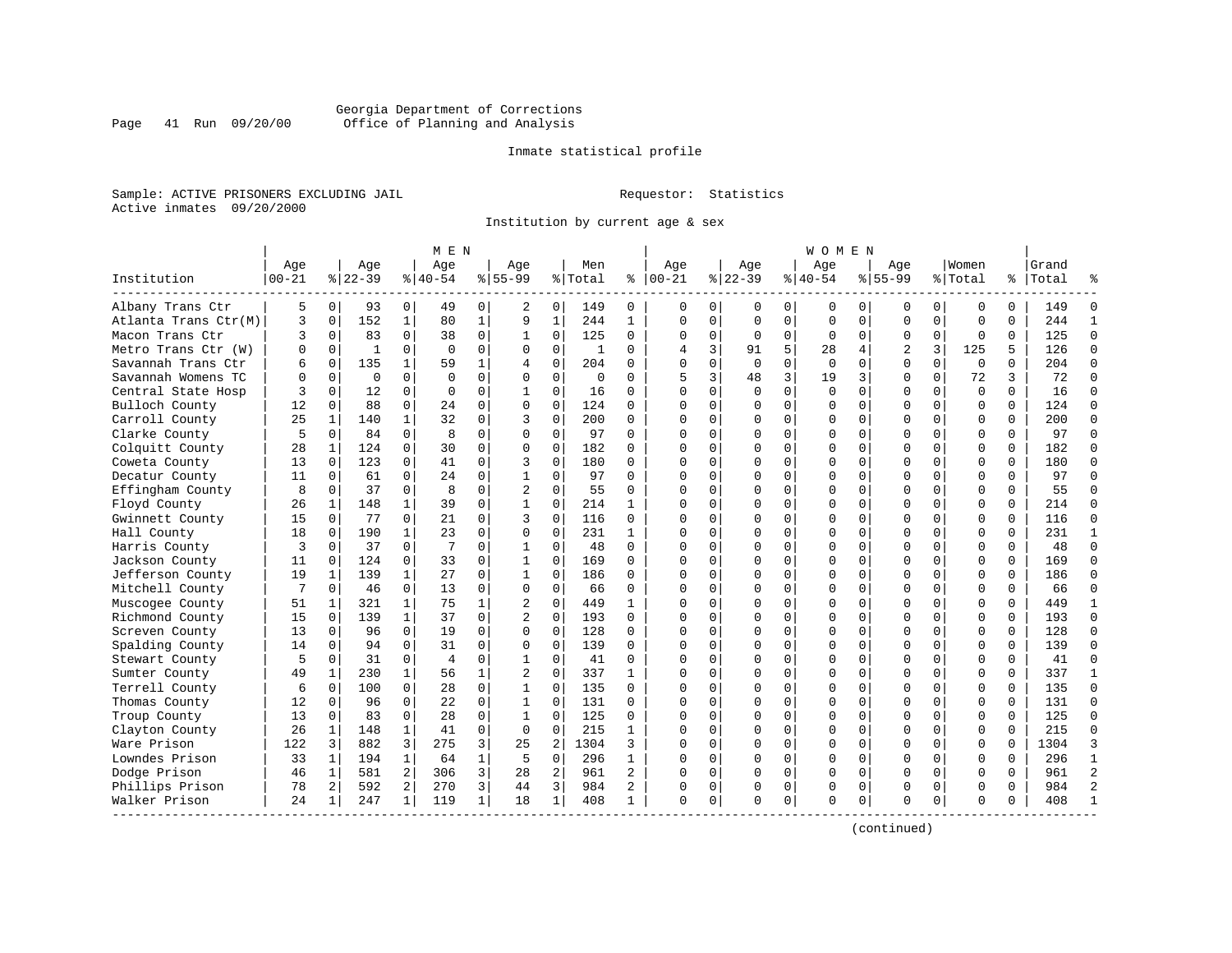#### Georgia Department of Corrections Page 42 Run 09/20/00 Office of Planning and Analysis

# Inmate statistical profile

|  | Sample: ACTIVE PRISONERS EXCLUDING JAII |  |
|--|-----------------------------------------|--|
|  | Active inmates 09/20/2000               |  |

L Bample: Active Prequestor: Statistics

Institution by current age & sex (CONTINUED)

|                      |           |              |           |                | M E N     |                |                |                |              |                |            |             |          |             | WOMEN     |          |             |             |          |          |       |  |
|----------------------|-----------|--------------|-----------|----------------|-----------|----------------|----------------|----------------|--------------|----------------|------------|-------------|----------|-------------|-----------|----------|-------------|-------------|----------|----------|-------|--|
|                      | Age       |              | Age       |                | Age       |                | Aqe            |                | Men          |                | Age        |             | Age      |             | Age       |          | Aqe         |             | Women    |          | Grand |  |
| Institution          | $00 - 21$ |              | $8 22-39$ |                | $8 40-54$ |                | $8155 - 99$    |                | % Total      | ႜ              | $ 00 - 21$ |             | $ 22-39$ |             | $8 40-54$ |          | $8155 - 99$ |             | % Total  | ႜ        | Total |  |
| Wayne Prison         | 3         | $\Omega$     | 111       | 0              | 72        | 1 <sup>1</sup> | 9              | 1              | 195          | 0              | 0          | 0           | $\Omega$ | 0           | 0         | O        | $\Omega$    | 0           | $\Omega$ | $\Omega$ | 195   |  |
| Arrendale Prison     | 536       | 14           | 521       | $\overline{2}$ | 131       | $\mathbf{1}$   | 8              | 1              | 1196         | 3              | $\Omega$   | 0           | $\Omega$ | $\Omega$    | $\Omega$  | $\Omega$ | O           | $\Omega$    | $\Omega$ | $\Omega$ | 1196  |  |
| Montgomery Prison    | 38        | $\mathbf{1}$ | 255       | $\mathbf{1}$   | 84        | $\mathbf{1}$   | 6              | $\Omega$       | 383          | $\mathbf{1}$   | $\Omega$   | 0           | $\Omega$ | $\Omega$    | $\Omega$  | $\Omega$ | $\Omega$    | $\Omega$    | $\Omega$ | $\Omega$ | 383   |  |
| Lee Prison           | 56        | $\mathbf{1}$ | 429       | 2              | 171       | 2              | 14             | $\mathbf{1}$   | 670          | 2              | U          | 0           | O        | $\Omega$    | $\Omega$  | $\Omega$ | O           | 0           | $\Omega$ | $\Omega$ | 670   |  |
| Putnam Prison        | 21        | 1            | 84        | $\Omega$       | 36        | $\Omega$       | 1              | $\mathbf 0$    | 142          | $\Omega$       |            | 0           |          | $\mathbf 0$ | $\Omega$  | $\Omega$ | O           | 0           | $\Omega$ | $\Omega$ | 142   |  |
| Georgia State Prison | 36        | $\mathbf{1}$ | 789       | 3              | 338       | 3              | 26             | 2              | 1189         | 3              | U          | $\Omega$    |          | $\mathbf 0$ | $\Omega$  | $\Omega$ | $\Omega$    | 0           | $\Omega$ | $\Omega$ | 1189  |  |
| Mens Prison          | 5         | $\Omega$     | 156       | 1              | 215       | 2              | 265            | 18             | 641          | $\overline{a}$ | U          | 0           | ∩        | $\mathbf 0$ | $\Omega$  | O        | $\Omega$    | 0           | $\Omega$ | $\Omega$ | 641   |  |
| Jackson Prison-Diag  | 174       | 5            | 964       | 4              | 396       | 4              | 46             | 3              | 1580         | 4              | ∩          | 0           | n        | $\mathbf 0$ | 0         | 0        | $\Omega$    | 0           | O        | $\Omega$ | 1580  |  |
| Jackson Prison-Perm  | 4         | $\Omega$     | 149       | $\mathbf{1}$   | 84        | $\mathbf{1}$   | 10             | $\mathbf{1}$   | 247          | 1              | U          | 0           |          | $\Omega$    | 0         | $\Omega$ | $\Omega$    | 0           | $\Omega$ | $\Omega$ | 247   |  |
| Coastal Prison       | 171       | 5            | 885       | 3              | 359       | 3              | 31             | 2              | 1446         | 4              | U          | 0           |          | $\Omega$    | 0         | O        | 0           | 0           | $\Omega$ | $\Omega$ | 1446  |  |
| Scott Prison         | 59        |              | 749       | 3              | 302       | 3              | 36             | 2              | 1146         |                | U          | 0           |          | $\Omega$    | O         | U        | $\Omega$    | 0           | $\Omega$ | $\cap$   | 1146  |  |
| Rivers Prison        | 62        | 2            | 672       | 3              | 334       | 3              | 34             | 2              | 1102         | 3              | U          | 0           | C        | $\Omega$    | 0         | O        | O           | 0           | $\Omega$ | $\Omega$ | 1102  |  |
| Rutledge Prison      | 24        | $\mathbf{1}$ | 279       | $\mathbf{1}$   | 233       | $\overline{a}$ | 54             | $\overline{4}$ | 590          | 1              | U          | $\Omega$    | C        | $\Omega$    | $\Omega$  | $\Omega$ | $\Omega$    | 0           | $\Omega$ | $\Omega$ | 590   |  |
| Central Prison       | 19        | 1            | 409       | $\overline{a}$ | 301       | $\overline{3}$ | 49             | 3              | 778          | $\overline{c}$ |            | 0           |          | $\mathbf 0$ | $\Omega$  | $\Omega$ | O           | 0           | $\Omega$ | $\Omega$ | 778   |  |
| Augusta Med Prison   | 85        | 2            | 571       | $\overline{a}$ | 361       | 3              | 84             | 6              | 1101         | 3              |            | 0           |          | $\Omega$    | $\Omega$  | $\Omega$ | $\Omega$    | 0           |          | $\Omega$ | 1102  |  |
| Rogers Prison        | 176       | 5            | 864       | 3              | 212       | 2              | $\mathsf{R}$   | 1              | 1260         | 3              | U          | 0           | U        | $\mathbf 0$ | $\Omega$  | O        | $\Omega$    | 0           | $\Omega$ | $\Omega$ | 1260  |  |
| Burruss Prison       | 31        | 1            | 192       | $\mathbf{1}$   | 60        | $\mathbf{1}$   | 8              | 1              | 291          | 1              | ∩          | 0           | n        | $\mathbf 0$ | 0         | $\Omega$ | $\Omega$    | 0           | $\Omega$ | $\Omega$ | 291   |  |
| Bostick Prison       | 13        | 0            | 214       | 1              | 237       | $\overline{a}$ | 137            | 9              | 601          | 1              | U          | 0           |          | $\mathbf 0$ | $\Omega$  | $\Omega$ | $\Omega$    | 0           | $\Omega$ | $\Omega$ | 601   |  |
| Valdosta Prison      | 40        | 1            | 573       | 2              | 214       | $\overline{2}$ | 28             | 2              | 855          | 2              | U          | 0           |          | 0           | 0         | O        | O           | 0           | $\Omega$ | $\Omega$ | 855   |  |
| Hays Prison          | 134       | 4            | 727       | 3              | 331       | 3              | 38             | 3              | 1230         |                | U          | 0           | U        | $\Omega$    | $\Omega$  | U        | $\Omega$    | 0           | $\Omega$ | $\Omega$ | 1230  |  |
| Hancock Prison       | 87        | 2            | 906       | 4              | 352       | 3              | 40             | 3              | 1385         | 3              | U          | 0           | $\Omega$ | $\Omega$    | O         | O        | O           | 0           | $\Omega$ | $\Omega$ | 1385  |  |
| Telfair Prison       | 75        | 2            | 733       | 3              | 241       | $\overline{a}$ | 18             | $\mathbf{1}$   | 1067         | 3              | U          | 0           | O        | $\Omega$    | $\Omega$  | $\Omega$ | O           | 0           | $\Omega$ | $\Omega$ | 1067  |  |
| Autry Prison         | 68        | 2            | 801       | 3              | 392       | $\overline{4}$ | 62             | 4              | 1323         | 3              | U          | 0           |          | $\mathbf 0$ | $\Omega$  | $\Omega$ | 0           | 0           | $\Omega$ | $\Omega$ | 1323  |  |
| Washington Mens Pris | 27        | 1            | 86        | $\Omega$       | 35        | 0              | 1              | 0              | 149          | $\Omega$       |            | 0           |          | $\mathbf 0$ | $\Omega$  | $\Omega$ | 0           | 0           | $\Omega$ | $\Omega$ | 149   |  |
| Wilcox Prison        | 70        | 2            | 783       | 3              | 428       | 4              | 57             | 4              | 1338         | 3              | U          | 0           | C        | $\Omega$    | $\Omega$  | O        | $\Omega$    | 0           | $\Omega$ | $\Omega$ | 1338  |  |
| Calhoun Prison       | 89        | 2            | 766       | 3              | 332       | 3              | 41             | 3              | 1228         | 3              | $\cap$     | 0           | C        | $\mathbf 0$ | $\Omega$  | $\Omega$ | $\Omega$    | 0           | $\Omega$ | $\Omega$ | 1228  |  |
| Dooly Prison         | 73        | 2            | 656       | 3              | 337       | 3              | 34             | 2              | 1100         | ζ              | U          | 0           |          | $\Omega$    | $\Omega$  | O        | $\Omega$    | 0           | $\Omega$ | $\Omega$ | 1100  |  |
| Macon Prison         | 91        | 2            | 901       | 4              | 314       | 3              | 52             | 3              | 1358         | ζ              | U          | 0           |          | $\Omega$    | O         | O        | $\Omega$    | 0           | $\Omega$ | ∩        | 1358  |  |
| Smith Prison         | 76        | 2            | 779       | 3              | 236       | $\overline{2}$ | 21             | $\mathbf{1}$   | 1112         | 3              | U          | $\Omega$    |          | $\Omega$    | $\Omega$  | U        | $\Omega$    | O           | $\Omega$ | $\cap$   | 1112  |  |
| Homerville Prison    | 1         | $\Omega$     | 126       | $\Omega$       | 53        | $\mathbf{1}$   | $\mathfrak{D}$ | $\Omega$       | 182          | 0              | 0          | $\Omega$    | ∩        | $\Omega$    | $\Omega$  | $\Omega$ | $\Omega$    | $\Omega$    | ∩        | $\cap$   | 182   |  |
| Washingtn Women Pris | $\Omega$  | $\Omega$     | -1        | $\Omega$       | $\Omega$  | $\Omega$       | $\Omega$       | $\Omega$       | $\mathbf{1}$ | $\Omega$       | 48         | 31          | 504      | 29          | 220       | 32       | 24          | 36          | 796      | 30       | 797   |  |
| Baldwin Prison       | 74        | 2            | 450       | $\overline{a}$ | 206       | $\overline{a}$ | 15             | 1              | 745          | $\overline{a}$ | 0          | $\mathbf 0$ | $\Omega$ | $\mathbf 0$ | $\Omega$  | $\Omega$ | $\Omega$    | $\mathbf 0$ | $\Omega$ | $\Omega$ | 745   |  |
| Metro Womens Prison  | 0         | $\Omega$     | $\Omega$  | $\Omega$       | $\Omega$  | 0              | $\Omega$       | $\mathbf 0$    | 0            | $\Omega$       | 36         | 23          | 413      | 24          | 171       | 25       | 19          | 29          | 639      | 24       | 639   |  |
| Pulaski Womens Pris  | U         | 0            | $\cap$    | $\Omega$       | $\Omega$  | 0              | $\Omega$       | $\mathbf 0$    | 0            | $\Omega$       | 64         | 41          | 659      | 38          | 243       | 36       | 21          | 32          | 987      | 38       | 987   |  |
| Pelham PreTrans Unit | 5         | $\Omega$     | 129       | 1              | 55        | $\mathbf 1$    | $\mathfrak{D}$ | $\Omega$       | 191          | 0              | $\Omega$   | 0           | $\Omega$ | 0           | $\Omega$  | 0        | $\Omega$    | 0           | ∩        | $\Omega$ | 191   |  |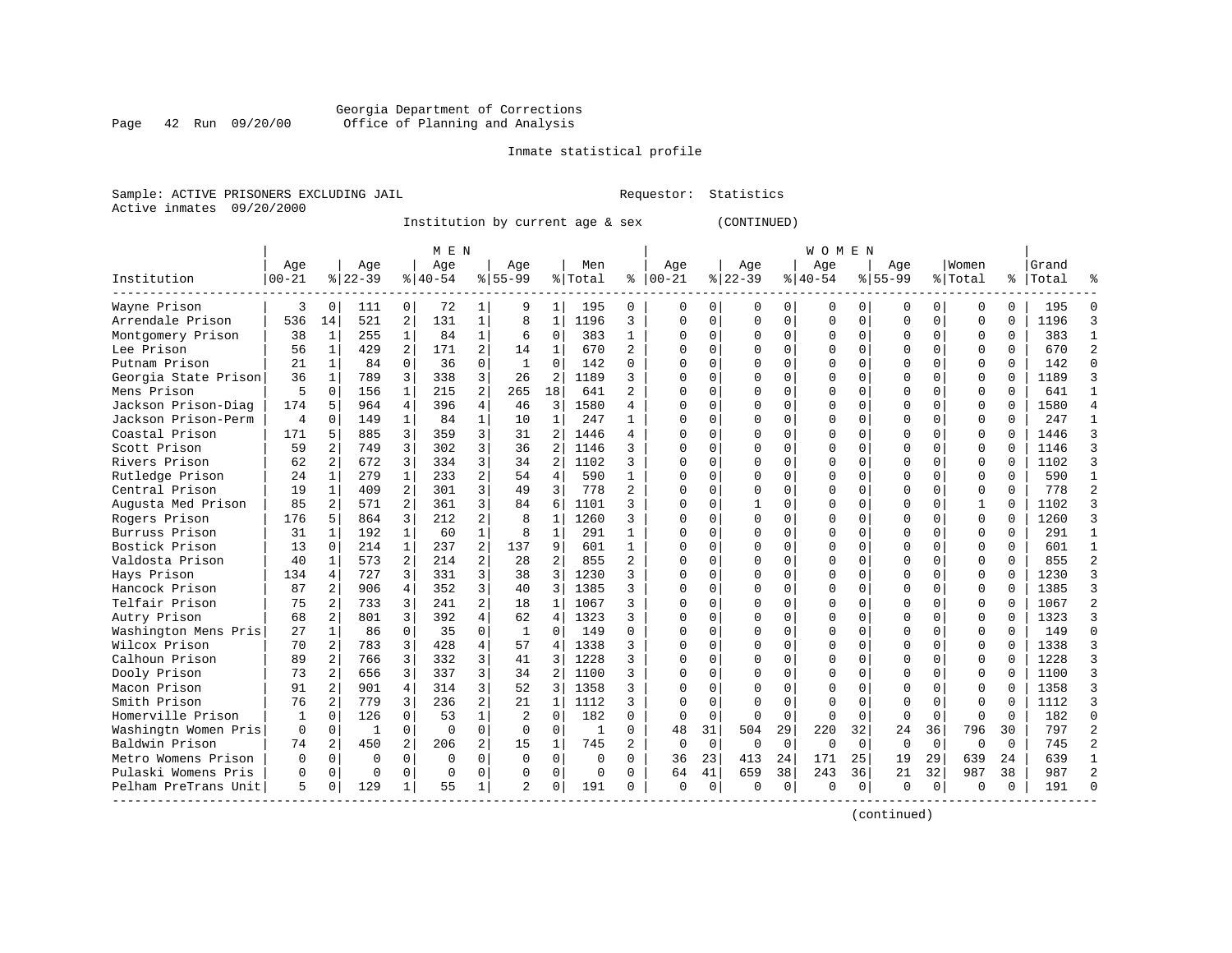# Georgia Department of Corrections Page 43 Run 09/20/00 Office of Planning and Analysis

# Inmate statistical profile

Sample: ACTIVE PRISONERS EXCLUDING JAIL **Requestor:** Statistics Active inmates 09/20/2000

Institution by current age & sex (CONTINUED)

|                      |          |           |          | M E N                                           |       |          |   |          |          |          |       |           |          | W O M E N |              |           |        |              |       |           |       |
|----------------------|----------|-----------|----------|-------------------------------------------------|-------|----------|---|----------|----------|----------|-------|-----------|----------|-----------|--------------|-----------|--------|--------------|-------|-----------|-------|
|                      | Age      | Age       |          | Age                                             |       | Age      |   | Men      |          | Age      |       | Age       |          | Age       |              | Age       |        | Women        |       | Grand     |       |
| Institution          | $ 00-21$ | $ 22-39 $ |          | $8 40-54$                                       |       | $ 55-99$ |   | % Total  | % ิ      | $ 00-21$ |       | $ 22-39 $ |          | $ 40-54 $ |              | $8 55-99$ |        | % Total      |       | %   Total | ႜ     |
| Milan Prison         | 42       | 161       |          | 50                                              |       | 0        | 0 | 253      |          |          |       |           |          | $\Omega$  |              | O         |        |              | 0.    | 253       |       |
| West Central Prison  | 27       | 115       | $\Omega$ | 38                                              | 0     | 4        | 0 | 184      | $\Omega$ |          |       | $\Omega$  | 0        | $\Omega$  | <sup>0</sup> | $\Omega$  |        |              | 0     | 184       |       |
| D Ray James Prison   | 134      | 986       | 4        | 398                                             |       | 32       | 2 | 1550     |          |          |       |           |          | 0         |              | 0         |        |              | 0     | 1550      |       |
| Coffee Corr Facility | 97       | 623       | 2        | 262                                             |       | 27       |   | 1009     |          |          |       |           |          | $\Omega$  |              |           |        |              | U     | 1009      |       |
| Wheeler Corr Facilty | 93       | 609       |          | 267                                             |       | 38       |   | 1007     |          |          |       |           |          | 0         |              |           |        |              |       | 1007      |       |
| Transfer Inst Unkn   | $\Omega$ | 0         |          |                                                 |       |          |   |          |          |          |       |           |          |           |              |           |        |              |       |           |       |
| Montgomery BC        | 24       | 40        |          |                                                 |       |          |   | 64       |          |          |       |           |          |           |              |           |        |              |       | 64        |       |
| Scott BC             | 16       | 33        |          |                                                 |       |          |   | 49       |          |          |       |           |          |           |              |           |        |              |       | 49        |       |
| Burruss BC           | 44       | 104       |          |                                                 |       |          |   | 148      |          |          |       |           |          | $\Omega$  |              | $\Omega$  |        |              | 0     | 148       |       |
| Hays BC              | 66       | 141       |          |                                                 |       |          |   | 208      |          |          |       |           |          | 0         |              |           |        |              |       | 208       | n     |
| Baldwin BC           | 79       | 187       |          |                                                 |       | 0        | 0 | 266      |          |          |       | $\Omega$  |          | 0         |              | $\Omega$  |        |              | 0     | 266       |       |
| Treutlen BC          | 22       | 33        | 0        |                                                 |       | 0        | 0 | 55       |          | $\Omega$ | 0     | $\Omega$  | $\Omega$ | 0         | $\Omega$     | $\Omega$  |        | <sup>0</sup> |       | 55        |       |
| Total reported       |          |           |          | 3795 100 25470 100 10400 100 1501 100 41166 100 |       |          |   |          |          | 157 100  |       | 1716 100  |          | 681 100   |              |           | 66 100 | 2620 100     |       | 43786 100 |       |
| Percent reported     | 100.0    |           | 100.0    |                                                 | 100.0 | 100.0    |   |          | 100.0    |          | 100.0 |           | 100.0    |           | 100.0        |           | 100.0  |              | 100.0 |           | 100.0 |
| Not Reported         | $\Omega$ | U         |          | $\Omega$                                        |       | 0        |   | $\Omega$ |          | $\Omega$ |       | $\Omega$  |          | $\Omega$  |              | $\Omega$  |        | $\Omega$     |       |           |       |
| Total                | 3795     | 25470     |          | 10400                                           |       | 1501     |   | 41166    |          | 157      |       | 1716      |          | 681       |              | 66        |        | 2620         |       | 43786     |       |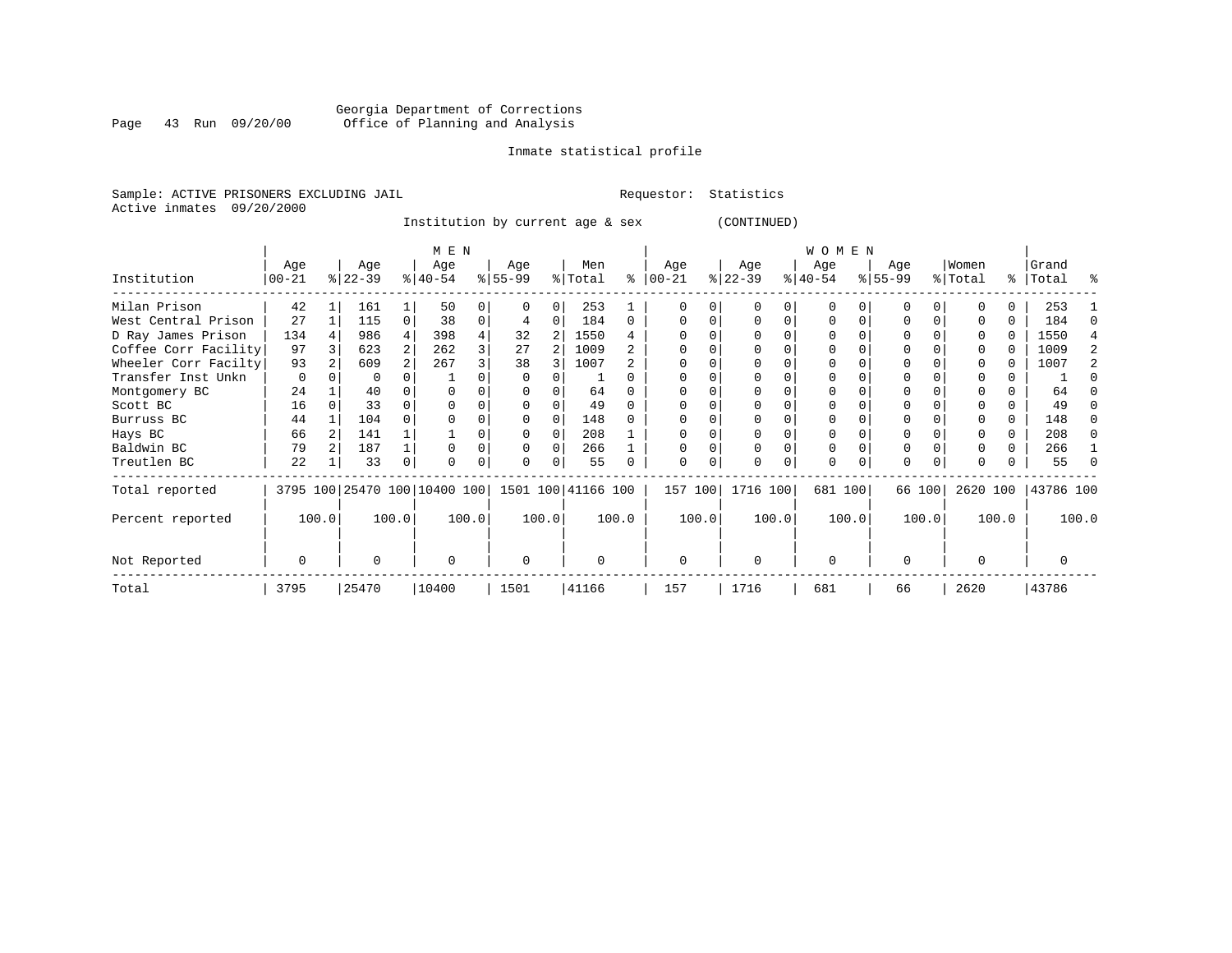# Georgia Department of Corrections Page 44 Run 09/20/00 Office of Planning and Analysis

# Inmate statistical profile

Sample: ACTIVE PRISONERS EXCLUDING JAIL **Requestor:** Statistics Active inmates 09/20/2000

Misdemeanors And Felonies by current age & sex

|                       |                  |                |                                    |          | M E N              |      |                    |                |                          |      |           |              |                |                    |      | <b>WOMEN</b>     |                           |                    |                          |                  |          |                    |                          |
|-----------------------|------------------|----------------|------------------------------------|----------|--------------------|------|--------------------|----------------|--------------------------|------|-----------|--------------|----------------|--------------------|------|------------------|---------------------------|--------------------|--------------------------|------------------|----------|--------------------|--------------------------|
| Crime Type            | Aqe<br>$00 - 21$ |                | Aqe<br>$8122 - 39$                 |          | Age<br>$8140 - 54$ |      | Aqe<br>$8155 - 99$ |                | Men<br>% Total           | ႜ    | $00 - 21$ | Aqe          |                | Aqe<br>$8$   22-39 |      | Aqe<br>$8 40-54$ |                           | Aqe<br>$8155 - 99$ |                          | Women<br>% Total |          | Grand<br>%   Total | ိ                        |
| MISDEMEANOR<br>FELONY | 13               | 0 <sup>1</sup> | 53<br>3764 100 25367 100 10349 100 | $\Omega$ | 27                 | 0    | $\overline{2}$     | 0 <sup>1</sup> | 95<br>1499 100 40979 100 | 0    |           | 0<br>157 100 | $\overline{0}$ | 9<br>1700          | 99   | 2                | $\overline{0}$<br>676 100 | $\Omega$           | $\overline{0}$<br>66 100 | 11<br>2599 100   | $\Omega$ | 106<br>43578 100   | $\overline{\phantom{0}}$ |
| Total reported        |                  |                | 3777 100 25420 100 10376 100       |          |                    |      |                    |                | 1501 100 41074 100       |      |           | 157 100      |                | 1709 100           |      |                  | 678 100                   |                    | 66 100                   | 2610 100         |          | 43684 100          |                          |
| Percent reported      |                  | 99.5           |                                    | 99.8     |                    | 99.8 |                    | 100.0          |                          | 99.8 |           | 100.0        |                |                    | 99.6 |                  | 99.6                      |                    | 100.0                    |                  | 99.6     |                    | 99.8                     |
| <b>NOT REPORTED</b>   | 18               |                | 50                                 |          | 24                 |      | $\mathbf 0$        |                | 92                       |      |           | $\mathbf 0$  |                |                    |      | 3                |                           | $\Omega$           |                          | 10               |          | 102                |                          |
| Total                 | 3795             |                | 25470                              |          | 10400              |      | 1501               |                | 41166                    |      |           | 157          |                | 1716               |      | 681              |                           | 66                 |                          | 2620             |          | 43786              |                          |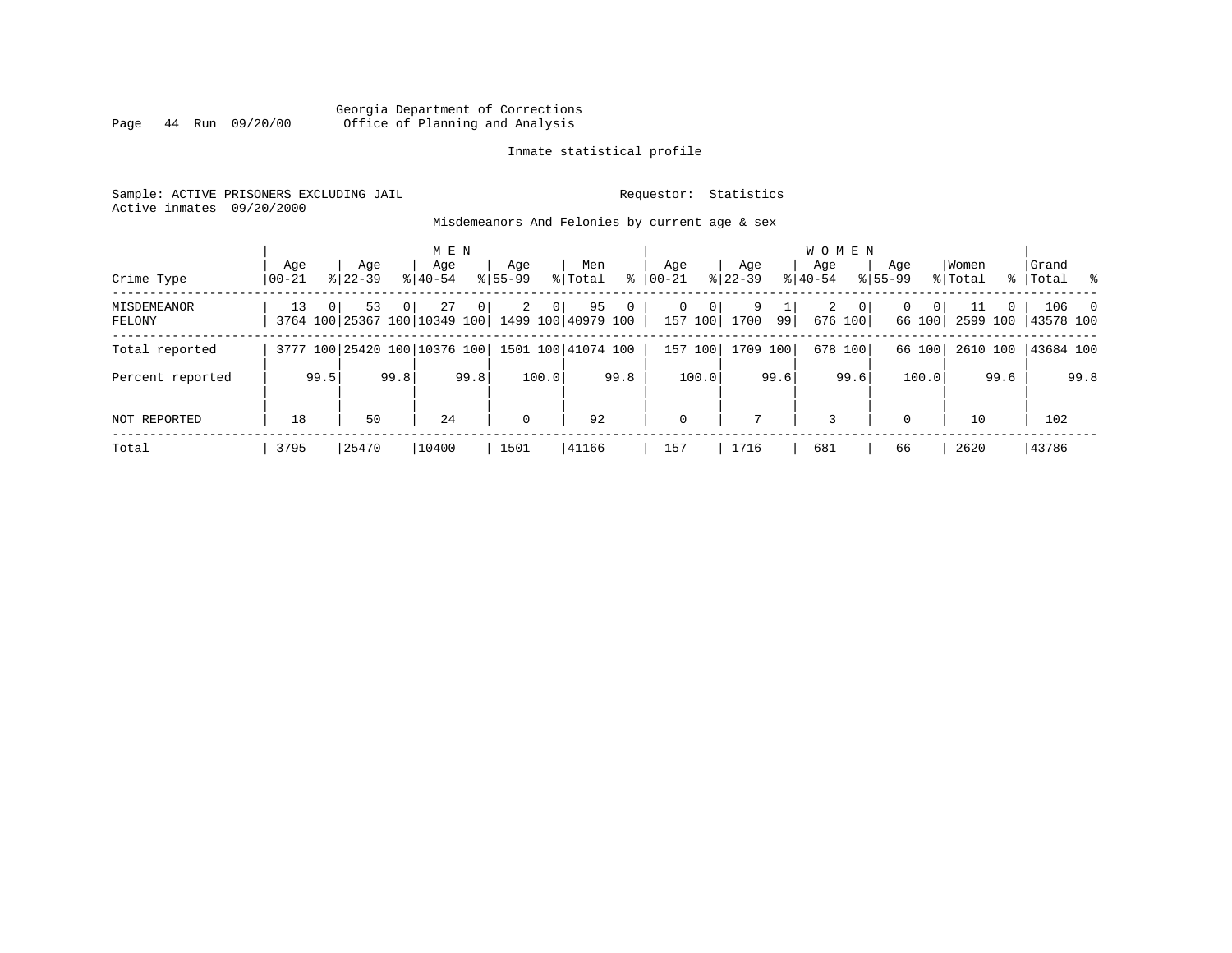# Georgia Department of Corrections Page 45 Run 09/20/00 Office of Planning and Analysis

# Inmate statistical profile

Sample: ACTIVE PRISONERS EXCLUDING JAIL **Requestor:** Statistics Active inmates 09/20/2000

Crimes By Group by current age & sex

|                      |           |                |           |              | M E N                        |          |              |              |                    |                |          |          |                |             | W O M E N    |          |             |             |                |              |           |                |
|----------------------|-----------|----------------|-----------|--------------|------------------------------|----------|--------------|--------------|--------------------|----------------|----------|----------|----------------|-------------|--------------|----------|-------------|-------------|----------------|--------------|-----------|----------------|
|                      | Age       |                | Age       |              | Age                          |          | Aqe          |              | Men                |                | Age      |          | Age            |             | Age          |          | Aqe         |             | Women          |              | Grand     |                |
| Crimes By Group      | $00 - 21$ |                | $8 22-39$ |              | % 40-54                      |          | $8155 - 99$  |              | % Total            | နွ             | $ 00-21$ |          | $ 22-39$       |             | $ 40-54$     |          | $8155 - 99$ |             | % Total        |              | Total     |                |
| HOMICIDE             | 252       |                | 2938      | 12           | 1656                         | 16       | 415          | 28           | 5261               | 13             | 20       | 13       | 217            | 13          | 119          | 18       | 35          | 53          | 391            | 15           | 5652      | 13             |
| ABORTION             | $\Omega$  | $\Omega$       | $\Omega$  | 0            | $\Omega$                     | $\Omega$ | 0            | 0            | $\Omega$           | $\Omega$       | $\Omega$ | $\Omega$ | $\mathbf 0$    | $\mathbf 0$ | $\Omega$     | $\Omega$ | $\Omega$    | $\mathbf 0$ | $\Omega$       | $\Omega$     | $\Omega$  | $\Omega$       |
| BODILY INJRY&REL OFF | 541       | 14             | 3704      | 15           | 1360                         | 13       | 176          | 12           | 5781               | 14             | 20       | 13       | 181            | 11          | 77           | 11       | 4           | 6           | 282            | 11           | 6063      | 14             |
| ARSON & REL OFF      | 19        | 1              | 191       | $\mathbf{1}$ | 65                           | 1        | 9            | $\mathbf{1}$ | 284                | -1             | $\Omega$ | $\Omega$ | 15             | 1           |              | 1        |             | 2           | 25             | 1            | 309       | 1              |
| DAMAGE OF PROPERTY   | 17        | $\Omega$       | 69        | 0            | 20                           | $\Omega$ | 3            | $\Omega$     | 109                | $\Omega$       | 1        | -1       | 5              | O           | n            | $\Omega$ | U           | 0           | 6              | <sup>0</sup> | 115       | $\Omega$       |
| BURGLARY & REL OFF   | 557       | 15             | 3109      | 12           | 1037                         | 10       | 44           | 3            | 4747               | 12             | 17       | 11       | 107            | 6           | 36           | 5        | 0           | $\Omega$    | 160            | 6            | 4907      | 11             |
| FORGERY & REL OFF    | 52        | 1              | 721       | 3            | 313                          | 3        | 10           | 1            | 1096               | 3              | 10       | 6        | 272            | 16          | 82           | 12       | 5           | 8           | 369            | 14           | 1465      | 3              |
| THEFT                | 285       | 8              | 1624      | 6            | 646                          | 6        | 60           | 4            | 2615               | 6              | 16       | 10       | 202            | 12          | 104          | 15       | 4           | 6           | 326            | 12           | 2941      | 7              |
| <b>ROBBERY</b>       | 1167      | 31             | 4345      | 17           | 1089                         | 10       | 64           | 4            | 6665               | 16             | 44       | 28       | 149            | 9           | 37           | 5        | -1          | 2           | 231            | 9            | 6896      | 16             |
| SEXUAL OFFENSES      | 270       | 7              | 2796      | 11           | 1879                         | 18       | 493          | 33           | 5438               | 13             | 5        | 3        | 43             | 3           | 24           | 4        | 0           | U           | 72             | 3            | 5510      | 13             |
| OBSCENITY CRIMES     | $\Omega$  | $\Omega$       | U         | 0            | 2                            | O        | -1           | $\Omega$     | 3                  | O              | $\Omega$ | $\Omega$ | $\Omega$       | $\Omega$    | <sup>0</sup> | $\Omega$ | U           | $\Omega$    | $\Omega$       | <sup>0</sup> | 3         | $\Omega$       |
| TREASON & REL OFF    | O         | 0              | -1        | 0            | -1                           | O        | O            | $\Omega$     | 2                  | O              |          |          | 0              | $\Omega$    | <sup>0</sup> | $\Omega$ | U           | 0           | -1             | 0            | २         | $\Omega$       |
| CRIMES INVOLVNG GOVT | 74        | $\overline{2}$ | 585       | 2            | 160                          | 2        |              | 0            | 826                |                | $\Omega$ | $\Omega$ | 23             | 1           | 19           | 3        | Ω           | $\Omega$    | 42             |              | 868       | $\overline{2}$ |
| FALSIFICATIONS       | 1         | 0              | 27        | 0            | 8                            | O        | O            | 0            | 36                 | $\Omega$       | $\Omega$ | $\Omega$ | 1              | O           | 1            | $\Omega$ | U           | 0           | $\overline{2}$ | 0            | 38        | $\Omega$       |
| OBSTRUCT LAW ENFORCE |           | 0              | 70        | 0            | 26                           | O        | 3            | 0            | 106                | U              |          |          | 3              | N           | 2            | $\Omega$ | 0           | U           | 6              | U            | 112       | $\Omega$       |
| DISORDERLY CONDUCT   |           | $\Omega$       | 32        | U            | 5                            | O        | U            | 0            | 41                 |                |          |          | 2              | N           |              | $\Omega$ | Ω           | U           | 3              |              | 44        | $\Omega$       |
| GAMBLING & REL OFF   | $\Omega$  | $\Omega$       | ζ         | 0            | $\Omega$                     | $\Omega$ | $\mathbf{1}$ | $\Omega$     | $\overline{4}$     | $\Omega$       | $\Omega$ | $\Omega$ | $\mathbf{1}$   | O           | <sup>0</sup> | $\Omega$ | U           | $\Omega$    | $\mathbf{1}$   | $\Omega$     | 5         | $\Omega$       |
| CRUELTY TO CHILDREN  | 14        | $\Omega$       | 179       | 1            | 52                           | 1        | 13           | 1            | 258                | 1              | 3        | 2        | 70             | 4           | 8            | 1        | U           | $\Omega$    | 81             | 3            | 339       | 1              |
| CRIMES WITH GUNS     |           | $\Omega$       | 127       | $\Omega$     | 50                           | $\Omega$ | 6            | 0            | 190                | $\Omega$       | $\Omega$ | $\Omega$ | $\overline{2}$ | O           |              | $\Omega$ | Ω           | $\Omega$    | $\overline{2}$ | $\Omega$     | 192       | $\Omega$       |
| INVASION PRIVACY     |           | $\Omega$       | 8         | 0            | 7                            | O        | -1           | $\Omega$     | 17                 | $\Omega$       | $\Omega$ | $\Omega$ | $\Omega$       | O           |              | $\Omega$ | U           | 0           | $\Omega$       | O            | 17        | $\Omega$       |
| RACKETEERING         |           | 0              | 8         | 0            | 10                           | O        | $\mathbf{1}$ | 0            | 19                 | O              | $\Omega$ | $\Omega$ | 2              | 0           |              | $\Omega$ | O           | 0           | 3              | O            | 22        | $\Omega$       |
| DRUG ABUSE OFFENSES  | 440       | 12             | 3740      | 15           | 1463                         | 14       | 115          | 8            | 5758               | 14             | 14       | 9        | 336            | 20          | 123          | 18       | 14          | 21          | 487            | 19           | 6245      | 14             |
| DRUG TRAFFICKING     | 27        | 1              | 681       | 3            | 212                          | 2        | 32           | 2            | 952                | $\overline{c}$ | 1        |          | 44             | 3           | 23           | 3        | 2           | 3           | 70             | 3            | 1022      | $\overline{2}$ |
| <b>AUTO CRIMES</b>   | 3         | 0              | 308       | 1            | 259                          | 2        | 38           | 3            | 608                | 1              | $\Omega$ | $\Omega$ | 10             | 1           | 6            | 1        | $\Omega$    | $\Omega$    | 16             |              | 624       | 1              |
| REVENUE & CONTRABAND |           | 0              | 0         | 0            | $\Omega$                     | $\Omega$ | O            | 0            | $\Omega$           | $\Omega$       | $\Omega$ | $\Omega$ | $\mathbf 0$    | $\Omega$    |              | $\Omega$ | 0           | 0           | $\Omega$       | $\Omega$     | $\Omega$  | $\Omega$       |
| CRIMES OF OTH STATES | $\Omega$  | $\Omega$       | 1         | 0            | $\Omega$                     | $\Omega$ | 0            | $\Omega$     | 1                  | O              | $\Omega$ | $\Omega$ | $\Omega$       | O           | <sup>0</sup> | $\Omega$ | 0           | 0           | $\Omega$       | $\Omega$     | 1         | $\Omega$       |
| MISC. FELONIES       | 24        | 1              | 94        | 0            | 26                           | 0        | 6            | $\Omega$     | 150                | U              | 3        | 2        | 14             |             | 5            | 1        | 0           | 0           | 22             |              | 172       | $\Omega$       |
| MISDEMEANORS         | 13        | 0              | 53        | 0            | 27                           | 0        | 2            | 0            | 95                 | O              | $\Omega$ | $\Omega$ | 9              | 1           | 2            | 0        | 0           | 0           | 11             |              | 106       | $\Omega$       |
| Total reported       |           |                |           |              | 3775 100 25414 100 10373 100 |          |              |              | 1500 100 41062 100 |                | 157 100  |          | 1708 100       |             | 678 100      |          |             | 66 100      | 2609 100       |              | 43671 100 |                |
| Percent reported     |           | 99.5           |           | 99.8         |                              | 99.7     |              | 99.9         |                    | 99.7           |          | 100.0    |                | 99.5        |              | 99.6     |             | 100.0       |                | 99.6         |           | 99.7           |
| NOT REPORTED         | 20        |                | 56        |              | 27                           |          | 1            |              | 104                |                | 0        |          | 8              |             | 3            |          | 0           |             | 11             |              | 115       |                |
| Total                | 3795      |                | 25470     |              | 10400                        |          | 1501         |              | 41166              |                | 157      |          | 1716           |             | 681          |          | 66          |             | 2620           |              | 43786     |                |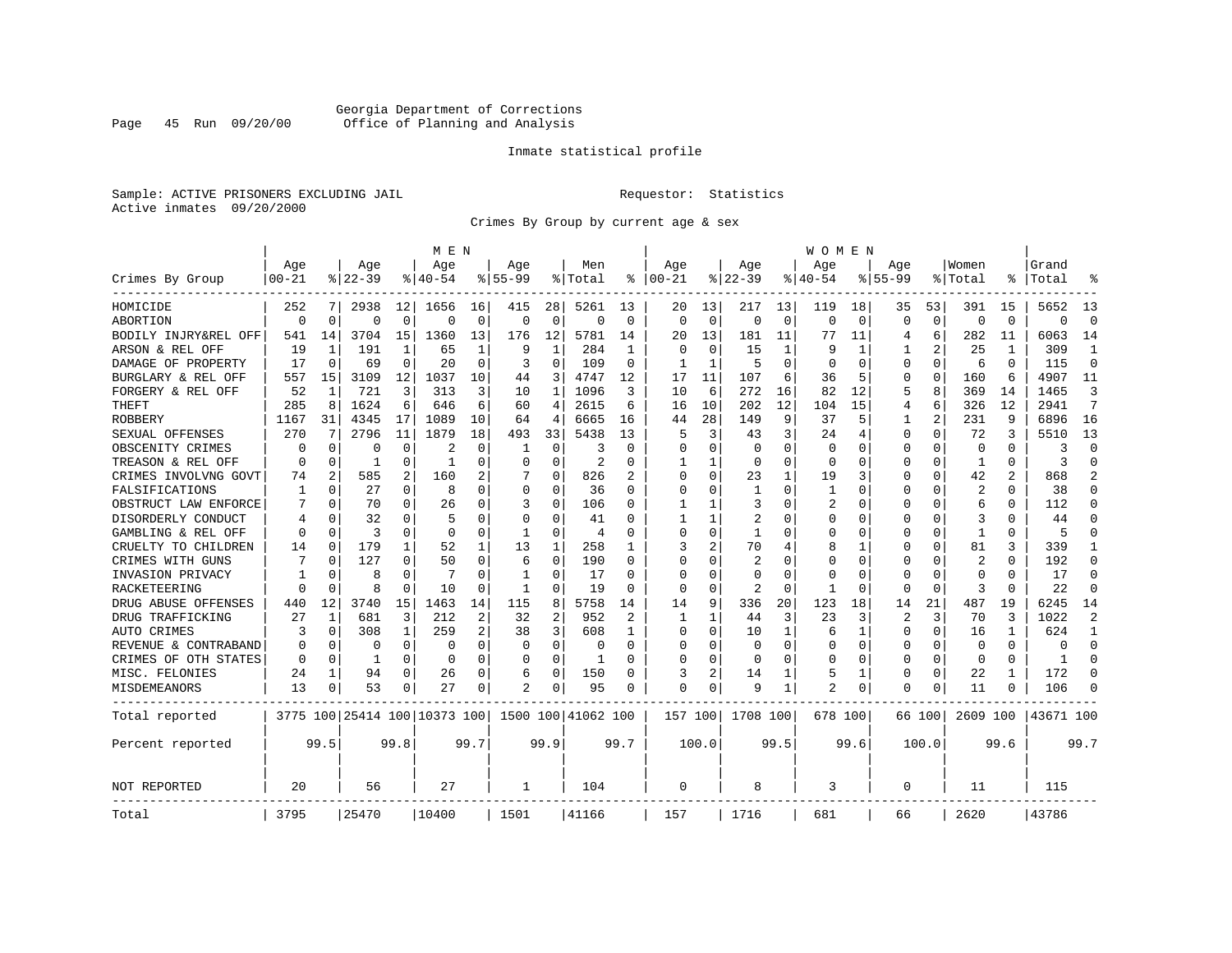# Georgia Department of Corrections Page 46 Run 09/20/00 Office of Planning and Analysis

# Inmate statistical profile

Sample: ACTIVE PRISONERS EXCLUDING JAIL **Requestor:** Statistics Active inmates 09/20/2000

Most Serious Offense by current age & sex

|                            |          |                |                |                | M E N          |                |             |                |                |              |               |             |              |             | <b>WOMEN</b> |             |             |             |                |          |           |          |
|----------------------------|----------|----------------|----------------|----------------|----------------|----------------|-------------|----------------|----------------|--------------|---------------|-------------|--------------|-------------|--------------|-------------|-------------|-------------|----------------|----------|-----------|----------|
|                            | Age      |                | Age            |                | Age            |                | Age         |                | Men            |              | Age           |             | Age          |             | Age          |             | Age         |             | Women          |          | Grand     |          |
| Most Serious Offense 00-21 |          |                | $ 22-39 $      |                | $8 40-54$      |                | $8155 - 99$ |                | % Total        |              | $8   00 - 21$ |             | $ 22-39 $    |             | $8 40-54$    |             | $8155 - 99$ |             | % Total        |          | %   Total |          |
| Misdemeanors               |          |                |                |                |                |                |             |                |                |              |               |             |              |             |              |             |             |             |                |          |           |          |
| abandonment                | $\Omega$ | 0              | 2              | $\overline{0}$ | $\mathbf 0$    | $\overline{0}$ | $\mathbf 0$ | 0              | 2              | $\mathbf 0$  | 0             | $\mathbf 0$ | $\mathbf 0$  | 0           | $\mathbf 0$  | 0           | 0           | 0           | $\Omega$       | $\Omega$ |           | $\Omega$ |
| stalking                   | U        | $\Omega$       | $\overline{c}$ | $\overline{0}$ | -1             | 0              | $\Omega$    | 0              | 3              | $\Omega$     | $\Omega$      | 0           | $\Omega$     | 0           | ∩            | $\mathbf 0$ | $\Omega$    | $\mathbf 0$ | $\Omega$       | $\Omega$ |           | $\Omega$ |
| aggravated assault         | U        | $\Omega$       | $\mathbf{1}$   | $\Omega$       | $\mathbf{1}$   | 0              | $\Omega$    | 0              | $\overline{2}$ | $\Omega$     | $\Omega$      | $\Omega$    | $\Omega$     | 0           | $\Omega$     | $\Omega$    | $\Omega$    | $\Omega$    | $\Omega$       | $\Omega$ |           | $\Omega$ |
| simple assault             |          | $\Omega$       | 2              | $\Omega$       |                | 0              | $\Omega$    | $\Omega$       | 3              | $\Omega$     | $\Omega$      | $\Omega$    | 2            | 0           | $\Omega$     | 0           | U           | $\Omega$    | $\overline{2}$ | $\Omega$ |           | $\Omega$ |
| simple battery             |          | $\Omega$       | 10             | $\Omega$       | ζ              | $\Omega$       | $\Omega$    | $\Omega$       | 15             | $\Omega$     | ∩             | 0           | <sup>0</sup> | 0           | $\Omega$     | $\Omega$    | ∩           | $\Omega$    | ∩              | $\Omega$ | 15        | $\Omega$ |
| reckless conduct           |          | $\Omega$       | $\mathbf{1}$   | 0              | $\cap$         | $\Omega$       | $\Omega$    | 0              | -1             | $\Omega$     | ∩             |             | <sup>0</sup> | O           | ∩            | $\Omega$    | U           | $\Omega$    | ∩              | $\Omega$ |           | $\Omega$ |
| receiving stolen goo       |          | $\Omega$       | $\overline{2}$ | 0              |                | $\Omega$       | $\Omega$    | $\Omega$       | 4              | <sup>n</sup> | ∩             | $\Omega$    | n            | O           | ∩            | $\Omega$    | ∩           | $\Omega$    | ∩              | $\Omega$ |           | $\Omega$ |
| theft by taking            |          | $\Omega$       |                | 0              |                | $\Omega$       | $\Omega$    | 0              | 3              | <sup>0</sup> | $\Omega$      |             | <sup>0</sup> | U           |              | $\Omega$    |             | $\Omega$    |                | $\Omega$ |           | $\Omega$ |
| robbery                    |          | $\Omega$       |                | $\Omega$       | $\cap$         | $\Omega$       | $\Omega$    | 0              |                | U            |               |             | O            | O           |              | $\Omega$    |             | $\Omega$    | $\cap$         | $\Omega$ |           | $\Omega$ |
| car breaking               |          | $\Omega$       |                | $\Omega$       | $\cap$         | $\Omega$       | U           | 0              |                | U            | O             |             | O            | U           |              | $\Omega$    |             | $\Omega$    | ∩              | $\Omega$ |           | $\Omega$ |
| bad checks                 |          | $\Omega$       | U              | $\Omega$       |                | 0              | U           | U              |                | <sup>n</sup> | ∩             |             | 2            | U           |              | $\Omega$    |             | $\Omega$    |                | $\Omega$ |           | $\Omega$ |
| fraudulent checks          |          | $\Omega$       | U              | $\Omega$       | $\cap$         | $\Omega$       | U           | 0              | $\Omega$       | $\cap$       | ∩             |             |              | U           |              | $\Omega$    |             | $\Omega$    |                | $\Omega$ |           | $\Omega$ |
| poss of narcotics          |          | $\Omega$       |                | $\Omega$       | $\cap$         | 0              | $\Omega$    | U              |                | U            |               |             | ∩            | U           |              | $\Omega$    |             | $\Omega$    | ∩              | $\Omega$ |           | $\Omega$ |
| poss of marijuana          |          | $\Omega$       | $\overline{2}$ | $\Omega$       | $\cap$         | $\Omega$       | U           | U              |                | $\cap$       | ∩             |             | ∩            | U           |              | $\Omega$    |             | $\Omega$    | ∩              | $\Omega$ |           | $\cap$   |
| viol motor yeh law         |          | $\Omega$       |                | 0              | ζ              | $\Omega$       | U           | $\Omega$       | $\sqrt{2}$     | $\cap$       |               |             | $\Omega$     | U           |              | $\Omega$    |             | $\Omega$    | ∩              | $\Omega$ |           | $\cap$   |
| d.u.i.                     |          | $\cap$         | б              | 0              | 7              | $\Omega$       |             | 0              | 15             | <sup>n</sup> |               |             |              | U           |              | $\Omega$    |             | $\cap$      |                | $\Omega$ | 17        | $\Omega$ |
| obstr of law enf off       | 3        | $\Omega$       | ς              | 0              | $\overline{a}$ | $\Omega$       |             | U              | 9              | $\cap$       | ∩             |             | ∩            | 0           |              | $\Omega$    | n           | $\Omega$    | $\Omega$       | $\Omega$ |           | $\cap$   |
| impersonating anothe       | 0        | $\Omega$       | 3              | 0              | $\Omega$       | $\Omega$       | O           | 0              | 3              | <sup>0</sup> | ∩             |             | n            | O           | O            | $\Omega$    | U           | $\Omega$    | $\Omega$       | $\Omega$ |           | $\Omega$ |
| criminal trespassing       | $\Omega$ | $\Omega$       | 2              | 0              |                | $\Omega$       | U           | C.             | 3              | <sup>n</sup> | ∩             |             |              | U           |              | $\Omega$    |             | $\Omega$    |                | $\Omega$ |           | $\Omega$ |
| viol ga cntrl subst        | O        | $\Omega$       |                | $\Omega$       | $\Omega$       | $\Omega$       | U           | 0              |                | $\Omega$     |               |             | <sup>0</sup> | 0           |              | $\Omega$    |             | $\Omega$    | $\Omega$       | $\Omega$ |           | $\Omega$ |
| sexual battery             |          | $\Omega$       | $\overline{2}$ | 0              |                | $\Omega$       | U           | 0              | 3              | $\Omega$     | O             | U           | $\Omega$     | O           |              | $\Omega$    | Ω           | $\Omega$    | $\Omega$       | $\Omega$ |           | $\Omega$ |
| escape                     |          | $\Omega$       |                | $\Omega$       | $\Omega$       | $\Omega$       | U           | $\Omega$       |                | <sup>0</sup> | $\Omega$      | $\Omega$    |              | 0           |              | $\Omega$    | U           | $\Omega$    |                | $\Omega$ |           | $\Omega$ |
| cpwl & concealed wea       | 2        | $\Omega$       | 0              | $\Omega$       |                | $\Omega$       | $\Omega$    | $\Omega$       | 3              | $\Omega$     | $\Omega$      | $\Omega$    | $\Omega$     | $\Omega$    |              | $\Omega$    | 0           | $\Omega$    | $\Omega$       | $\Omega$ |           | $\Omega$ |
| shoplifting                |          | $\overline{0}$ | 2              | $\Omega$       |                | $\overline{0}$ | $\Omega$    | $\overline{0}$ | $\overline{4}$ | $\Omega$     | $\Omega$      | $\Omega$    | 1            | $\mathbf 0$ | 0            | $\mathbf 0$ | U           | $\Omega$    |                | $\Omega$ |           | U        |
| pointing gun at anot       |          | $\Omega$       |                | $\Omega$       | $\Omega$       | $\Omega$       | 0           | $\Omega$       |                | $\Omega$     |               | $\Omega$    | $\mathbf 0$  | 0           | 0            | $\Omega$    | Ω           | $\Omega$    | $\Omega$       | $\Omega$ |           |          |
| inciting to riot           | 1        | $\mathbf 0$    | $\Omega$       | 0              | $\Omega$       | 0              | $\Omega$    | 0              |                | $\Omega$     | $\Omega$      | $\mathbf 0$ | $\mathbf 0$  | 0           | $\mathbf 0$  | $\mathbf 0$ | $\Omega$    | $\mathbf 0$ | $\Omega$       | $\Omega$ |           | ∩        |
| FELONIES                   |          |                |                |                |                |                |             |                |                |              |               |             |              |             |              |             |             |             |                |          |           |          |
|                            |          |                |                |                |                |                |             |                |                |              |               |             |              |             |              |             |             |             |                |          |           |          |
|                            |          |                |                |                |                |                |             |                |                |              |               |             |              |             |              |             |             |             |                |          |           |          |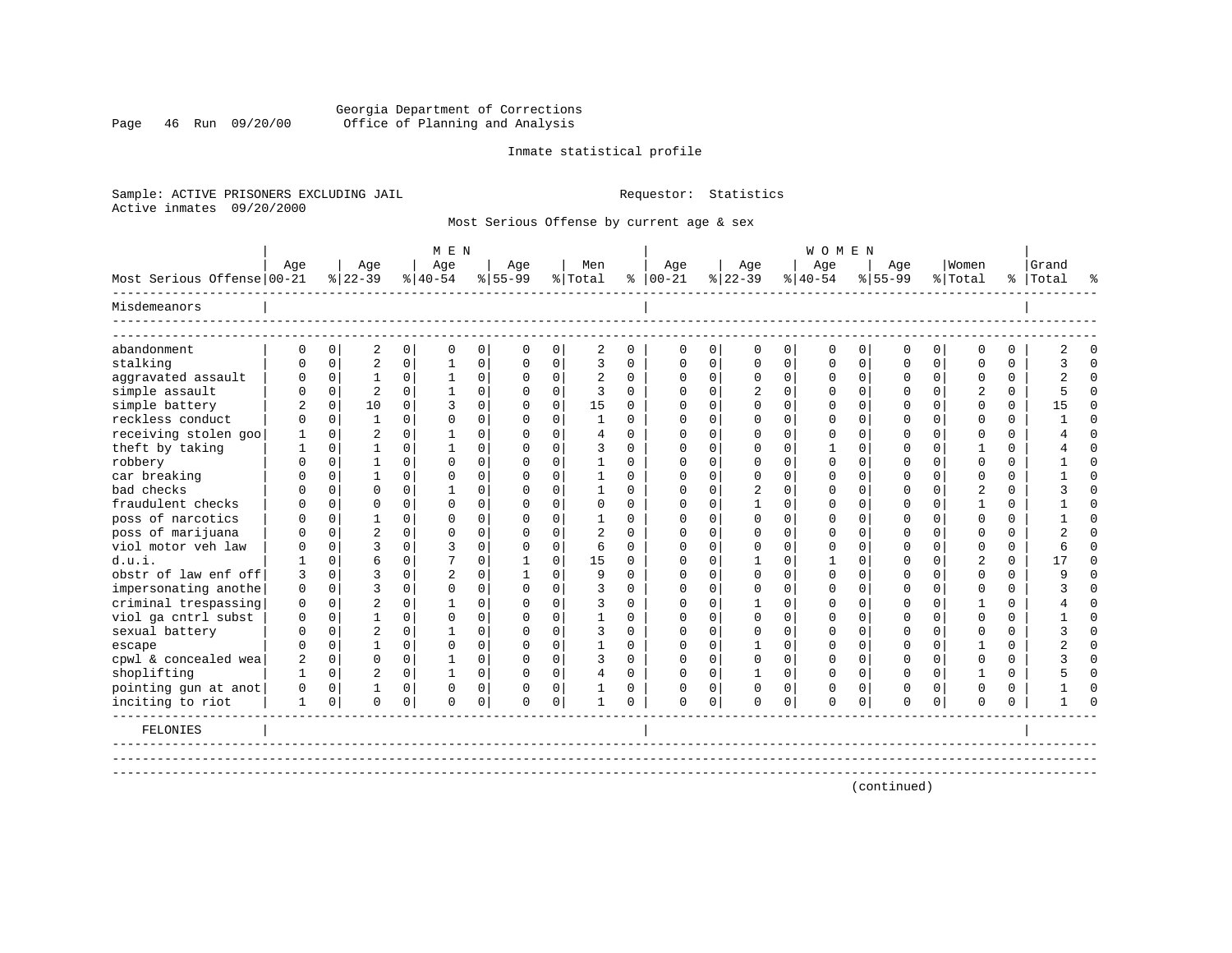Georgia Department of Corrections Page 47 Run 09/20/00 Office of Planning and Analysis

Inmate statistical profile

Sample: ACTIVE PRISONERS EXCLUDING JAIL **Requestor:** Statistics Active inmates 09/20/2000

|  | Most Serious Offense by current age & sex |  |  | (CONTINUED) |
|--|-------------------------------------------|--|--|-------------|
|  |                                           |  |  |             |

|                            |          |          |                |          | M E N          |          |           |          |         |   |              |              |           |              | W O M E N |          |             |              |                |          |           |                |
|----------------------------|----------|----------|----------------|----------|----------------|----------|-----------|----------|---------|---|--------------|--------------|-----------|--------------|-----------|----------|-------------|--------------|----------------|----------|-----------|----------------|
|                            | Age      |          | Age            |          | Age            |          | Age       |          | Men     |   | Aqe          |              | Aqe       |              | Age       |          | Aqe         |              | Women          |          | Grand     |                |
| Most Serious Offense 00-21 |          |          | $8 22-39$      |          | $8 40-54$      |          | $8 55-99$ |          | % Total | ႜ | $ 00-21$     |              | $8 22-39$ |              | $ 40-54$  |          | $8155 - 99$ |              | % Total        |          | %   Total | °              |
| FELONIES                   |          |          |                |          |                |          |           |          |         |   |              |              |           |              |           |          |             |              |                |          |           |                |
|                            |          |          |                |          |                |          |           |          |         |   |              |              |           |              |           |          |             |              |                |          |           |                |
| veh homicide tit 40        | 0        | O        | 1              | 0        | 0              | 0        | 0         | 0        | 1       | 0 | 0            | 0            | 0         | 0            | 0         | 0        | 0           | 0            | O              | 0        |           | O              |
| misc misdemeanor           |          | U        | $\mathcal{D}$  | $\Omega$ | $\mathfrak{D}$ | 0        |           | $\Omega$ | 5       | 0 | <sup>0</sup> | $\Omega$     | U         | O            |           | $\Omega$ | U           | 0            | <sup>0</sup>   | O        |           | $\Omega$       |
| MISC. HOMICIDE OFFEN       |          | $\Omega$ | $\mathcal{D}$  | $\Omega$ |                | U        | O         | $\Omega$ | 4       | U |              | $\Omega$     |           | O            |           | $\Omega$ | O           | $\Omega$     |                | $\Omega$ |           | $\Omega$       |
| MURDER                     | 155      | 4        | 2023           | 8        | 1291           | 12       | 315       | 21       | 3784    | 9 | 9            | 6            | 115       | 7            | 65        | 10       | 25          | 38           | 214            | 8        | 3998      | 9              |
| VOLUNTARY MANSLAUGHT       | 57       | 2        | 680            | 3        | 280            | 3        | 72        | 5        | 1089    | 3 | 11           | 7            | 74        | 4            | 46        | 7        | 8           | 12           | 139            |          | 1228      | 3              |
| INVOLUNTARY MANSLAUG       | 19       | -1       | 80             | $\Omega$ | 18             | $\Omega$ | 10        | 1        | 127     | U | $\Omega$     | $\Omega$     | 12        | $\mathbf{1}$ | 2         | $\Omega$ | O           | $\Omega$     | 14             |          | 141       | $\Omega$       |
| RECKLESS ABANDONMENT       | O        | $\Omega$ |                | $\Omega$ | $\Omega$       | O        | O         | $\Omega$ | U       | U |              | $\Omega$     | -1        | O            |           | 0        | Ω           | $\Omega$     | -1             | $\Omega$ |           | $\Omega$       |
| FETICIDE                   | 0        | 0        |                | $\Omega$ | 2              | 0        |           | $\Omega$ | 4       | 0 |              | $\Omega$     | $\Omega$  | U            |           | 0        | 0           | $\Omega$     | $\Omega$       | $\Omega$ | 4         | $\Omega$       |
| VEHICULAR HOMICIDE         | 21       | -1       | 146            |          | 64             | 1        | 15        | 1        | 246     |   |              | $\Omega$     | 15        |              |           | 1        |             | 3            | 22             | 1        | 268       | 1              |
| HOMICIDE BY PILOT, DU      | 0        | $\Omega$ | 3              | $\Omega$ | $\Omega$       | 0        | $\Omega$  | $\Omega$ | 3       | 0 | <sup>0</sup> | 0            | 0         | U            |           | $\Omega$ | 0           | 0            | 1              | $\Omega$ |           | $\Omega$       |
| CONCEAL DEATH OF ANO       | 0        | 0        |                | 0        | 0              | 0        |           | $\Omega$ | 3       | U | ∩            | 0            | O         | U            |           | n        | Ω           | 0            | O              | 0        |           | $\Omega$       |
| CRIMINAL ATTEMPT MUR       | 0        | 0        | $\overline{c}$ | $\Omega$ |                | 0        |           | $\Omega$ | 5       | 0 | ∩            | 0            | 0         | U            |           | 0        | O           | 0            | O              | 0        |           | $\Omega$       |
| MISC. ASSAULT/BATTER       | 2        | 0        | 21             | $\Omega$ | 10             | $\Omega$ |           | $\Omega$ | 34      | 0 | n            | $\Omega$     | $\Omega$  | U            | n         | 0        | 0           | 0            | <sup>0</sup>   | 0        | 34        | $\Omega$       |
| AGGRAVATED ASSAULT         | 334      | 9        | 2303           | 9        | 813            | 8        | 117       | 8        | 3567    | 9 | 16           | 10           | 128       | 7            | 50        |          | 4           | 6            | 198            | 8        | 3765      | 9              |
| CRMNL ATTEMPT AGG AS       | $\Omega$ | O        | 3              | $\Omega$ | 1              | 0        | $\Omega$  | $\Omega$ | 4       | 0 | $\Omega$     | 0            | $\Omega$  | U            | 0         | 0        | 0           | 0            | $\Omega$       | $\Omega$ | 4         | $\Omega$       |
| <b>AGGRAVATED BATTERY</b>  | 58       |          | 279            | 1        | 111            | 1        | 17        | 1        | 465     |   |              |              | 19        | 1            | 10        | 1        | 0           | 0            | 31             |          | 496       | $\mathbf{1}$   |
| TERRORIST THREATS &        | 27       |          | 157            |          | 71             | 1        |           | $\Omega$ | 262     | 1 |              |              |           | U            | 6         |          | Ω           | 0            | 13             | $\Omega$ | 275       | $\mathbf{1}$   |
| FALSE IMPRISONMENT         | 7        | ∩        | 66             | $\Omega$ | 21             | 0        | 3         | $\Omega$ | 97      | O | ∩            | $\Omega$     | 3         | U            |           | $\cap$   | Ω           | 0            | $\overline{4}$ | $\Omega$ | 101       | $\Omega$       |
| KIDNAPPING                 | 93       |          | 626            |          | 241            | 2        | 22        | 1        | 982     |   |              |              | 12        |              |           |          |             | U            | 20             |          | 1002      | $\overline{a}$ |
| INTERFERENCE WITH CU       | 1        | ∩        | 3              | $\Omega$ | $\Omega$       | 0        | $\Omega$  | $\Omega$ | 4       | U |              |              | $\Omega$  | U            |           | n        | U           | U            | ∩              | $\Omega$ | 4         | $\Omega$       |
| AGG ASSLT ON POLICE        | 12       | O        | 163            |          | 55             | 1        |           | $\Omega$ | 236     |   |              | 0            | 6         | U            |           |          | U           | <sup>n</sup> | 8              | $\Omega$ | 244       | -1             |
| AGG BATRY PEACE OFFI       | O        | n        |                | U        |                | 0        |           | $\Omega$ | 9       | U |              | $\cap$       | U         | U            |           | n        |             | 0            | <sup>0</sup>   | $\Omega$ | q         | $\cap$         |
| SIMPLE BATTERY MISD        | $\Omega$ | O        |                | $\Omega$ | 4              | 0        |           | $\Omega$ | 4       | U |              | 0            | O         | O            |           | n        |             | 0            |                | $\Omega$ |           | $\cap$         |
| RECK COND-HIV INFCTD       |          | O        |                | $\Omega$ |                | 0        |           | 0        | 8       | U |              | 0            | 6         | O            |           | $\Omega$ |             | U            |                | $\Omega$ | 15        | $\Omega$       |
| STALKING                   |          | 0        | O              | $\Omega$ |                | 0        |           | $\Omega$ |         | U |              | O            |           | U            |           | n        |             | 0            | <sup>0</sup>   | $\Omega$ |           | $\cap$         |
| AGGRAVATED STALKING        | 6        | 0        | 66             | $\Omega$ | 24             | 0        |           | 0        | 99      | U |              | $\mathbf{1}$ |           | U            |           | n        |             | 0            |                | 0        | 100       | $\Omega$       |
| CRIMINAL ATTEMPT KID       |          | $\Omega$ |                | $\Omega$ | 3              | O        |           | $\Omega$ | 9       | U |              | $\Omega$     | $\Omega$  | U            |           | n        |             | $\Omega$     | $\Omega$       | $\Omega$ | q         | $\cap$         |
| MISC. ARSON                | $\Omega$ | $\Omega$ | $\mathcal{D}$  | $\Omega$ | -1             | 0        |           | 0        | 4       | U |              | $\Omega$     | $\Omega$  | U            |           | $\Omega$ | Ω           | $\Omega$     | 1              | $\Omega$ |           | $\Omega$       |
| FIRST DEGREE ARSON         | 12       | $\Omega$ | 162            | 1        | 53             | 1        | R         | 1        | 235     | 1 | ∩            | $\Omega$     | 14        | 1            |           | 1        |             | 2            | 22             | 1        | 257       | $\mathbf{1}$   |
| SECOND DEGREE ARSON        |          | 0        | 26             | 0        | 10             | 0        |           | 0        | 43      | 0 |              | 0            | 1         | 0            |           | 0        | U           | 0            | 2              | $\Omega$ | 45        | $\Omega$       |
| CRIMINAL POSS EXPLOS       | 0        | 0        |                | 0        | -1             | 0        | ∩         | 0        | 2       | 0 | $\Omega$     | 0            | O         | 0            | $\Omega$  | 0        | U           | 0            | ∩              | 0        |           | $\Omega$       |
|                            |          |          |                |          |                |          |           |          |         |   |              |              |           |              |           |          |             |              |                |          |           |                |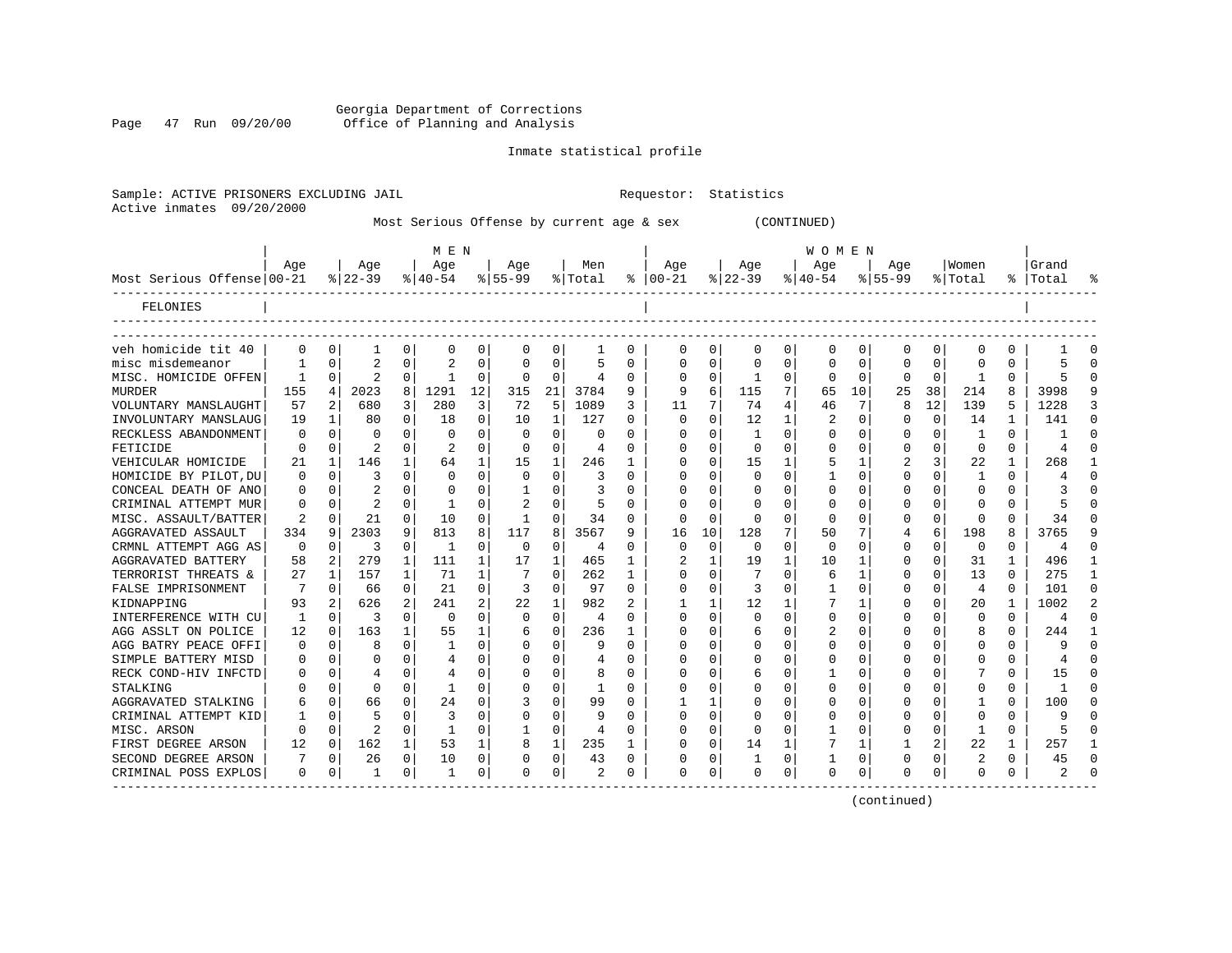# Georgia Department of Corrections Page 48 Run 09/20/00 Office of Planning and Analysis

# Inmate statistical profile

Sample: ACTIVE PRISONERS EXCLUDING JAIL **Requestor:** Statistics Active inmates 09/20/2000

Most Serious Offense by current age & sex (CONTINUED)

|                            |     |             |                |              | M E N     |          |          |          |         |          |               |          |              |    | W O M E N |             |             |          |                         |          |           |          |
|----------------------------|-----|-------------|----------------|--------------|-----------|----------|----------|----------|---------|----------|---------------|----------|--------------|----|-----------|-------------|-------------|----------|-------------------------|----------|-----------|----------|
|                            | Age |             | Age            |              | Age       |          | Age      |          | Men     |          | Age           |          | Age          |    | Aqe       |             | Age         |          | Women                   |          | Grand     |          |
| Most Serious Offense 00-21 |     |             | $8 22-39$      |              | $8 40-54$ |          | $ 55-99$ |          | % Total |          | $8   00 - 21$ |          | $ 22-39$     |    | $ 40-54 $ |             | $8155 - 99$ |          | % Total                 |          | %   Total |          |
| MISC. CRIMINAL DAMAG       | 0   | 0           | 2              | 0            | 0         | 0        | 0        | 0        | 2       | 0        | 0             | 0        | 0            | 0  | 0         | 0           | 0           | 0        | 0                       | 0        | 2         | $\Omega$ |
| CRIM. DAMAGE 1ST DEG       | 4   | 0           | 18             | 0            | 5         | 0        | 0        | 0        | 27      | 0        | 0             | 0        | $\mathbf{1}$ | 0  | $\Omega$  | 0           | 0           | O        |                         | 0        | 28        |          |
| CRIM. DAMAGE 2ND DEG       | 10  | $\Omega$    | 44             | 0            | 13        | $\Omega$ |          | 0        | 70      | $\Omega$ |               | 1        | 3            | 0  |           | $\Omega$    | 0           | O        | 4                       | $\Omega$ | 74        |          |
| VANDALISM TO CHURCH        |     | $\Omega$    | $\Omega$       | U            | $\Omega$  | $\Omega$ |          | $\Omega$ | 2       | $\Omega$ |               | 0        | -1           | 0  |           | $\Omega$    | U           | 0        |                         | 0        |           |          |
| ALTER I.D.                 |     | $\Omega$    | 5              | $\Omega$     | 2         | $\Omega$ | $\Omega$ | $\Omega$ | 8       | 0        |               | $\Omega$ | $\Omega$     | 0  |           | $\Omega$    | 0           | $\Omega$ | $\Omega$                | O        |           |          |
| <b>BURGLARY</b>            | 550 | 15          | 3087           | 12           | 1015      | 10       | 43       | 3        | 4695    | 11       | 17            | 11       | 106          | 6  | 36        | 5           | 0           | $\Omega$ | 159                     | 6        | 4854      | 11       |
| POSS BURGLAR TOOLS         | 3   | 0           | 10             | $\Omega$     |           | $\Omega$ | 1        | 0        | 21      | $\Omega$ | $\Omega$      | $\Omega$ | -1           | 0  | $\Omega$  | 0           | 0           | 0        | -1                      | 0        | 22        | ∩        |
| CRMNL ATMPT COMMIT B       |     | 0           | 12             | $\Omega$     | 15        | 0        | O        | 0        | 31      | $\Omega$ | <sup>0</sup>  | 0        | O            | U  | O         | 0           | 0           | $\Omega$ | $\Omega$                | $\Omega$ | 31        | $\Omega$ |
| MISC. FORGERY              |     | $\mathbf 0$ | 5              | $\Omega$     | 2         | 0        | 0        | 0        | 8       | $\Omega$ | $\Omega$      | $\Omega$ | -1           | 0  |           | 0           | 0           | $\Omega$ | 2                       | 0        | 10        | $\Omega$ |
| FORGERY 1ST DEGREE         | 43  | 1           | 652            | 3            | 285       | 3        |          | 1        | 988     | 2        | 10            | 6        | 248          | 15 | 68        | 10          | 3           | 5        | 329                     | 13       | 1317      | 3        |
| FORGERY 2ND DEGREE         |     | $\Omega$    | 10             | O            | 5         | O        | O        | $\Omega$ | 15      | O        | $\Omega$      | U        | 6            | O  | 3         | $\Omega$    | $\Omega$    | O        | q                       | $\Omega$ | 24        |          |
| <b>BAD CHECKS</b>          |     | $\Omega$    | 3              | U            |           | 0        | O        | $\Omega$ | 5       | O        |               | 0        | -1           | U  |           | 0           | U           | O        |                         | O        | 6         |          |
| THEFT CREDIT CARD          |     | $\Omega$    | 11             | $\Omega$     | 6         | $\Omega$ |          | $\Omega$ | 18      | 0        |               | $\Omega$ | 3            | O  | 2         | $\Omega$    | U           | $\Omega$ | 5                       | 0        | 23        |          |
| FRAUDULENT CREDIT CA       |     | 0           | 29             | 0            | 8         | $\Omega$ |          | 0        | 44      | 0        |               | $\Omega$ | 10           | 1  |           | 1           | U           | $\Omega$ | 14                      | 1        | 58        |          |
| TELECOMMUNICATIONS F       |     | $\mathbf 0$ | $\overline{c}$ | O            | C         | 0        | O        | 0        | 2       | O        |               | $\Omega$ | $\mathbf 0$  | O  |           | $\mathbf 0$ | $\Omega$    | $\Omega$ | $\mathbf 0$             | $\Omega$ |           |          |
| MISC. FRAUD                |     | 0           | 9              | $\Omega$     | 5         | $\Omega$ |          | 0        | 16      | $\Omega$ |               | 0        | 3            | 0  | 4         | 1           |             | 3        | <b>q</b>                | 0        | 25        |          |
| THEFT BY TAKING            | 91  | 2           | 497            | 2            | 192       | 2        | 28       | 2        | 808     | 2        |               | 3        | 57           | 3  | 30        | 4           | 0           | 0        | 91                      | 3        | 899       | 2        |
| THEFT BY DECEPTION         |     | 0           | 21             | O            | 13        | 0        | 6        | 0        | 40      | O        |               |          | 3            | 0  | 0         | 0           | 0           | 0        | 4                       | O        | 44        |          |
| THEFT BY EXTORTION         |     | $\mathbf 0$ |                |              |           | 0        |          | 0        | 3       |          |               | 0        |              | 0  |           | 0           | 0           | O        | 0                       |          |           |          |
| THEFT OF LOST PROPER       |     | $\Omega$    | $\mathbf{1}$   | U            |           | $\Omega$ | $\Omega$ | $\Omega$ | 3       | O        |               | $\Omega$ | $\Omega$     | U  |           | 0           | U           | U        | $\Omega$                | $\Omega$ | -3        |          |
| THEFT BY REC STOLEN        | 124 | 3           | 593            | 2            | 161       | 2        | 10       | 1        | 888     |          |               | 1        | 26           | 2  |           | 1           | O           | 0        | 32                      | 1        | 920       |          |
| THEFT OF SERVICES          |     | 0           | 4              | 0            | -1        | 0        | 0        | 0        | 5       | O        | O             | $\Omega$ | O            | 0  |           | 0           | 0           | 0        | 0                       | 0        |           |          |
| THEFT BY CONVERSION        |     | 0           | 21             | 0            | 17        | 0        | 0        | 0        | 38      | 0        |               | $\Omega$ | 4            | 0  | 2         | 0           |             |          |                         | 0        | 45        |          |
| CONVSN PAYMNTS REAL        |     | 0           | $\mathbf{1}$   | U            | 0         | 0        |          | 0        |         | O        |               | 0        |              | 0  |           | 0           | 0           | O        | O                       | 0        | -1        |          |
| THEFT OF MOTOR VEH.        | 30  | 1           | 112            | 0            | 23        | 0        | O        | 0        | 165     | 0        |               | 1        |              | 0  |           | 0           | 1           | 2        |                         | $\Omega$ | 172       |          |
| THEFT BRING PROP IN        | 0   | 0           | 13             | $\Omega$     | 1         | 0        |          | 0        | 16      | 0        | <sup>0</sup>  | 0        | 0            | 0  | O         | 0           | 0           | 0        | 0                       | 0        | 16        | ∩        |
| THEFT RECV PROP OUT        | 0   | 0           | 3              | 0            | 0         | 0        | 1        | 0        | 4       | 0        |               | 0        | 0            | 0  | 0         | 0           | 0           | 0        | 0                       | O        |           |          |
| THEFT BY SHOPLIFTING       | 10  | 0           | 262            | $\mathbf{1}$ | 211       | 2        | 12       | 1        | 495     |          | 9             | 6        | 105          | 6  | 66        | 10          | 2           | 3        | 182                     |          | 677       |          |
| ENTERING VEHICLE           | 30  | 1           | 94             | $\Omega$     | 24        | $\Omega$ | 1        | $\Omega$ | 149     | 0        | $\Omega$      | O        |              | U  |           | $\Omega$    | 0           | 0        | 3                       | 0        | 152       | ∩        |
| <b>ROBBERY</b>             | 477 | 13          | 1713           | 7            | 410       | 4        | 19       | 1        | 2619    | 6        | 34            | 22       | 96           | 6  | 27        | 4           | 1           | 2        | 158                     | 6        | 2777      |          |
| ARMED ROBBERY              | 628 | 17          | 2438           | 10           | 662       | 6        | 45       | 3        | 3773    | 9        | 9             | 6        | 43           | 3  | 10        | 1           | 0           | 0        | 62                      | 2        | 3835      |          |
| HIJACKING MOTOR VEHI       | 10  | 0           | 26             | 0            | $\Omega$  | 0        | 0        | 0        | 36      | 0        |               | 1        | $\Omega$     | 0  | 0         | 0           | 0           | 0        | 1                       | 0        | 37        |          |
| CRIMINAL ATTEMPT ROB       | 9   | 0           | 34             | $\Omega$     | g         | 0        |          | 0        | 52      | O        |               | 0        |              | 0  |           | 0           | 0           | $\Omega$ |                         | $\Omega$ | 55        |          |
| CRMNL ATMPT ARMED RO       | 43  | 1           | 134            | $\mathbf 1$  | 8         | 0        | 0        | 0        | 185     | 0        |               | 0        |              | 0  | U         | 0           | U           | O        |                         | 0        | 192       | ∩        |
| MISC. SEXUAL               | 0   | 0           | 10             | 0            | 8         | 0        | 1        | 0        | 19      | 0        | $\Omega$      | 0        | $\Omega$     | 0  | 2         | 0           | O           | 0        | $\overline{\mathbf{c}}$ | 0        | 21        |          |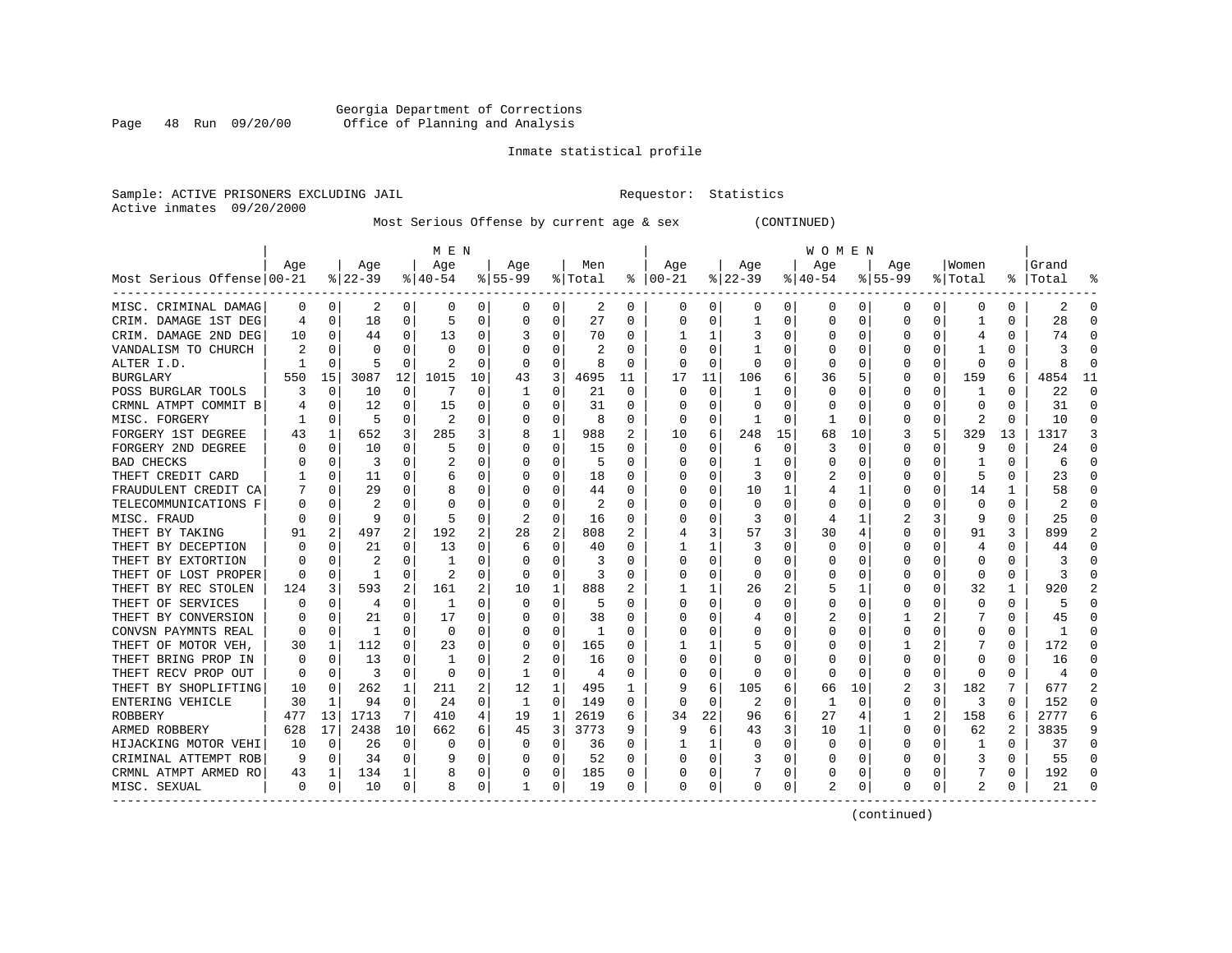# Georgia Department of Corrections Page 49 Run 09/20/00 Office of Planning and Analysis

# Inmate statistical profile

|                           | Sample: ACTIVE PRISONERS EXCLUDING JAIL | Requestor: Statistics |  |
|---------------------------|-----------------------------------------|-----------------------|--|
| Active inmates 09/20/2000 |                                         |                       |  |

Most Serious Offense by current age & sex (CONTINUED)

|                            |          |             |              |             | M E N       |          |           |             |                |          |              |          |          |          | W O M E N |             |             |          |              |              |                |                |
|----------------------------|----------|-------------|--------------|-------------|-------------|----------|-----------|-------------|----------------|----------|--------------|----------|----------|----------|-----------|-------------|-------------|----------|--------------|--------------|----------------|----------------|
|                            | Age      |             | Age          |             | Age         |          | Age       |             | Men            |          | Age          |          | Age      |          | Age       |             | Age         |          | Women        |              | Grand          |                |
| Most Serious Offense 00-21 |          |             | $8 22-39$    |             | $8140 - 54$ |          | $8 55-99$ |             | % Total        | ႜ        | $ 00-21$     |          | $ 22-39$ |          | $ 40-54$  |             | $8155 - 99$ |          | % Total      |              | %   Total      |                |
| RAPE                       | 56       | 1           | 879          | 3           | 621         | 6        | 78        | 5           | 1634           | 4        | 0            | 0        | 1        | 0        | 3         | 0           | 0           | 0        | 4            | 0            | 1638           | 4              |
| SODOMY                     | 3        | $\mathbf 0$ | 18           | 0           | 13          | 0        | 6         | 0           | 40             | 0        | $\Omega$     | 0        | 0        | 0        | $\Omega$  | $\mathbf 0$ | $\Omega$    | $\Omega$ | 0            | $\Omega$     | 40             | $\Omega$       |
| AGGRAVATED SODOMY          |          | 0           | 111          | 0           | 90          | 1        | 32        | 2           | 242            | 1        |              | 0        | 1        | 0        | 3         | $\Omega$    | O           | O        | 4            | $\Omega$     | 246            | -1             |
| INCEST                     |          | $\Omega$    | 22           | $\Omega$    | 41          | $\Omega$ |           | $\Omega$    | 72             | $\Omega$ |              | $\Omega$ | $\Omega$ | $\Omega$ | C         | $\Omega$    | O           | $\Omega$ | $\Omega$     | 0            | 72             | $\Omega$       |
| <b>BIGAMY</b>              |          | 0           | -1           | 0           | $\mathbf 0$ | 0        | O         | 0           | 1              | 0        |              | $\Omega$ |          | 0        |           | 0           | 0           | $\Omega$ | $\mathbf 0$  | 0            |                | $\Omega$       |
| AGGRAVATED SEXUAL BA       |          | $\mathbf 0$ | 37           | 0           | 28          | 0        |           | $\mathbf 0$ | 75             | 0        |              | 0        | 1        | 0        |           | $\mathbf 0$ | 0           | 0        | $\mathbf{1}$ | $\Omega$     | 76             | $\cap$         |
| STATUATORY RAPE            | 69       | 2           | 308          | $\mathbf 1$ | 34          | 0        | 10        | 1           | 421            | 1        |              | 1        | 4        | 0        | $\Omega$  | 0           | 0           | 0        | 5            | $\Omega$     | 426            | -1             |
| CHILD MOLESTATION          | 97       | 3           | 891          | 4           | 659         | 6        | 231       | 15          | 1878           | 5        | 3            | 2        | 19       | 1        | 11        | 2           | 0           | 0        | 33           | $\mathbf{1}$ | 1911           | $\overline{4}$ |
| ENTICING CHILD-INDEC       | 2        | 0           | 22           | 0           | 8           | 0        | 5         | 0           | 37             | 0        | 0            | 0        | 3        | 0        | O         | 0           | 0           | 0        | 3            | 0            | 40             | $\Omega$       |
| AGGRAV. CHILD MOLEST       | 26       | 1           | 452          | 2           | 367         | 4        | 114       | 8           | 959            | 2        |              |          | 14       | 1        |           | 1           | 0           | 0        | 20           |              | 979            | $\overline{2}$ |
| SEXL/ASSLT/AGN/PERS/       | $\Omega$ | 0           | 4            | U           | $\Omega$    | 0        | O         | $\Omega$    | $\overline{4}$ | O        | $\cap$       | 0        | $\Omega$ | U        |           | $\Omega$    | U           | U        | $\Omega$     | 0            | $\overline{4}$ | ∩              |
| CRIMINAL ATTPT RAPE        |          | $\Omega$    | 39           | $\Omega$    | 8           | $\Omega$ |           | $\Omega$    | 52             | O        | ∩            | $\Omega$ | $\Omega$ | 0        | C         | $\Omega$    | U           | 0        | $\Omega$     | 0            | 52             | ∩              |
| CRIMINAL ATTPT SODOM       |          | 0           | 1            | $\Omega$    | $\Omega$    | 0        | O         | $\Omega$    | 1              | O        |              | $\Omega$ | $\Omega$ | 0        |           | 0           | U           | $\Omega$ | 0            | 0            |                |                |
| CRIMINAL ATTPT AGG S       |          | $\mathbf 0$ | 1            | 0           | 2           | 0        |           | $\mathbf 0$ | 3              | 0        |              | 0        | 0        | 0        |           | $\mathbf 0$ | 0           | $\Omega$ | 0            | $\Omega$     |                |                |
| MISC. OBSCENITY            |          | $\mathbf 0$ | O            | U           | 2           | 0        |           | 0           | 3              | O        |              | $\Omega$ | 0        | 0        | C         | 0           | U           | 0        | 0            | 0            |                | $\cap$         |
| MISC. PUBLIC ORDER         |          | 0           | 1            | U           | 1           | 0        | O         | $\Omega$    | 2              | $\Omega$ |              | 0        | 0        | 0        | $\Omega$  | 0           | 0           | 0        | 0            | $\Omega$     |                | ∩              |
| FALSE SWEARNG WRITTN       |          | 0           | 0            | 0           | $\Omega$    | 0        | O         | 0           | 0              | $\Omega$ |              | 1        | $\Omega$ | 0        | $\Omega$  | 0           | 0           | 0        |              | 0            |                | ∩              |
| BRIBERY GOVT OFFICER       |          | 0           | 3            | U           | $\Omega$    | 0        | O         | $\Omega$    | 3              | 0        |              | 0        | 0        | 0        | C         | 0           | 0           | 0        | 0            | 0            |                |                |
| VIOLATE OATH PUBLIC        |          | $\mathbf 0$ |              | U           | C           | 0        | O         | $\Omega$    | 2              | 0        | ∩            | U        | $\Omega$ | 0        | O         | 0           | 0           | U        | O            | O            |                |                |
| DEFRAUDING STATE           |          | $\Omega$    | O            | U           | З           | $\Omega$ |           | 0           | 4              | $\Omega$ |              | $\Omega$ | 2        | 0        |           | $\Omega$    | U           | U        | 3            | 0            |                |                |
| FALSE CERTIFICATES         |          | $\Omega$    |              | U           | $\Omega$    | 0        | O         | 0           |                | O        |              | $\Omega$ | $\Omega$ | 0        | O         | 0           | 0           | 0        | $\Omega$     | O            |                |                |
| INFLUENCING WITNESS        |          | $\Omega$    | 3            | $\Omega$    | -1          | 0        | O         | 0           | $\overline{4}$ | 0        |              | $\Omega$ | $\Omega$ | 0        | O         | 0           | 0           | $\Omega$ | $\Omega$     | 0            |                |                |
| OBSTR OF LAW ENF OFF       | 74       | 2           | 576          | 2           | 156         | 2        | 6         | $\mathbf 0$ | 812            | 2        |              | 0        | 21       | 1        | 18        | 3           | 0           | 0        | 39           | 1            | 851            |                |
| PERJURY                    |          | 0           | 3            | 0           | 0           | 0        | O         | 0           | 3              | O        | 0            | 0        | 0        | 0        | O         | 0           | 0           | O        | 0            | $\Omega$     |                | $\Omega$       |
| IMPERSONATING OFFIC        |          | 0           | 1            | U           | -1          | 0        | O         | 0           | 2              | $\Omega$ | ∩            | 0        | $\Omega$ | 0        | C         | 0           | 0           | 0        | $\Omega$     | $\Omega$     | 2              | ∩              |
| FALSE STATEMENTS GOV       |          | 0           | 19           | 0           |             | $\Omega$ | O         | 0           | 27             | $\Omega$ |              | 0        |          | 0        |           | 0           | 0           | 0        | 2            | 0            | 29             | ∩              |
| IMPRSNTNG ANTHR RBAL       |          | 0           | 4            | 0           | $\Omega$    | 0        |           | 0           | $\overline{4}$ | 0        |              | 0        | 0        | 0        |           | 0           | 0           | O        | 0            | 0            |                |                |
| <b>ESCAPE</b>              |          | $\mathbf 0$ | 63           | O           | 22          | $\Omega$ |           | $\Omega$    | 93             | O        |              | O        |          | 0        |           | $\mathbf 0$ | $\Omega$    | $\Omega$ | 2            | $\Omega$     | 95             |                |
| AIDING ESCAPE              |          | $\Omega$    | $\Omega$     | U           | -1          | 0        | O         | O           | 1              | O        |              | 1        | $\Omega$ | 0        | $\Omega$  | $\Omega$    | U           | U        | -1           | 0            | 2              |                |
| HINDERING APPREH OR        |          | $\Omega$    | 4            | 0           | 3           | 0        | O         | $\Omega$    | 9              | $\Omega$ | <sup>0</sup> | $\Omega$ | $\Omega$ | 0        |           | $\Omega$    | 0           | 0        | 2            | 0            | 11             | ∩              |
| MUTINY IN PENAL INST       |          | 0           | 1            | 0           | $\Omega$    | 0        | 0         | $\Omega$    | 1              | 0        |              | 0        | $\Omega$ | 0        | C         | 0           | 0           | 0        | $\Omega$     | 0            |                |                |
| <b>BAIL JUMPING</b>        |          | $\mathbf 0$ | 2            | 0           | C           | 0        |           | 0           | 2              | 0        |              | $\Omega$ | 1        | 0        |           | 0           | 0           | 0        |              | 0            |                | ∩              |
| FALSE PUBLIC ALARM         |          | $\Omega$    | $\mathbf{1}$ | O           | C           | $\Omega$ |           | 0           | 1              | $\Omega$ |              | $\Omega$ | $\Omega$ | O        | C         | $\mathbf 0$ | $\Omega$    | $\Omega$ | $\Omega$     | $\Omega$     |                | $\cap$         |
| CRIM INTER WITH GOVT       | 4        | $\mathbf 0$ | 31           | 0           | 5           | 0        | O         | 0           | 40             | 0        |              | 1        | 2        | 0        | U         | 0           | U           | $\Omega$ | 3            | 0            | 43             | $\cap$         |
| COMMERICAL GAMBLING        | $\Omega$ | 0           | $\Omega$     | 0           | $\Omega$    | 0        |           | 0           | 1              | 0        | $\Omega$     | 0        | $\Omega$ | 0        | $\Omega$  | $\mathbf 0$ | $\Omega$    | 0        | $\Omega$     | 0            |                |                |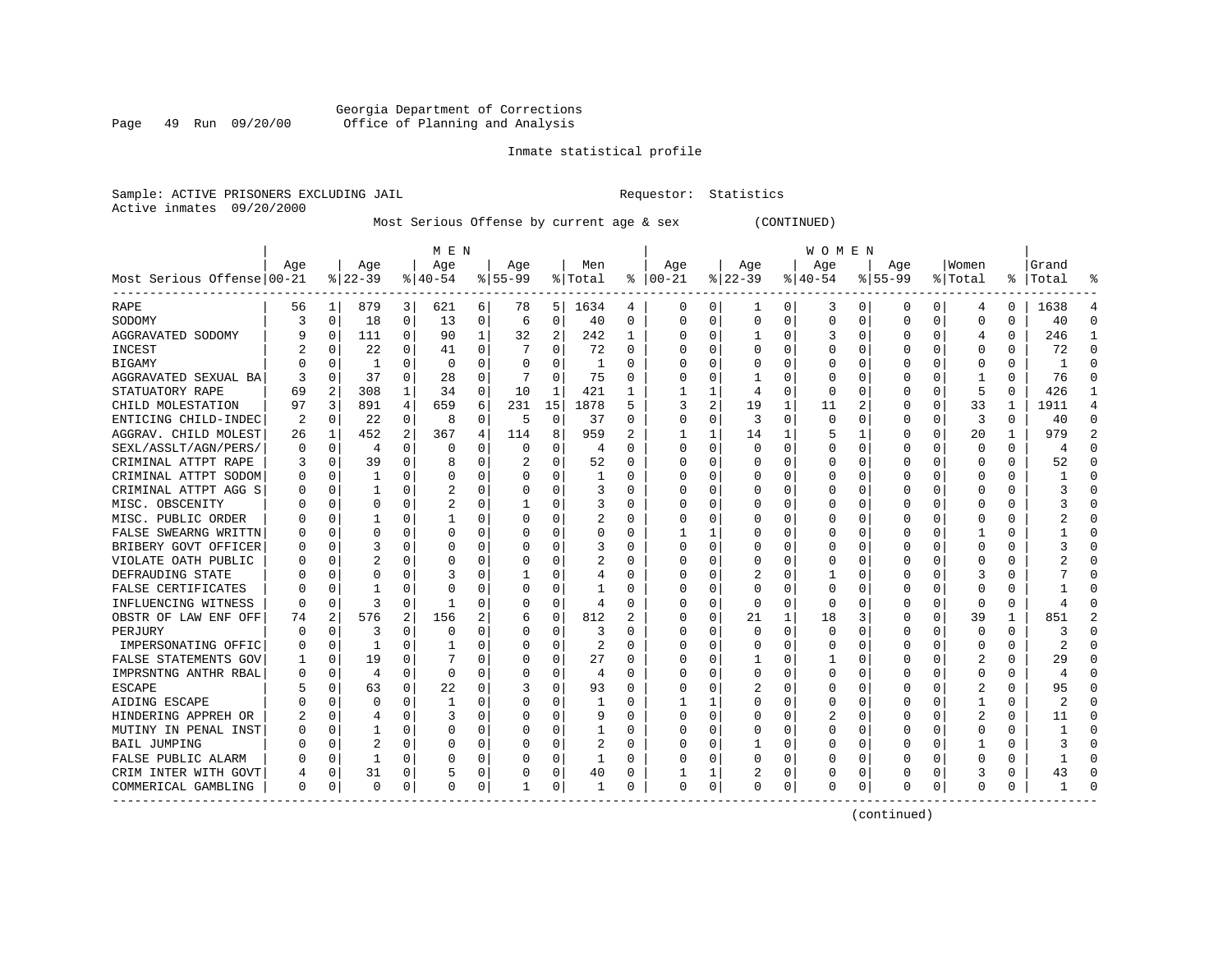# Georgia Department of Corrections<br>Page 50 Run 09/20/00 office of Planning and Analysis Page 50 Run 09/20/00 Office of Planning and Analysis

# Inmate statistical profile

Sample: ACTIVE PRISONERS EXCLUDING JAIL **Requestor:** Statistics Active inmates 09/20/2000

Most Serious Offense by current age & sex (CONTINUED)

|                            |          |             |                |              | M E N          |          |                |             |                |          |              |              |          |              | W O M E N |             |                |          |              |             |           |              |
|----------------------------|----------|-------------|----------------|--------------|----------------|----------|----------------|-------------|----------------|----------|--------------|--------------|----------|--------------|-----------|-------------|----------------|----------|--------------|-------------|-----------|--------------|
|                            | Age      |             | Age            |              | Age            |          | Age            |             | Men            |          | Age          |              | Age      |              | Age       |             | Aqe            |          | Women        |             | Grand     |              |
| Most Serious Offense 00-21 |          |             | $8 22-39$      |              | $8 40-54$      |          | $8 55-99$      |             | % Total        | ႜ        | $ 00-21$     |              | $ 22-39$ |              | $ 40-54$  |             | $8155 - 99$    |          | % Total      |             | %   Total |              |
| SOLICIT/ACCEPTING BR       | $\Omega$ | 0           | 1              | 0            | 0              | 0        | 0              | 0           | -1             | 0        | 0            | 0            | 1        | 0            | 0         | 0           | 0              | $\Omega$ | -1           | $\Omega$    |           | ∩            |
| BUS HIJACKING              | $\Omega$ | $\Omega$    | $\overline{2}$ | $\Omega$     | $\Omega$       | $\Omega$ | $\Omega$       | $\Omega$    | $\mathfrak{D}$ | $\Omega$ | <sup>0</sup> | 0            | $\Omega$ | $\Omega$     | $\Omega$  | $\Omega$    | 0              | $\Omega$ | $\Omega$     | $\Omega$    | 2         | $\cap$       |
| CRUELTY TO CHILDREN        | 13       | 0           | 175            | $\mathbf{1}$ | 44             | 0        | 10             | 1           | 242            | 1        | 3            | 2            | 70       | 4            |           | 1           | O              | $\Omega$ | 80           | 3           | 322       |              |
| SEX EXPLOITATION CHI       | O        | 0           | 3              | 0            |                | $\Omega$ | 3              | $\Omega$    | 13             | 0        | <sup>0</sup> | 0            | $\Omega$ | $\Omega$     | $\Omega$  | $\Omega$    | 0              | $\Omega$ | $\Omega$     | $\Omega$    | 13        | ∩            |
| ABANDONMENT OF CHILD       |          | 0           | 1              | 0            | -1             | 0        |                | $\Omega$    | 2              | 0        |              | 0            | 0        | 0            |           | 0           | 0              | $\Omega$ | 0            | $\Omega$    | 2         |              |
| CNTRBTNG DELINOENCY        |          | $\mathbf 0$ | $\Omega$       | O            | $\Omega$       | 0        |                | $\Omega$    |                | O        |              | $\Omega$     |          | 0            |           | $\mathbf 0$ | 0              | 0        |              | 0           |           |              |
| MISC WEAPON/EXPLOSIV       |          | 0           | 3              | U            | -1             | 0        | U              | 0           | 5              | $\Omega$ | ∩            | 0            | U        | 0            | $\Omega$  | 0           | U              | 0        | <sup>0</sup> | $\Omega$    |           | ∩            |
| CARRY CONCEALED WEAP       |          | 0           | 6              | O            | $\overline{2}$ | 0        | O              | 0           | 9              | 0        | n            | 0            | 0        | 0            | O         | 0           | 0              | 0        | 0            | 0           | q         | $\cap$       |
| POSS OF FIREARM DUR        | O        | 0           | 10             | 0            |                | $\Omega$ |                | 0           | 18             | $\Omega$ | <sup>0</sup> | 0            | $\Omega$ | 0            | C         | 0           | 0              | 0        | 0            | O           | 18        | ∩            |
| POSS OF CERTAIN WEAP       |          | 0           | 16             | 0            | 4              | 0        | 3              | $\Omega$    | 23             | 0        |              |              | 0        | 0            |           | 0           | C              | O        | 0            |             | 23        |              |
| POSS FIREARM CONVCT        |          | 0           | 85             | 0            | 36             | $\Omega$ |                | $\Omega$    | 127            | $\Omega$ | <sup>0</sup> | U            |          | 0            |           | $\Omega$    | 0              |          |              | 0           | 129       | ∩            |
| CARRYING WEAPON AT S       |          | $\Omega$    |                | U            | $\Omega$       | $\Omega$ | 0              | $\Omega$    | 8              | $\Omega$ | <sup>0</sup> | 0            | $\Omega$ | 0            |           | $\Omega$    | 0              | 0        | $\Omega$     | $\Omega$    | 8         |              |
| PEEPING TOM                |          | $\Omega$    | 8              | 0            |                | O        |                | $\Omega$    | 17             | $\Omega$ |              | 0            | $\Omega$ | 0            |           | $\Omega$    | U              | $\Omega$ | <sup>0</sup> | $\Omega$    | 17        | ∩            |
| RACKETEERING               |          | 0           | 8              | 0            | 10             | 0        |                | 0           | 19             | 0        |              | 0            | 2        | 0            |           | 0           | 0              | 0        | 3            | $\Omega$    | 22        |              |
| S/D NARCOTICS, OPIAT       |          | 0           | 78             | 0            | 45             | $\Omega$ | 6              | 0           | 130            | O        | $\Omega$     | $\Omega$     |          | O            |           | $\mathbf 0$ | 1              | 2        | 6            | $\Omega$    | 136       |              |
| S/D DEP, STIM, CNTRF D     | 4        | 0           | 46             | 0            | 13             | $\Omega$ | 1              | 0           | 64             | $\Omega$ |              | 1            |          | 0            | 3         | 0           | $\overline{2}$ | 3        | 8            | $\Omega$    | 72        | ∩            |
| SALE-DIST OF LSD           | -1       | 0           | -1             | $\Omega$     | $\Omega$       | 0        | $\Omega$       | 0           | 2              | $\Omega$ | ∩            | 0            | $\Omega$ | 0            | 0         | 0           | 0              | $\Omega$ | $\Omega$     | $\Omega$    | 2         | $\cap$       |
| SALE/DIST OF MARIJUA       | 19       | 1           | 161            | $\mathbf{1}$ | 83             | 1        | 10             | 1           | 273            | 1        |              | 1            | 11       | 1            | 3         | 0           |                | 2        | 16           | 1           | 289       | -1           |
| POSS NARCOTICS, OPIA       |          | 0           | 119            | 0            | 66             | 1        | 5              | 0           | 197            | 0        | 0            | 0            | 20       | 1            |           | 1           | 0              | O        | 25           |             | 222       | -1           |
| POSS DEP, STIM, CNTRF      | 3        | 0           | 84             | U            | 43             | 0        | 4              | 0           | 134            | 0        |              | 1            | 10       | 1            |           | 0           |                |          | 15           | 1           | 149       | ∩            |
| POSS OF L.S.D.             |          | $\Omega$    | 6              | U            | $\Omega$       | $\Omega$ | O              | $\Omega$    | 8              | $\Omega$ | <sup>0</sup> | 0            | $\Omega$ | 0            |           | $\Omega$    | 0              | 0        | -1           | $\Omega$    | q         |              |
| POSS OF MARIJUANA          | 36       | 1           | 171            | $\mathbf{1}$ | 49             | $\Omega$ |                | $\Omega$    | 263            | 1        | 2            | $\mathbf{1}$ | 21       | $\mathbf{1}$ |           | $\Omega$    | 3              |          | 27           | 1           | 290       |              |
| ILLEGAL ATTM TO OBT        |          | 0           | 3              | $\Omega$     | 3              | $\Omega$ | O              | $\Omega$    | 6              | $\Omega$ | <sup>0</sup> | 0            | 4        | 0            | 3         | 0           | $\Omega$       | 0        |              | $\Omega$    | 13        | $\Omega$     |
| VIOLATE GA CNTRL SBS       |          | 0           | 61             | 0            | 17             | 0        |                | 0           | 80             | O        |              | $\Omega$     | 2        | 0            |           | $\mathbf 0$ | $\Omega$       | $\Omega$ | 3            | $\Omega$    | 83        |              |
| VIOLATE DNGROUS DRGS       |          | $\mathbf 0$ | $\overline{c}$ | U            | $\Omega$       | O        | O              | $\Omega$    | 2              | $\Omega$ |              | $\Omega$     |          | U            | U         | $\mathbf 0$ | U              | U        | <sup>0</sup> | $\Omega$    |           | $\Omega$     |
| UNLWFL MFG/DEL/DIST        | 4        | 0           | 25             | $\Omega$     | 9              | 0        | O              | 0           | 38             | 0        | ∩            | 0            | 2        | 0            |           | 0           | 0              | 0        |              | 0           | 40        | ∩            |
| POSS DRUG RELATED MA       | 0        | 0           | 3              | 0            | 3              | 0        | O              | 0           | 6              | 0        | <sup>0</sup> | 0            |          | 0            |           | 0           | 0              | 0        |              | O           |           | ∩            |
| SALE/DIST CONT SUB P       | 16       | $\Omega$    | 31             | 0            | 12             | 0        | 0              | $\Omega$    | 59             | 0        | O            | 0            | 2        | 0            | 0         | 0           | 0              | 0        | 2            | O           | 61        |              |
| SALE/DIST CONT SUB S       | 6        | $\Omega$    | 20             | 0            | $\overline{4}$ | $\Omega$ | 1              | $\Omega$    | 31             | O        | <sup>0</sup> | $\Omega$     | -1       | 0            | O         | 0           | 0              | O        | -1           | ∩           | 32        |              |
| SALE/DISTRIBUTION CO       | 131      | 3           | 1399           | 6            | 528            | 5        | 38             | 3           | 2096           | 5        | 3            | 2            | 102      | 6            | 43        | 6           | 3              | 5        | 151          | 6           | 2247      |              |
| POSSESSION OF COCAIN       | 208      | 6           | 1514           | 6            | 582            | 6        | 42             | 3           | 2346           | 6        | 6            | 4            | 155      | 9            | 59        | 9           | 2              | 3        | 222          | 9           | 2568      | б            |
| CRMNL ATPT VIOL SUBS       | 0        | 0           | 16             | 0            | 6              | $\Omega$ | 1              | $\mathbf 0$ | 23             | $\Omega$ | <sup>0</sup> | $\Omega$     | $\Omega$ | $\Omega$     | $\Omega$  | 0           | 0              | $\Omega$ | $\Omega$     | $\Omega$    | 23        | $\Omega$     |
| MISC. DRUGS TRAFFICK       | 15       | 0           | 149            | $\mathbf{1}$ | 41             | 0        | 4              | $\mathbf 0$ | 209            | 1        | O            | $\Omega$     | 12       | 1            |           | 1           | 1              | 2        | 20           | 1           | 229       |              |
| COCAINE LESS 200 GRA       | 8        | 0           | 334            | $\mathbf{1}$ | 105            | 1        | 21             | 1           | 468            | 1        | 0            | 0            | 14       | $\mathbf{1}$ | 10        | 1           | $\Omega$       | $\Omega$ | 24           | $\mathbf 1$ | 492       | $\mathbf{1}$ |
| COCAINE 201-400 GRAM       | $\Omega$ | 0           | 47             | 0            | 13             | 0        | $\mathfrak{D}$ | 0           | 62             | 0        | $\Omega$     | $\mathbf{0}$ | 5        | 0            | 3         | 0           | 1              | 2        | 9            | 0           | 71        | ∩            |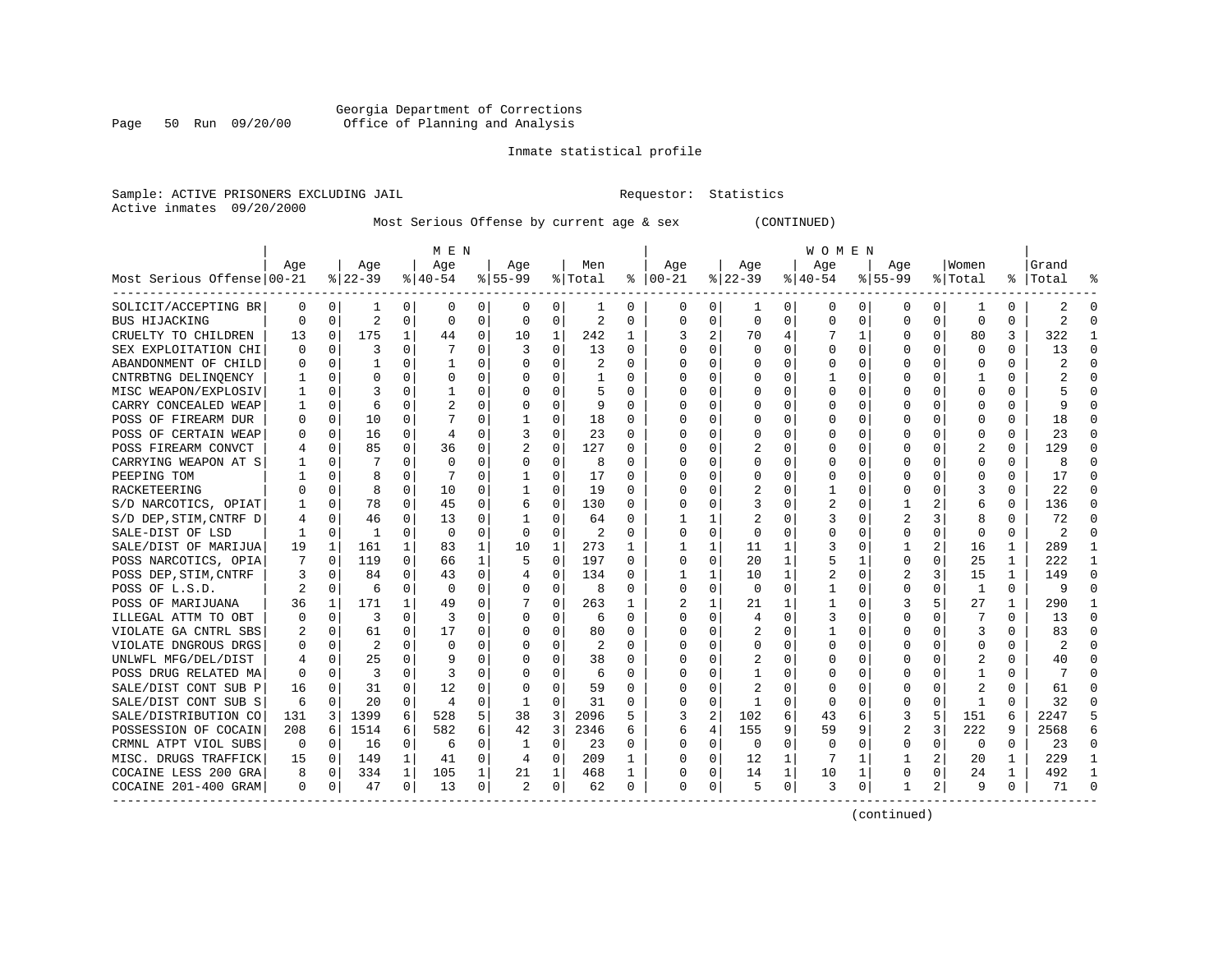# Georgia Department of Corrections<br>Page 51 Run 09/20/00 Office of Planning and Analysis Page 51 Run 09/20/00 Office of Planning and Analysis

# Inmate statistical profile

|                           | Sample: ACTIVE PRISONERS EXCLUDING JAIL | Requestor: Statistics |  |
|---------------------------|-----------------------------------------|-----------------------|--|
| Active inmates 09/20/2000 |                                         |                       |  |

Most Serious Offense by current age & sex (CONTINUED)

|                            | M E N    |              |                |              |                              |                |                |                |                    |          |             |          |          |          | W O M E N |          |              |          |              |          |           |              |
|----------------------------|----------|--------------|----------------|--------------|------------------------------|----------------|----------------|----------------|--------------------|----------|-------------|----------|----------|----------|-----------|----------|--------------|----------|--------------|----------|-----------|--------------|
|                            | Age      |              | Age            |              | Age                          |                | Age            |                | Men                |          | Age         |          | Age      |          | Age       |          | Age          |          | Women        |          | Grand     |              |
| Most Serious Offense 00-21 |          |              | $ 22-39$       |              | $ 40-54 $                    |                | $8 55-99$      |                | % Total            | ႜ        | $ 00-21$    |          | $ 22-39$ |          | $ 40-54$  |          | $8 55-99$    |          | % Total      | ႜ        | Total     |              |
| COCAINE 401 OR MORE        | 1        | 0            | 88             | 0            | 24                           | 0              | 3              | 0              | 116                | 0        | 1           | 1        | 8        | 0        | 1         | 0        | 0            | 0        | 10           | 0        | 126       | O            |
| NARCOTICS LESS 14 GR       | 0        | 0            | $\overline{a}$ | 0            | 1                            | 0              | $\Omega$       | $\mathbf 0$    | 3                  | 0        | 0           | 0        | $\Omega$ | 0        | 0         | 0        | 0            | $\Omega$ | $\Omega$     | $\Omega$ | 3         | <sup>0</sup> |
| NARCOTICS 15-28 GRAM       | 0        | $\mathbf 0$  | 1              | $\Omega$     | $\mathbf 0$                  | 0              | $\Omega$       | $\mathbf 0$    | 1                  | 0        | $\Omega$    | 0        | 0        | 0        | 0         | 0        | <sup>0</sup> | $\Omega$ | 0            | $\Omega$ | 1         | $\Omega$     |
| NARCOTICS 29 MORE GR       | $\Omega$ | 0            | 5              | $\Omega$     | 2                            | 0              | $\Omega$       | $\Omega$       | 7                  | $\Omega$ | $\Omega$    | $\Omega$ | $\Omega$ | $\Omega$ | O         | $\Omega$ | <sup>0</sup> | $\Omega$ | O            | 0        | 7         | <sup>0</sup> |
| MARIJUANA 101-2000 P       | 1        | 0            | 10             | 0            | 5                            | 0              |                | $\Omega$       | 17                 | 0        | $\Omega$    | 0        |          | $\Omega$ | O         | $\Omega$ | O            | 0        | -1           | U        | 18        | O            |
| MARIJUANA 2001-10000       | $\Omega$ | $\Omega$     | 1              | 0            | $\Omega$                     | O              | $\Omega$       | $\Omega$       | 1                  | O        | $\Omega$    | 0        | $\Omega$ | $\Omega$ | U         | $\Omega$ | <sup>0</sup> | 0        | $\Omega$     | O        |           | ſ            |
| TRFFKNG MTHAQUALONE>       | 0        | 0            | 1              | 0            | $\Omega$                     | 0              | $\Omega$       | $\Omega$       | -1                 | 0        | $\Omega$    | 0        | $\Omega$ | $\Omega$ | O         | $\Omega$ | O            | $\Omega$ | O            | 0        | 1         | ∩            |
| AMPHETAMINE 28-199 G       | 0        | 0            | 11             | $\Omega$     | 13                           | 0              | O              | $\Omega$       | 24                 | 0        | 0           | 0        | 0        | $\Omega$ | 1         | $\Omega$ | O            | $\Omega$ | -1           | U        | 25        | n            |
| AMPHETAMINE 200-399        | O        | 0            | 4              | $\Omega$     | $\Omega$                     | 0              |                | $\Omega$       | 4                  | $\Omega$ | $\Omega$    | 0        |          | $\Omega$ | 0         | $\Omega$ | <sup>0</sup> | $\Omega$ | 1            | $\Omega$ | 5         | ∩            |
| AMPHETAMINE 400+ GRA       | 0        | 0            | 8              | 0            | -1                           | 0              | ∩              | $\Omega$       | 9                  | $\Omega$ | $\Omega$    | 0        | 1        | $\Omega$ | 0         | $\Omega$ | n            | $\Omega$ | -1           | 0        | 10        | ∩            |
| USE COMM FACLTY VIO        | 1        | 0            | 2              | 0            | $\overline{c}$               | 0              |                | $\Omega$       | 5                  | 0        | $\Omega$    | 0        | $\Omega$ | $\Omega$ | 0         | O        |              | 0        | O            | U        | 5         | n            |
| ATT/CONSPRCY COMMT C       | 1        | $\Omega$     | 18             | 0            | 4                            | 0              |                | $\Omega$       | 24                 | O        | $\Omega$    | 0        |          | $\Omega$ | 1         | $\Omega$ | <sup>0</sup> | 0        | 3            | $\Omega$ | 27        | $\Omega$     |
| ILLGL DIST CONTRLLD        | 0        | 0            | $\Omega$       | $\Omega$     | -1                           | 0              | $\Omega$       | $\Omega$       | 1                  | 0        | $\Omega$    | 0        | $\Omega$ | $\Omega$ | 0         | $\Omega$ | O            | $\Omega$ | O            | $\Omega$ | -1        | <sup>0</sup> |
| VIOL MOTOR VEHICLE L       | 3        | 0            | 72             | 0            | 42                           | 0              | $\overline{2}$ | $\Omega$       | 119                | 0        | $\Omega$    | 0        |          | $\Omega$ | 1         | $\Omega$ | <sup>0</sup> | $\Omega$ | 8            | $\Omega$ | 127       | <sup>0</sup> |
| DRVNG HABTL VIOLATOR       | 0        | 0            | 230            | $\mathbf{1}$ | 206                          | $\overline{a}$ | 34             | $\overline{2}$ | 470                | -1       | $\Omega$    | $\Omega$ | 3        | $\Omega$ | 5         | -1       | <sup>0</sup> | $\Omega$ | 8            | 0        | 478       | -1           |
| HABIT TRAF VOIL/IMPA       | 0        | 0            | 4              | $\Omega$     | 11                           | 0              | 2              | $\Omega$       | 17                 | $\Omega$ | $\Omega$    | 0        | O        | $\Omega$ | 0         | 0        | O            | 0        | O            | 0        | 17        | $\Omega$     |
| HABIT TRAF VIOL/OTHE       | 0        | 0            |                | 0            | $\Omega$                     | 0              |                | $\Omega$       | 2                  | U        | $\Omega$    | 0        | O        | $\Omega$ | O         | O        | ∩            | 0        | O            | U        | 2         | ∩            |
| MISC. MRALS/PBLIC H/       | 1        | $\Omega$     | 1              | 0            | -1                           | 0              | O              | $\Omega$       | 3                  | 0        | $\Omega$    | 0        | $\Omega$ | $\Omega$ | O         | O        | ∩            | 0        | U            | 0        | 3         | ∩            |
| VIOLATN GAME AND FIS       | 0        | 0            | O              | 0            | $\Omega$                     | 0              |                | $\Omega$       | 1                  | 0        | 0           | 0        | O        | $\Omega$ | 0         | $\Omega$ | O            | $\Omega$ | O            | 0        |           | O            |
| MISC CORRECTIONL INS       | 0        | $\mathbf 0$  | 3              | $\Omega$     | $\mathbf{1}$                 | 0              |                | $\Omega$       | 4                  | $\Omega$ | $\Omega$    | 0        | $\Omega$ | $\Omega$ | 0         | $\Omega$ | <sup>0</sup> | $\Omega$ | O            | $\Omega$ | 4         | <sup>0</sup> |
| VIOLATION OTHR STATE       | 0        | 0            | 1              | 0            | $\Omega$                     | 0              | $\Omega$       | $\Omega$       | 1                  | $\Omega$ | $\Omega$    | 0        | $\Omega$ | $\Omega$ | 0         | O        | O            | $\Omega$ | <sup>0</sup> | 0        | -1        | $\Omega$     |
| CONSPIRACY                 | 20       | 1            | 52             | 0            | 11                           | 0              | 3              | $\Omega$       | 86                 | 0        | 1           | 1        | 11       | 1        | 3         | $\Omega$ | <sup>0</sup> | 0        | 15           | 1        | 101       | <sup>0</sup> |
| CRIMINAL ATTEMPT           | 2        | $\Omega$     | 28             | 0            | 6                            | U              | 3              | $\Omega$       | 39                 | O        |             |          | 3        | $\Omega$ |           | C        | ∩            | 0        | 5            | $\Omega$ | 44        | ∩            |
| AIRCRAFT HIJACKING         | O        | $\Omega$     | 1              | 0            | $\Omega$                     | 0              | $\Omega$       | $\Omega$       | -1                 | 0        | $\Omega$    | $\Omega$ | $\Omega$ | $\Omega$ | 0         | $\Omega$ | <sup>0</sup> | $\Omega$ | O            | 0        | -1        | ∩            |
| CRIMINAL SOLICITATIO       | 0        | 0            | 6              | $\Omega$     | 2                            | 0              | $\Omega$       | $\Omega$       | 8                  | 0        | $\Omega$    | 0        | 0        | $\Omega$ | 0         | $\Omega$ | 0            | $\Omega$ | O            | 0        | 8         | ∩            |
| PARTY TO A CRIME           |          | $\Omega$     | 7              | $\Omega$     | 6                            | 0              | ∩              | $\Omega$       | 14                 | $\Omega$ |             | 1        | $\Omega$ | $\Omega$ |           | $\Omega$ | <sup>0</sup> | $\Omega$ | 2            | 0        | 16        | $\Omega$     |
| CRIMINAL TRESPASSING       | 0        | 0            | $\Omega$       | 0            |                              | 0              | $\Omega$       | 0              | 1                  | 0        | $\Omega$    | 0        | O        | $\Omega$ | 0         | 0        | <sup>0</sup> | $\Omega$ | O            | 0        | 1         | $\Omega$     |
| GANG PARTICIPATION         | 1        | 0            | 0              | 0            | 0                            | 0              | $\Omega$       | 0              | 1                  | 0        | 0           | 0        | 0        | 0        | 0         | 0        | 0            | 0        | O            | 0        |           | C            |
| Total reported             |          |              |                |              | 3777 100 25420 100 10376 100 |                |                |                | 1501 100 41074 100 |          | 157 100     |          | 1709 100 |          | 678 100   |          | 66 100       |          | 2610 100     |          | 43684 100 |              |
| Percent reported           |          | 99.5<br>99.8 |                |              | 99.8                         |                | 100.0          |                | 99.8               |          | 100.0       |          | 99.6     |          | 99.6      |          | 100.0        |          | 99.6         |          | 99.8      |              |
| NOT REPORTED               | 18       |              | 50             |              | 24                           |                | 0              |                | 92                 |          | $\mathbf 0$ |          | 7        |          | 3         |          | $\Omega$     |          | 10           |          | 102       |              |
| Total                      | 3795     |              | 25470          |              | 10400                        |                | 1501           |                | 41166              |          | 157         |          | 1716     |          | 681       |          | 66           |          | 2620         |          | 43786     |              |